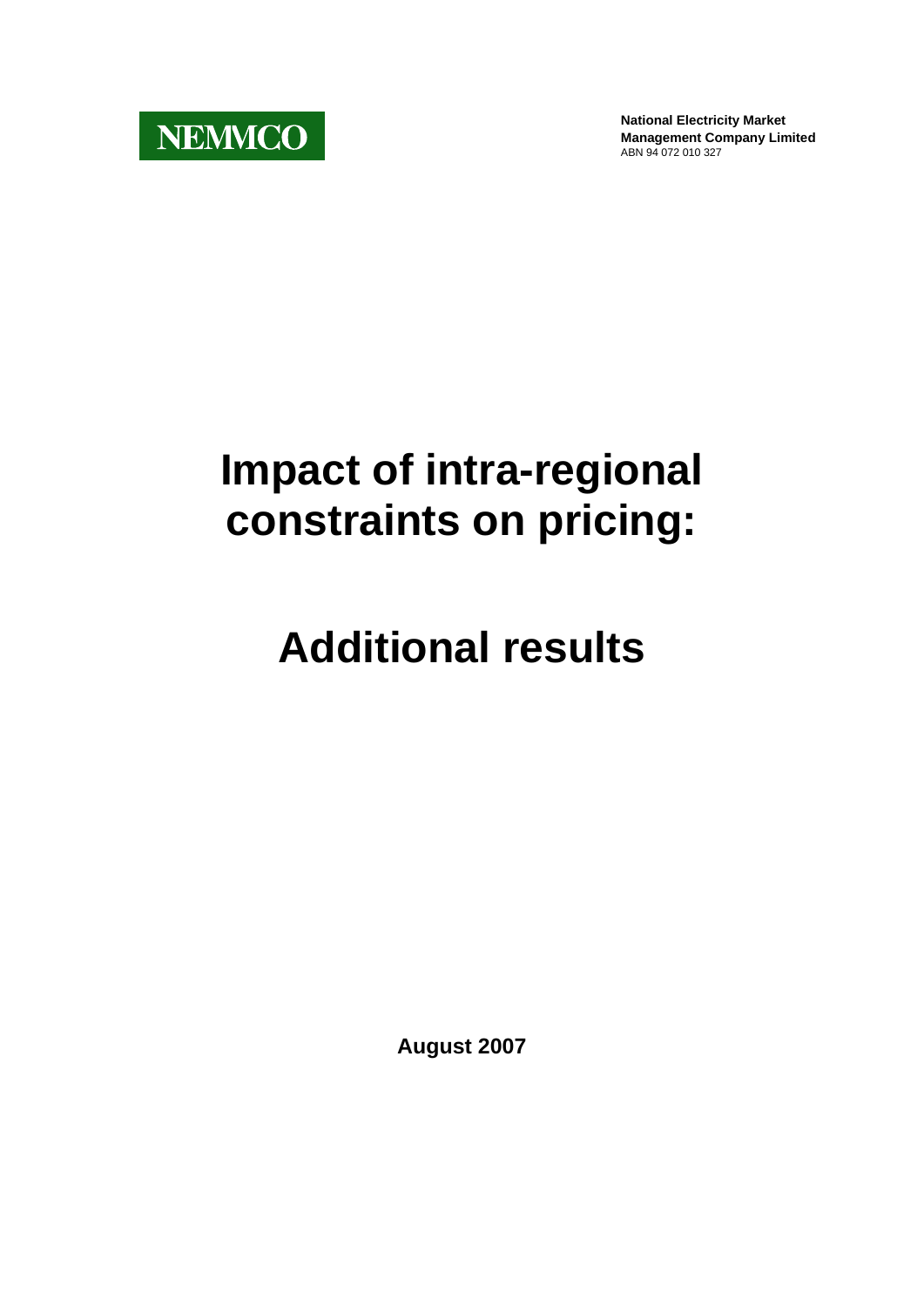| 2. |        |                                                                                                                                                        |  |
|----|--------|--------------------------------------------------------------------------------------------------------------------------------------------------------|--|
| 3. |        | Analysis of the distribution of positive and negative mis-pricing  6                                                                                   |  |
|    |        |                                                                                                                                                        |  |
|    |        |                                                                                                                                                        |  |
|    | 3.1.1. |                                                                                                                                                        |  |
|    | 3.1.2. |                                                                                                                                                        |  |
|    | 3.1.3. |                                                                                                                                                        |  |
|    | 3.1.4. |                                                                                                                                                        |  |
|    | 3.1.5. |                                                                                                                                                        |  |
|    | 3.1.6. |                                                                                                                                                        |  |
|    | 3.1.7. |                                                                                                                                                        |  |
|    | 3.2    |                                                                                                                                                        |  |
|    | 3.2.1. |                                                                                                                                                        |  |
|    | 3.2.2. |                                                                                                                                                        |  |
|    | 3.2.3. |                                                                                                                                                        |  |
|    | 3.2.4. |                                                                                                                                                        |  |
|    | 3.2.5. |                                                                                                                                                        |  |
|    | 3.2.6. |                                                                                                                                                        |  |
|    | 3.3    | Classification of average capped mis-pricing amount (in \$/MWh) into                                                                                   |  |
|    |        |                                                                                                                                                        |  |
|    | 3.3.1. |                                                                                                                                                        |  |
|    | 3.3.2. |                                                                                                                                                        |  |
|    | 3.3.3. |                                                                                                                                                        |  |
|    |        |                                                                                                                                                        |  |
|    | 3.3.4. |                                                                                                                                                        |  |
| 4. |        | Classification of mis-pricing between transmission outages and system                                                                                  |  |
|    |        |                                                                                                                                                        |  |
|    |        |                                                                                                                                                        |  |
|    | 4.1    |                                                                                                                                                        |  |
|    | 4.2    |                                                                                                                                                        |  |
|    | 4.3    |                                                                                                                                                        |  |
|    | 4.4    |                                                                                                                                                        |  |
|    | 4.5    |                                                                                                                                                        |  |
|    | 4.6    |                                                                                                                                                        |  |
|    | 4.7    |                                                                                                                                                        |  |
| 5. |        | Analysis of impact of constraint formulation change on mis-pricing  44                                                                                 |  |
| 6. |        |                                                                                                                                                        |  |
|    | 6.1    |                                                                                                                                                        |  |
|    | 6.2    |                                                                                                                                                        |  |
|    | 6.3    |                                                                                                                                                        |  |
|    | 6.4    |                                                                                                                                                        |  |
|    | 6.5    |                                                                                                                                                        |  |
|    |        | Appendix A1: Description of unclassifiable constraints from positive and negative                                                                      |  |
|    |        |                                                                                                                                                        |  |
|    |        | Appendix A2:Calculation of average number of hours of positive, negative and                                                                           |  |
|    |        |                                                                                                                                                        |  |
|    |        | Appendix A3:Data for average capped mis-pricing amount per dispatch intervals                                                                          |  |
|    |        |                                                                                                                                                        |  |
|    |        | Appendix A4:Data for average capped mis-pricing amount per total dispatch                                                                              |  |
|    |        | interval in a year when a generator is being mis-priced (in \$/MWh) 64<br>Appendix A5:Data for classification of average capped mis-pricing amount (in |  |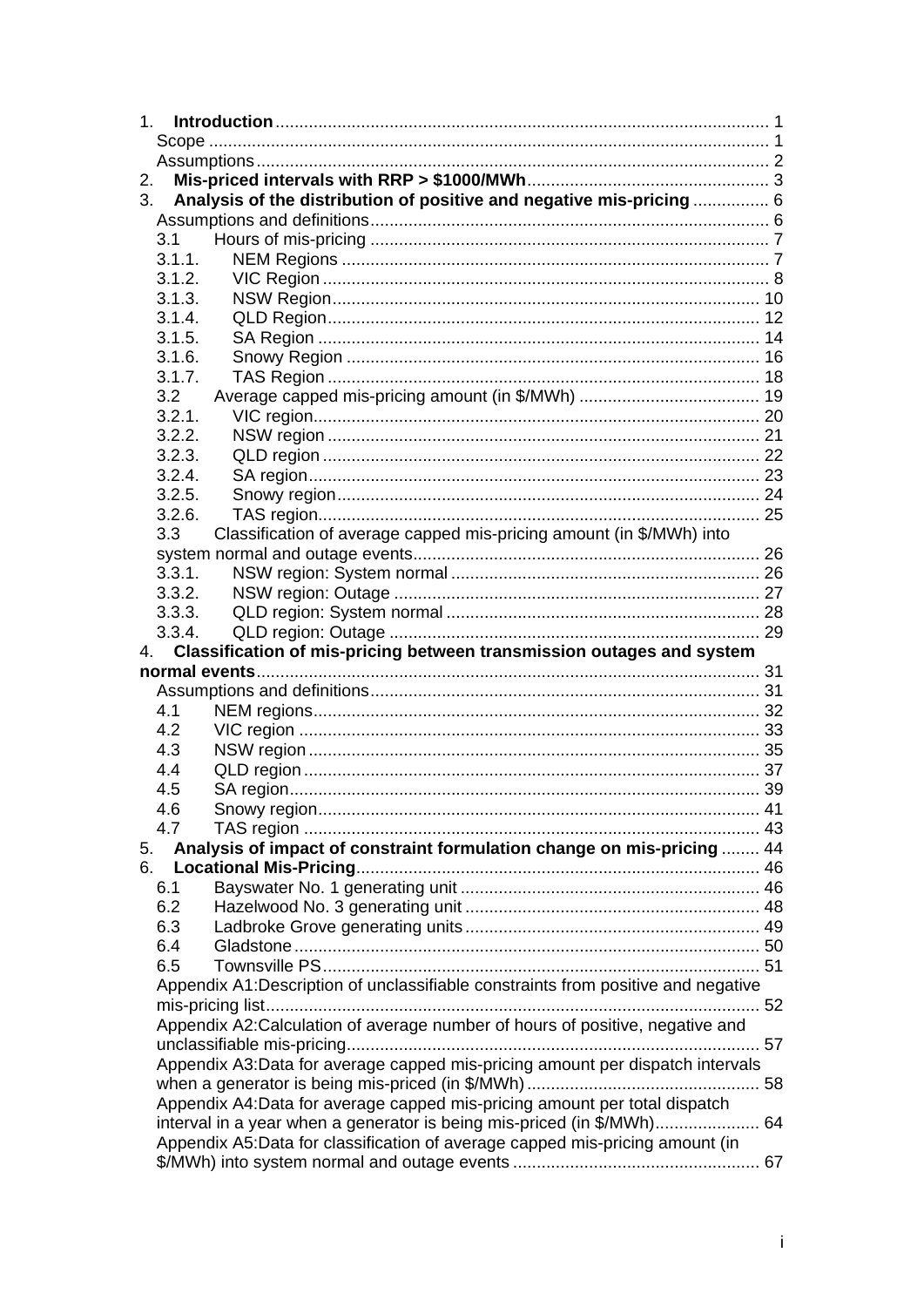| Appendix B1: Description of unclassifiable constraints from outage and system |  |
|-------------------------------------------------------------------------------|--|
|                                                                               |  |
| Appendix B2: Calculation of average number of hours of mis-pricing for system |  |
|                                                                               |  |
| Appendix B3: Average number of hours of mis-pricing for system normal and     |  |
|                                                                               |  |
| Appendix B4: Annual hours binding of each outage constraint in NSW 83         |  |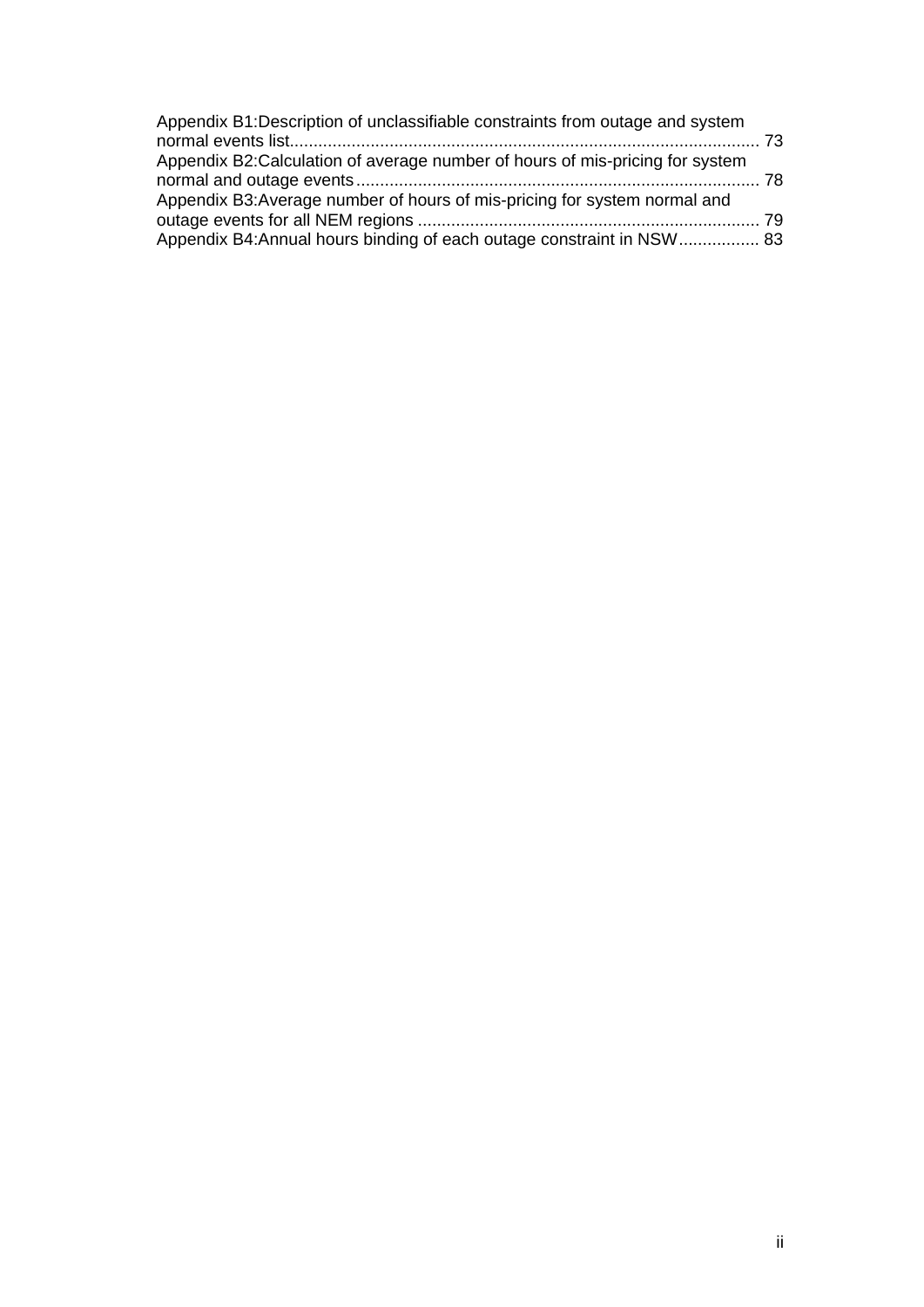# <span id="page-3-0"></span>**1. Introduction**

Initial investigation of this congestion management study was conducted in response to AEMC's request to review the report produced by Dr. Darryl Biggar titled "How significant is the mis-pricing impact of the congestion in the NEM?". A paper titled "Impact on intra-regional constraints on pricing" was published $1$ .

The AEMC has since made an additional request to NEMMCO to provide more results for the last three years of study (mid 2003 to mid 2006) to assist with the congestion management review. Some of the studies were proposed in NEMMCO's original paper "Impact on intra-regional constraints on pricing", under the section "Possible extension of this analysis". NEMMCO only undertook to provide information and no attempt was made to investigate the reasons behind the trends.

In continuance with the original paper, the term mis-pricing is used to describe the incidence of a difference between regional reference and local (sometimes referred to as nodal) prices. Mis-pricing occurs when a dispatched quantity of a generator is directly subjected to a binding constraint. The local generator's price may be higher or lower than the reference price.

## *Scope*

 $\frac{1}{1}$ 

The study years are:

- Y03 04: Period 1 July 2003 to 31 June 2004;
- Y04\_05: Period 1 July 2004 to 31 June 2005; and
- Y05 06: Period 1 July 2005 to 31 June 2006.

Data for TAS region only includes Y05\_06.

The aim of this extended study is to find other mis-pricing trends, in particular:

- Frequency of mis-priced intervals with regional reference price (RRP) > \$1000/MWh;
- Classification of mis-pricing trends into positive and negative mis-pricing;
- Classification of mis-pricing trends into system normal or network outage events;
- **IMPACT OF CONSTAINT FORMIT CONSTANT** Impact of constraint formulation chance on mis-pricing; and
- Analysis of mis-pricing at selected locations.

The set of connection points used in this study are the same as per NEMMCO's original paper (March 2007 report). In the original paper, the connection points were selected based on the following criteria:

- VIC, NSW and QLD region connection points were mis-priced by more than 100hrs per annum; and
- SA, Snowy and TAS region connection points were mis-priced by more than 50hrs per annum.

<span id="page-3-1"></span>http://www.aemc.gov.au/pdfs/reviews/Congestion%20Management%20Review/Directions%2 0Paper/Supplementary%20Documents/000NEMMCO%20Paper%20- %20Impact%20of%20Intra-regional%20Constraints%20on%20Pricing.pdf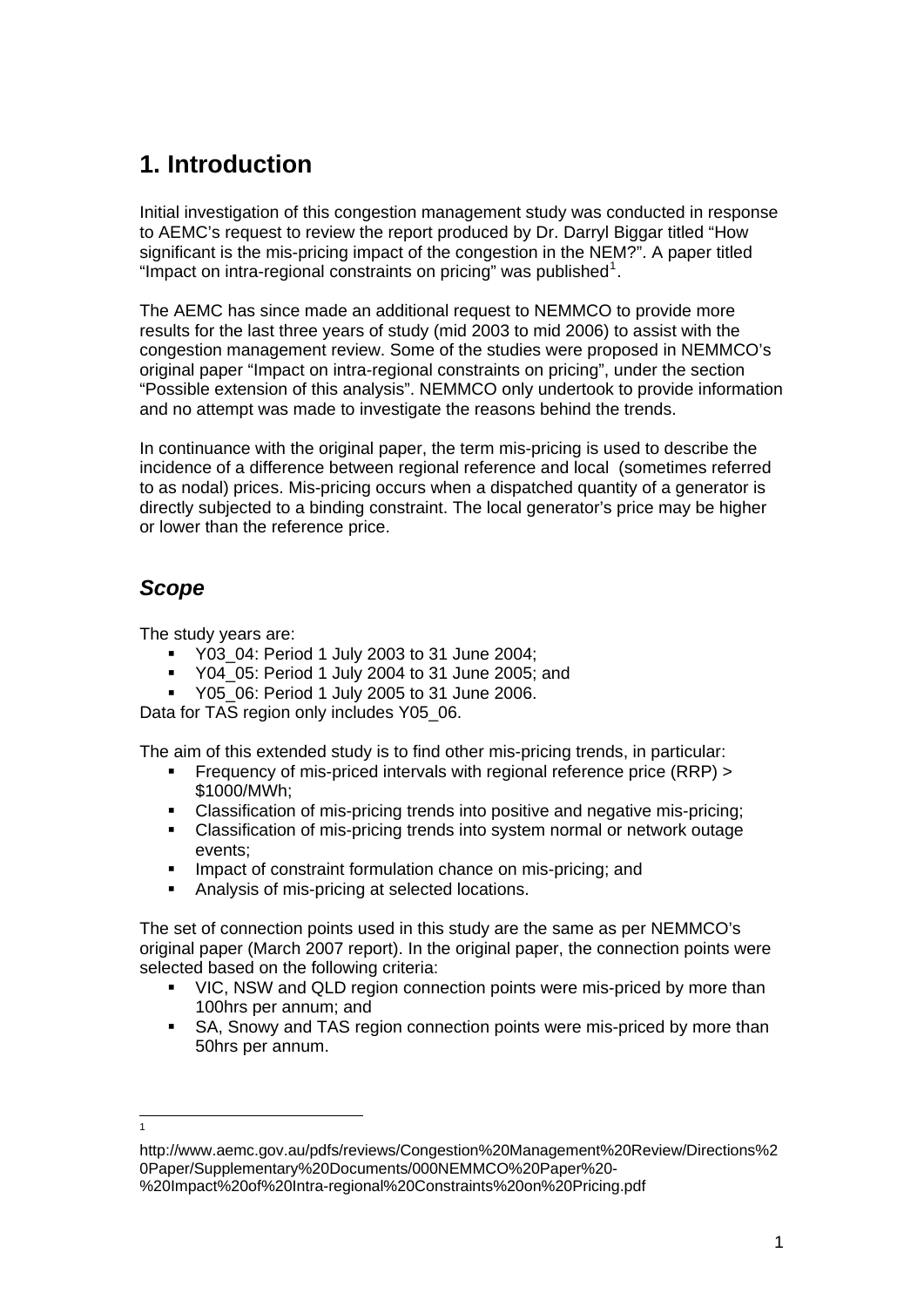## <span id="page-4-0"></span>*Assumptions*

In this analysis, NEMMCO used the methodology of the original study to identify mispricing. This methodology was subject to several assumptions as discussed below.

As discussed in the original paper by Dr. Biggar, mis-pricing occurs when a generator is directly influenced by a binding constraint. Therefore this study initially looked at the binding constraints with generator terms during the study period to identify mispricing. After that any constraints not relevant to congestion were removed from study dataset. NEMMCO assumed the following constraint types are not relevant to congestion:

- FCAS constraints: These are constraints which are imposed to manage FCAS dispatch.
- Identified Network Support Agreement (NSA) constraints: These are the constraints applied to represent known NSAs between TNSPs and generators. Any mis-pricing due to these constraints is assumed to be managed by the agreement between the parties.
- Identified constraints to manage connection point equipment outages: These are the constraints applied to set the output of a generator to zero to manage any outage of the connection equipment. In some situations these constraints are used instead of generators making their units unavailable. It was assumed that these situations were managed by agreements between parties. Any mis-pricing in these situations had no financial impact since there was no output from the generators
- Identified non-conformance constraints: These are the constraints to manage generator non-conformance.
- Internal NEMDE constraints: There are many internal NEMDE constraints which manage FCAS limits, ramp-rates and other issues. These relate to scheduled unit characteristics and are considered to be not relevant to network congestion.

**Note:** The dataset used for the study includes some of the constraints discussed above where the identified purpose of the constraint was not established. The regional analysis section of this report shows results of detailed analysis of the top 5 binding constraints, which include some of the non-conformance constraints etc.

Additional assumptions for each extended study are included in the heading of each subsection.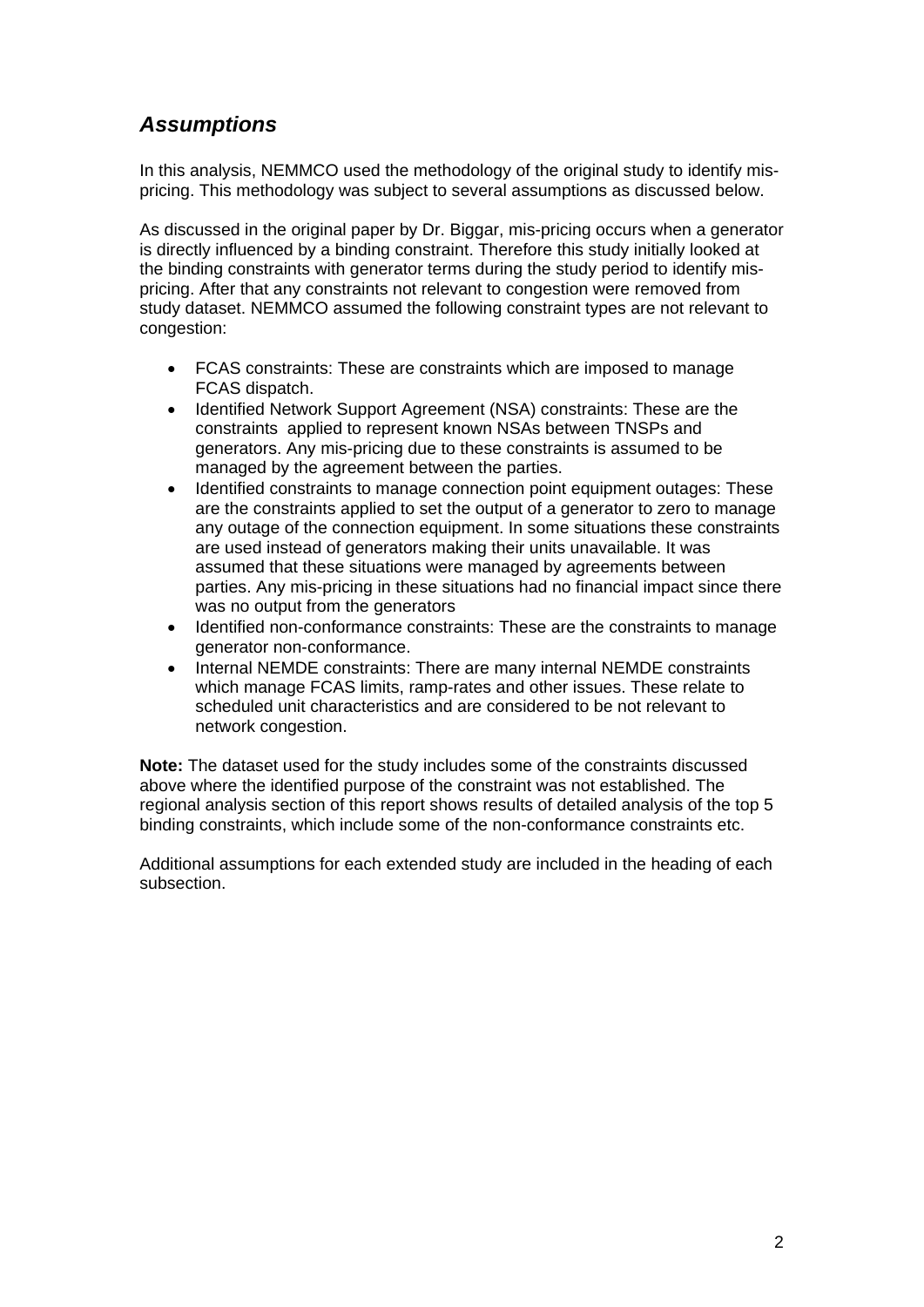# <span id="page-5-0"></span>**2. Mis-priced intervals with RRP > \$1000/MWh**

This section presents the number of dispatch intervals where mis-pricing occurred while regional reference price was more than \$1000/MWh. Data is presented for each region per connection point. The selection of connection points are defined in the scope section of this document.



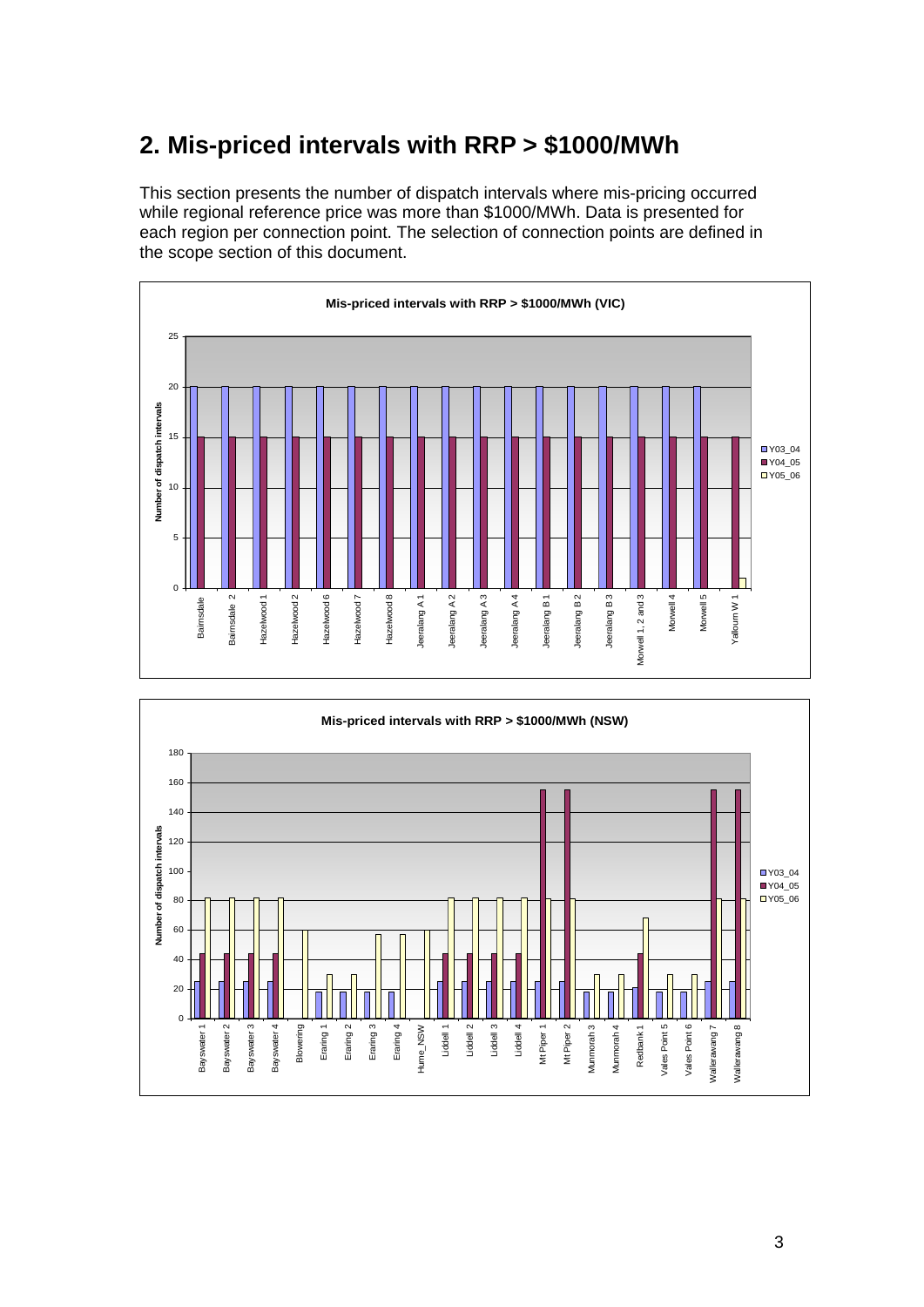

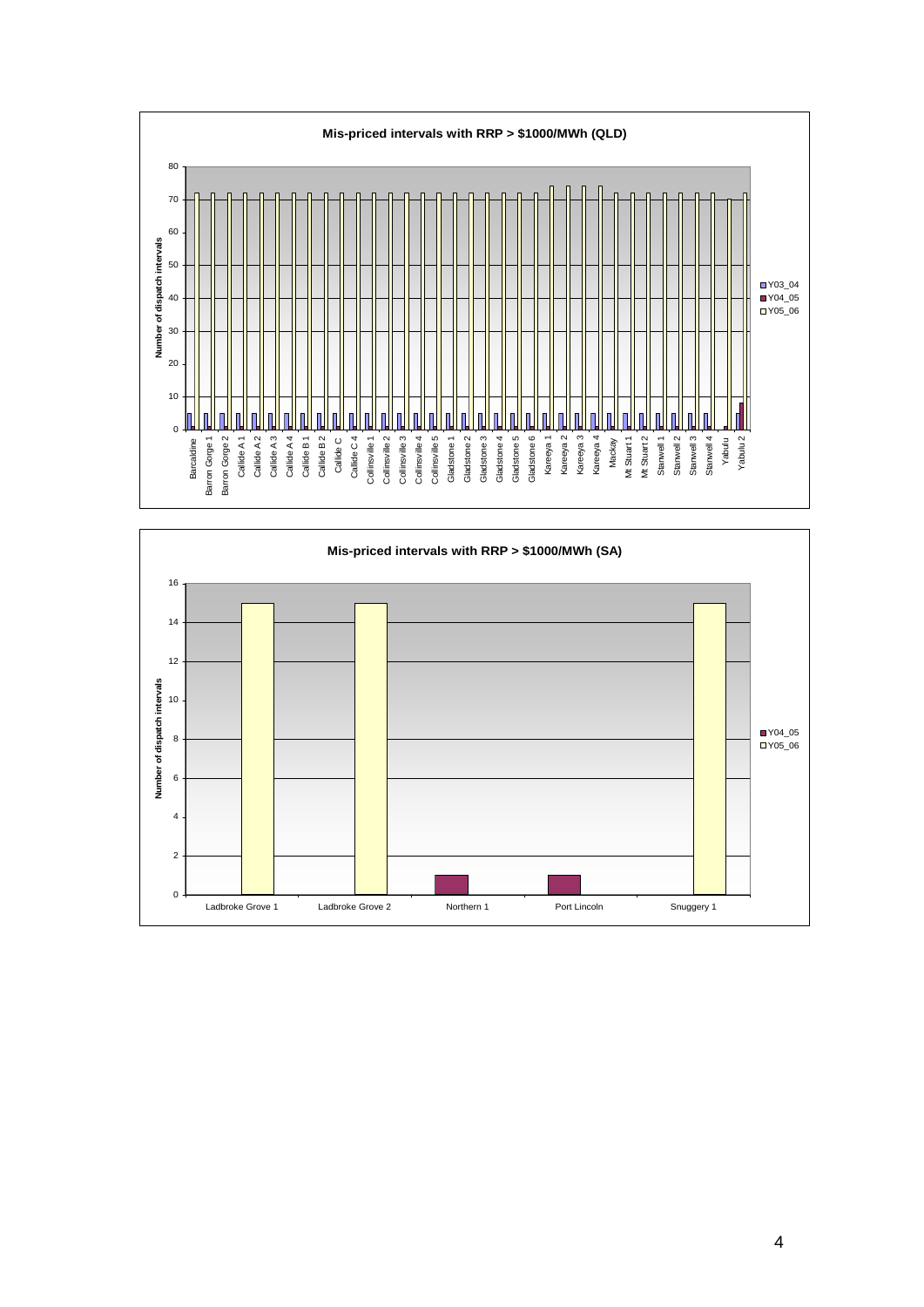



QLD region showed an increase in number of DIs of mis-pricing when RRN is more than \$1000/MWh in the year 2005 – 2006. Upper and Lower Tumut connection points were also subjected to the similar trend.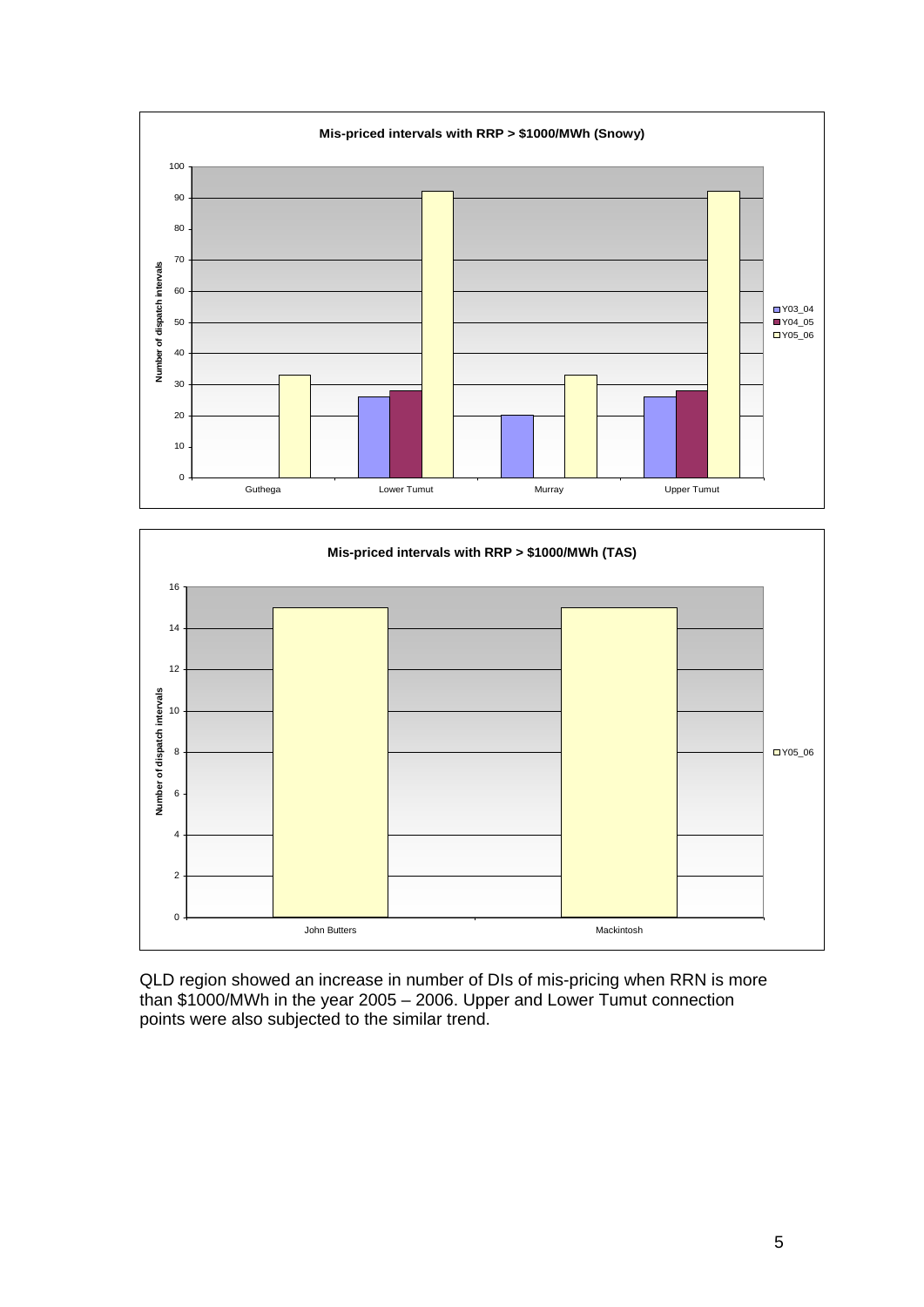# <span id="page-8-0"></span>**3. Analysis of the distribution of positive and negative mis-pricing**

In this section, mis-pricing is categorised according to the impact on pricing.

### *Assumptions and definitions*

**Positive mis-pricing**: When a generator is paid more than its local marginal offer price.

Generator Local Price < RRP

Typically occurs when a generator is constrained-off. (When a generator has a positive LHS coefficient in a <= type constraint OR negative LHS coefficient in a >= type constraint.)

**Negative mis-pricing:** When a generator is paid less than its marginal offer price.

Generator Local Price > RRP

Typically occurs when a generator is constrained-on. (When a generator has a negative LHS coefficient in a <= type constraint OR positive LHS coefficient in a >= type constraint.)

**Unclassifiable:** When a generator is constrained by an equality (LHS = RHS) constraint. This type of constraint is unclassifiable since the sign of marginal cost of the constraints are not stored in the NEM databases. Therefore there is no direct method to classify these mis-pricing incidents.

Appendix A1 lists the description for each for these unclassifiable constraints. Please refer to Appendix A2 for the method used for calculating the average.

Note: When a generator is constrained by more than one constraint equation in a dispatch interval, the combined effect is used for classifying the mis-pricing.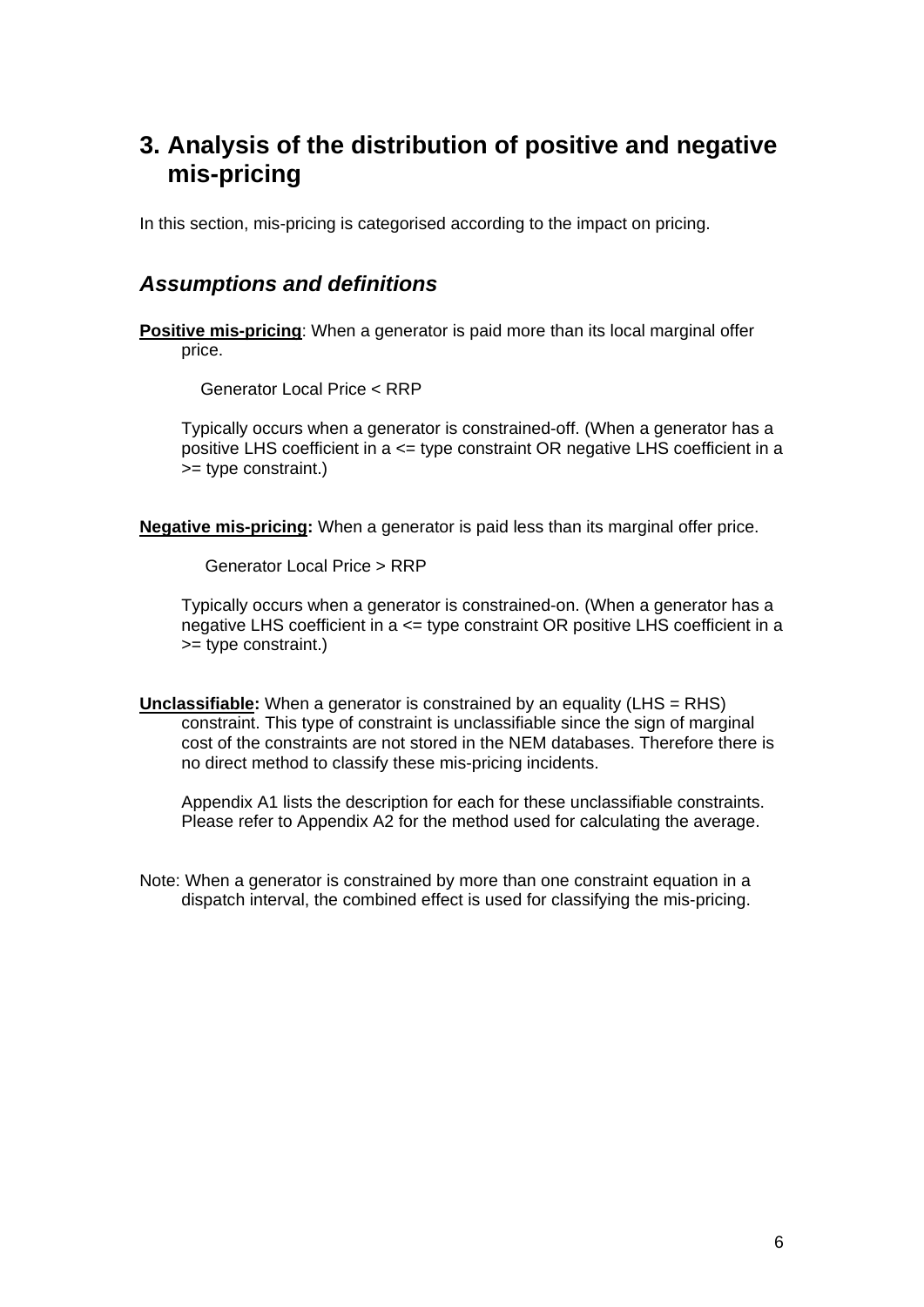### <span id="page-9-0"></span>**3.1 Hours of mis-pricing**



## **3.1.1. NEM Regions**

Note: The term "Average hours of mis-pricing" refers to hours of mis-pricing per mis-priced connection point. Please refer to Appendix A2 for the definition and the calculation method.

According to the total NEM results, positive mis-pricing has a higher average duration and is subjected to a larger number of connection points in all 3 years of study. Both positive and negative mis-pricing shows an increase in average number of hours during the study period.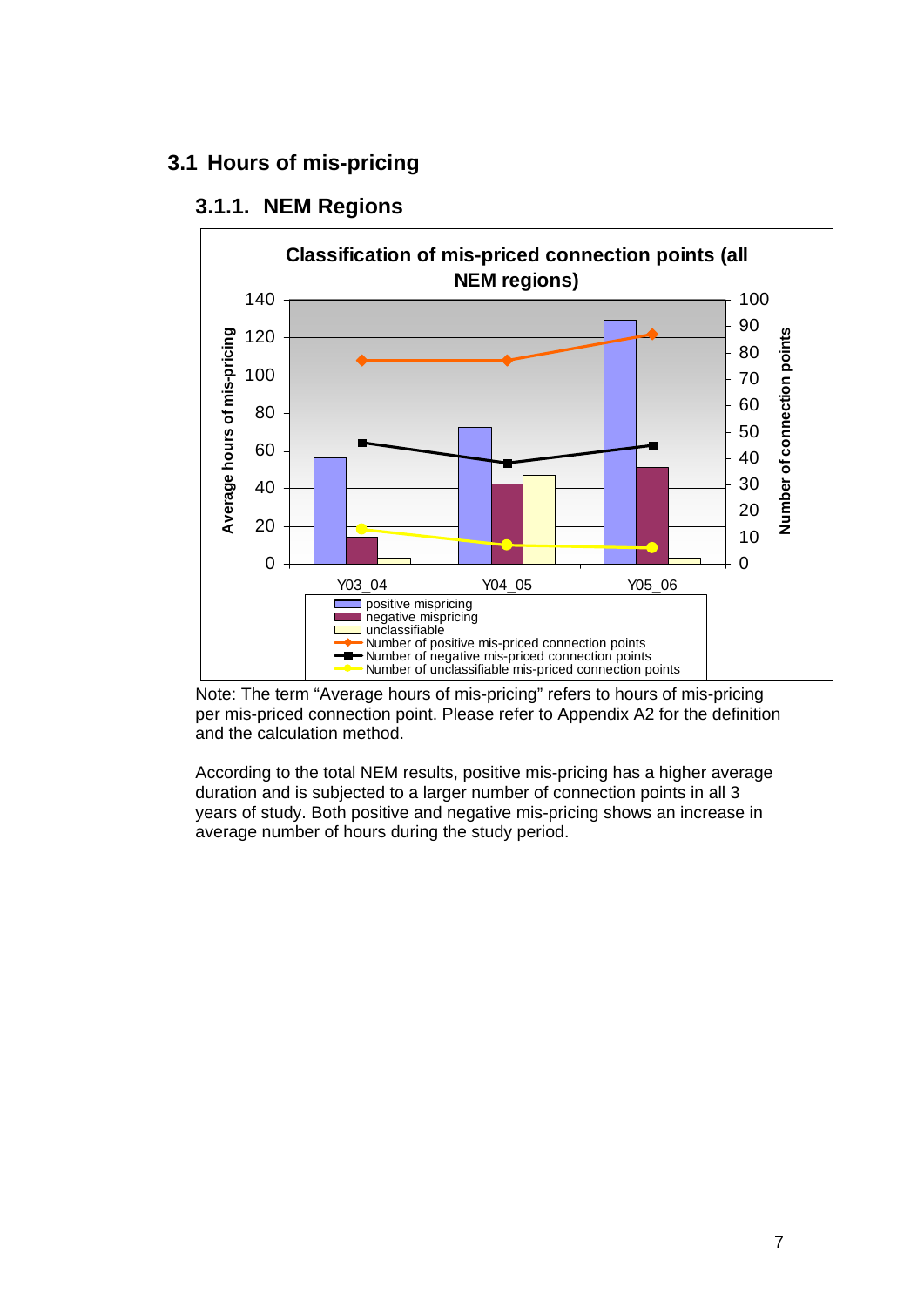<span id="page-10-0"></span>



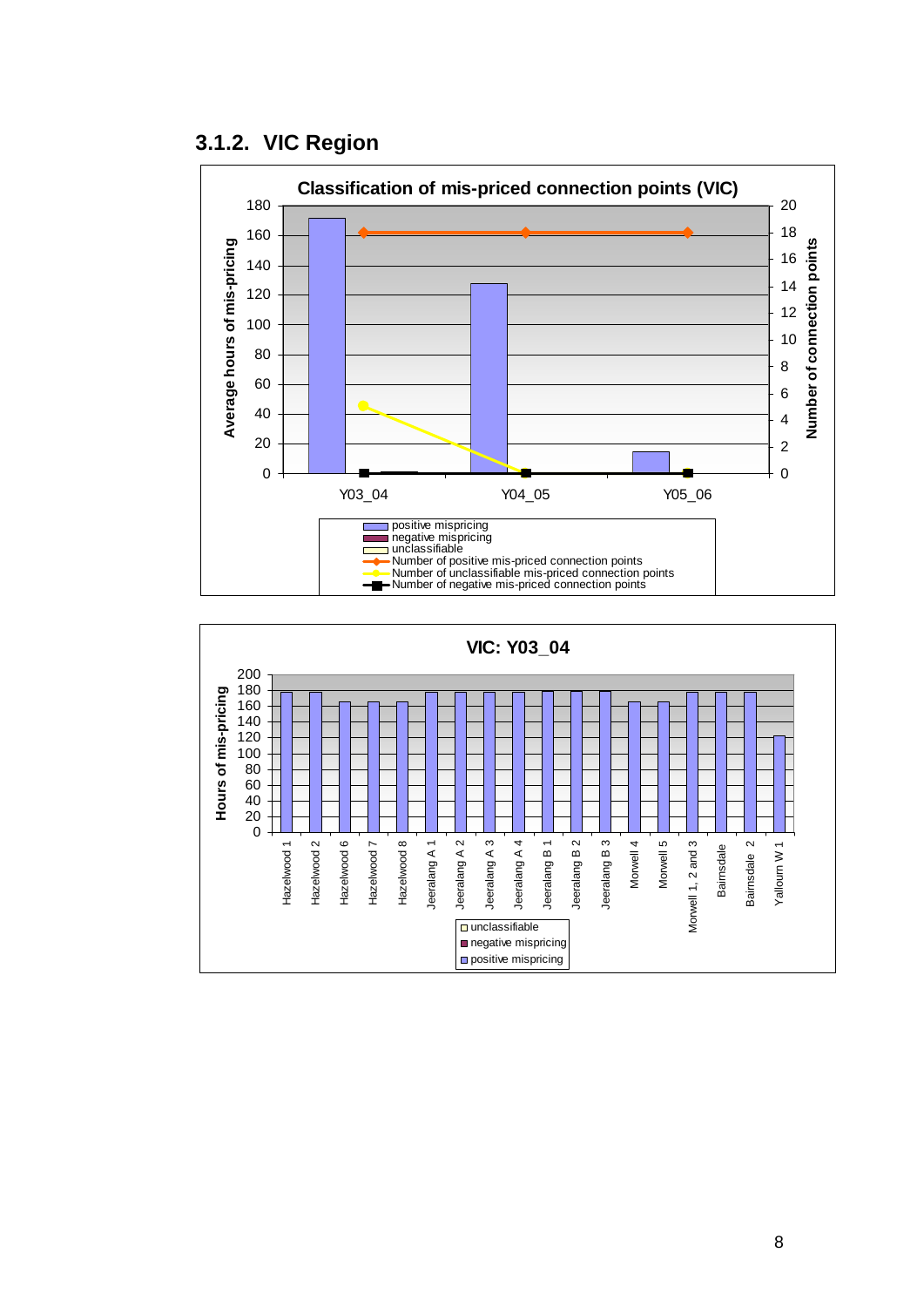



VIC region was mainly subjected to positive mis-pricing and showed a decreasing average number of hours.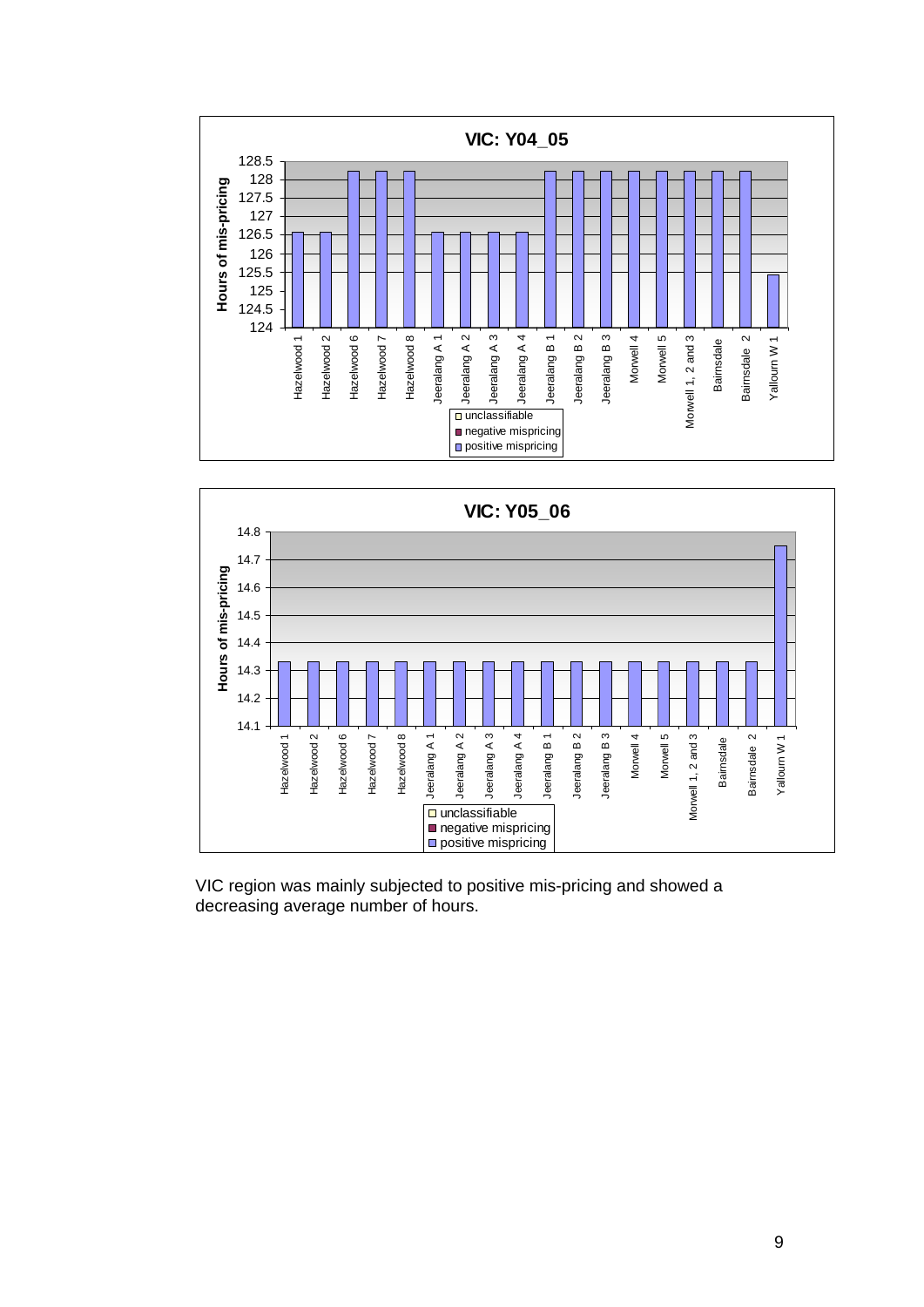#### <span id="page-12-0"></span>**3.1.3. NSW Region**



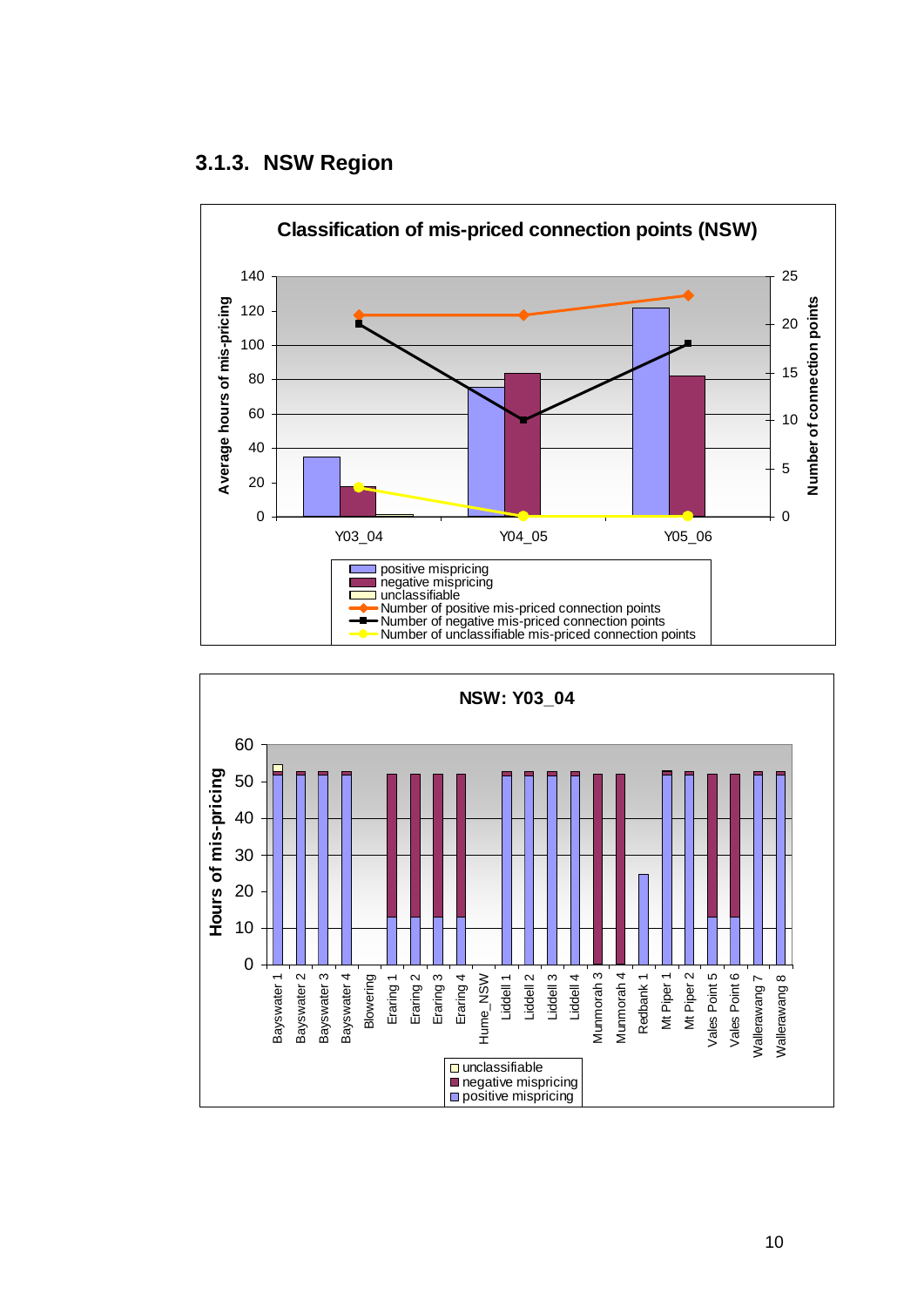



Eraring, Munmorah and Vales Point generators show negative mis-pricing in most of the intervals while other generators show positive mis-pricing. This may be due to constraints protecting Liddell-Newcastle and Liddelll-Tomago lines requiring these units to be constrained on while other NSW generators are being constrained off. A detailed discussion is given in section 6.1 (Bayswater No.1 generation unit).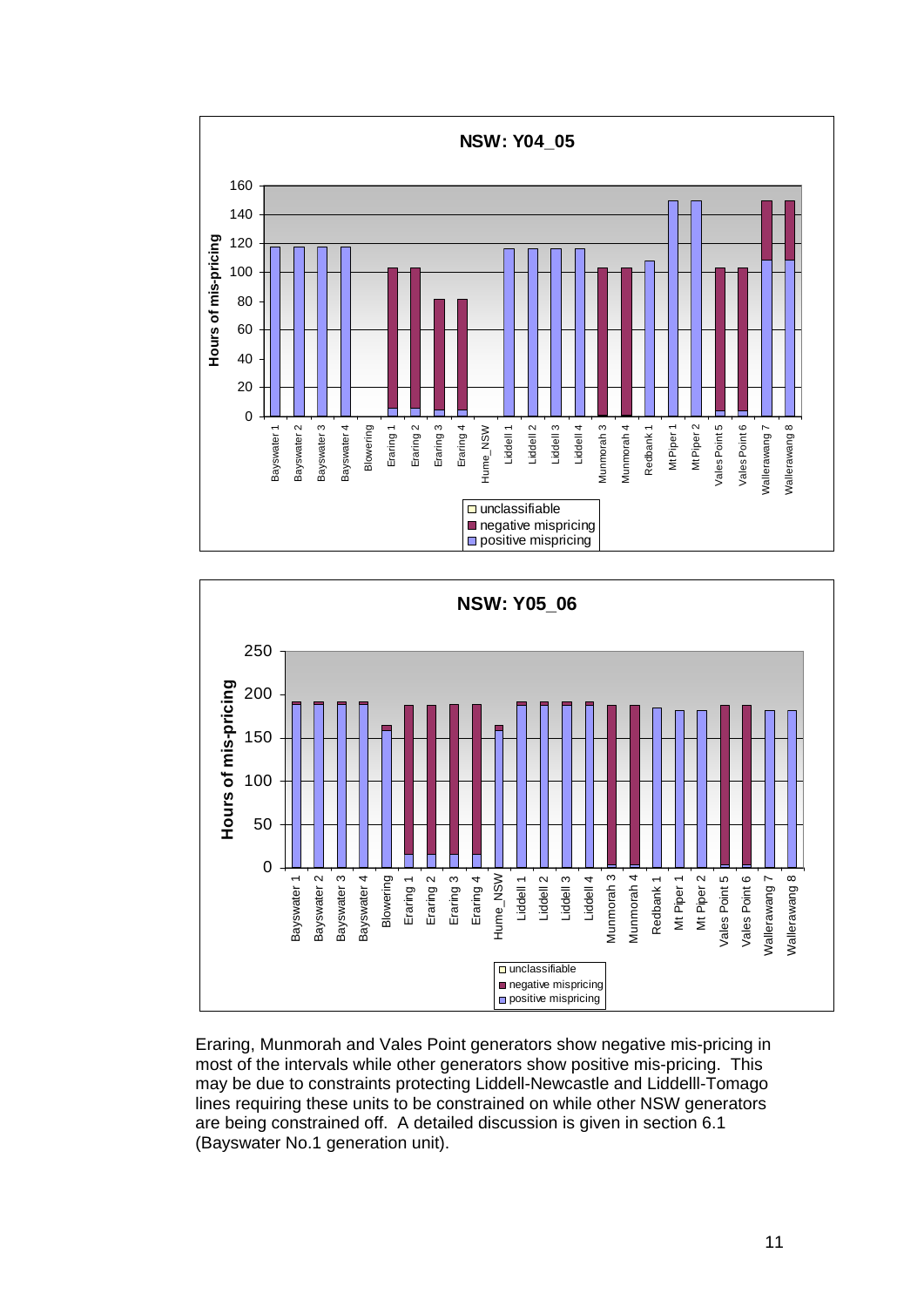#### <span id="page-14-0"></span>**3.1.4. QLD Region**



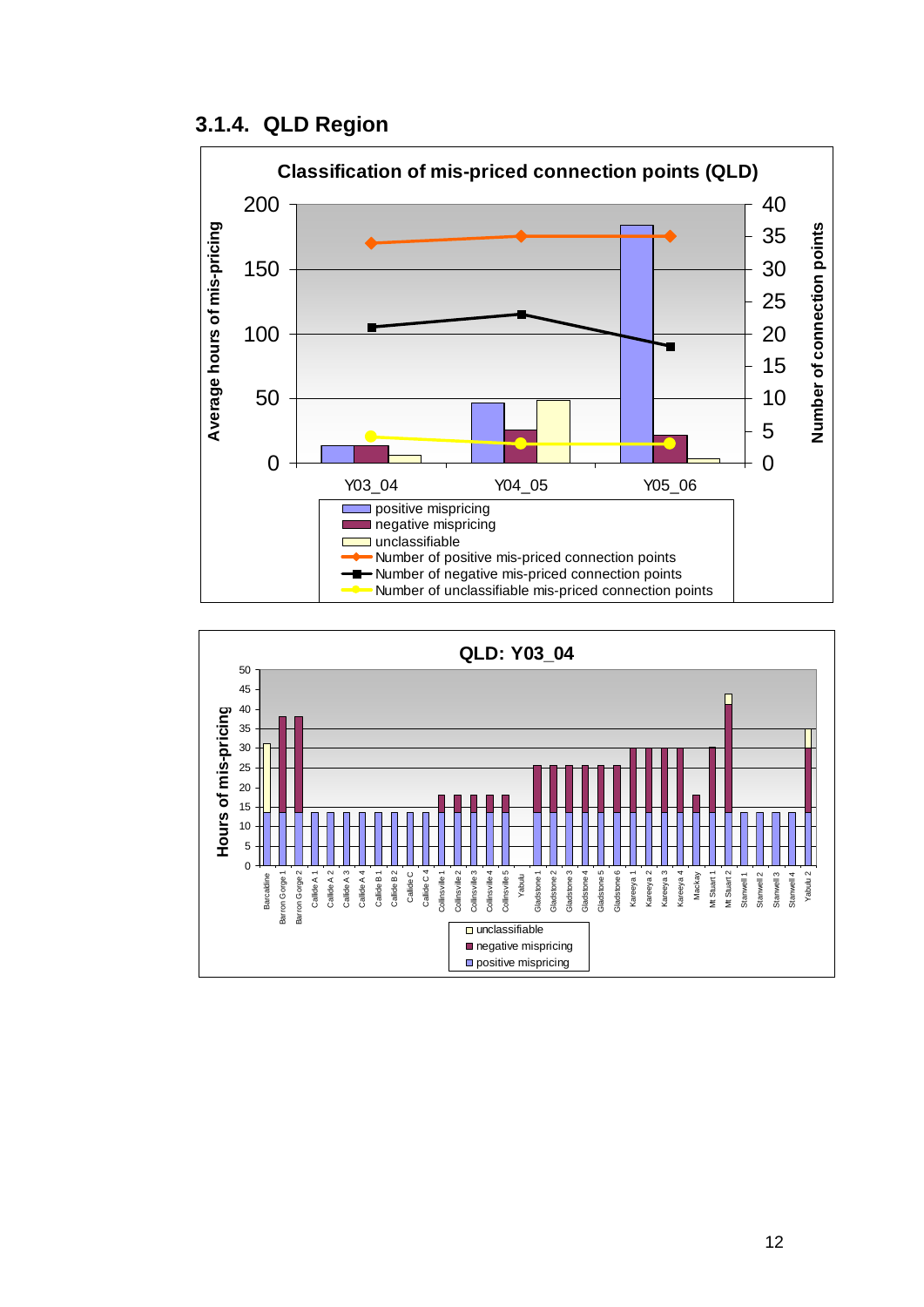



In the QLD region, there was a sharp increase in positive mis-pricing from years 2004 – 2005 to 2005 – 2006.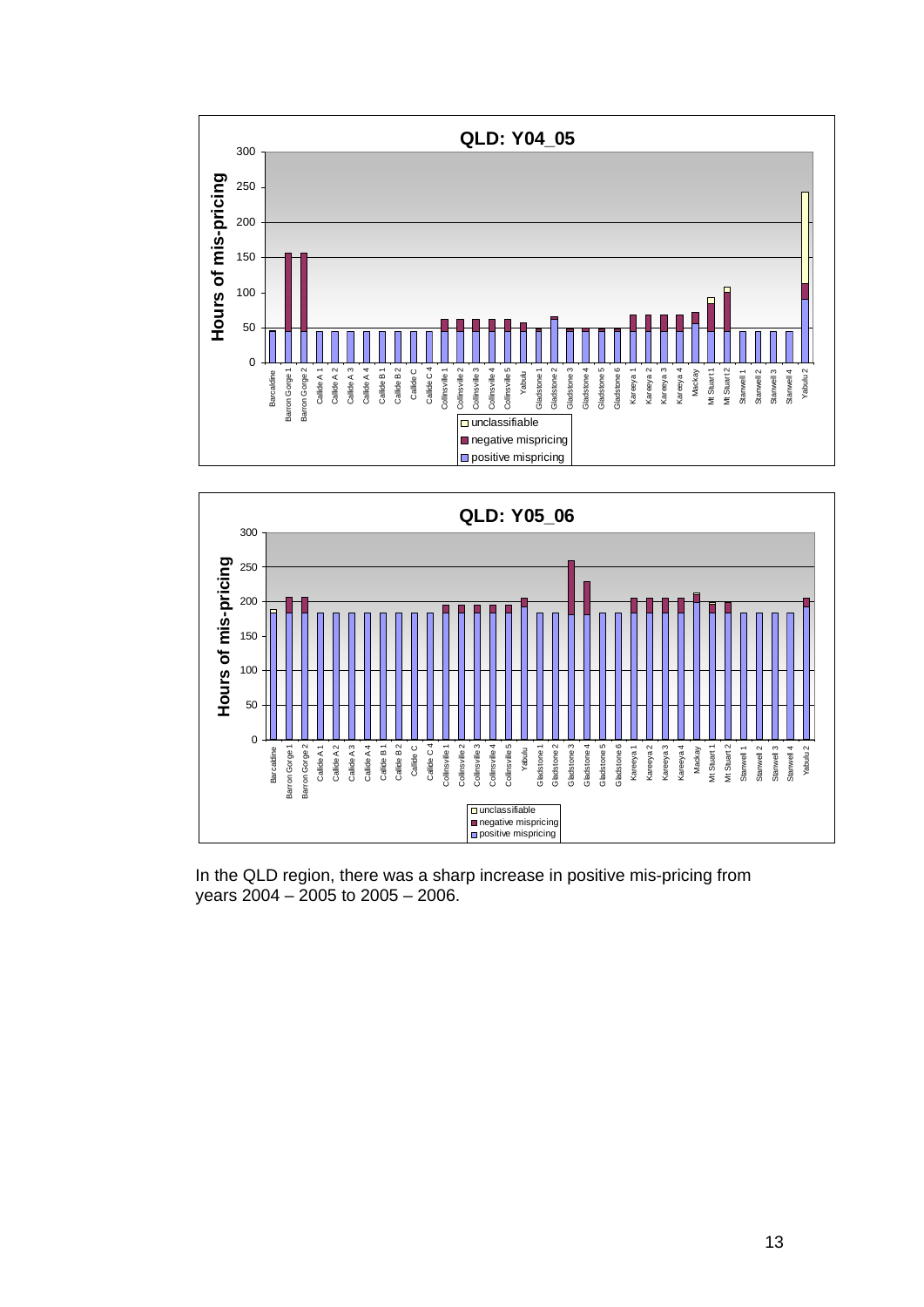#### <span id="page-16-0"></span>**3.1.5. SA Region**



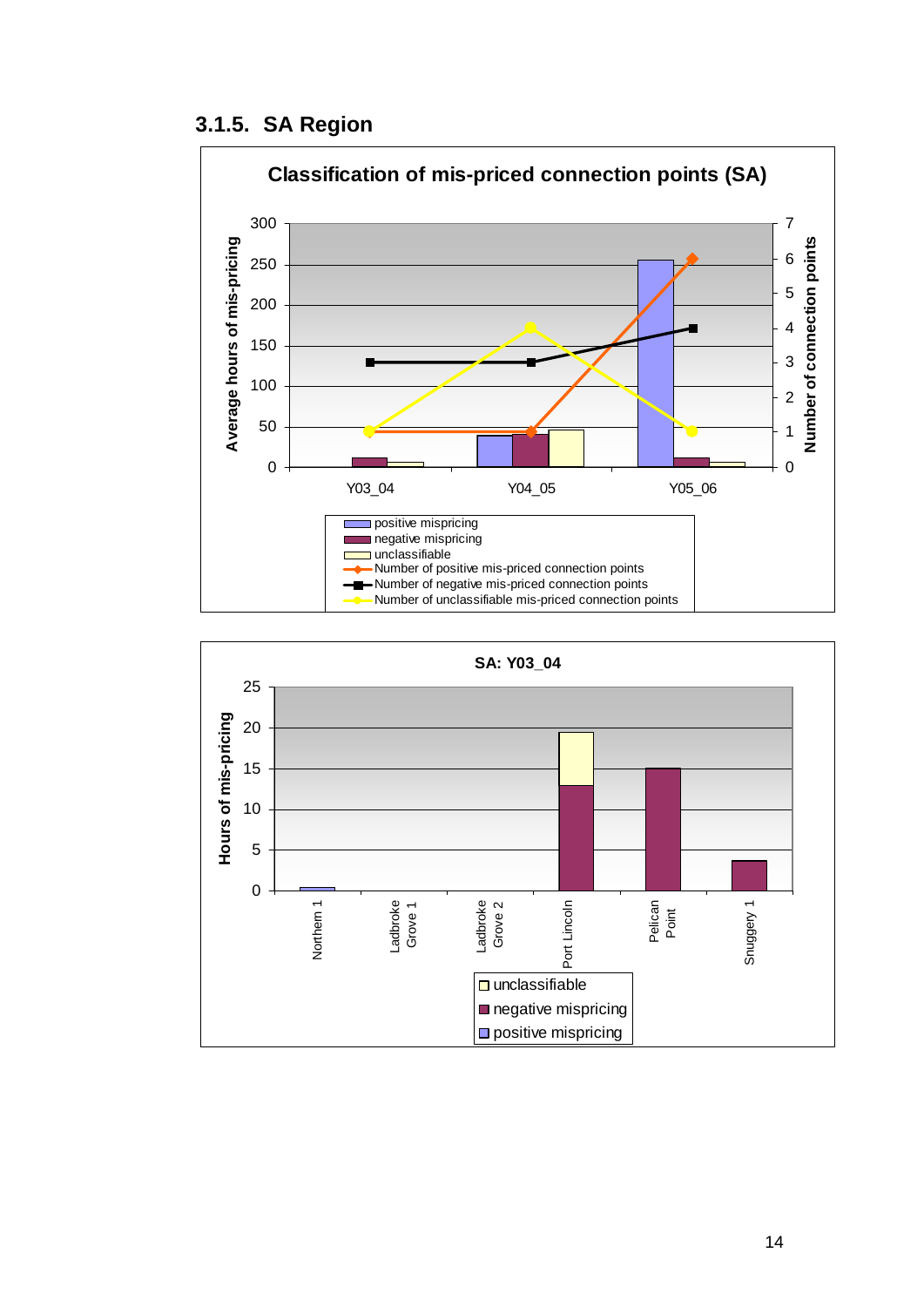



SA region showed an increase in positive mis-pricing during the study period. As discussed in section 6.3 (Ladbroke Grove generating units) the constraint formulation changes had an impact on mis-pricing of the Ladbroke Grove units.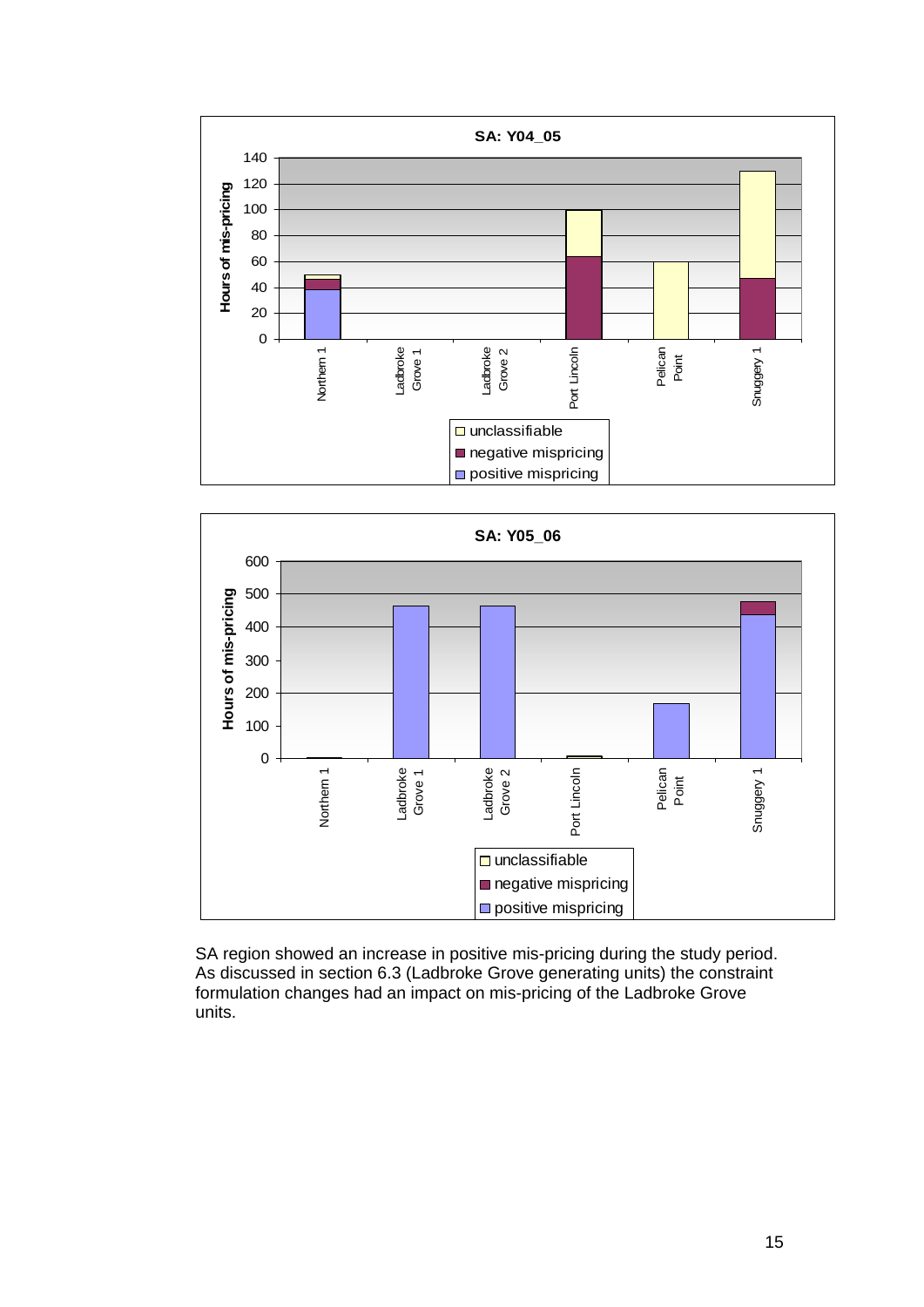<span id="page-18-0"></span>**3.1.6. Snowy Region** 



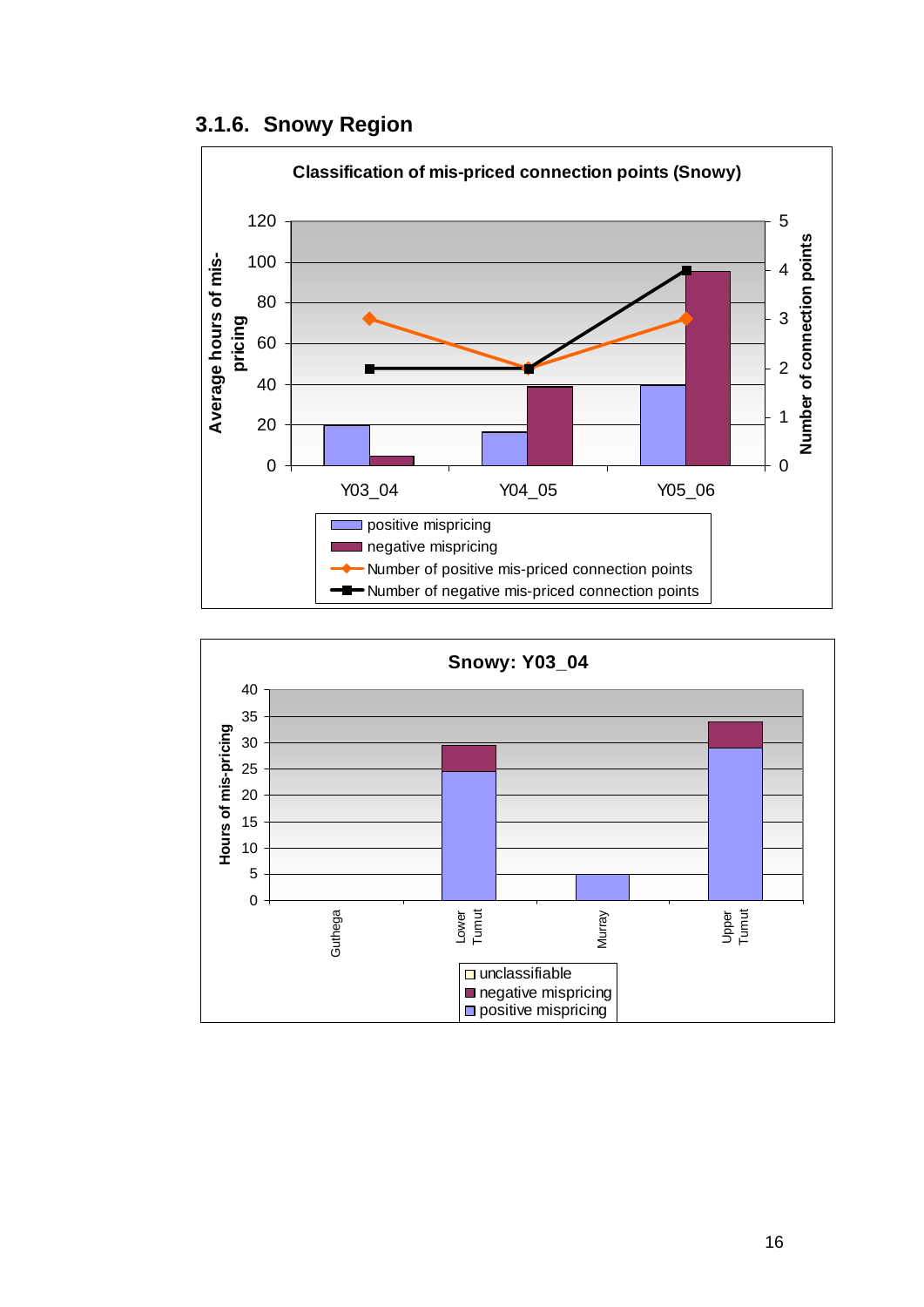



Upper and Lower Tumut connection points were subjected to more negative mis-pricing with time.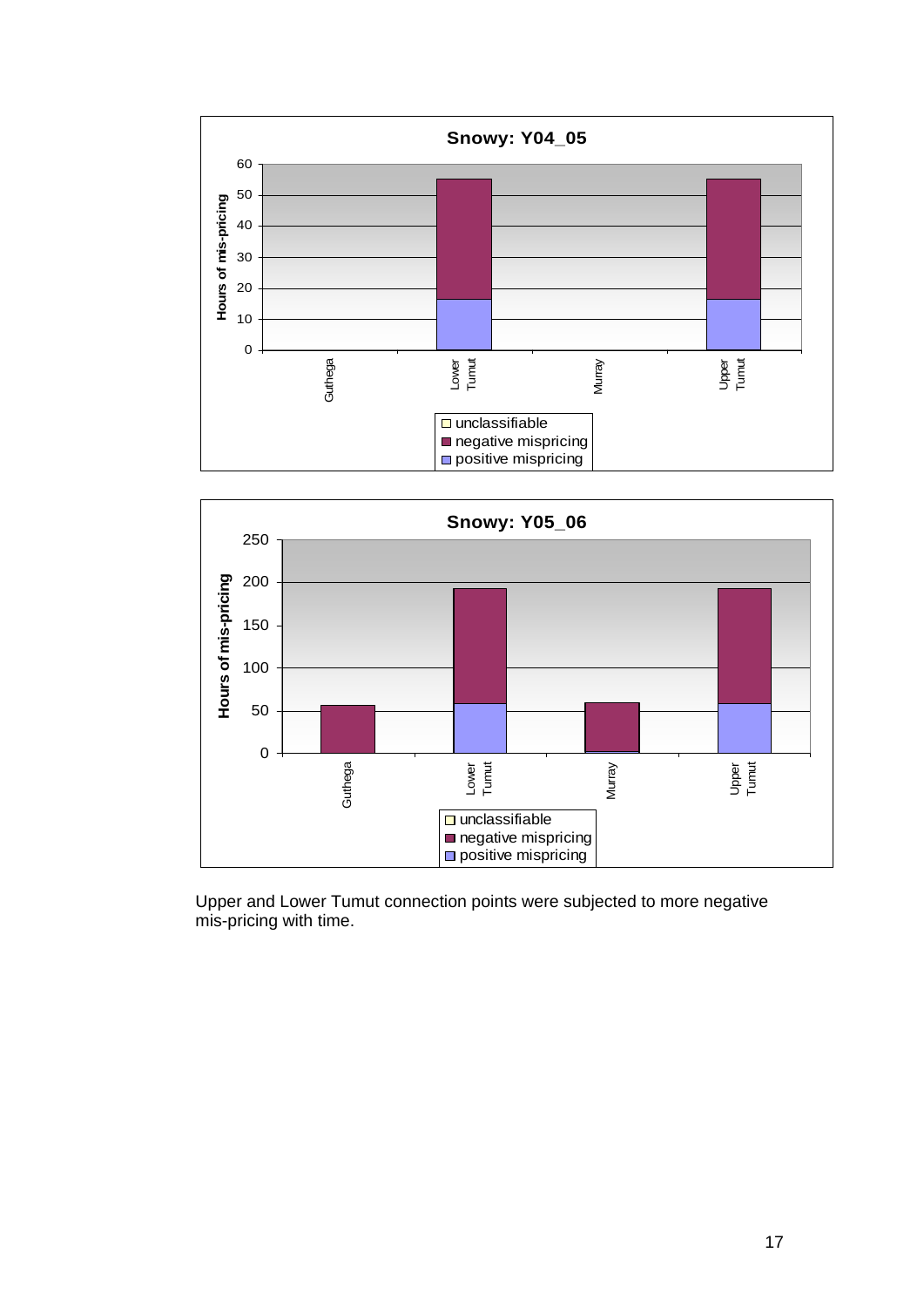<span id="page-20-0"></span>**3.1.7. TAS Region** 

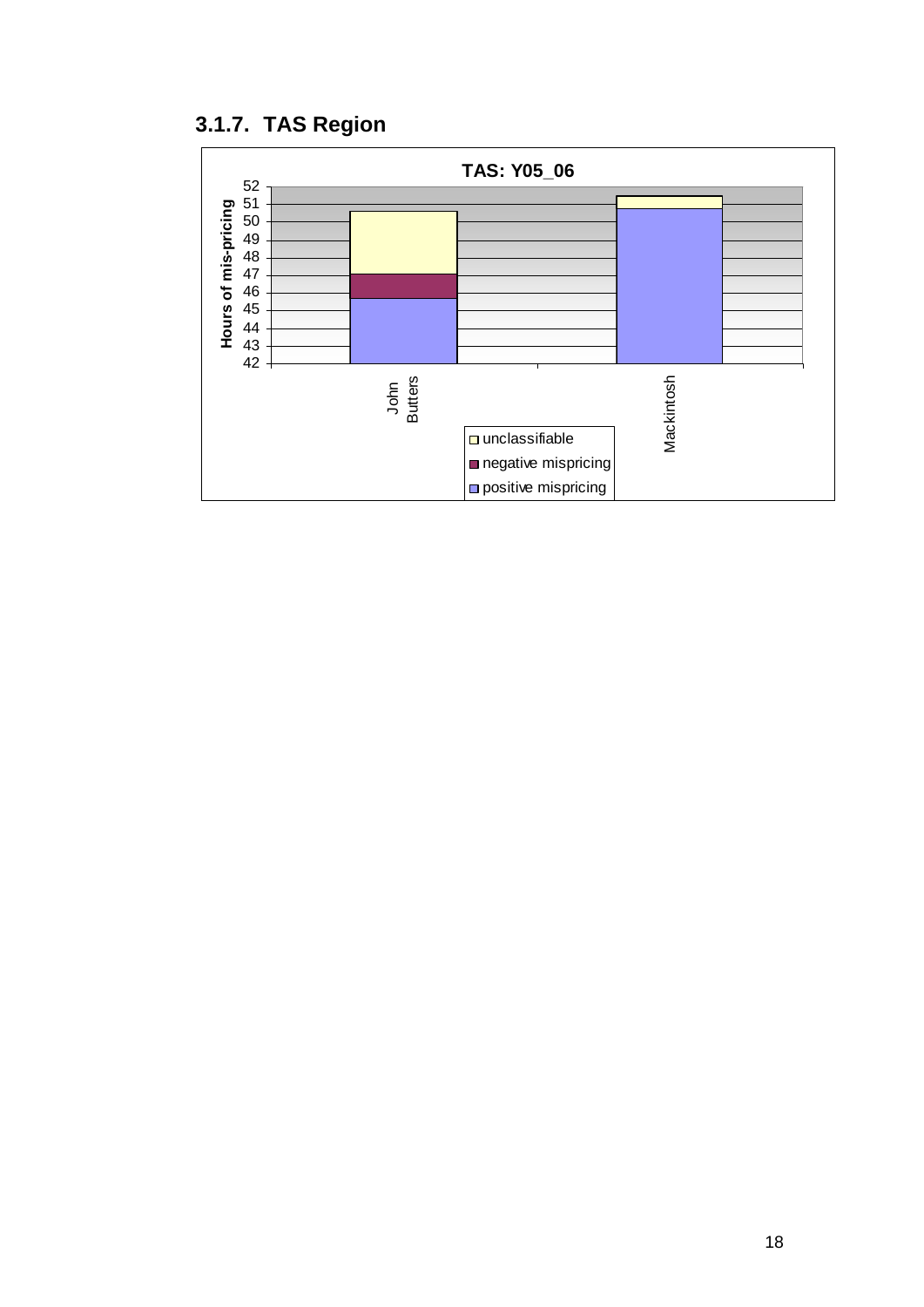## <span id="page-21-0"></span>**3.2 Average capped mis-pricing amount (in \$/MWh)**

The following figures show the average amount of mis-pricing for the various connection points for the 3 study years.

This analysis assumed the local prices of generators are also capped to be in between floor and VoLL prices (same as RRP). Therefore any mis-pricing which can lead to the generator price to be more than VoLL is capped to the VoLL. Similar limiting action is taken for the prices below the floor value.

The results show the average amount of mis-pricing per dispatch interval. This was achieved by summing the total amount of capped mis-pricing amounts together per each year and then dividing them by number of dispatch intervals when the generator is being mis-priced.

This type of historical analysis procedure has the weakness of not being subjected to an "Over Constrained Dispatch" to manage violated constraints. Accordingly, two sets of data per NEM region are included in this analysis. The first figure for each region includes mis-pricing due to violated constraints, where the figure is labelled "Average capped mis-pricing". The second figure for each region includes mis-pricing after removing the violated constraints, where the data is labelled "Average capped mis-pricing (without violation)". For the second set of data, constraints with marginal cost<sup>[2](#page-21-0)</sup> >= 20\*VoLL are assumed to be violated constraints. Since OCD process typically changes a violated constraint to a binding constraint, these two sets of data are indication of the upper and lower bound of average mis-pricing.

Please refer to Appendix A3 for the full set of data and their respective standard deviation<sup>[3](#page-21-0)</sup> for average capped mis-pricing amount per dispatch intervals when a generator is being mis-priced.

Note: When generators are subject to binding constraints, their offer prices have no impact on the setting of the RRP. Therefore, some generators shifted their generation capacity to extreme levels to maximise or minimise their volume. For example, when some generators are constrained off, they may shift most of their generation capacity to -\$1000/MWh (market floor price) price bands to maximise the volume in the lowest price band while being paid the RRP. This type of behaviour distorts the results by exaggerating the mis-pricing amount.

Data is also available for average capped mis pricing amount per total dispatch intervals during the study period. Please refer to Appendix A4 for the full set of data and an explanation of the calculation method.

<sup>1</sup>  $2$  Marginal cost of a constraint is the change in the NEMDE objective function when the constraint RHS changed by 1 unit.

 $3$  Standard deviation for a population sample which gives a measure of the spread of amount of mis-pricing (MS Access function stdev() was used for this calculation, please refer to the manual for details).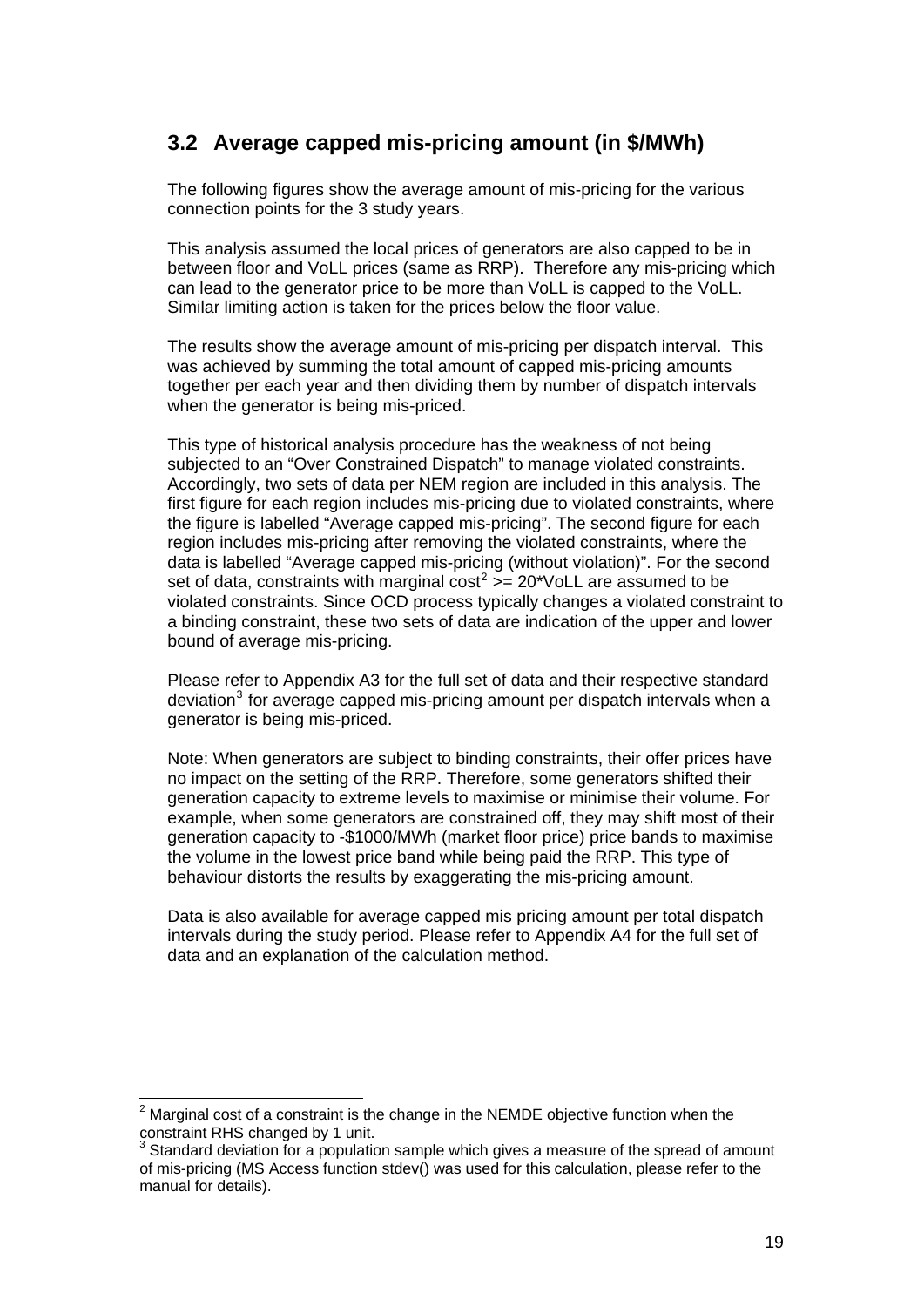## <span id="page-22-0"></span>**3.2.1. VIC region**



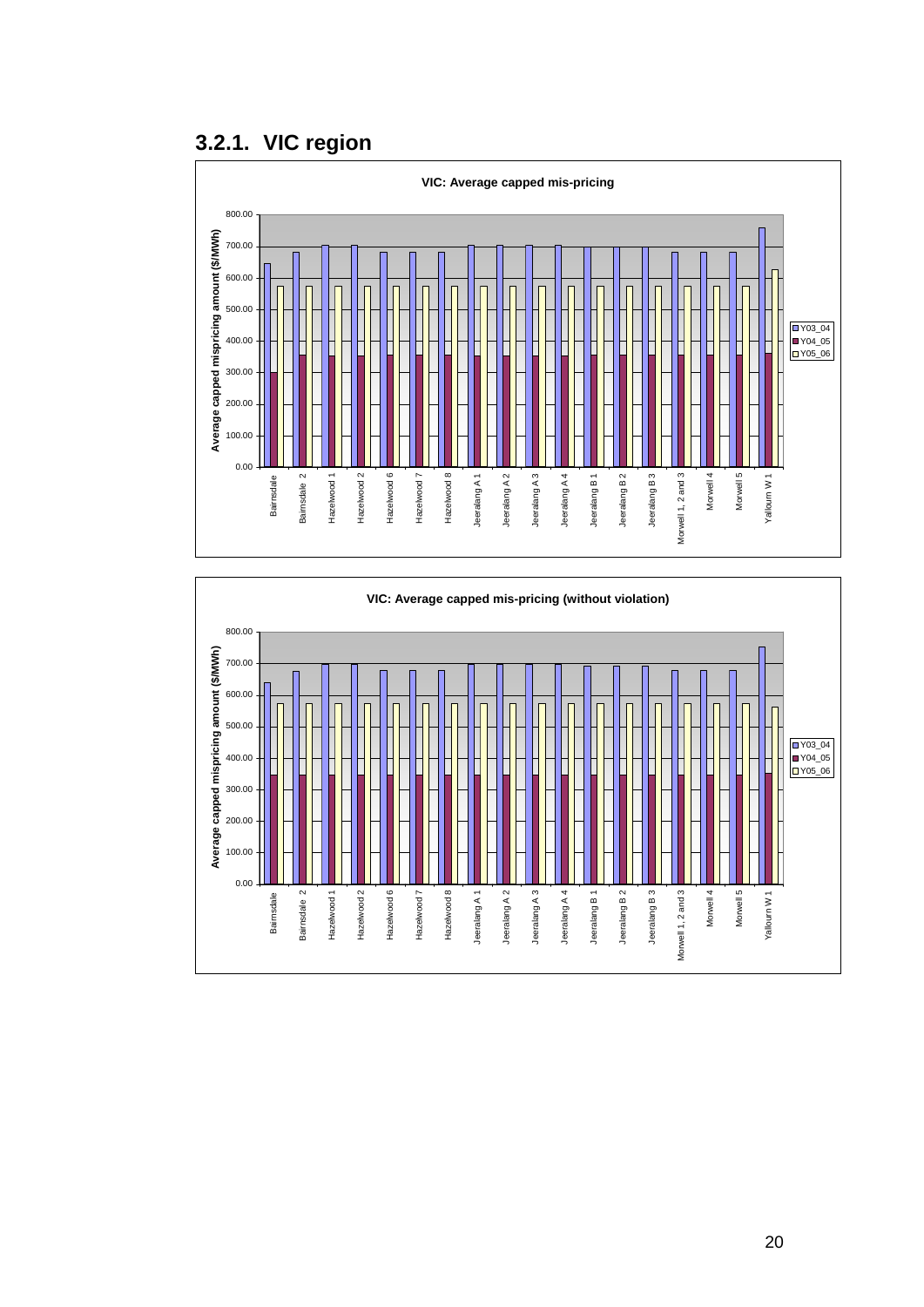<span id="page-23-0"></span>**3.2.2. NSW region** 



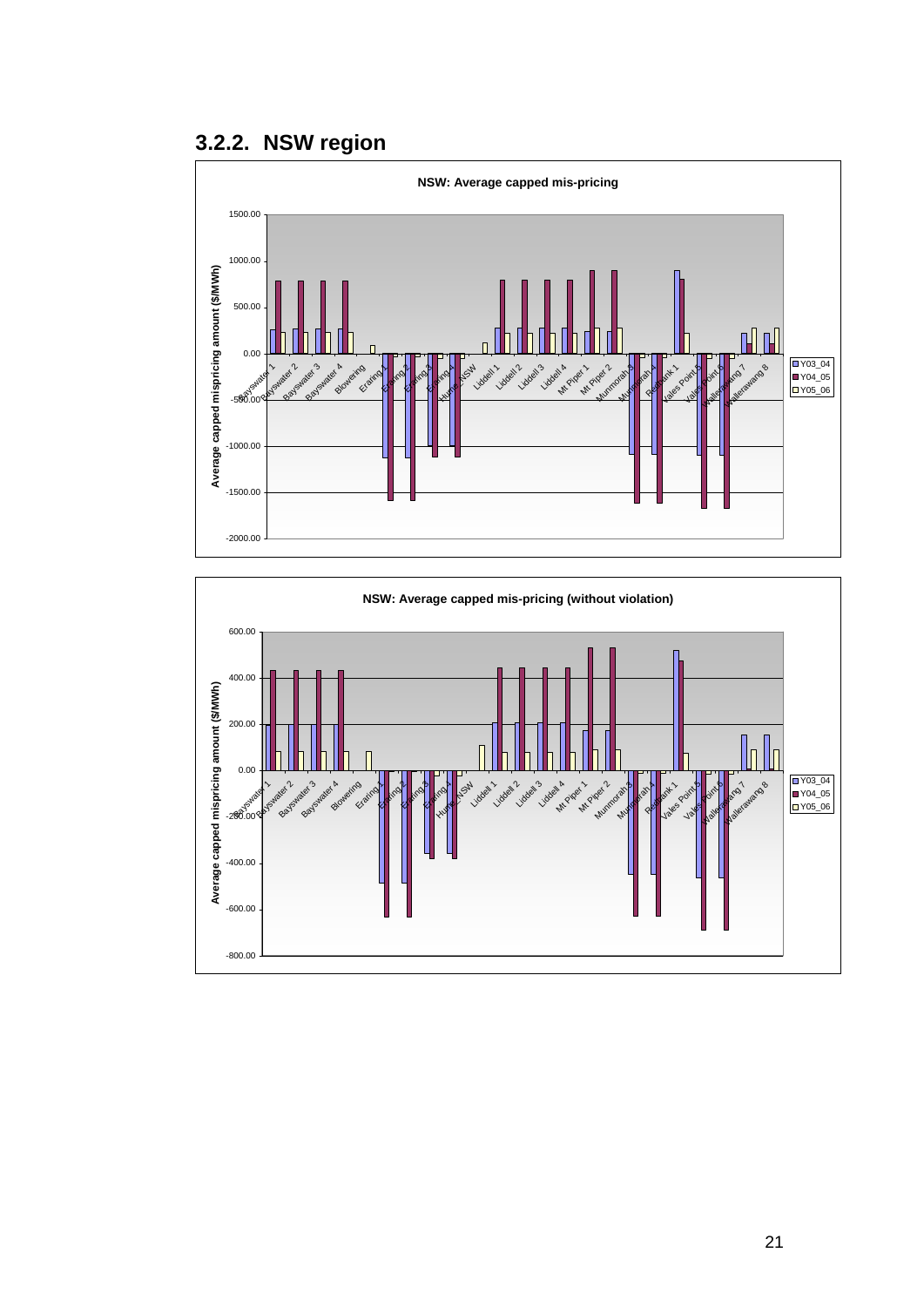## <span id="page-24-0"></span>**3.2.3. QLD region**



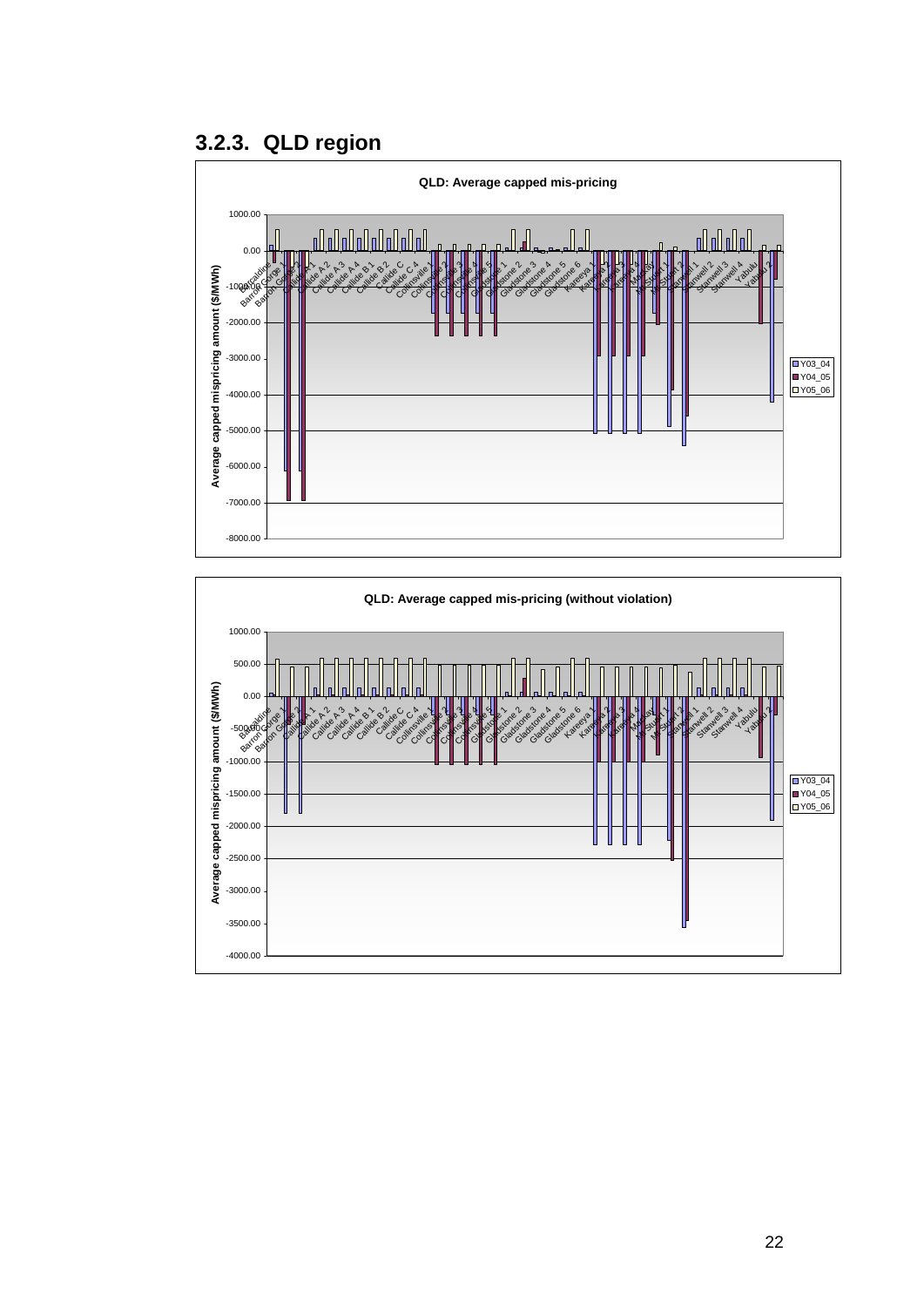## <span id="page-25-0"></span>**3.2.4. SA region**



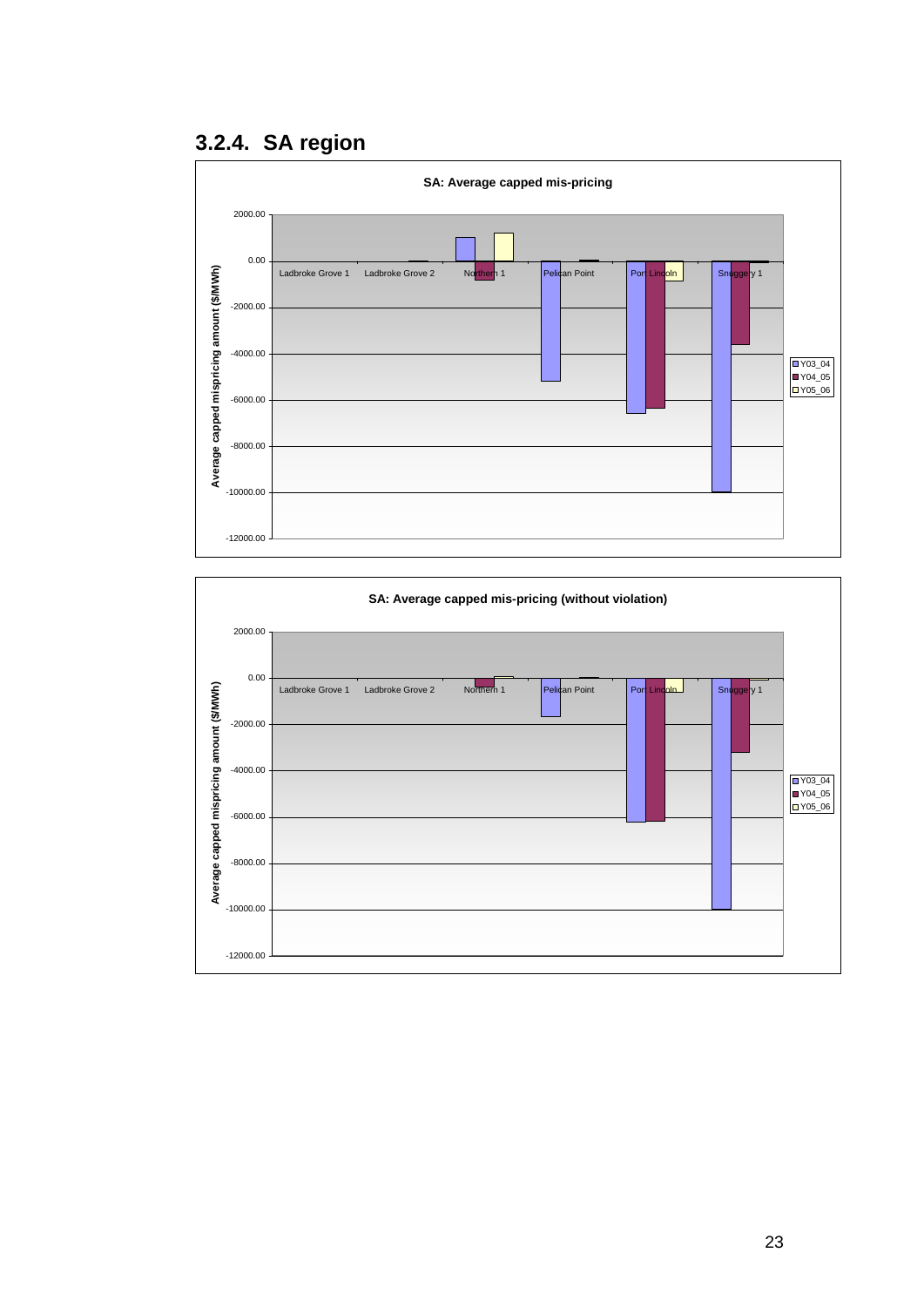<span id="page-26-0"></span>**3.2.5. Snowy region** 



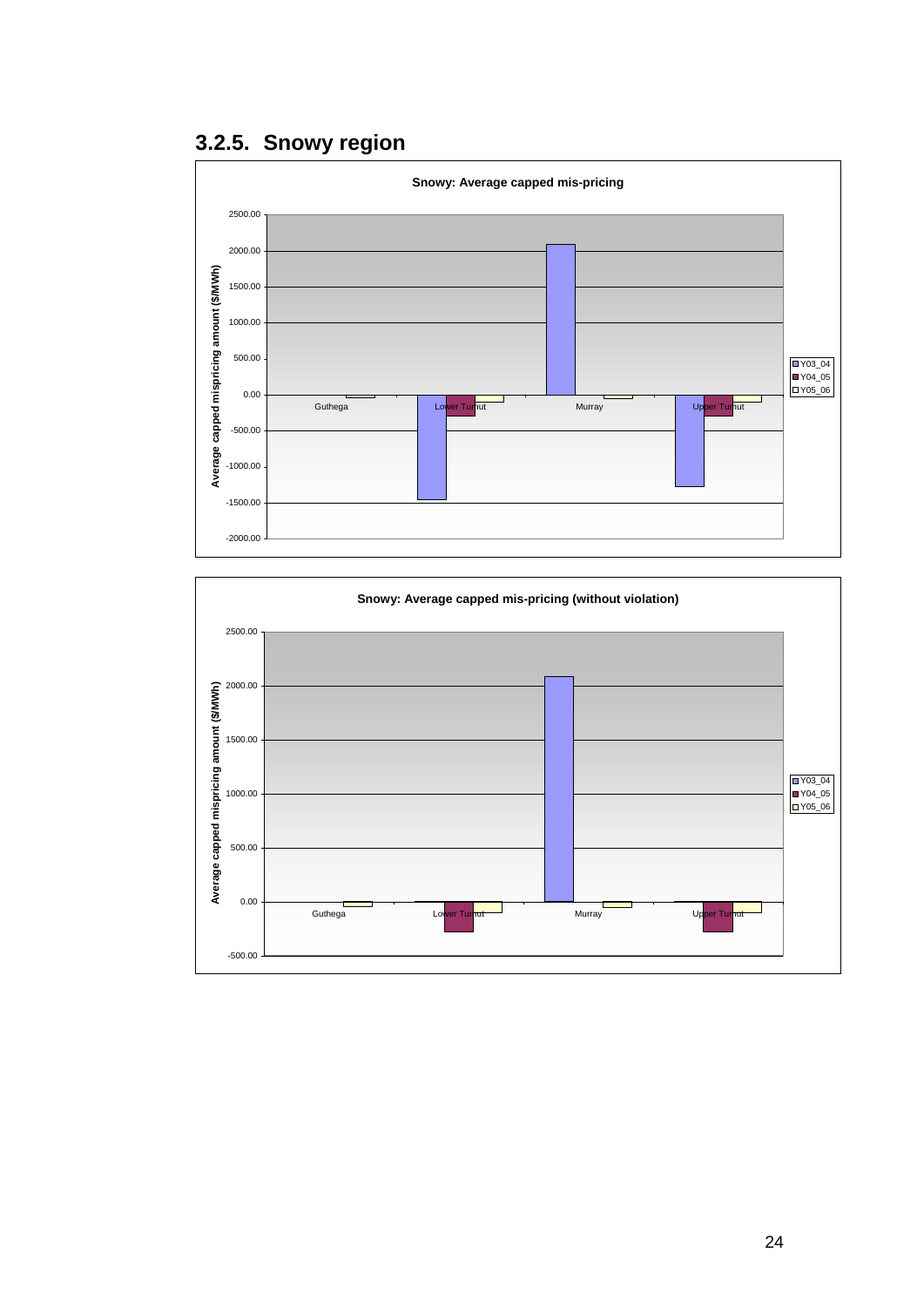<span id="page-27-0"></span>**3.2.6. TAS region** 



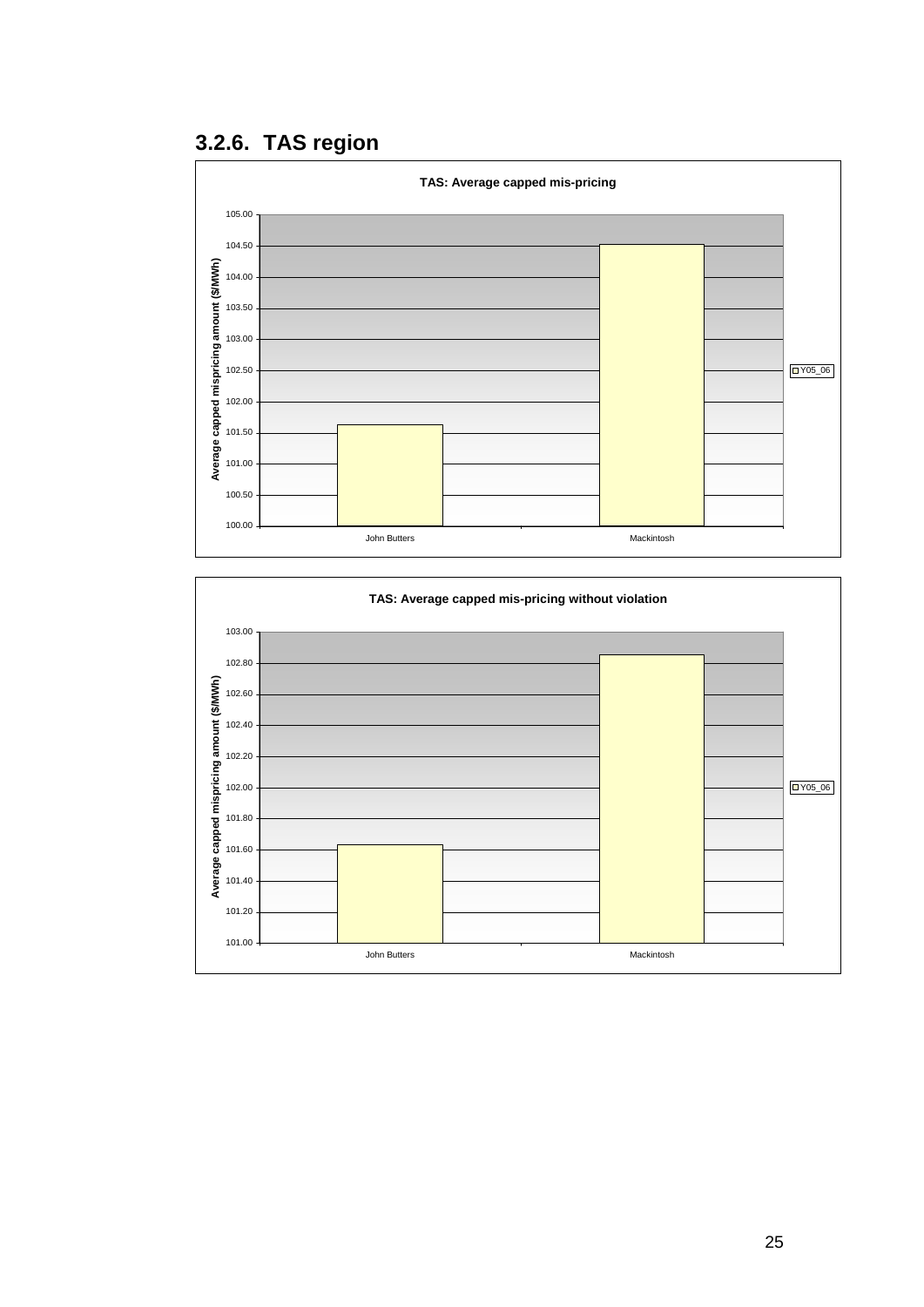## <span id="page-28-0"></span>**3.3 Classification of average capped mis-pricing amount (in \$/MWh) into system normal and outage events**

In addition to the results obtained in section 3.2, AEMC has requested to further classify the average capped mis-pricing amount into either system normal or network outage categories for NSW and QLD regions. Definition of each system event is explained in section 4. Similar to section 3.2, there are two sets of figures for each event classification: First figure shows mis-pricing due to violated constraints; and the second figure shows mis-pricing after removing the violated constraints.

Please refer to Appendix A5 for the full set of data and their respective standard deviation.



## **3.3.1. NSW region: System normal**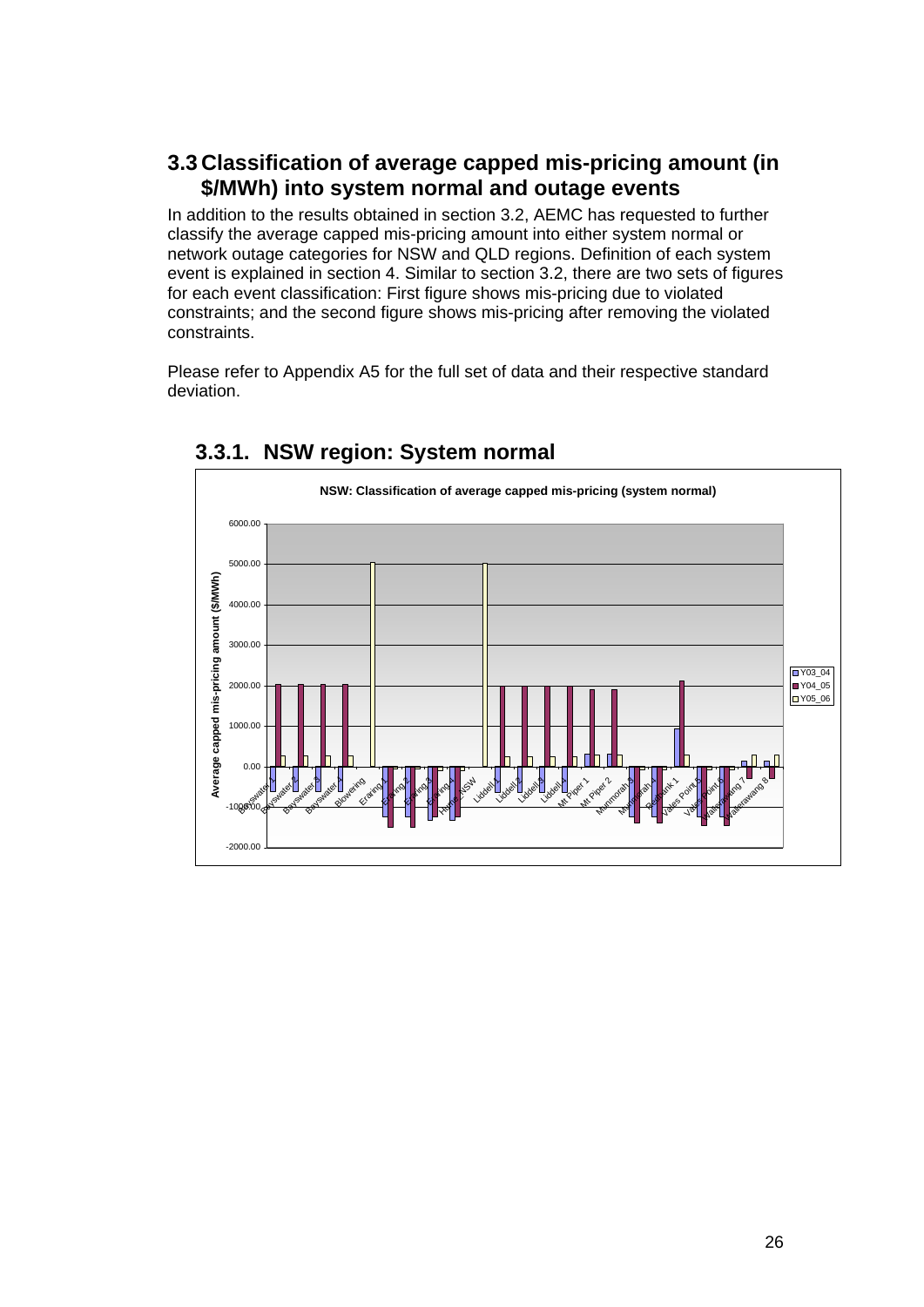<span id="page-29-0"></span>

# **3.3.2. NSW region: Outage**

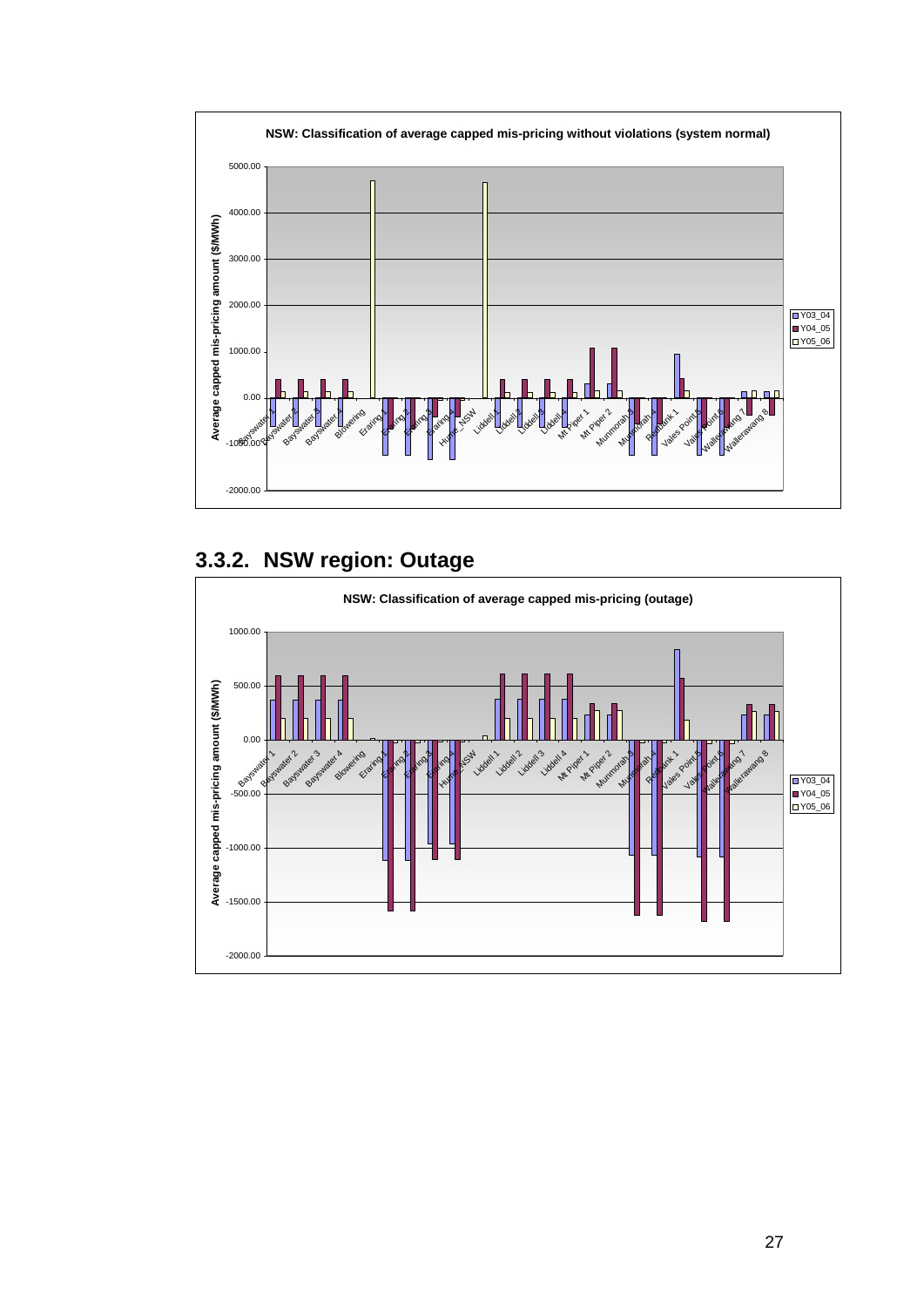<span id="page-30-0"></span>

# **3.3.3. QLD region: System normal**

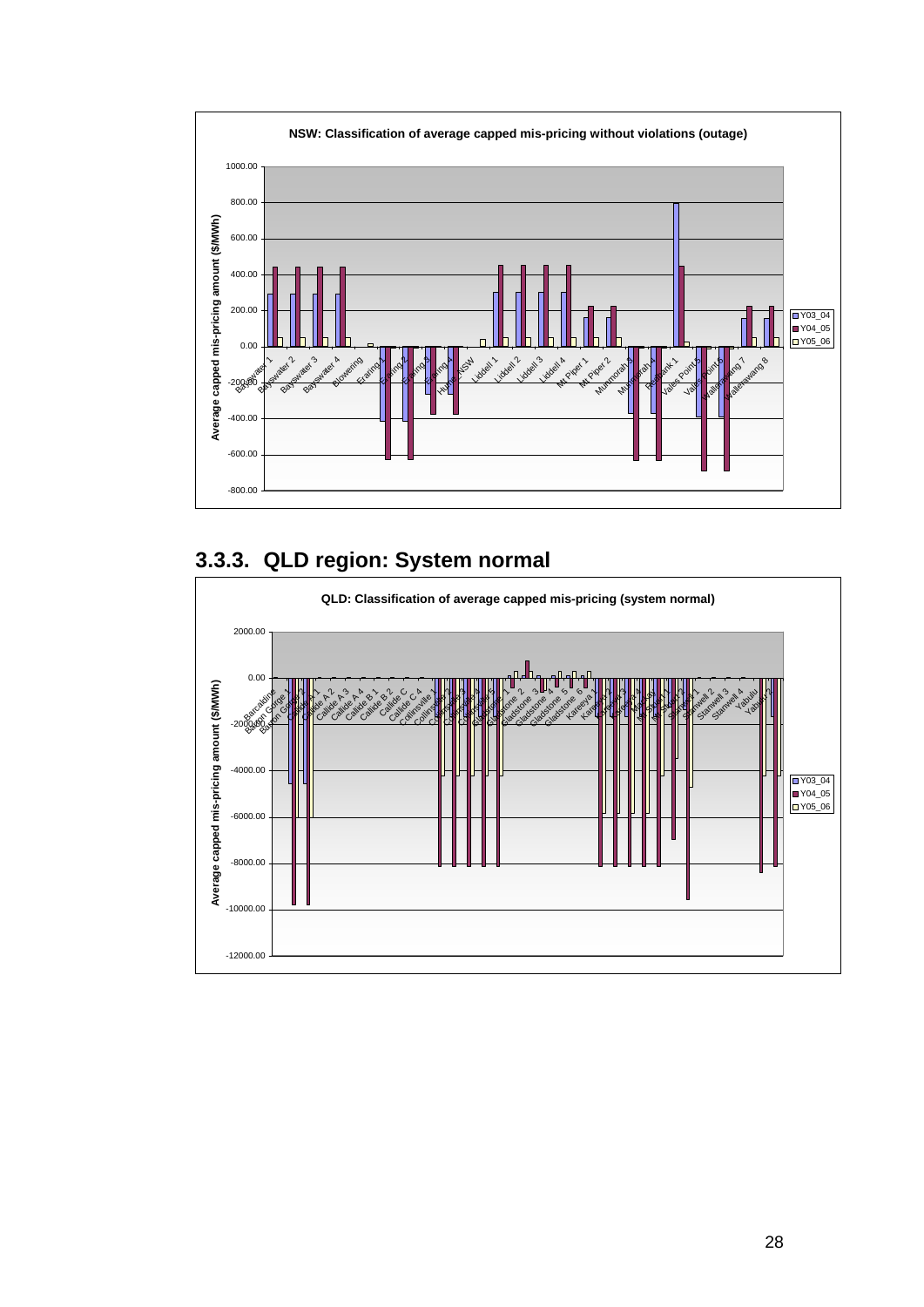<span id="page-31-0"></span>

# **3.3.4. QLD region: Outage**

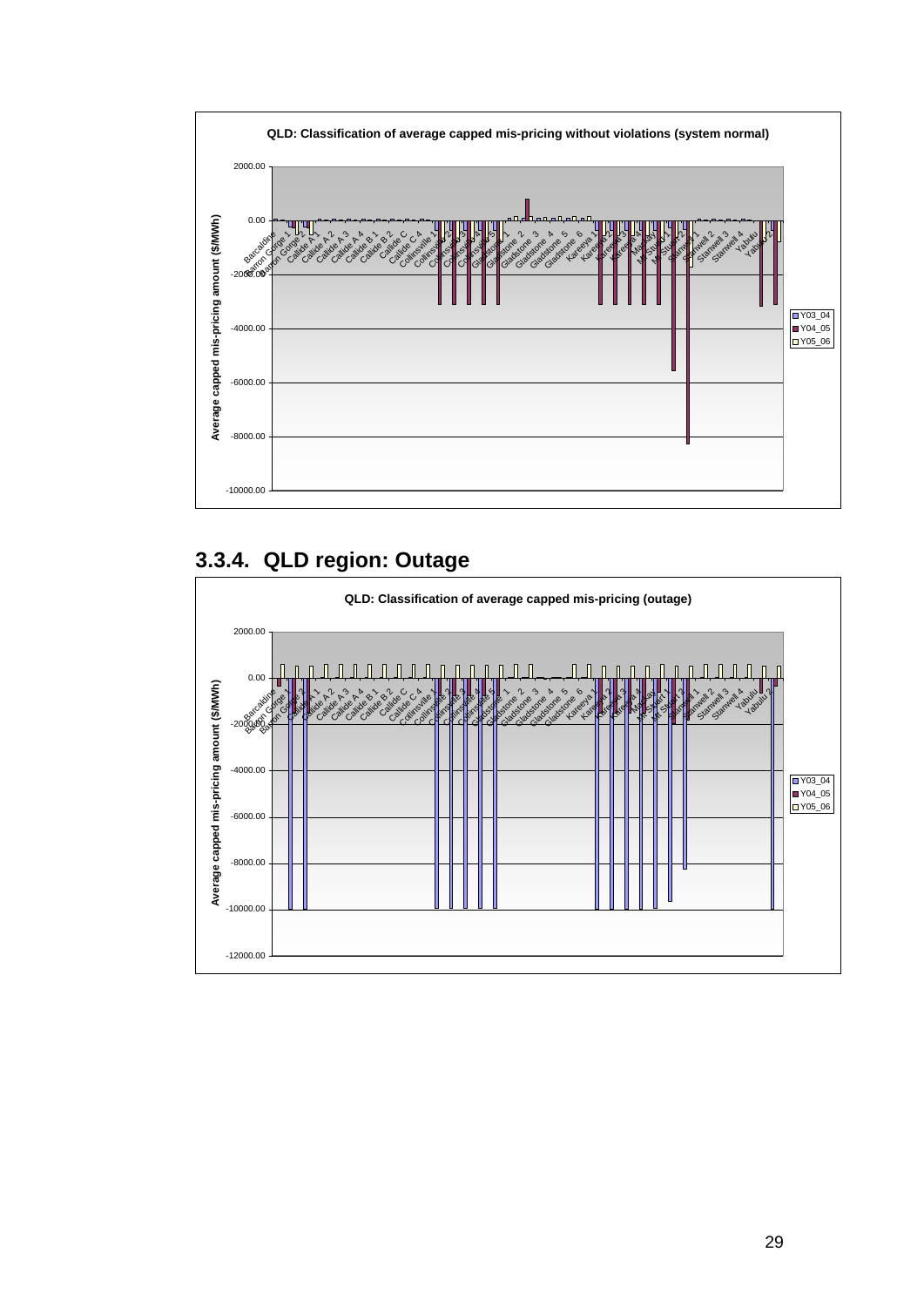

NSW and QLD connection points experienced more negative average capped mis-pricing during outage events as compared to system normal events.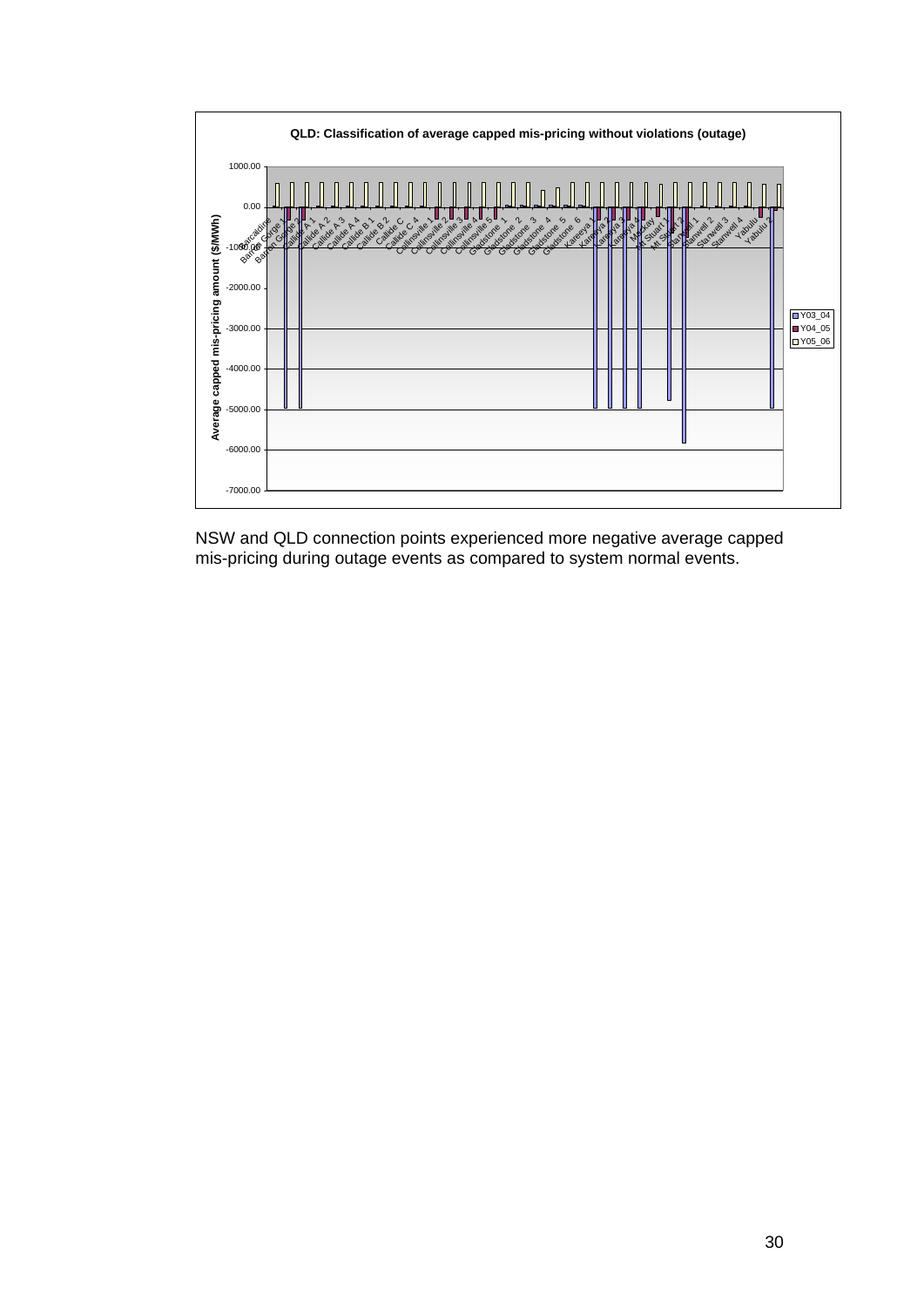# <span id="page-33-0"></span>**4. Classification of mis-pricing between transmission outages and system normal events**

In this section, mis-pricing is classified according to the power system conditions.

#### *Assumptions and definitions*

- **Normal**: These are mis-pricing events when a generator is constrained by a constraint classified as "system normal constraint". These constraints belong to a system normal constraint set. System normal constraints are always applied in NEMDE. They protect the system for contingencies assuming that all transmission elements are available in the base case.
- **Outage:** These are mis-pricing events when a generator is constrained by a constraint classified as "network outage constraint". These constraints belong to a one of the transmission element outage constraint sets. Outage constraints are constraints specifically applied to manage contingencies during a transmission element outage in the base case.
- **Unclassifiable:** These are mis-pricing events where there is no direct method to identify the cause of the constraint. Some discretionary constraints come under this category. Some of the constraints controlling transfer across a corridor can also be in this category since the reason for changing the transfer limit can not be established by the information stored in NEM databases.

Appendix B1 lists the description for each of the unclassifiable constraints.

Note: Most unclassifiable constraints in QLD and SA reasons had been identified by going through the text fields in system logs.

 Please refer to the Appendix B2 for the method used for calculating averages, and Appendix B3 for the data used to calculate the average number of hours for all regions.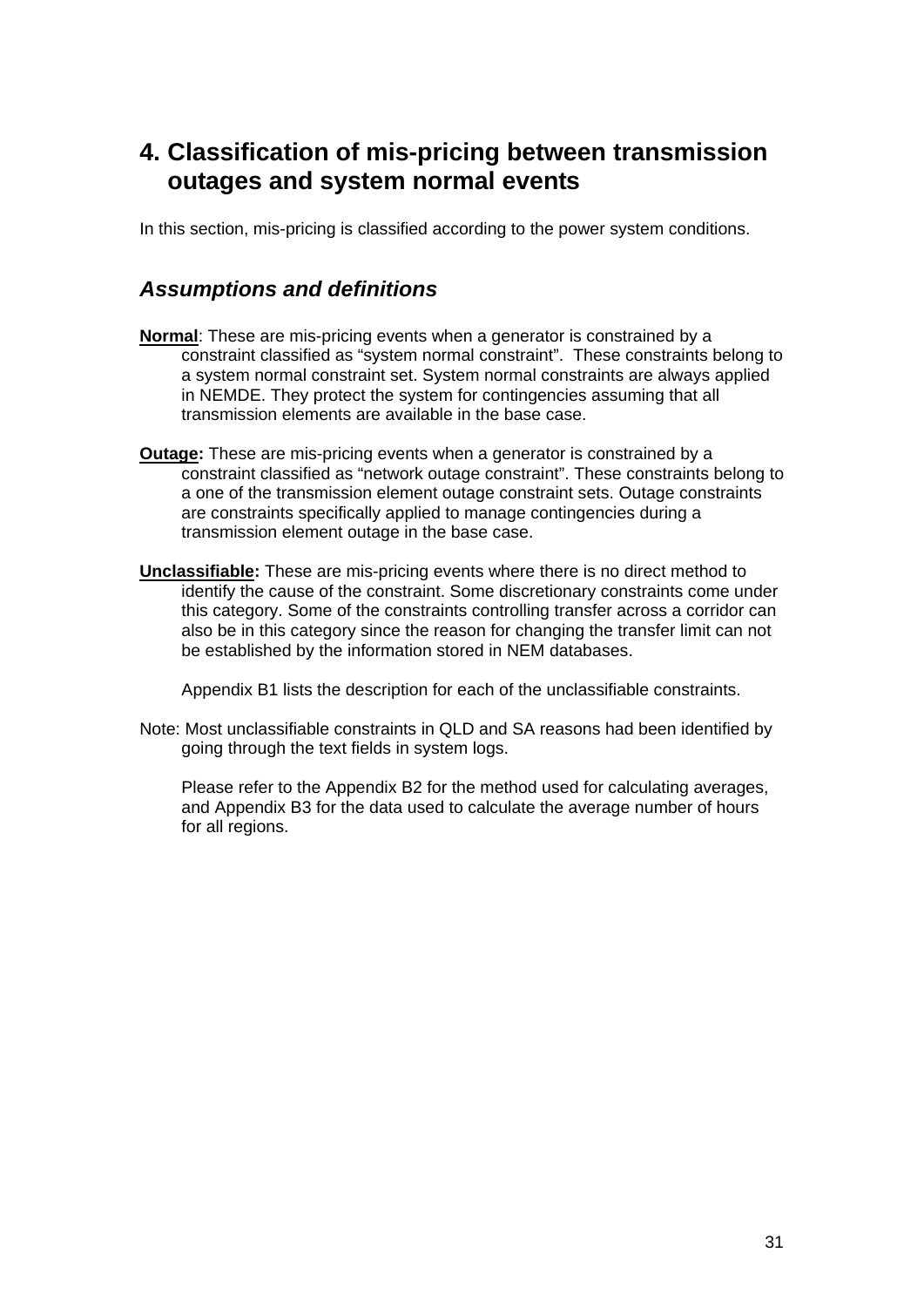#### <span id="page-34-0"></span>**4.1 NEM regions**



There is an increase in the number of incidences of mis-pricing due to outages over the study period.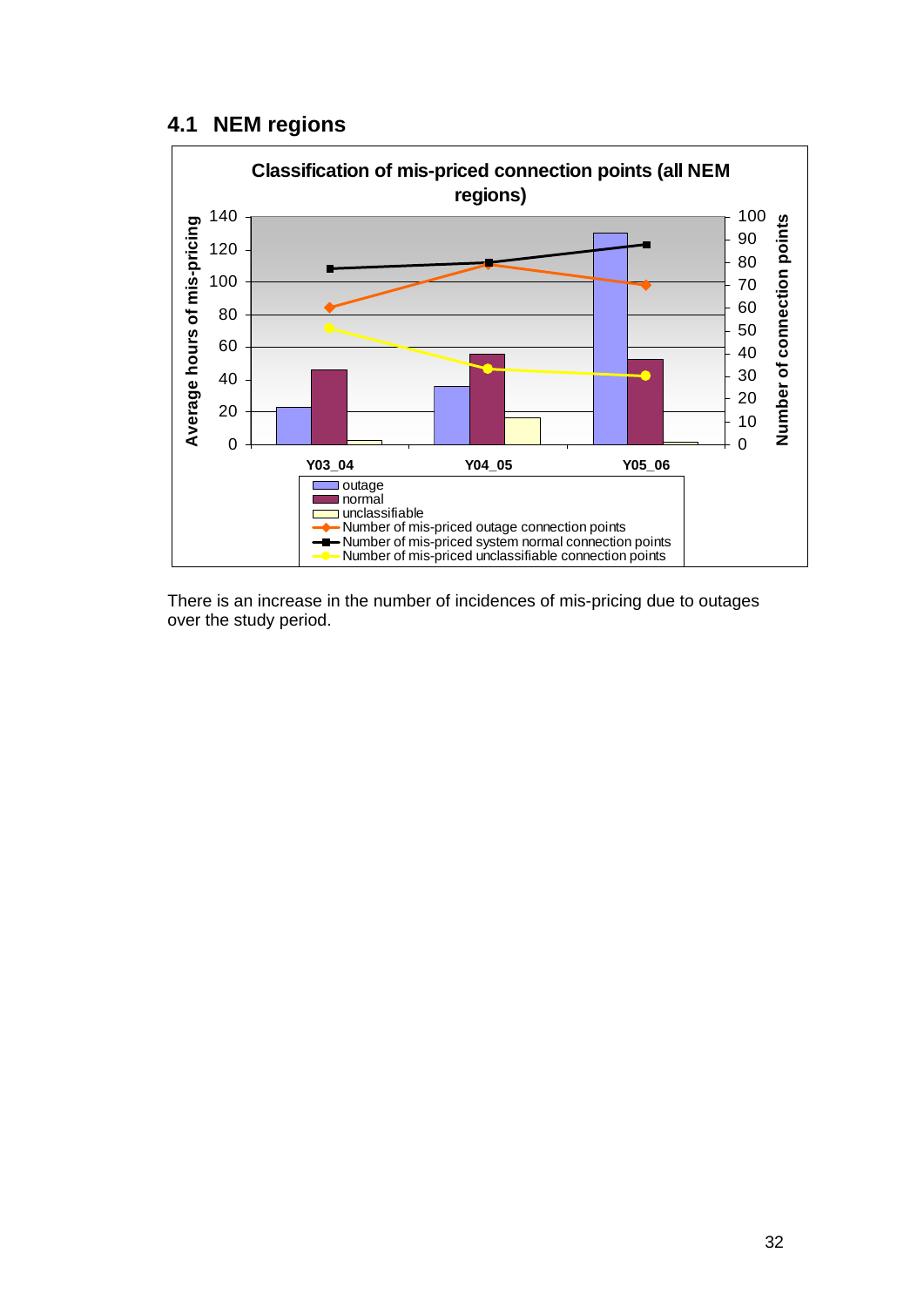### <span id="page-35-0"></span>**4.2 VIC region**



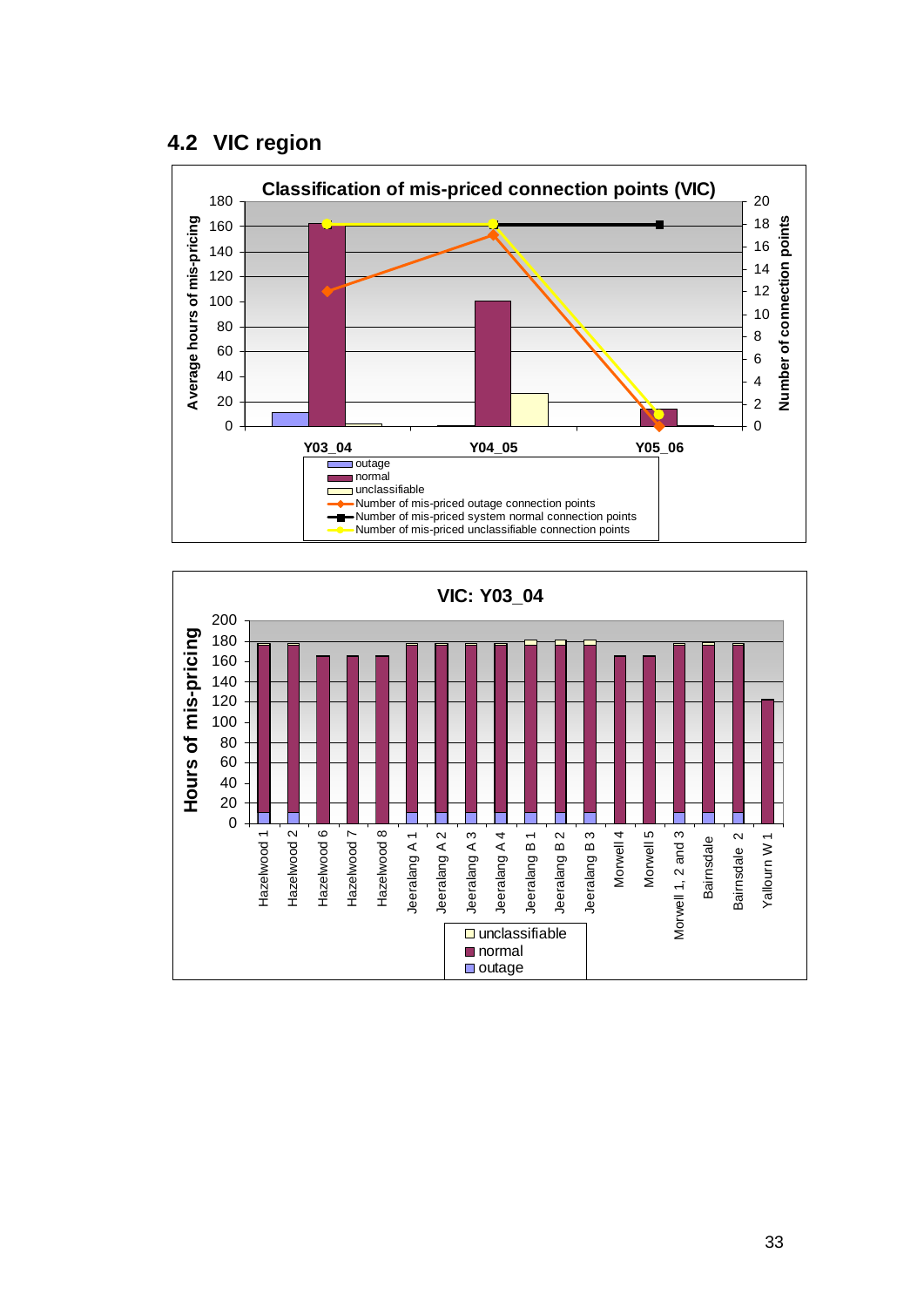



Victoria region shows a decrease in the number of incidences of mis-pricing under system normal condition. It has negligible amount of mis-pricing due to outage events.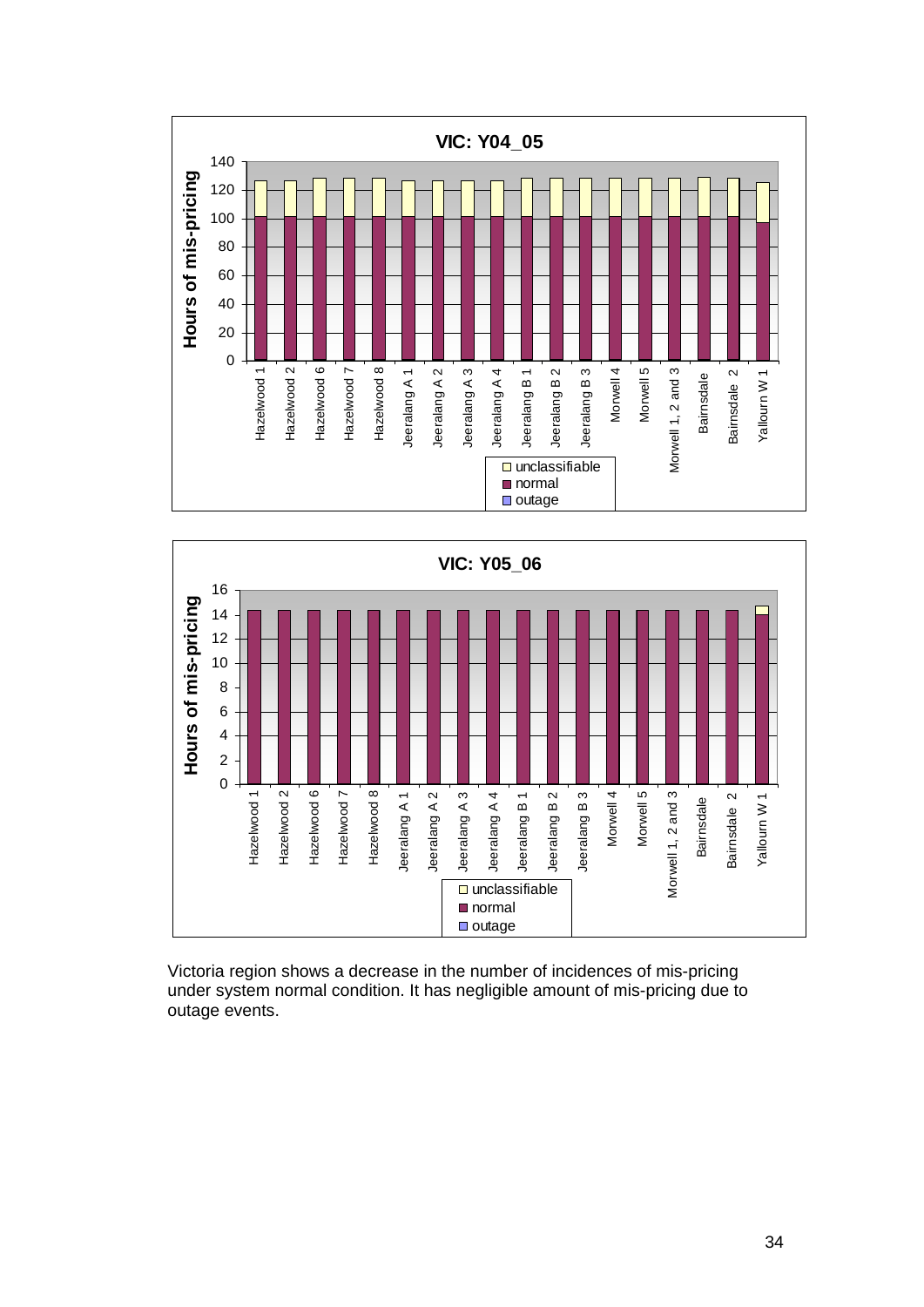## **4.3 NSW region**

Appendix B4 lists the annual hours binding for each outage constraint in NSW.



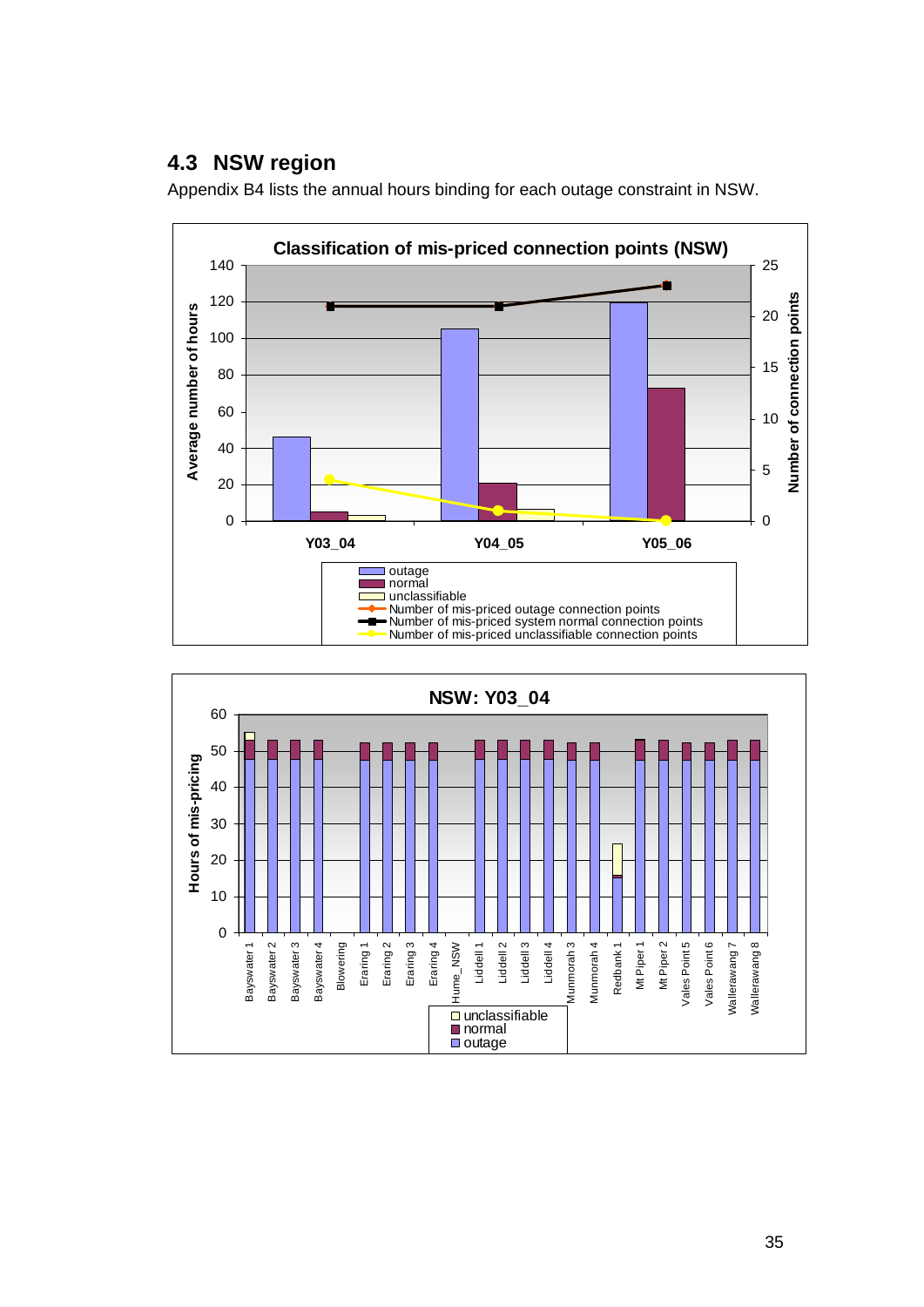



There is a steady increase in both types of mis-pricing (positive and negative) in NSW.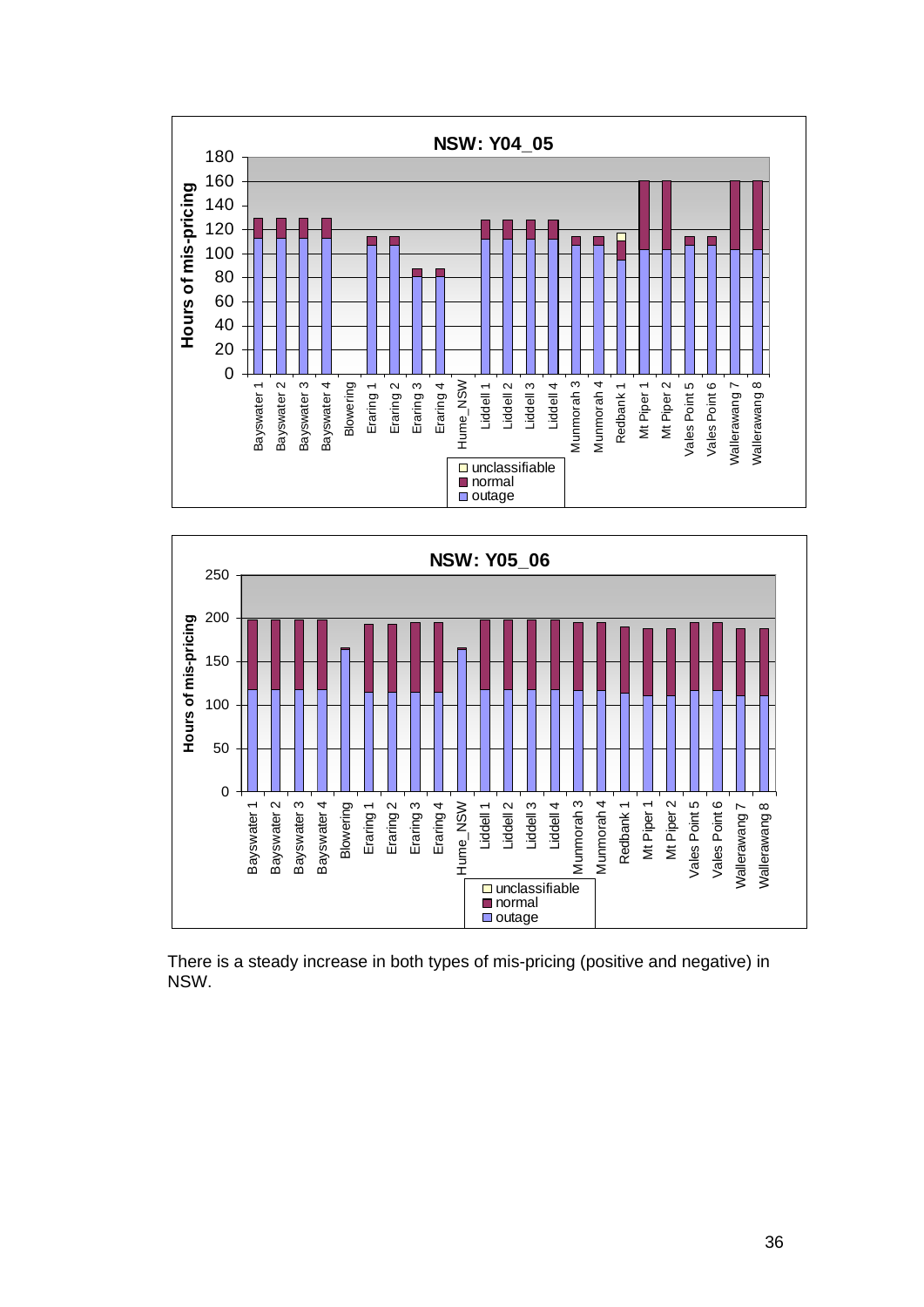## **4.4 QLD region**





Most of the binding Q:CN constraints were unclassifiable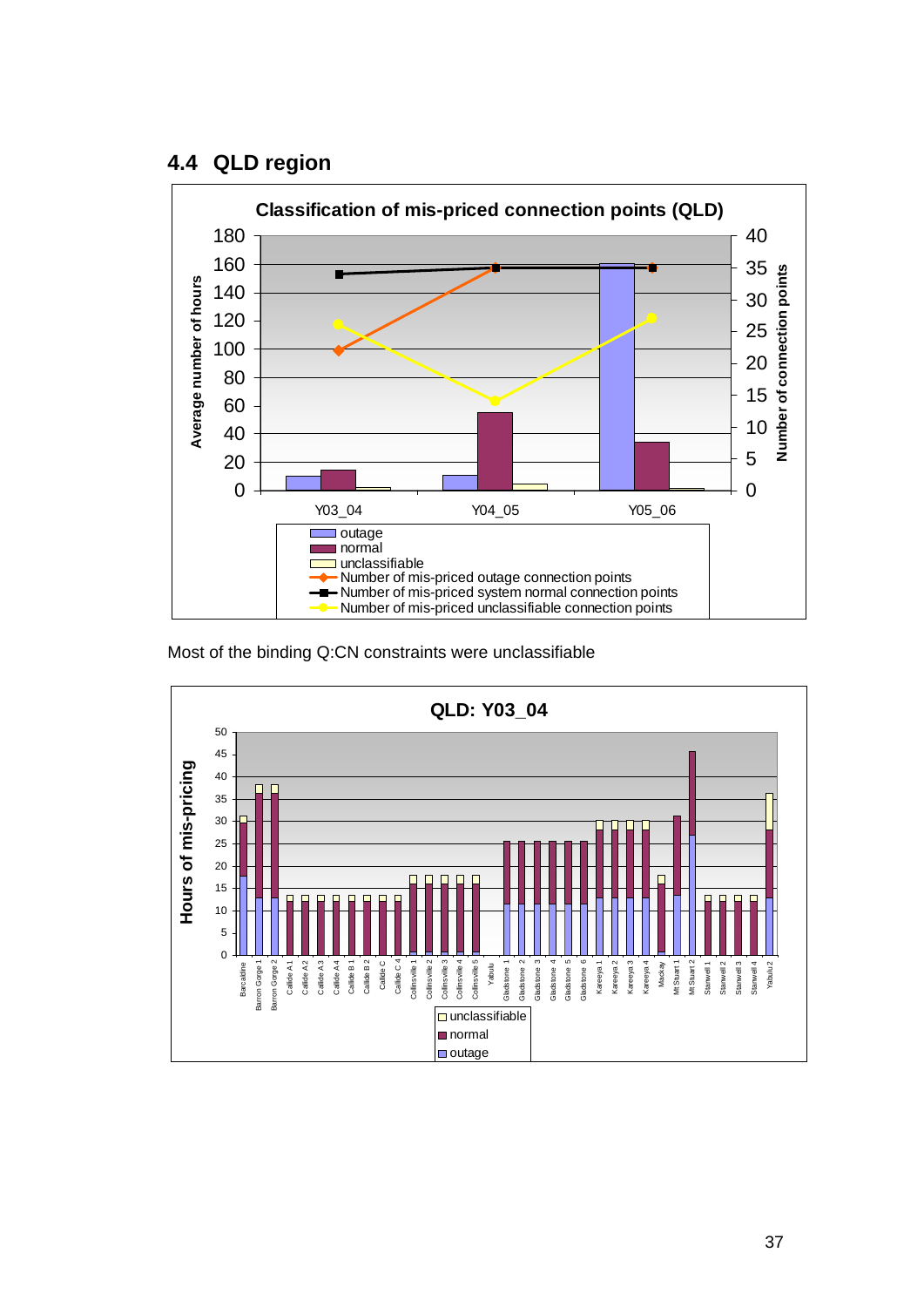



QLD also shows an increase in mis-pricing due to outage events with time.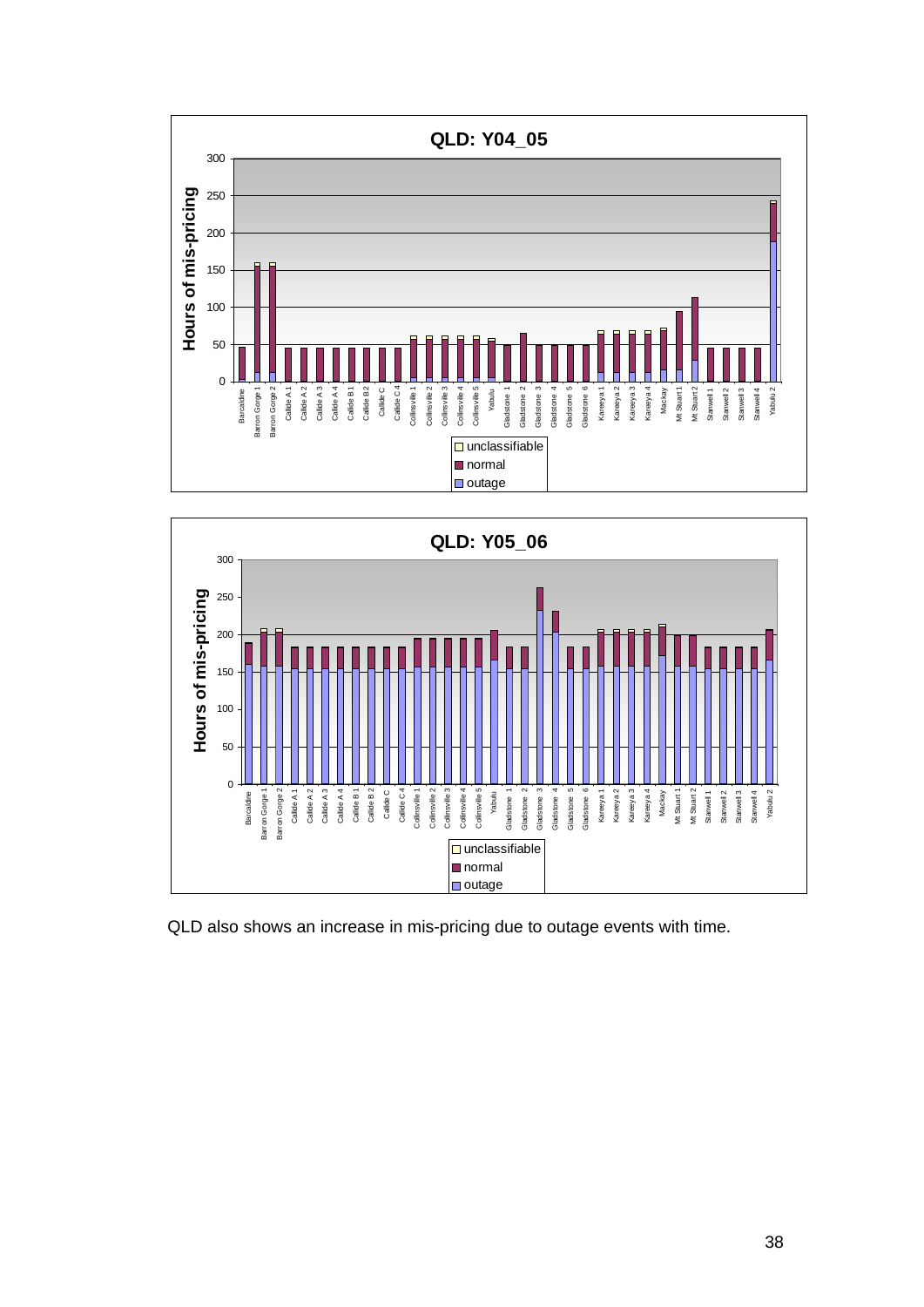### **4.5 SA region**



Constraint equation S^PPT340 that was binding during Y03\_04 was classified as a system normal constraint.

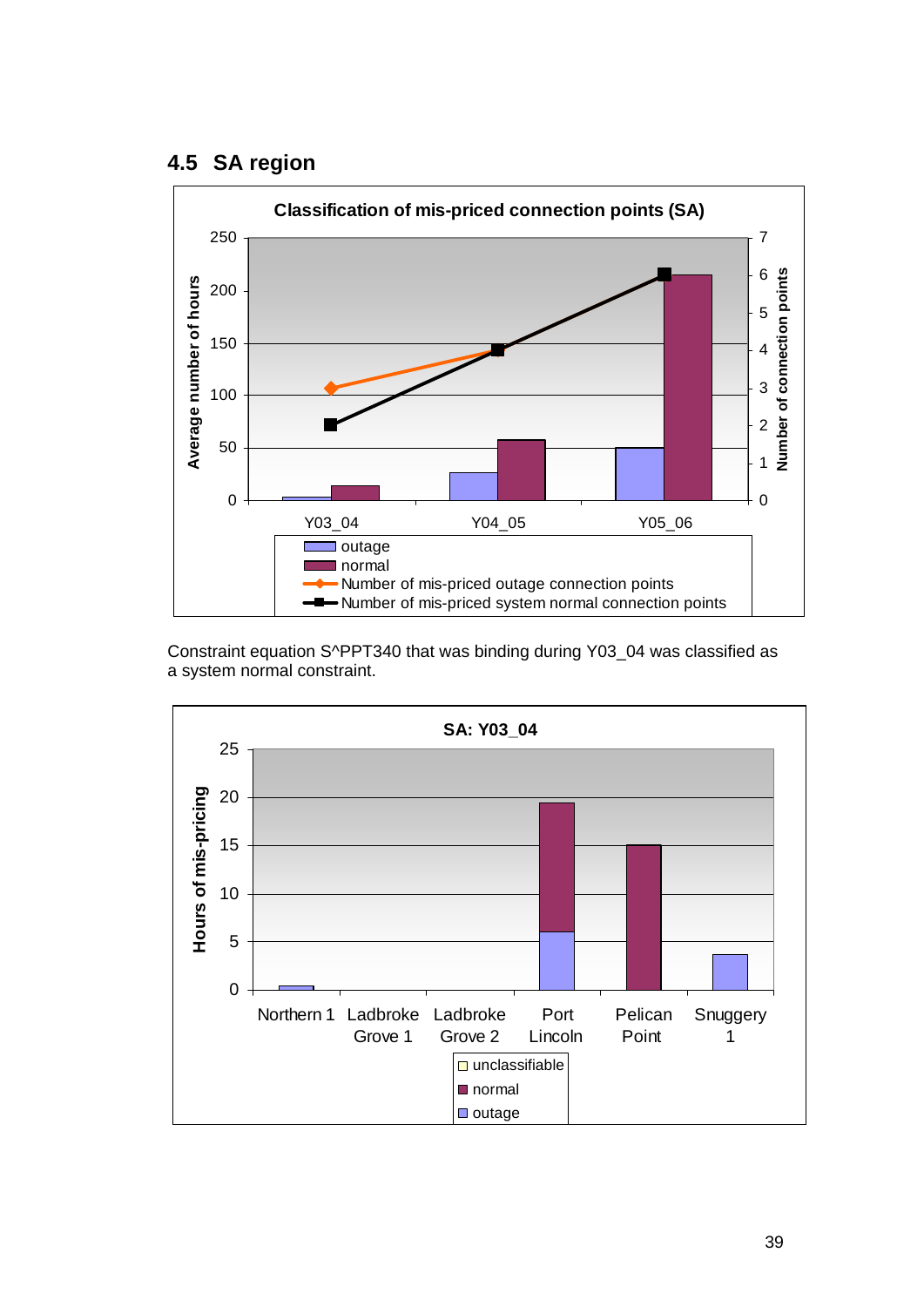



Both types of mis-pricing increased with time in SA. However, majority of the mispricing is under system normal conditions.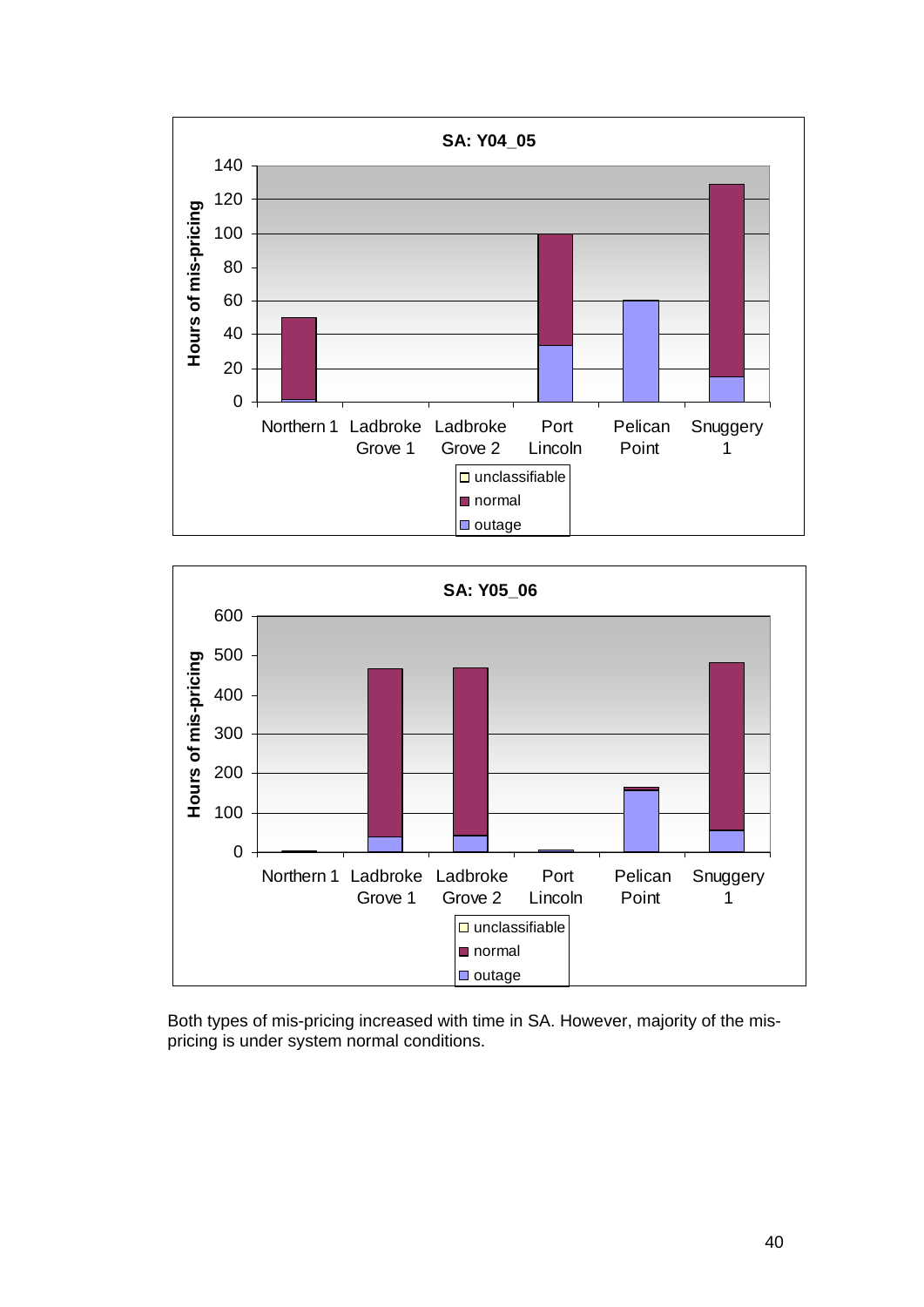### **4.6 Snowy region**



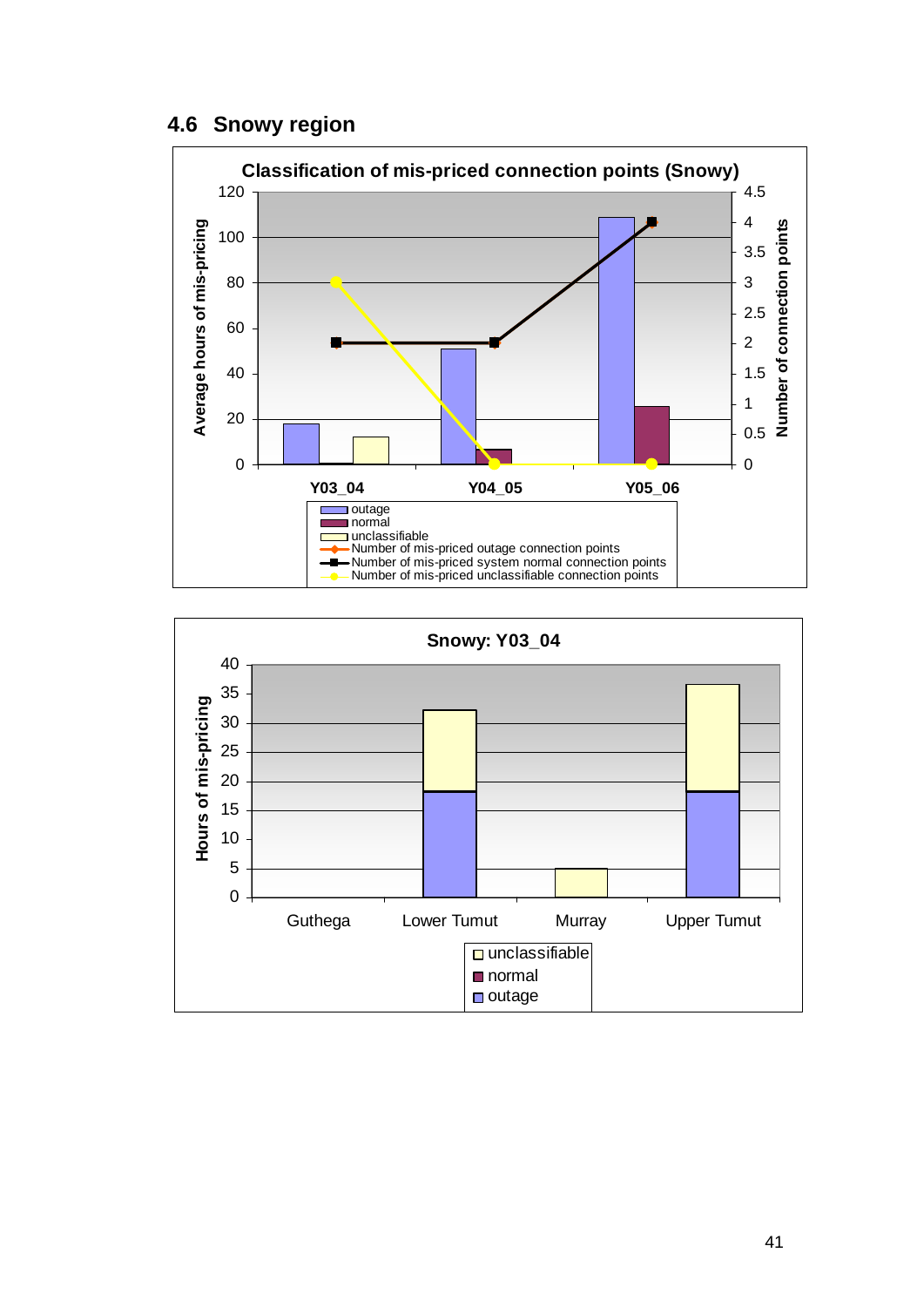

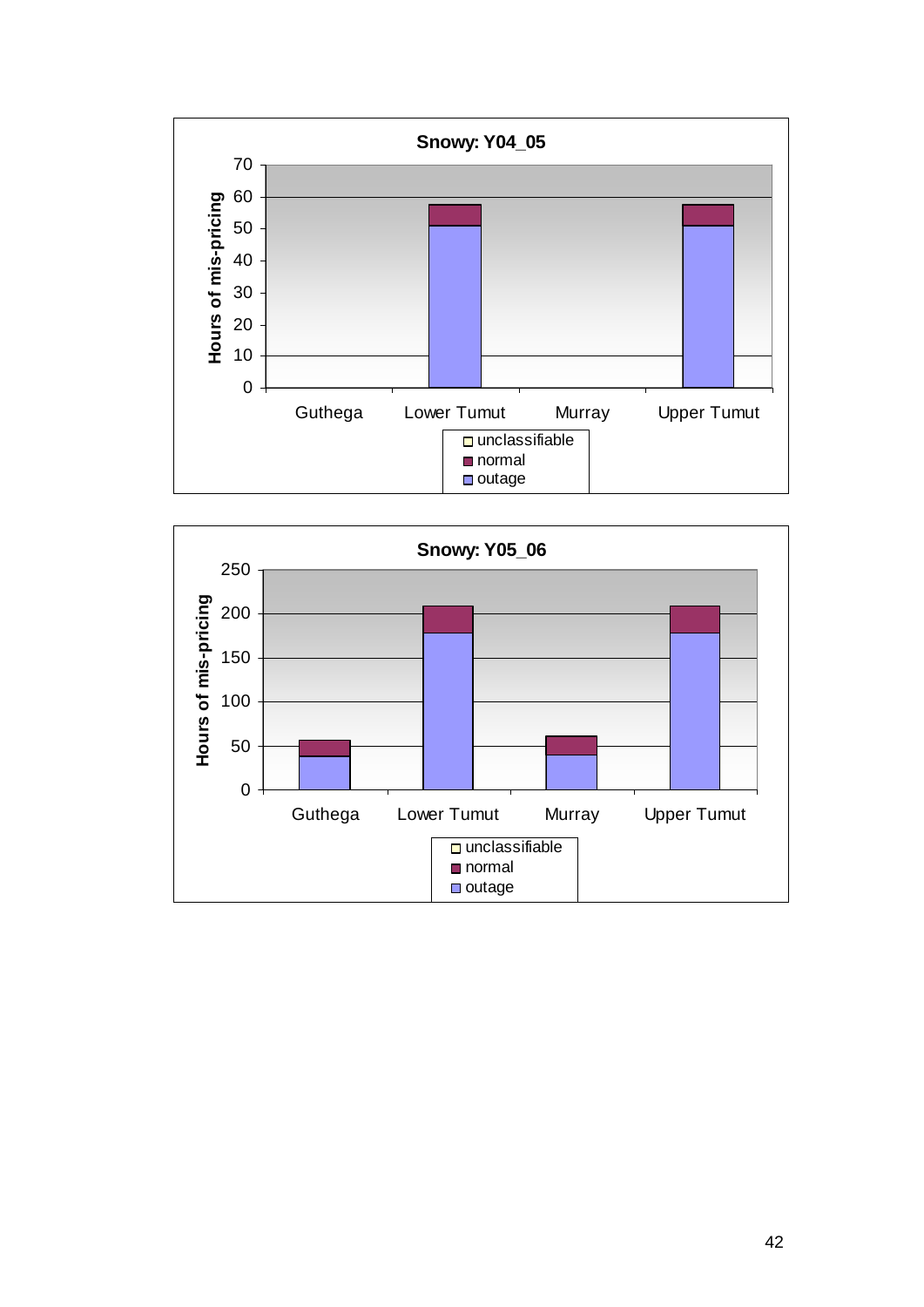# **4.7 TAS region**

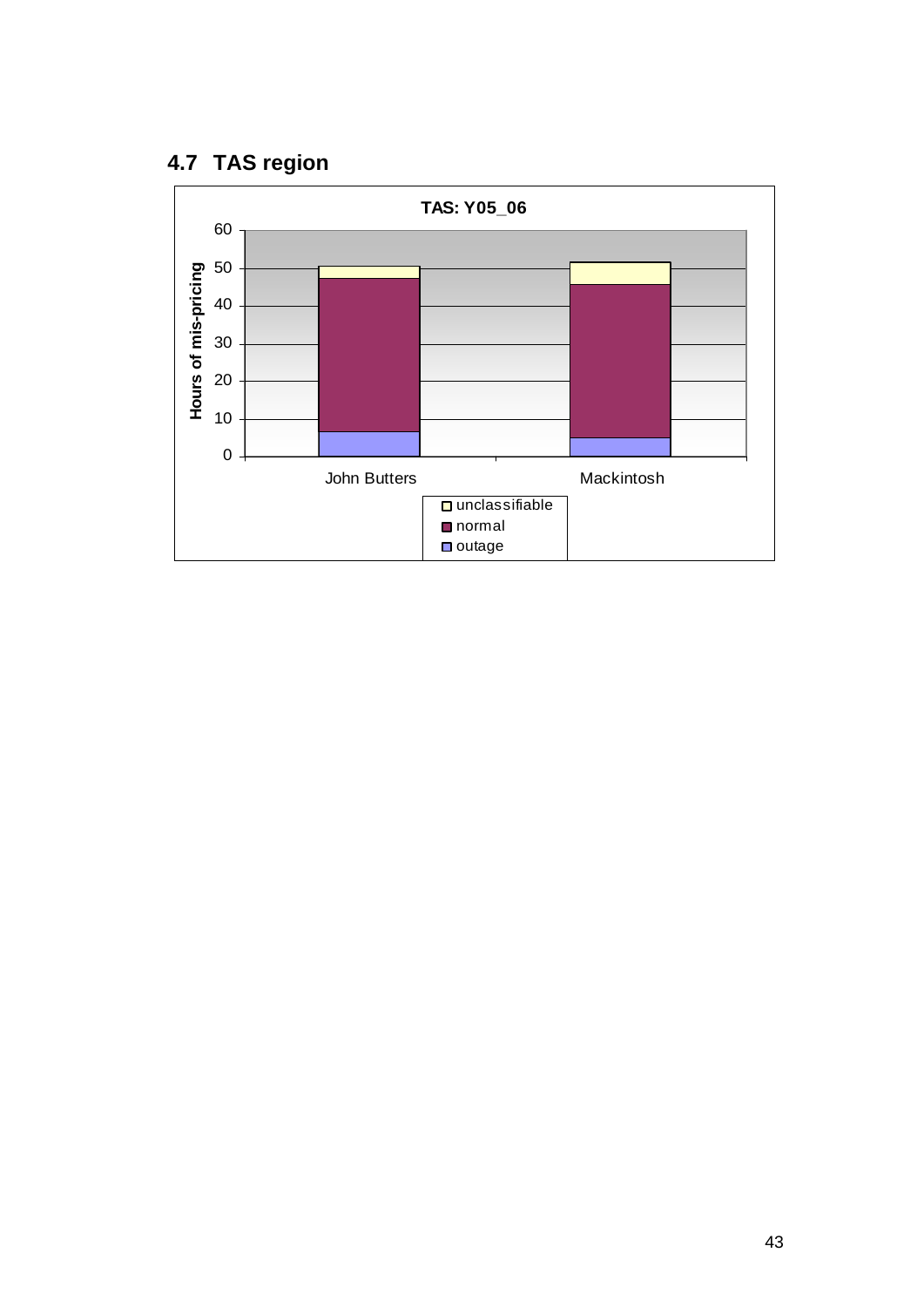# <span id="page-46-0"></span>**5. Analysis of impact of constraint formulation change on mis-pricing**

The following table shows the impact of formulation change on some selected constraints. There is no clear evidence to suggest correlation of formulation changes to the incidence of mis-pricing. In some situations number of binding intervals increased after moving to fully co-optimised constraint equations and in some other situations the amount decreased.

When interconnector only constraints (option  $8)^4$  $8)^4$  were converted to fully co-optimised constraints (option 4), this lead to increased amount of mis-pricing. However, when intra-regional constraints (option  $1)^5$  $1)^5$  were converted, the impact depends on the constraint binding statistics.

| Region ID /<br>New constrair | 05/06 Binding<br>Count | Classification                         | Old<br>constraint(s)                   | 04/05 Binding<br>Count | Other binding<br>count                    | Evaluation                           |
|------------------------------|------------------------|----------------------------------------|----------------------------------------|------------------------|-------------------------------------------|--------------------------------------|
| NSW <sub>1</sub>             |                        |                                        |                                        |                        |                                           |                                      |
| N>>N-81 1T                   | 1168                   | Outage                                 | Q>N-81 1T<br>N>N-81 1T                 | 1056<br>713            |                                           | Constraint replaced<br>on 14/07/2005 |
| N>>N-NIL 1N                  | 632                    | System<br>Normal                       | $\overline{N}$ >N-NIL_1N<br>Q>N-NIL 1N | 5<br>9                 |                                           | Constraint replaced<br>on 6/7/2005   |
| N>>N-NIL 1T                  | 228                    | System<br>Normal                       | N>N-NIL 1T<br>Q>N-NIL_1T               | 65<br>83               |                                           | Constraint replaced<br>on 8/7/2005   |
| N::N_LDNC_1                  | 79                     | Outage                                 | N:N_LDNC_1                             | 107                    |                                           | Constraint replaced<br>on 15/3/2006  |
| N>>N-81 22                   | 32                     | Outage                                 | N>N-81 22                              | 106                    |                                           | Constraint replaced<br>on 14/7/2005  |
|                              |                        |                                        |                                        |                        |                                           |                                      |
| QLD1<br>Q>>QTR 1800          |                        | <b>Discretiona</b><br>ry<br>constraint | No old<br>constraints                  |                        |                                           |                                      |
| <b>SA1</b>                   |                        |                                        |                                        |                        |                                           |                                      |
| V::S NIL                     | 4687                   | System<br>Normal                       | V>S NIL                                | 308                    | 44 in 2nd<br>half of<br>2005              | Constraint replaced<br>on 29/12/2005 |
| $V>>S_NIL$                   | 421                    | System<br>Normal                       | V>S NIL                                | 308                    |                                           | Constraint replaced<br>on 29/12/2005 |
| V>>S BNSG                    | 403                    | Outage                                 | V>S BNSG                               | 32                     | $\overline{20}$ in 2nd<br>half of<br>2005 | Constraint replaced<br>on 10/2/2006  |
| $V >> S_B NMT$               | 52                     | Outage                                 | V>S_BNMT                               | $\Omega$               | 48 in year<br>2003/04                     | Constraint replaced<br>on 10/2/2006  |

<sup>————————————————————&</sup>lt;br><sup>4</sup> Option 8 constraints contain only interconnector terms. The naming of these constraints will

have two different regions eg. Q>N-81\_1T (Queensland to New South Wales region)

<sup>&</sup>lt;sup>5</sup> Option 1 constraints contain only intra-regional terms (connection points). The naming of these constraints will have a single region eg. N>N-81\_1T (New South Wales region connection points)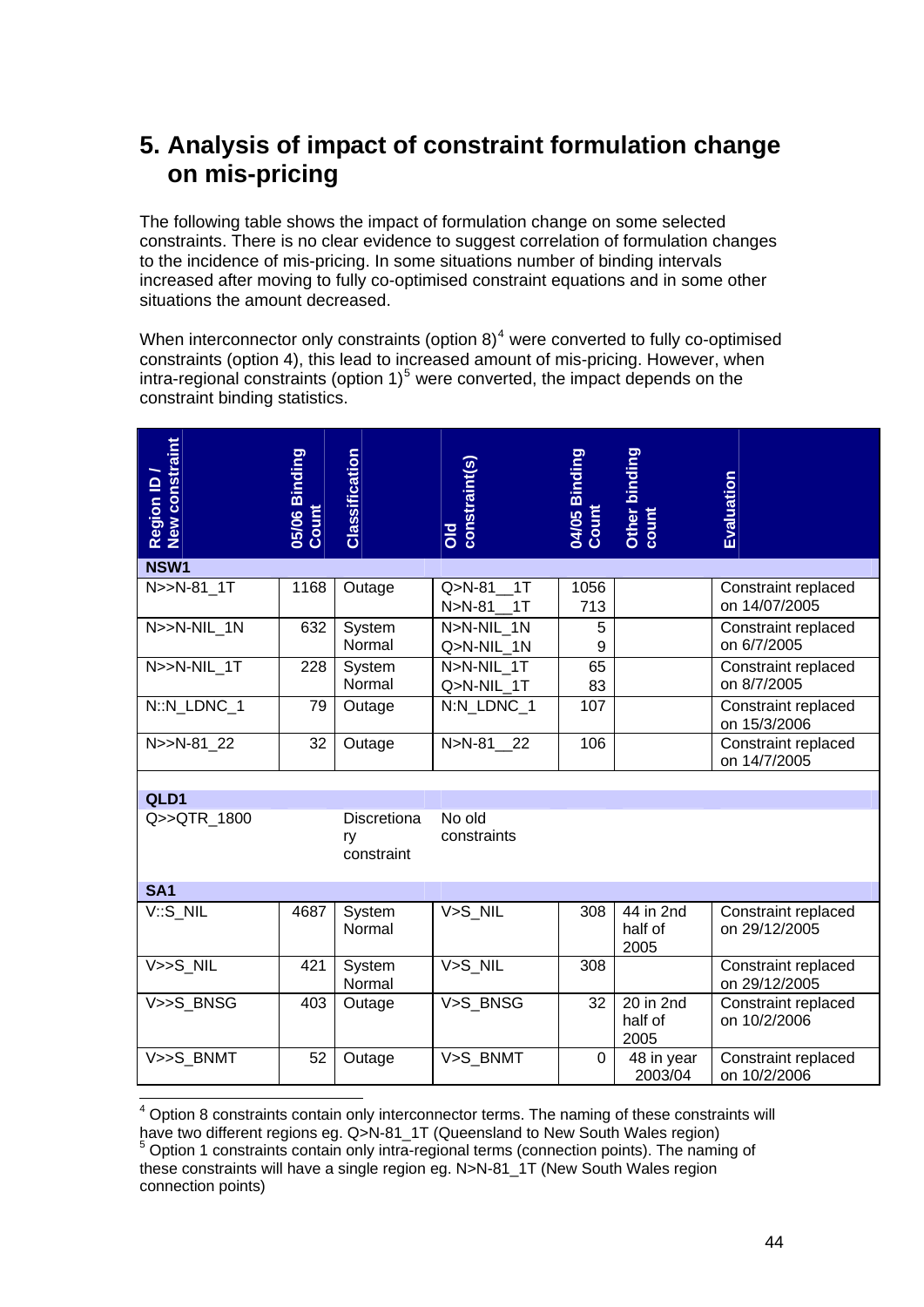| S>>V_NIL         | 21                       | System<br>Normal                               | S>V_NIL    | $\Omega$       | 36 in 2nd<br>half of<br>2005 | Constraint replaced<br>on 16/1/2006                                                     |
|------------------|--------------------------|------------------------------------------------|------------|----------------|------------------------------|-----------------------------------------------------------------------------------------|
|                  |                          |                                                |            |                |                              |                                                                                         |
| SNOWY1           |                          |                                                |            |                |                              |                                                                                         |
| $H>>H-64$ B      | 1026                     | Outage                                         | H>H-64_05  |                |                              | Constraint replaced<br>on 11/11/2003                                                    |
| H>>H-64_J        | 311                      | Outage                                         | None       |                |                              |                                                                                         |
| $H>>H-64_C$      | 239                      | Outage                                         | None       |                |                              |                                                                                         |
| HMV NIL 1        | 233                      | System<br>Normal                               | H^V NIL1   | 88             | 248 up until<br>19/4/2006    | Constraint replaced<br>on 19/4/2006                                                     |
| $H>>H-64$ DX     | 216                      | Outage - special case<br>for negative residues |            |                |                              |                                                                                         |
| VIC <sub>1</sub> |                          |                                                |            |                |                              |                                                                                         |
| V>>V DDTX A      | 227                      | Outage                                         | V>SML DDTX |                | 14 in Year<br>2003/04        | Old constraint<br>archived on<br>15/9/2003, new<br>constraint available<br>on 16/9/2004 |
| H>>V_NIL_1A      | 27                       | System<br>Normal                               | H>V_NIL_1A | $\overline{0}$ |                              | Constraint replaced<br>on 19/4/2006                                                     |
| H>>V_NIL_4A      | 20                       | System<br>Normal                               | H>V_NIL_4A | $\Omega$       |                              | Constraint replaced<br>on 19/4/2006                                                     |
| V>>V_DDTX_C      | $\overline{\mathcal{A}}$ | Outage                                         | V>SML_DDTX |                | 14 in Year<br>2003/04        | Old constraint<br>archived on<br>15/9/2003, new<br>constraint available<br>on 16/9/2004 |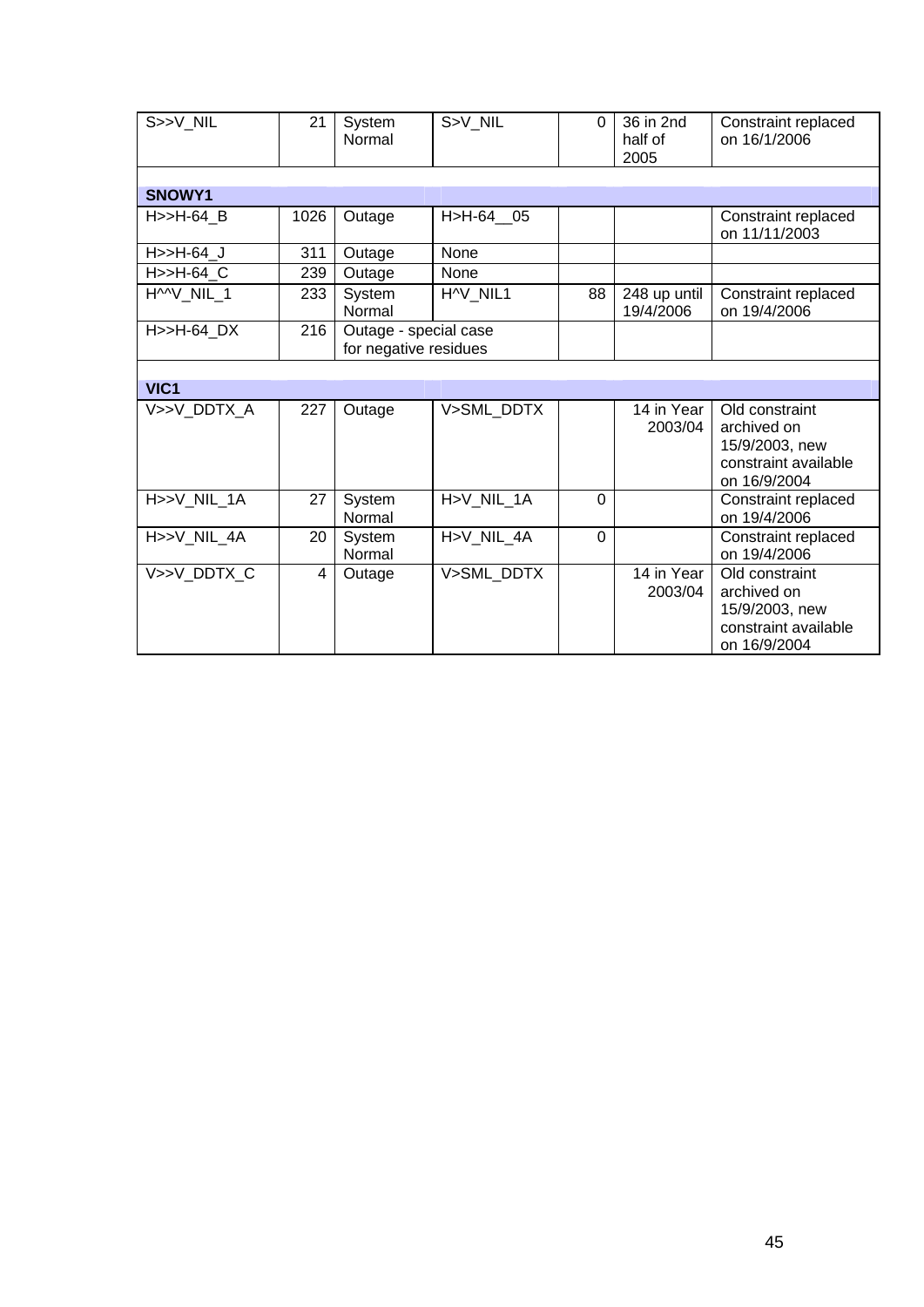# **6. Locational Mis-Pricing**

In order to better understand locational mis-pricing, the impact of binding constraints on specific generating units in various regions of the NEM has been analysed. Tasmanian generating units have not been considered because Tasmania did not join the NEM until May 2005.

## **6.1 Bayswater No. 1 generating unit**

The total number of dispatch intervals for which constraint equations with the Bayswater No. 1 generating unit on the left hand side bound during the period 2001/02 to 2005/06 is tabled below:

#### **Table 1**

| l Year                            |      | $2001/02$   2002/03   2003/04   2004/05   2005/06 |     |      |      |
|-----------------------------------|------|---------------------------------------------------|-----|------|------|
| <b>Binding dispatch intervals</b> | 1425 | 822                                               | 660 | 1555 | 2379 |

A major reason for the variations in binding dispatch intervals is the incidence of transmission element outages. Network outages tend to increase the likelihood of constraint equations binding due to the reduction in transmission capacity. Significant network outages can result in sharp increases in the incidence of constraint binding in one year compared to the next. Variations in the number of transmission outages from one year to the next can also result in large variations in binding dispatch intervals.

The percentage of the dispatch intervals in Table 1 due to transmission element outages has been tabled below:

#### **Table 2**

| Year                     | 2001/02 | 2002/03 | 2003/04 | 2004/05 | 2005/06 |
|--------------------------|---------|---------|---------|---------|---------|
| % of Binding dispatch    | 60%     | 70%     | 90%     | 87%     | 59%     |
| intervals due to outages |         |         |         |         |         |

Network outages are managed by the Transmission Network Service Providers (TNSPs) and are mostly outside NEMMCO's control, other than providing permission to proceed. NEMMCO would normally only reject a network outage for system security reasons.

A more detailed analysis of the reason for constraint equations including the Bayswater No. 1 unit binding on a year by year basis is provided below:

### **2001/02**

The binding dispatch intervals in the 2001/02 period were dominated by constraint equations managing the flow on the Vales Pt - Munmorah (23) line during system normal and outage conditions. The Bayswater units have positive left hand side coefficients in these equations and are therefore likely to have their output constrained off when the equations bind.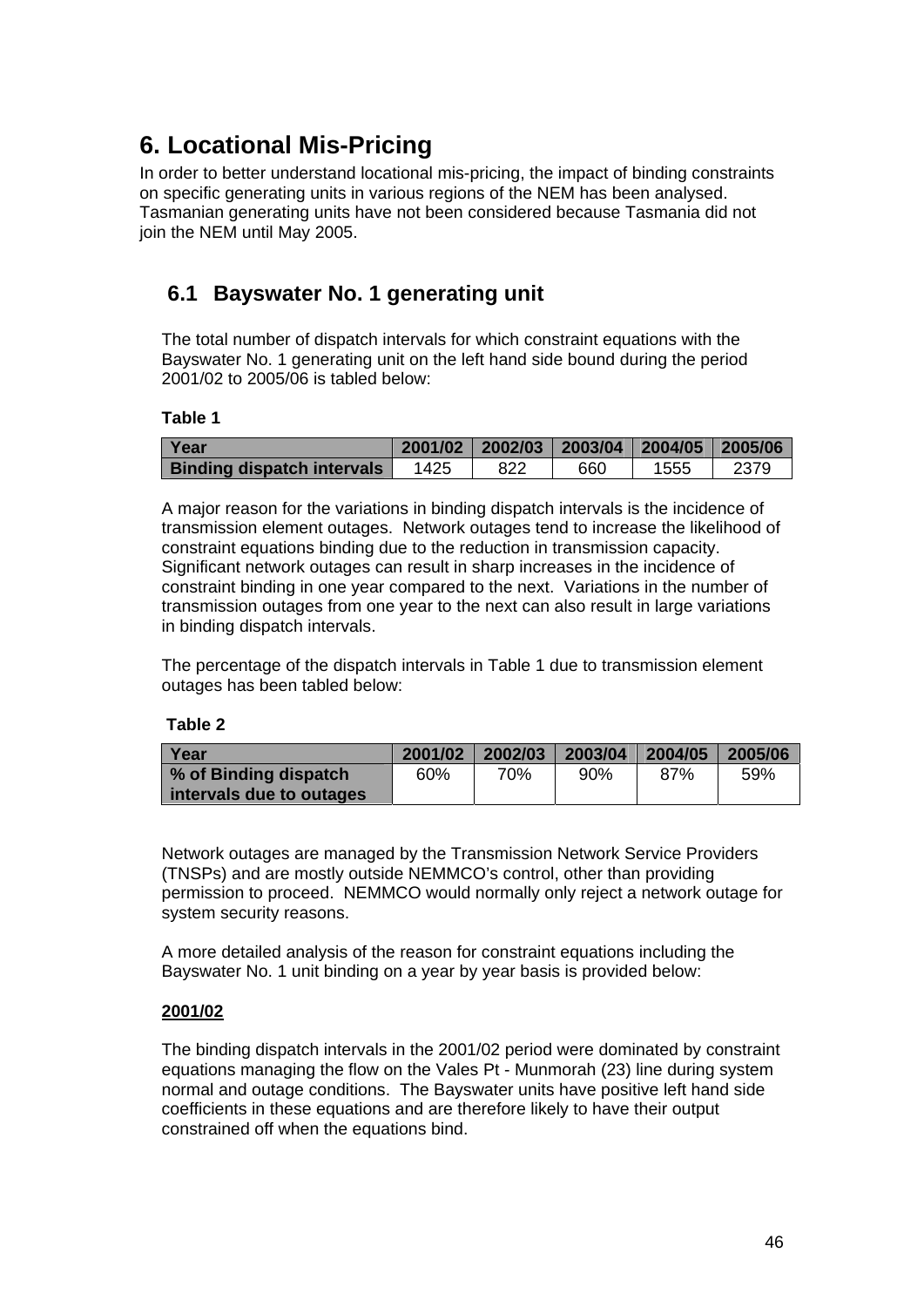There was some binding on this line during outages in 02/03 and 03/04 as well, but no binding from then on. Other than transmission outages one of the main influences on the binding of this constraint is the output from Munmorah power station which varied as follows (average output over year):

#### **Table 3**

| 01/02 | 02/03           | 03/04       | 04/05  | 05/06   |
|-------|-----------------|-------------|--------|---------|
| 8 MW  | <b>MW</b><br>58 | 33 MW<br>۰υ | 106 MW | MW<br>Δ |

The higher the output from Munmorah the less power would flow across the 23 line and the less likely it would be to bind. This is reflected in the negative left hand side coefficients for these units in the binding constraint equations. The 23 line sustained emergency rating also increased in late 2004 from 1370 MVA to 1429 MVA which would have contributed to a reduction in binding instances.

#### **2002/03**

The most prevalent binding constraint equation on the Bayswater No. 1 unit during this period was managing flow on the Eraring – Newcastle (93) line for the trip of one Eraring – Kemps 500 kV line, with the other Eraring – Kemps 500 kV line already out of service. The Bayswater units have negative left hand side coefficients in this equation and are therefore likely to have their output constrained on when the equation is binding.

The next most prevalent binding constraint was to manage loading on the Bayswater – Liddell 33 line on trip of the Bayswater – Liddell 34 line, or vice versa. This equation is most likely to bind for high Bayswater generation combined with low Liddell output. This equation was converted from an Option 1 formulation (generating units only on the LHS) to a fully co-optimised formulation (generating units plus interconnectors on the LHS) in July 2006. The Option 1 formulation bound for 2 dispatch intervals in 2003/04 and for a further 10 dispatch intervals in 2005/06.

Neither equation has bound since 2002/03 reflecting the variable impact of network outages on mis-pricing.

The remaining equations that made up the top 5 were all network outage constraint equations. Outside of 2002/03 their binding results were:

- The N>N-6 \_04 equation did not bind in any of the other years considered;
- The N>N-82 04 equation bound for 20 dispatch intervals in 2001/02 only; and
- The N>N-22 03 equation bound for 50 dispatch intervals in 2001/02 and for 120 dispatch intervals in 2003/04 only. As mentioned previously increasing output from Munmorah power station and uprating of the 23 line in 2004 helped ensure there were no binding instances after 2003/04.

#### **2003/04 – 2005/06**

Between 2003/04 and 2005/06 most of the constraint equations binding on Bayswater power station were managing flow on the Liddell – Tomago 82 line, and to a lesser extent the Liddell – Newcastle 81 line. The majority of these binding dispatch intervals occurred during network outages. The main drivers in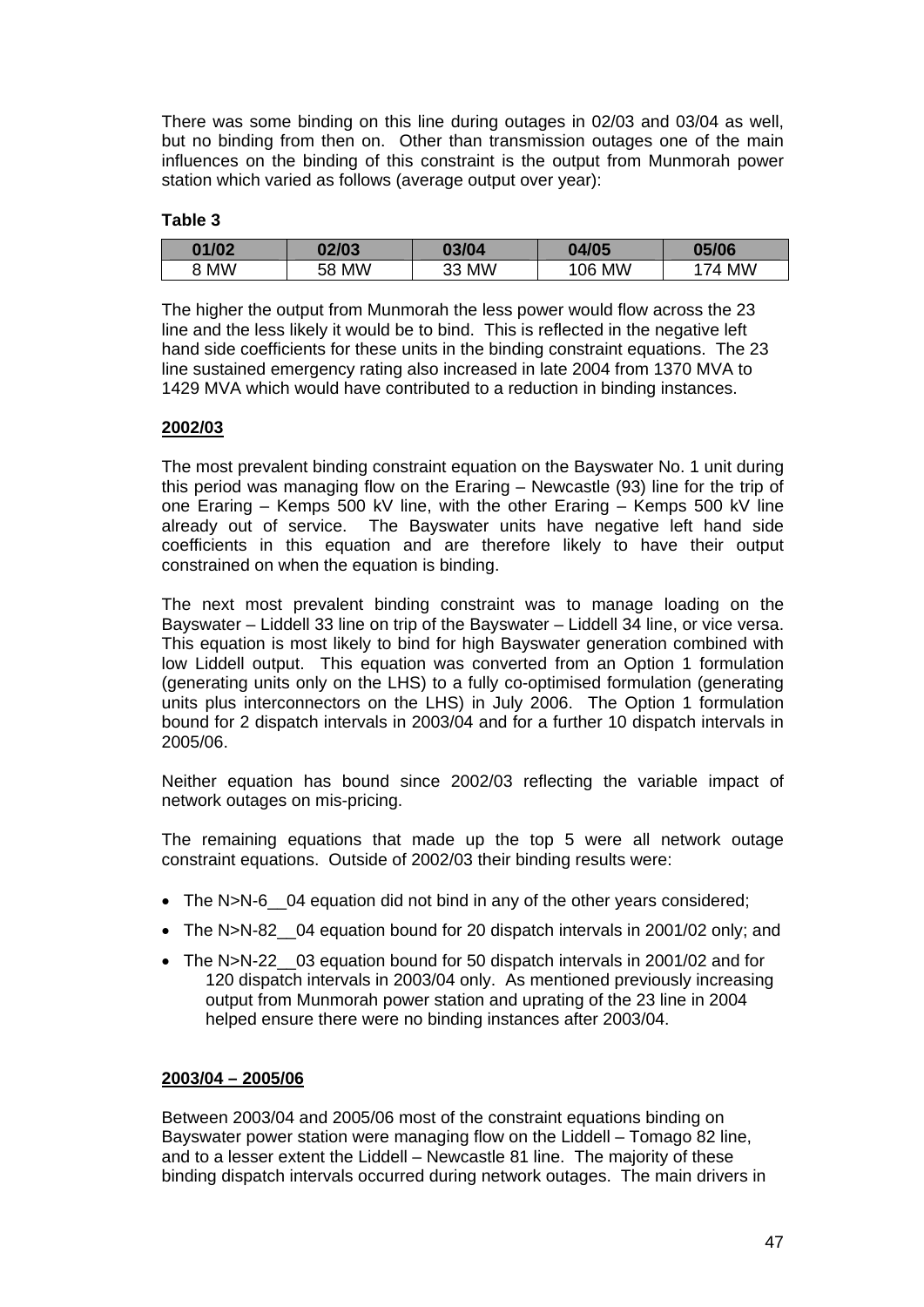this case were increasing flow on the Queensland – NSW Interconnector (QNI) towards NSW and increasing output from Liddell power station. The average annual values for these quantities are tabled below:

### **Table 4**

| Year    | <b>QNI flow</b> | <b>Liddell output</b> |
|---------|-----------------|-----------------------|
| 2001/02 | $-177$ MW       | 900 MW                |
| 2002/03 | $-266$ MW       | 877 MW                |
| 2003/04 | -438 MW         | 1055 MW               |
| 2004/05 | $-510$ MW       | 1160 MW               |
| 2005/06 | $-619$ MW       | 1192 MW               |

It is difficult to assess whether the increasing trend in binding dispatch intervals observed between 2003/04 and 2005/06 will continue as this is dependent on:

- Output from NSW generators:
- Flow on QNI which is dependent on generation and demand in Queensland and NSW. The commissioning of Kogan Creek in April 2007 will tend to increase flows towards NSW, while the impact of the drought on Queensland generators will tend to reduce flows in that direction
- Changes to the ratings of transmission lines. The 82 line rating was increased by 170 MVA in December 2006. Any increase in rating will tend to reduce the incidence of binding.

### **6.2 Hazelwood No. 3 generating unit**

The total number of dispatch intervals for which constraint equations with the Hazelwood No. 3 generating unit on the left hand side bound during the period 2001/02 to 2005/06 is tabled below:

#### **Table 5**

| l Year                            |  | 2001/02 2002/03 2003/04 2004/05 2005/06 |      |
|-----------------------------------|--|-----------------------------------------|------|
| <b>Binding dispatch intervals</b> |  | 215                                     | 1103 |

There were no binding constraints on the Hazelwood No. 3 unit in 2001/02 or 2002/03.

In 2003/04 there were 12 binding dispatch intervals due to the V>D4500\_LV and V>D4750 LV constraint equations. These equations were invoked during a bushfire that caused the Hazelwood – South Morang No. 2 500 kV line to trip and remain open for almost 6 hours. The equations ensured flow on the remaining Hazelwood – South Morang 500 kV line would remain within rating for trip of a Hazelwood – South Morang 500 kV lines while the bushfire was burning in the vicinity of the No. 1 line.

In 2004/05 a number of discretionary constraint equations of the form V\_LV5\_XXXX bound for 215 dispatch intervals, where XXXX represents the maximum permissible output from generation connected to the 500 kV network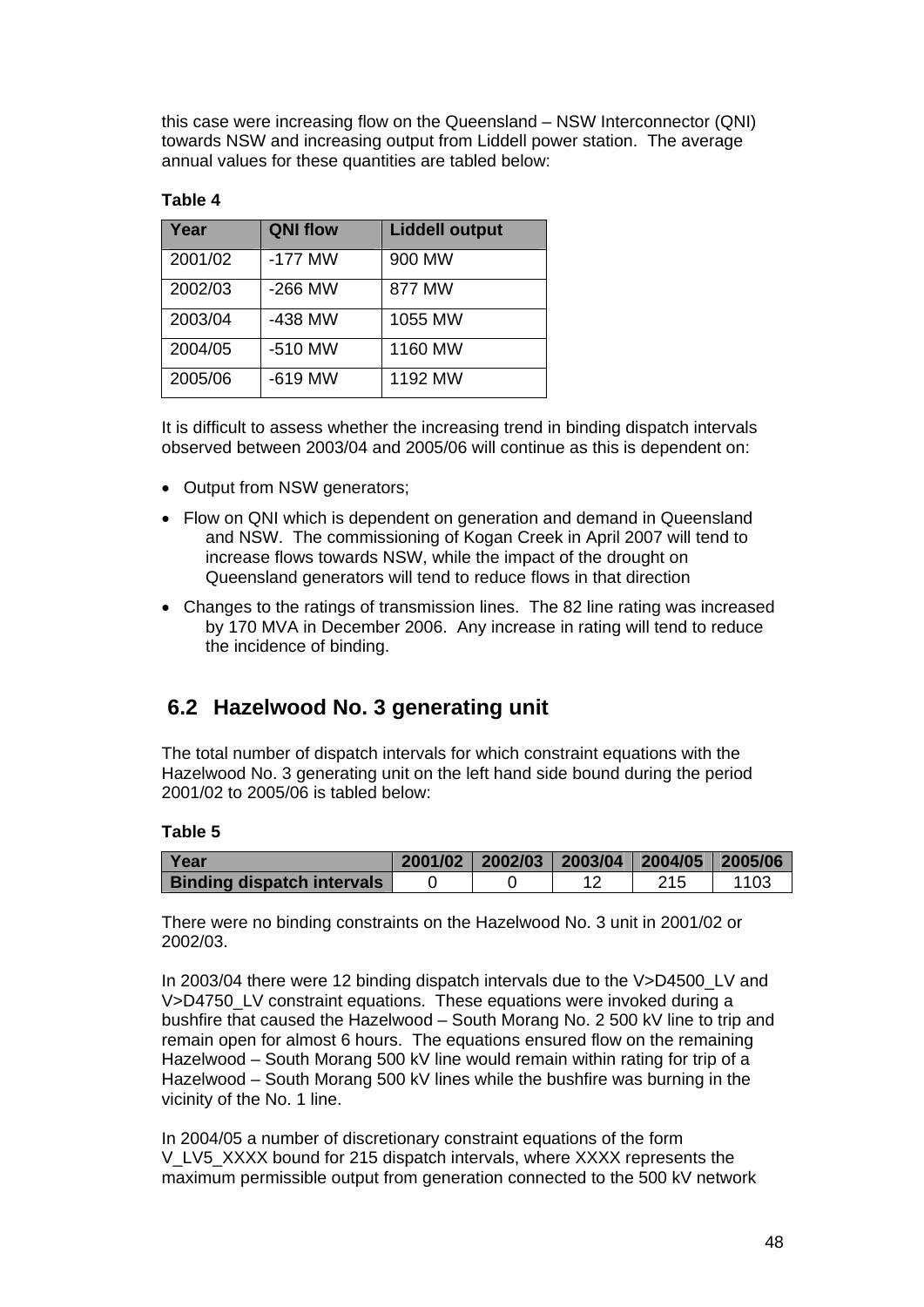between the Latrobe Valley and Melbourne metropolitan area and varied between 4900 and 5150 MW. The equations were invoked during periods when NEMMCO's on-line transient stability analysis tool (DSA) was detecting a security issue. This issue was resolved by retuning the constraint equations that managed Victorian export flows. The situation was further improved by the commissioning of the fourth 500 kV line between the Latrobe Valley and Melbourne metropolitan area in August 2005.

In 2005/06 the V>V\_NIL\_4 constraint equation was the only one to bind on the Hazelwood No. 3 generating unit. This equation limits output from the Hazelwood No. 3, 4 and 5 generating units to ensure pre-contingent flow on the Hazelwood terminal station No. 1 500/220 kV transformer does not exceed its continuous rating. The constraint equation bound for 1103 dispatch intervals in 2005/06 and for 1208 dispatch intervals during the period 1 July 2006 to 31 May 2007.

VENCorp is planning a reconfiguration of the Hazelwood power station buses in late 2008. Following completion of this work the Hazelwood No. 3, 4 and 5 generating units will have two paths to flow through and their output should no longer need to be constrained by the rating of the Hazelwood terminal station No. 1 500/220 kV transformer.

## **6.3 Ladbroke Grove generating units**

These units are located in southeast SA, close to the Victoria – SA interconnector and the Lake Bonney and Canunda wind farms. The total number of dispatch intervals for which constraint equations with one or both of the Ladbroke Grove generating units on the left hand side bound during the period 2001/02 to 2005/06 is tabled below:

#### **Table 6**

| l Year                            |  | $2001/02$   2002/03   2003/04   2004/05   2005/06 |      |
|-----------------------------------|--|---------------------------------------------------|------|
| <b>Binding dispatch intervals</b> |  |                                                   | 5584 |

In 2001/02 and 2002/03 the #Ladbrok1 constraint equation was invoked and bound while managing non-conformance issues associated with the Ladbroke Grove units.

No constraint equations bound on the Ladbroke Grove units during 2003/04 and 2004/05.

In 2005/06 a number of the constraint equations with only the Vic – SA interconnector term on the left hand side were converted to fully co-optimised formulations which have both interconnector and generating unit terms on the left hand side.

The V>S\_NIL constraint equation was updated to a fully co-optimised formulation (V>>S\_NIL) in December 2005. The V>S\_NIL equation bound for 308 dispatch intervals in 2004/05 and 45 dispatch intervals in 2005/06 prior to reformulation. Because this equation only had the Vic – SA term on the left hand side these binding intervals did not result in mis-pricing at Ladbroke Grove.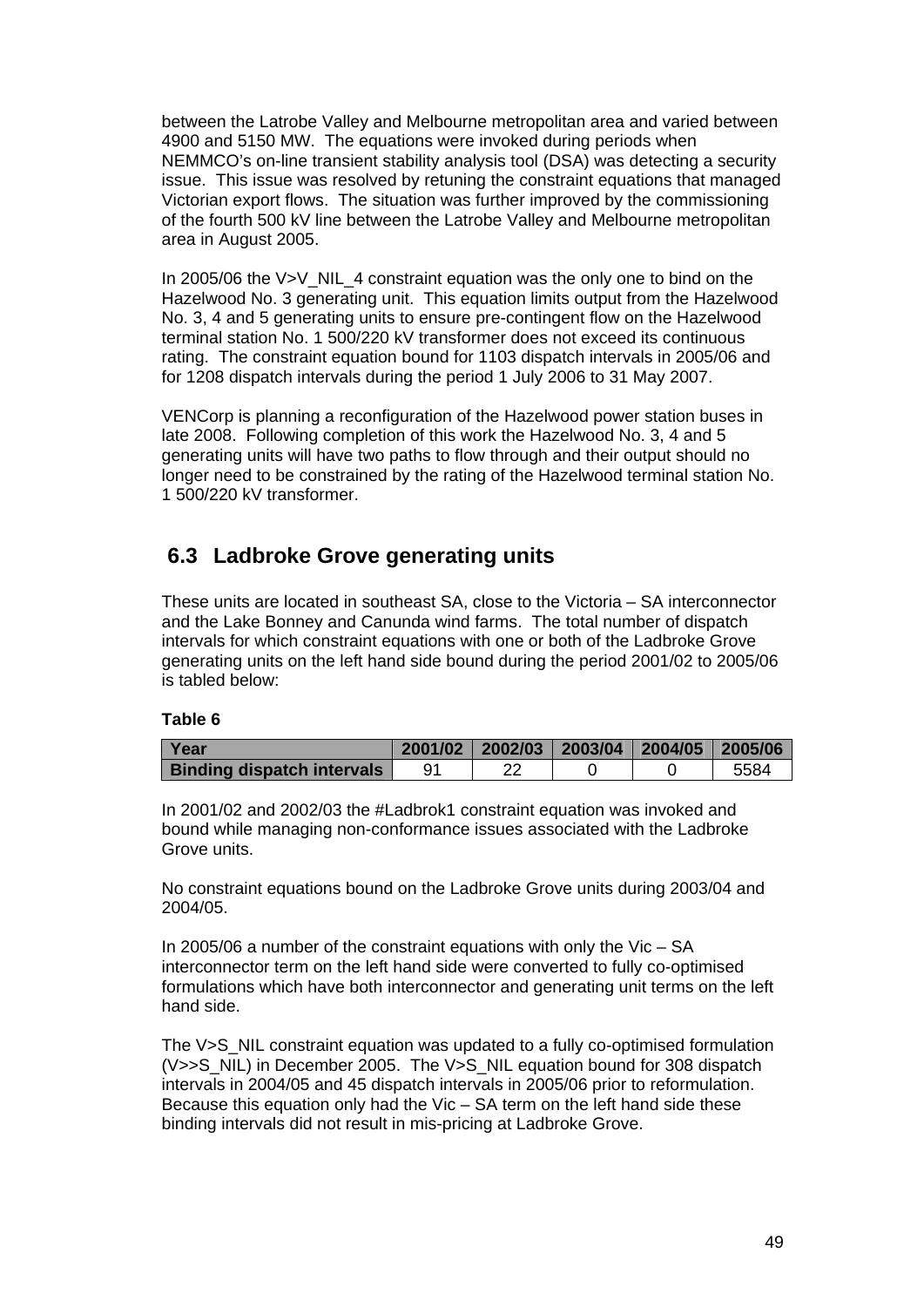Between December 2005 and late January 2006 the V>>S NIL equation bound for 421 dispatch intervals. The limit equation provided by the TNSP incorporated a number of managed line/contingency events and also assumed summer ratings.

Due to the large increase in binding dispatch intervals following implementation, NEMMCO replaced the V>>S\_NIL equation with a number of separate fully cooptimised equations for each managed line/contingency pair. This reduced the instances of binding with the separate equations binding for 900 dispatch intervals during the remainder of the financial year. Some 476 (53%) of these binding intervals were due to network outages.

The V::S\_NIL fully co-optimised stability constraint equation was invoked for the first time in December 2005. This equation bound for 4687 dispatch intervals in 2005/06, but has only bound for 835 dispatch intervals so far in 2006/07. A contributing factor to this decrease in binding intervals is the reduction in average Victoria to SA transfer from 267 MW in 2005/06 to 126 MW so far in 2006/07.

## **6.4 Gladstone**

The total number of dispatch intervals along with the percentage due to outages for constraint equations with the Gladstone generating units on the left hand side bound during the period 2001/02 to 2005/06 is tabled below:

### **Table 7**

| Year                              | 2001/02 | 2002/03 | 2003/04 | 2004/05 | 2005/06 |
|-----------------------------------|---------|---------|---------|---------|---------|
| <b>Binding dispatch intervals</b> | 1790    | 315     | 308     | 581     | 3140    |
| % of Binding dispatch             | 8.9%    | 66.3%   | 46.1%   | 0.0%    | 55.9%   |
| intervals due to outages          |         |         |         |         |         |

Overall there is no pattern of increasing or decreasing binding due to outages. Looking at the percentage of time binding on the cutset flows:

#### **Table 8**

| Year                     | 2001/02 | 2002/03 | 2003/04 | 2004/05  | 2005/06 |
|--------------------------|---------|---------|---------|----------|---------|
| % Central - South cutset | 82.6%   | 89.8%   | 36.7%   | $91.7\%$ | 69.8%   |
| │ % Tarong cutset        | 16.8%   | $0.0\%$ | 11.4%   | $0.0\%$  | $0.0\%$ |

In the case of Gladstone the Central-South cutset dominates except in 03/04. Here, the dominant constraint was for minimum generation at Gladstone for the outage of a Gladstone - Bouldercombe 275kV line. This constraint was replaced in 2006 by a thermal constraint to manage flows on Calvale - Wurdong or the remaining Gladstone - Bouldercombe line (it did not bind for the 2 weeks the line was out in 2006). The Central - South constraints made up 67% of the remaining binding constraints. There have been no major changes to the Central - South limits during this time.

The Tarong constraint contributed to 16.8% of the binding intervals in 2001/2 as this was mainly due to the system normal constraint. This has not bound since and this can be attributed to the many augmentations (from capacitor banks, line rearrangements and new lines) in south east Qld. The 11.4% in 2003/4 was to manage negative residues on QNI in February 2004.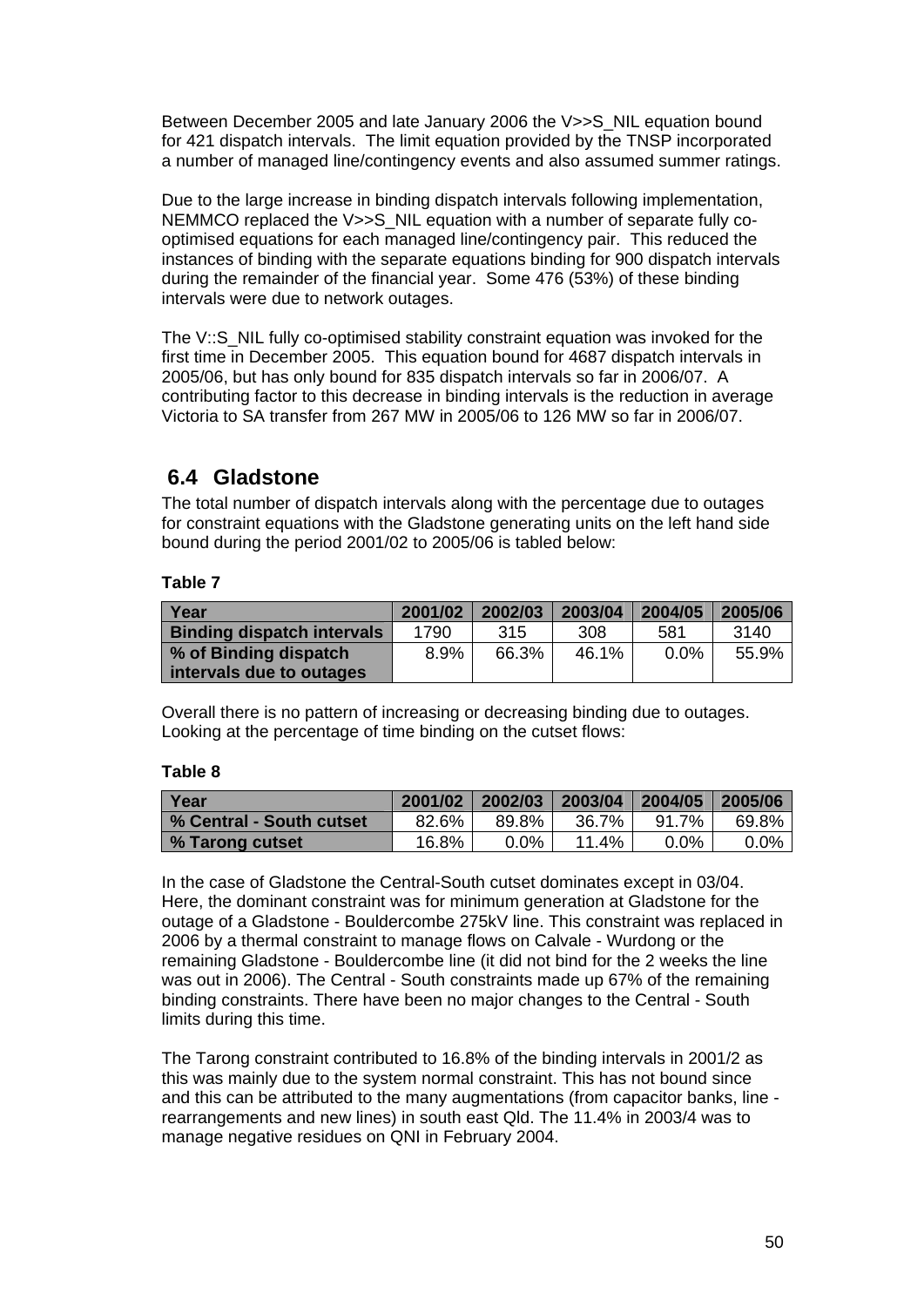There is not really an increasing trend in binding constraints. This is partly due to limits being increased regularly (especially the Tarong constraint) due to augmentations and that some outages can have a big effect on the number of binding intervals.

## **6.5 Townsville PS**

The total number of dispatch intervals along with the percentage due to outages for constraint equations with the Gladstone generating units on the left hand side bound during the period 2001/02 to 2005/06 is tabled below:

### **Table 9**

| Year                              | 2001/02 | 2002/03 | 2003/04 | 2004/05 | 2005/06 |
|-----------------------------------|---------|---------|---------|---------|---------|
| <b>Binding dispatch intervals</b> | 11321   | 1006    | 434     | 2919    | 2467    |
| % of Binding dispatch             | 4.5%    | 35.2%   | 37.3%   | 77.8%   | 38.5%   |
| intervals due to outages          |         |         |         |         |         |

Overall there is no pattern of increasing or decreasing binding due to outages. Looking at the percentage of time binding on the cutset flows:

### **Table 10**

| Year                     | 2001/02  | 2002/03 | 2003/04 | 2004/05 | 2005/06 |
|--------------------------|----------|---------|---------|---------|---------|
| % Central - South cutset | $13.1\%$ | 28.1%   | 26.0%   | 18.3%   | 88.8%   |
| % Central – North cutset | 61.0%    | 18.7%   | 12.4%   | 6.7%    | 5.8%    |
| % Ross cutset            | 8.6%     | 14.5%   | 33.4%   | 2.6%    | 0.5%    |
| │% Tarong                | 2.6%     | $0.0\%$ | 8.1%    | $0.0\%$ | $0.0\%$ |

Townsville PS was most affected by the Central – North constraints. The change on Central-North can be mainly attributed to a series of augmentations (from new substations at Strathmore and Woree and new SVCs at Ross and Woree). Over that time the Central - North limit has increased from static 780 MW to a dynamic limit which can vary between 925 and 985 MW. Also the average generation in North Qld has increased since 2001/2 most of which is due to the changes to the Townsville GT and the addition of the steam turbine in 2004/5.

#### **Table 11**

| Year                      | 2001/02 | 2002/03 | 2003/04                                         | 2004/05 | 2005/06 |
|---------------------------|---------|---------|-------------------------------------------------|---------|---------|
| <b>Central Generation</b> |         |         | 3641.13   3321.15   3238.57   3298.17   3336.34 |         |         |
| <b>North Generation</b>   | 163.44  | 98.32   | 133.69                                          | 211.19  | 310.06  |

Increase in Central-South binding in 2005/6 was due to an outage of 814 in early November 2005. The increase in the Ross limit binding in 2002/3/4 was due to the Nebo SVC outage between February and October 2003 and an outage of Strathmore - Ross line. The Tarong limit was binding for the same reasons as for Gladstone.

Similar conclusions can be drawn about the binding constraints as for Gladstone.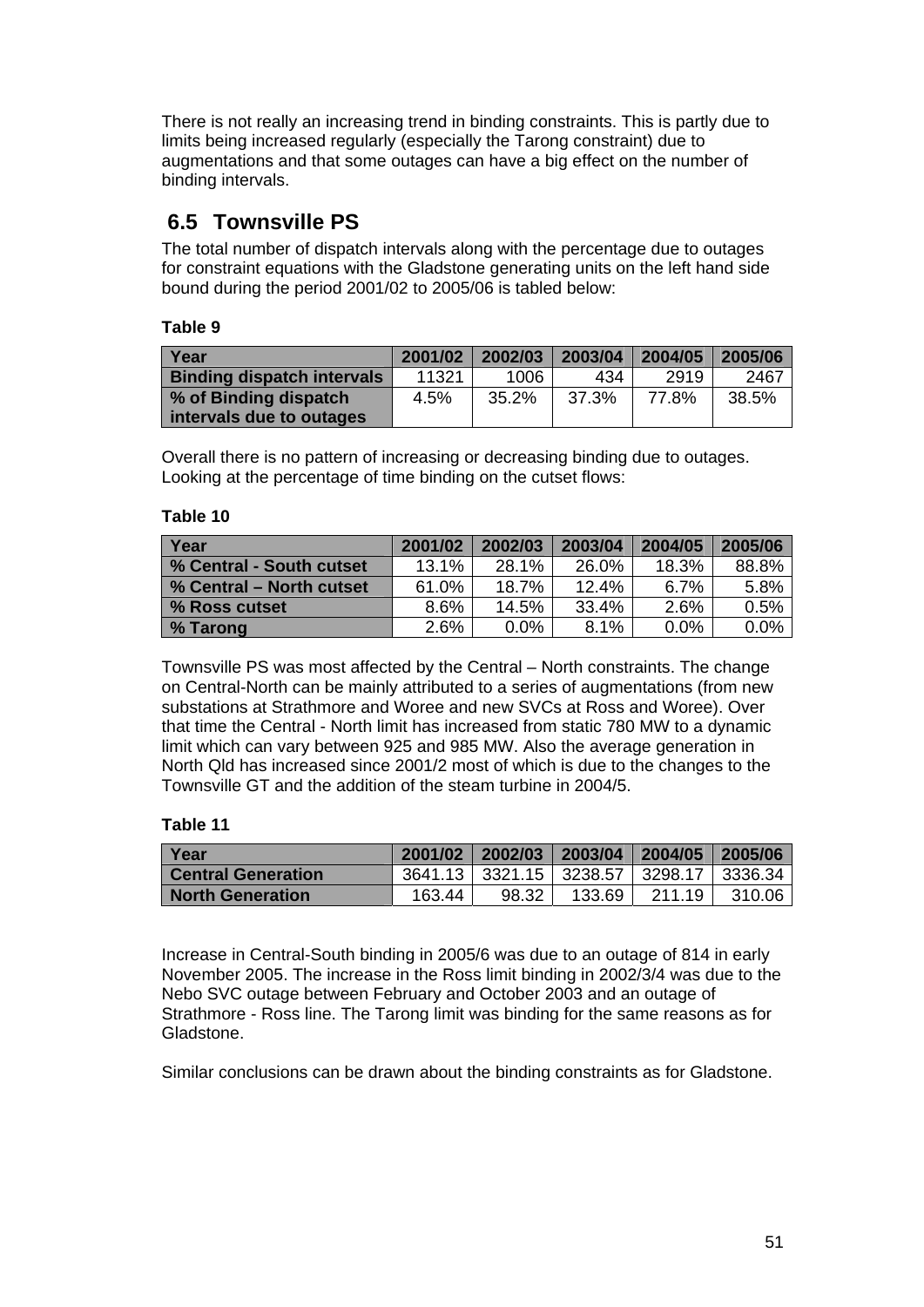## <span id="page-54-0"></span>*Appendix A1:*

## *Description of unclassifiable constraints from positive and negative mis-pricing list*

| <b>EFFECTIVE</b><br><b>DATE</b> | <b>VERSION</b><br><b>NO</b> | <b>CONSTRAINT</b><br>NAME <sup>6</sup> | <b>DESCRIPTION</b>                  |
|---------------------------------|-----------------------------|----------------------------------------|-------------------------------------|
| 26/06/2003                      | 1                           | #APS E                                 | VAPS.ENERGY $*$ 1 = 0 (Wt = 360)    |
| 26/06/2003                      | $\overline{c}$              | #APS_E                                 | VAPS.ENERGY $*$ 1 = 0 (Wt = 360)    |
| 25/08/2003                      | 1                           | #APS E                                 | VAPS.ENERGY $*$ 1 = 95 (Wt = 360)   |
| 25/08/2003                      | 2                           | #APS E                                 | VAPS.ENERGY $*$ 1 = 95 (Wt = 360)   |
| 24/11/2006                      | 1                           | #APS E                                 | VAPS.ENERGY $*$ 1 = 0 (Wt = 360)    |
| 25/01/2006                      | 1                           | #BASTYAN E                             | TFA11.ENERGY $*$ 1 = 0 (Wt = 360)   |
| 2/07/2003                       | 1                           | #BDL01 E                               | VMWT2.ENERGY $*$ 1 = 0 (Wt = 360)   |
| 12/04/2004                      | 1                           | #BDL01 E                               | VMWT2.ENERGY $*$ 1 = 20 (Wt = 20)   |
| 7/02/2007                       | 1                           | #BDL01 E                               | VMWT2.ENERGY $*$ 1 = 25 (Wt = 20)   |
| 21/02/2004                      | 1                           | #BDL02 E                               | VMWT3.ENERGY $*$ 1 = 0 (Wt = 360)   |
| 9/07/2003                       | 1                           | #BW01 E                                | NBAY1.ENERGY $*$ 1 = 575 (Wt = 360) |
| 9/07/2003                       | $\overline{2}$              | #BW01 E                                | NBAY1.ENERGY $*$ 1 = 575 (Wt = 360) |
| 9/07/2003                       | 4                           | #BW01 E                                | NBAY1.ENERGY $*$ 1 = 480 (Wt = 360) |
| 9/07/2003                       | 3                           | #BW01_E                                | NBAY1.ENERGY $*$ 1 = 480 (Wt = 360) |
| 26/09/2005                      | 1                           | #DEVILS G E                            | TDG11.ENERGY $*$ 1 = 0 (Wt = 20)    |
| 26/09/2005                      | 2                           | #DEVILS G E                            | TDG11.ENERGY $*$ 1 = 0 (Wt = 20)    |
| 25/01/2006                      | 1                           | #JBUTTERS E                            | TJB11.ENERGY $*$ 1 = 0 (Wt = 360)   |
| 12/04/2004                      | 1                           | #JLB01 E                               | VJLGB1.ENERGY $*$ 1 = 0 (Wt = 20)   |
| 12/04/2004                      | 1                           | #JLB02 E                               | VJLGB2.ENERGY $*$ 1 = 0 (Wt = 20)   |
| 12/04/2004                      | 1                           | #JLB03 E                               | VJLGB3.ENERGY $*$ 1 = 0 (Wt = 20)   |
| 13/04/2003                      | 1                           | #LYA1 E                                | VLYP1.ENERGY $*$ 1 = 395 (Wt = 360) |
| 13/04/2003                      | 2                           | #LYA1 E                                | VLYP1.ENERGY * 1 = 445 (Wt = 360)   |
| 4/05/2003                       | 1                           | #LYA1 E                                | VLYP1.ENERGY $*$ 1 = 510 (Wt = 360) |
| 4/05/2003                       | 2                           | #LYA1_E                                | VLYP1.ENERGY * 1 = 510 (Wt = 360)   |
| 12/05/2003                      | 1                           | #LYA1_E                                | $VLYP1.ENERGY * 1 = 460 (Wt = 360)$ |
| 12/05/2003                      | 2                           | #LYA1 E                                | $VLYP1.ENERGY * 1 = 440 (Wt = 360)$ |
| 20/09/2003                      | $\mathbf{1}$                | #LYA1 E                                | VLYP1.ENERGY * 1 = 510 (Wt = 360)   |
| 14/06/2003                      | 1                           | #LYA2 E                                | VLYP2.ENERGY $*$ 1 = 460 (Wt = 360) |
| 20/09/2003                      | 1                           | #LYA2 E                                | VLYP2.ENERGY $*$ 1 = 0 (Wt = 360)   |
| 8/06/2003                       | $\overline{2}$              | #LYA3_E                                | VLYP3.ENERGY $*$ 1 = 530 (Wt = 360) |
| 28/06/2003                      | 1                           | #LYA3 E                                | VLYP3.ENERGY $*$ 1 = 375 (Wt = 360) |
| 19/09/2003                      | 1                           | #LYA3_E                                | VLYP3.ENERGY * 1 = 485 (Wt = 360)   |
| 20/09/2003                      | 1                           | #LYA3_E                                | VLYP3.ENERGY $*$ 1 = 535 (Wt = 360) |
| 12/05/2003                      | 1                           | #LYA4_E                                | VLYP4.ENERGY * 1 = 450 (Wt = 360)   |
| 19/05/2003                      | 1                           | #LYA4_E                                | VLYP4.ENERGY * 1 = 470 (Wt = 360)   |
| 20/09/2003                      | 1                           | #LYA4_E                                | VLYP4.ENERGY $*$ 1 = 515 (Wt = 360) |
| 18/01/2006                      | 1                           | #MACKNTSH_E                            | TMA11.ENERGY $*$ 1 = 40 (Wt = 20)   |
| 1/09/2003                       | 1                           | #MP1_E                                 | NMTP1.ENERGY $*$ 1 = 4 (Wt = 360)   |
| 4/10/2004                       | 1                           | #MPP_1_E                               | QBCK1.ENERGY $*$ 1 = 0 (Wt = 20)    |
| 8/04/2003                       | 1                           | #MSTUART1_E                            | QMSP1.ENERGY * 1 = 120 (Wt = 360)   |

 6 Constraint naming guideline: (http://www.nemmco.com.au/dispatchandpricing/200-0141.pdf)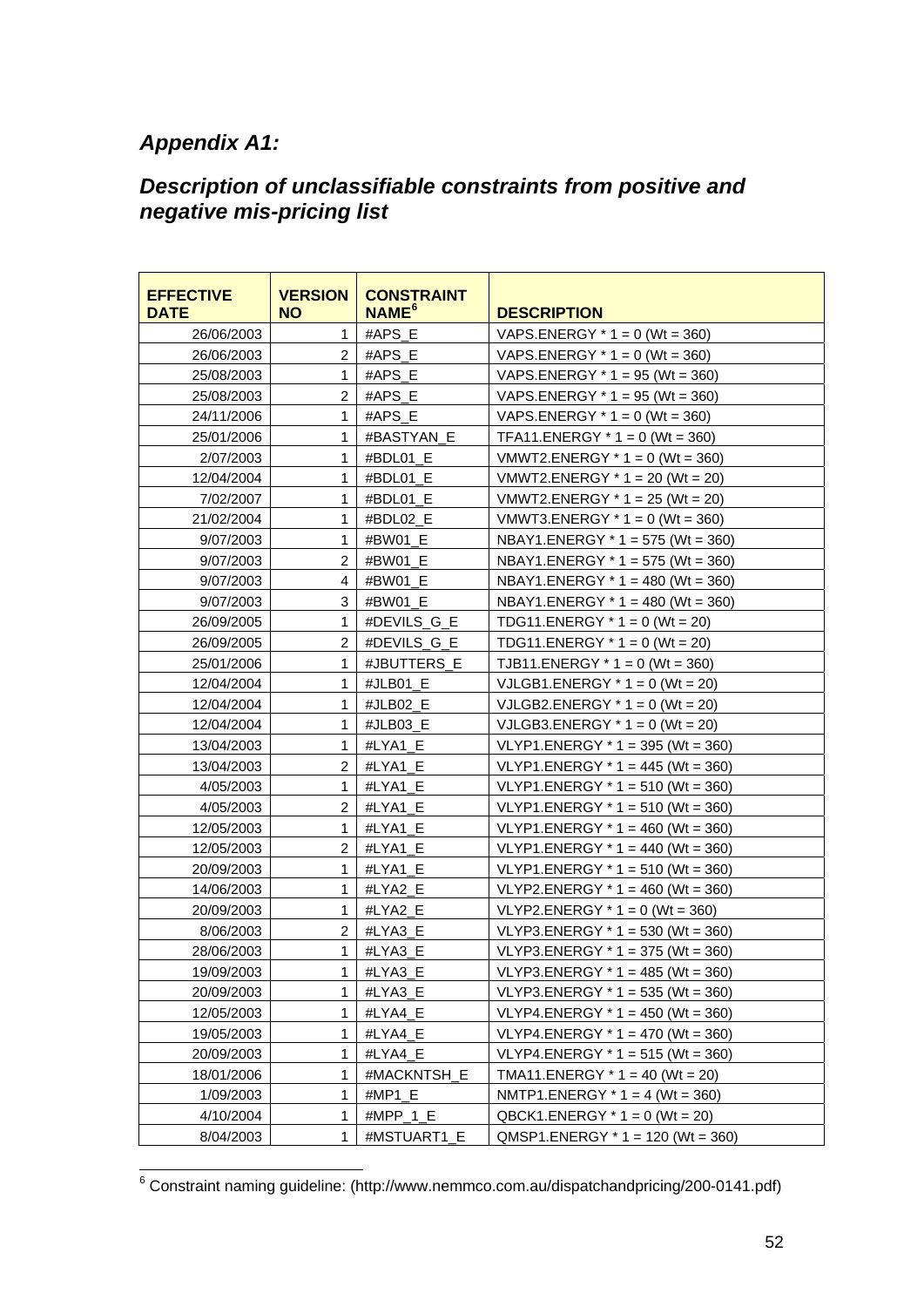| 8/04/2003  | 2              | #MSTUART1_E | $QMSP1.ENERGY * 1 = 140 (Wt = 360)$  |
|------------|----------------|-------------|--------------------------------------|
| 16/04/2003 | 1              | #MSTUART1 E | $QMSP1.ENERGY * 1 = 45 (Wt = 360)$   |
| 16/04/2003 | 2              | #MSTUART1_E | $QMSP1.ENERGY * 1 = 0 (Wt = 360)$    |
| 24/11/2003 | 1              | #MSTUART1 E | $QMSP1.ENERGY * 1 = 144 (Wt = 360)$  |
| 5/12/2003  | 1              | #MSTUART1_E | $QMSP1.ENERGY * 1 = 144 (Wt = 360)$  |
| 10/11/2004 | 1              | #MSTUART1_E | $QMSP1.ENERGY * 1 = 45 (Wt = 20)$    |
| 10/11/2004 | 4              | #MSTUART1_E | $QMSP1.ENERGY * 1 = 65 (Wt = 20)$    |
| 10/11/2004 | 6              | #MSTUART1_E | $QMSP1.ENERGY * 1 = 65 (Wt = 20)$    |
| 10/11/2004 | 7              | #MSTUART1_E | $QMSP1.ENERGY * 1 = 45 (Wt = 20)$    |
| 10/11/2004 | 5              | #MSTUART1_E | $QMSP1.ENERGY * 1 = 85 (Wt = 20)$    |
| 10/11/2004 | 3              | #MSTUART1_E | $QMSP1.ENERGY * 1 = 45 (Wt = 20)$    |
| 10/11/2004 | 2              | #MSTUART1_E | $QMSP1.ENERGY * 1 = 45 (Wt = 20)$    |
| 19/01/2005 | 1              | #MSTUART1_E | $QMSP1.ENERGY * 1 = 140 (Wt = 360)$  |
| 19/01/2005 | 3              | #MSTUART1_E | $QMSP1.ENERGY * 1 = 60 (Wt = 20)$    |
| 19/01/2005 | 2              | #MSTUART1_E | $QMSP1.ENERGY * 1 = 110 (Wt = 20)$   |
| 14/08/2005 | 1              | #MSTUART1 E | $QMSP1.ENERGY * 1 = 45 (Wt = 20)$    |
| 18/12/2005 | 1              | #MSTUART1_E | $QMSP1.ENERGY * 1 = 45 (Wt = 360)$   |
| 18/12/2005 | 3              | #MSTUART1_E | $QMSP1.ENERGY * 1 = 144 (Wt = 360)$  |
| 18/12/2005 | 2              | #MSTUART1_E | $QMSP1.ENERGY * 1 = 100 (Wt = 360)$  |
| 20/08/2006 | 1              | #MSTUART1_E | $QMSP1.ENERGY * 1 = 45 (Wt = 20)$    |
| 20/08/2006 | 2              | #MSTUART1_E | $QMSP1.ENERGY * 1 = 45 (Wt = 20)$    |
| 6/03/2007  | 1              | #MSTUART1 E | $QMSP1.ENERGY * 1 = 45 (Wt = 20)$    |
| 6/03/2007  | 3              | #MSTUART1_E | $QMSP1.ENERGY * 1 = 45 (Wt = 20)$    |
| 6/03/2007  | 2              | #MSTUART1 E | $QMSP1.ENERGY * 1 = 65 (Wt = 20)$    |
| 4/04/2003  | 1              | #MSTUART2_E | $QMSP2.ENERGY * 1 = 45 (Wt = 360)$   |
| 4/04/2003  | 2              | #MSTUART2 E | $QMSP2.ENERGY * 1 = 0 (Wt = 360)$    |
| 6/04/2003  | 3              | #MSTUART2 E | $QMSP2. ENERGY * 1 = 90 (Wt = 360)$  |
| 6/04/2003  | 4              | #MSTUART2_E | $QMSP2.ENERGY * 1 = 60 (Wt = 360)$   |
| 6/04/2003  | 5              | #MSTUART2_E | $QMSP2.ENERGY * 1 = 45 (Wt = 360)$   |
| 12/04/2003 | 9              | #MSTUART2_E | $QMSP2. ENERGY * 1 = 80 (Wt = 20)$   |
| 12/04/2003 | 10             | #MSTUART2_E | $QMSP2. ENERGY * 1 = 45 (Wt = 20)$   |
| 13/04/2003 | 1              | #MSTUART2_E | $QMSP2. ENERGY * 1 = 0 (Wt = 20)$    |
| 13/04/2003 | 4              | #MSTUART2 E | $QMSP2. ENERGY * 1 = 70 (Wt = 360)$  |
| 13/04/2003 | $\overline{2}$ | #MSTUART2 E | $QMSP2.ENERGY * 1 = 45 (Wt = 360)$   |
| 13/04/2003 | 3              | #MSTUART2_E | $QMSP2. ENERGY * 1 = 45 (Wt = 360)$  |
| 14/04/2003 | 1              | #MSTUART2_E | $QMSP2.ENERGY * 1 = 45 (Wt = 360)$   |
| 14/04/2003 | 3              | #MSTUART2_E | $QMSP2.ENERGY * 1 = 45 (Wt = 20)$    |
| 14/04/2003 | 5              | #MSTUART2_E | $QMSP2. ENERGY * 1 = 0 (Wt = 20)$    |
| 14/04/2003 | 4              | #MSTUART2_E | $QMSP2.ENERGY * 1 = 0 (Wt = 20)$     |
| 14/04/2003 | 2              | #MSTUART2 E | $QMSP2. ENERGY * 1 = 45 (Wt = 20)$   |
| 27/04/2003 | 1              | #MSTUART2_E | $QMSP2.ENERGY * 1 = 45 (Wt = 20)$    |
| 5/12/2003  | 1              | #MSTUART2_E | $QMSP2. ENERGY * 1 = 144 (Wt = 360)$ |
| 8/01/2004  | 1              | #MSTUART2_E | $QMSP2. ENERGY * 1 = 45 (Wt = 360)$  |
| 8/01/2004  | 2              | #MSTUART2_E | $QMSP2. ENERGY * 1 = 45 (Wt = 20)$   |
| 9/01/2004  | 1              | #MSTUART2_E | $QMSP2.ENERGY * 1 = 45 (Wt = 20)$    |
| 8/03/2004  | 1              | #MSTUART2_E | $QMSP2.ENERGY * 1 = 50 (Wt = 20)$    |
| 9/03/2004  | 1              | #MSTUART2_E | $QMSP2.ENERGY * 1 = 50 (Wt = 20)$    |
| 10/11/2004 | 2              | #MSTUART2 E | $QMSP2. ENERGY * 1 = 120 (Wt = 20)$  |
| 10/11/2004 | 4              | #MSTUART2_E | $QMSP2.ENERGY * 1 = 140 (Wt = 20)$   |
| 10/11/2004 | 6              | #MSTUART2_E | $QMSP2. ENERGY * 1 = 120 (Wt = 20)$  |
| 10/11/2004 | 8              | #MSTUART2_E | $QMSP2. ENERGY * 1 = 95 (Wt = 20)$   |
| 10/11/2004 | 10             | #MSTUART2_E | $QMSP2.ENERGY * 1 = 70 (Wt = 20)$    |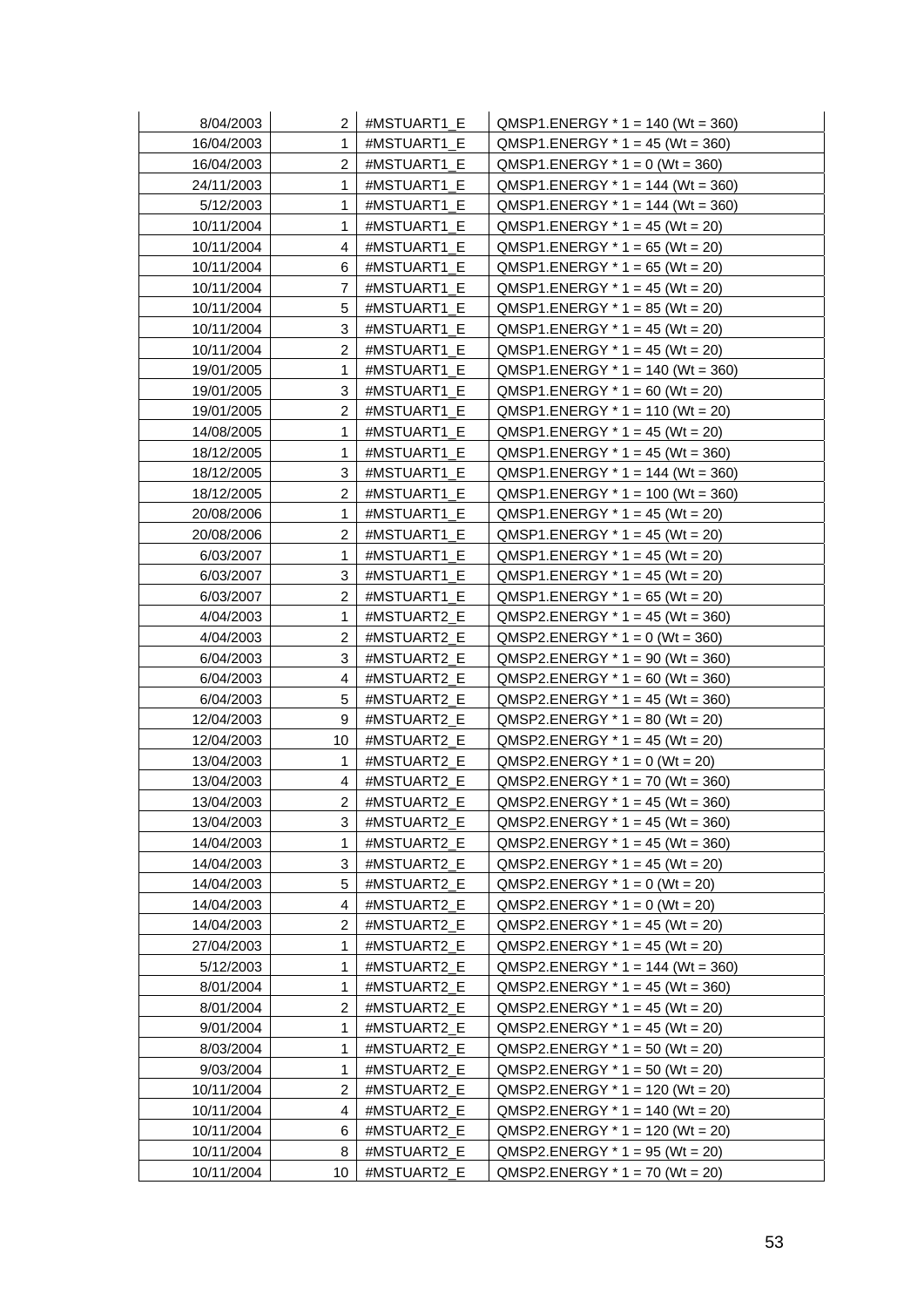| 10/11/2004 | 12             | #MSTUART2_E | $QMSP2. ENERGY * 1 = 50 (Wt = 20)$  |
|------------|----------------|-------------|-------------------------------------|
| 10/11/2004 | 18             | #MSTUART2_E | $QMSP2.ENERGY * 1 = 65 (Wt = 20)$   |
| 10/11/2004 | 17             | #MSTUART2_E | $QMSP2. ENERGY * 1 = 85 (Wt = 20)$  |
| 10/11/2004 | 16             | #MSTUART2 E | $QMSP2. ENERGY * 1 = 65 (Wt = 20)$  |
| 10/11/2004 | 15             | #MSTUART2_E | $QMSP2. ENERGY * 1 = 85 (Wt = 20)$  |
| 10/11/2004 | 14             | #MSTUART2_E | $QMSP2. ENERGY * 1 = 65 (Wt = 20)$  |
| 10/11/2004 | 13             | #MSTUART2_E | $QMSP2. ENERGY * 1 = 45 (Wt = 20)$  |
| 10/11/2004 | 11             | #MSTUART2_E | $QMSP2. ENERGY * 1 = 60 (Wt = 20)$  |
| 10/11/2004 | 9              | #MSTUART2_E | $QMSP2. ENERGY * 1 = 95 (Wt = 20)$  |
| 10/11/2004 | 7              | #MSTUART2_E | $QMSP2. ENERGY * 1 = 100 (Wt = 20)$ |
| 10/11/2004 | 5              | #MSTUART2_E | $QMSP2.ENERGY * 1 = 144 (Wt = 20)$  |
| 10/11/2004 | 3              | #MSTUART2 E | $QMSP2.ENERGY * 1 = 130 (Wt = 20)$  |
| 17/09/2006 | 1              | #MSTUART2_E | $QMSP2. ENERGY * 1 = 45 (Wt = 20)$  |
| 11/03/2007 | 1              | #MSTUART2_E | $QMSP2. ENERGY * 1 = 70 (Wt = 20)$  |
| 8/06/2003  | 1              | #NPS1_E     | SNPA1.ENERGY $*$ 1 = 253 (Wt = 360) |
| 10/05/2005 | 1              | #NPS1_E     | SNPA1.ENERGY $*$ 1 = 180 (Wt = 20)  |
| 11/05/2005 | 1              | #NPS1_E     | SNPA1.ENERGY * 1 = 180 (Wt = 20)    |
| 27/05/2005 | $\mathbf{1}$   | #NPS1_E     | SNPA1.ENERGY $*$ 1 = 180 (Wt = 20)  |
| 27/05/2005 | 3              | #NPS1 E     | SNPA1.ENERGY $*$ 1 = 180 (Wt = 20)  |
| 27/05/2005 | 2              | #NPS1_E     | $SNPA1.ENERGY * 1 = 180 (Wt = 20)$  |
| 28/05/2005 | 1              | #NPS1_E     | $SNPA1.ENERGY * 1 = 170 (Wt = 20)$  |
| 28/05/2005 | 4              | #NPS1 E     | $SNPA1.ENERGY * 1 = 170 (Wt = 20)$  |
| 28/05/2005 | 5              | #NPS1_E     | SNPA1.ENERGY $*$ 1 = 180 (Wt = 20)  |
| 28/05/2005 | 3              | #NPS1_E     | $SNPA1.ENERGY * 1 = 160 (Wt = 20)$  |
| 28/05/2005 | 2              | #NPS1_E     | $SNPA1.ENERGY * 1 = 167 (Wt = 20)$  |
| 1/04/2005  | 1              | #NPS2_E     | SNPA2.ENERGY $*$ 1 = 255 (Wt = 360) |
| 10/05/2005 | 1              | #NPS2_E     | SNPA2.ENERGY $*$ 1 = 180 (Wt = 20)  |
| 11/05/2005 | $\mathbf{1}$   | #NPS2_E     | $SNPA2. ENERGY * 1 = 180 (Wt = 20)$ |
| 27/05/2005 | 1              | #NPS2_E     | SNPA2.ENERGY $*$ 1 = 180 (Wt = 20)  |
| 27/05/2005 | 2              | #NPS2_E     | SNPA2.ENERGY $*$ 1 = 180 (Wt = 20)  |
| 7/01/2004  | 1              | #POR01_E    | $SPLN1.ENERGY * 1 = 5 (Wt = 20)$    |
| 7/01/2004  | $\overline{2}$ | #POR01_E    | $SPLN1.ENERGY * 1 = 10 (Wt = 20)$   |
| 7/01/2004  | 3              | #POR01_E    | $SPLN1.ENERGY * 1 = 15 (Wt = 20)$   |
| 8/01/2004  | $\mathbf{1}$   | #POR01 E    | SPLN1.ENERGY * 1 = 10 (Wt = 20)     |
| 8/01/2004  | 2              | #POR01_E    | $SPLN1.ENERGY * 1 = 5 (Wt = 20)$    |
| 3/03/2004  | 1              | #POR01_E    | SPLN1.ENERGY $*$ 1 = 5 (Wt = 20)    |
| 31/12/2004 | 1              | #POR01_E    | SPLN1.ENERGY $*$ 1 = 5 (Wt = 20)    |
| 13/12/2004 | 1              | #PPCCGT_E   | SPPT.ENERGY * 1 = 0 (Wt = 360)      |
| 17/08/2003 | 1              | #QPS1_E     | SQPS1.ENERGY $*$ 1 = 24 (Wt = 360)  |
| 17/08/2003 | 2              | #QPS1_E     | $SQPS1.ENERGY * 1 = 24 (Wt = 360)$  |
| 17/08/2003 | 1              | #QPS2_E     | SQPS2.ENERGY $*$ 1 = 24 (Wt = 360)  |
| 17/08/2003 | 2              | #QPS2_E     | SQPS2.ENERGY $*$ 1 = 24 (Wt = 360)  |
| 17/08/2003 | 1              | #QPS3_E     | SQPS3.ENERGY $*$ 1 = 24 (Wt = 360)  |
| 17/08/2003 | 2              | #QPS3_E     | SQPS3.ENERGY * 1 = 24 (Wt = 360)    |
| 17/08/2003 | 1              | #QPS4 E     | SQPS4.ENERGY $*$ 1 = 24 (Wt = 360)  |
| 17/08/2003 | 2              | #QPS4_E     | SQPS4.ENERGY * 1 = 24 (Wt = 360)    |
| 25/01/2006 | 1              | #REECE2_E   | TRCB1.ENERGY $*$ 1 = 0 (Wt = 360)   |
| 17/08/2003 | 1              | #ROMA_7_E   | $QRMA7. ENERGY * 1 = 34 (Wt = 360)$ |
| 17/08/2003 | 1              | #ROMA_8_E   | $QRMA8.ENERGY * 1 = 34 (Wt = 360)$  |
| 12/10/2004 | 2              | #SNUG1_E    | SSGA1.ENERGY $*$ 1 = 5 (Wt = 20)    |
| 3/11/2004  | 1              | #SNUG1_E    | SSGA1.ENERGY $*$ 1 = 5 (Wt = 20)    |
| 28/02/2005 | 1              | #SNUG1_E    | $SSGA1.ENERGY * 1 = 5 (Wt = 360)$   |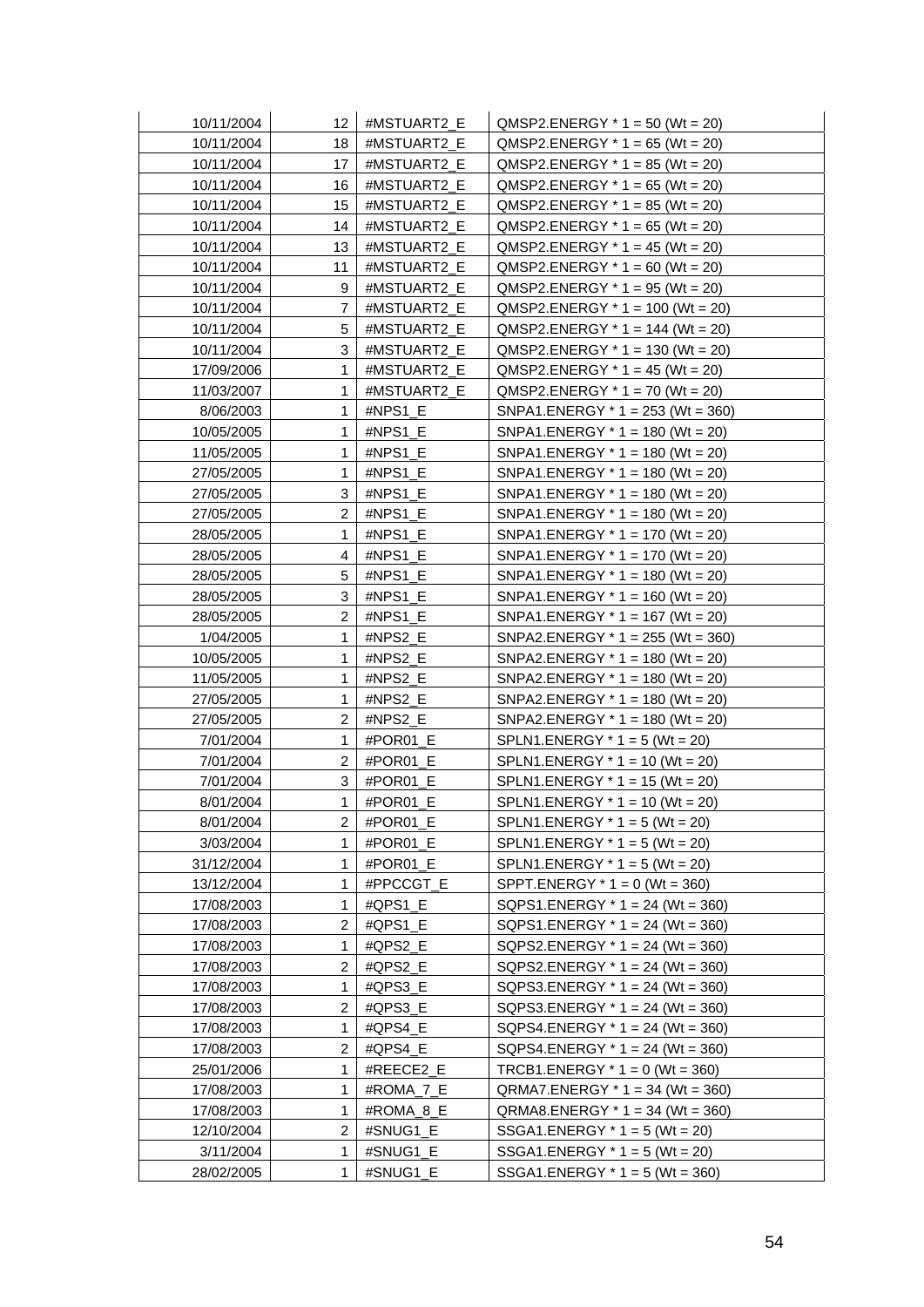| 1/03/2005  | 1              | #SNUG1_E    | $SSGA1.ENERGY * 1 = 5 (Wt = 20)$    |
|------------|----------------|-------------|-------------------------------------|
| 1/03/2005  | 2              | #SNUG1_E    | $SSGA1.ENERGY * 1 = 5 (Wt = 360)$   |
| 2/03/2005  | 1              | #SNUG1_E    | $SSGA1.ENERGY * 1 = 5 (Wt = 20)$    |
| 2/03/2005  | 2              | #SNUG1_E    | $SSGA1.ENERGY * 1 = 5 (Wt = 360)$   |
| 3/03/2005  | 2              | #SNUG1_E    | $SSGA1.ENERGY * 1 = 5 (Wt = 360)$   |
| 7/03/2005  | 1              | #SNUG1_E    | $SSGA1.ENERGY * 1 = 5 (Wt = 20)$    |
| 7/03/2005  | 2              | #SNUG1 E    | $SSGA1.ENERGY * 1 = 5 (Wt = 360)$   |
| 9/03/2005  | 3              | #SNUG1_E    | SSGA1.ENERGY * 1 = 10 (Wt = 20)     |
| 10/03/2005 | 1              | #SNUG1 E    | $SSGA1.ENERGY * 1 = 10 (Wt = 360)$  |
| 10/03/2005 | 3              | #SNUG1_E    | $SSGA1.ENERGY * 1 = 5 (Wt = 360)$   |
| 10/03/2005 | 2              | #SNUG1 E    | $SSGA1.ENERGY * 1 = 15 (Wt = 360)$  |
| 10/03/2005 | 4              | #SNUG1_E    | $SSGA1.ENERGY * 1 = 5 (Wt = 360)$   |
| 19/03/2005 | 1              | #SNUG1_E    | $SSGA1.ENERGY * 1 = 10 (Wt = 20)$   |
| 19/03/2005 | 2              | #SNUG1_E    | $SSGA1.ENERGY * 1 = 10 (Wt = 360)$  |
| 24/03/2005 | 1              | #SNUG1_E    | $SSGA1.ENERGY * 1 = 5 (Wt = 20)$    |
| 24/03/2005 | 2              | #SNUG1 E    | $SSGA1.ENERGY * 1 = 10 (Wt = 360)$  |
| 24/03/2005 | 3              | #SNUG1 E    | $SSGA1.ENERGY * 1 = 5 (Wt = 360)$   |
| 29/03/2005 | 1              | #SNUG1_E    | $SSGA1.ENERGY * 1 = 10 (Wt = 20)$   |
| 29/03/2005 | 2              | #SNUG1_E    | $SSGA1.ENERGY * 1 = 10 (Wt = 360)$  |
| 29/03/2005 | 3              | #SNUG1 E    | $SSGA1.ENERGY * 1 = 5 (Wt = 360)$   |
| 29/03/2005 | 5              | #SNUG1_E    | $SSGA1.ENERGY * 1 = 10 (Wt = 360)$  |
| 29/03/2005 | 6              | #SNUG1_E    | SSGA1.ENERGY $*$ 1 = 5 (Wt = 360)   |
| 29/03/2005 | 4              | #SNUG1_E    | $SSGA1.ENERGY * 1 = 10 (Wt = 20)$   |
| 30/03/2005 | 1              | #SNUG1_E    | $SSGA1.ENERGY * 1 = 5 (Wt = 20)$    |
| 30/03/2005 | 2              | #SNUG1_E    | $SSGA1.ENERGY * 1 = 5 (Wt = 360)$   |
| 1/04/2005  | 1              | #SNUG1_E    | $SSGA1.ENERGY * 1 = 5 (Wt = 20)$    |
| 1/04/2005  | $\overline{2}$ | #SNUG1_E    | SSGA1.ENERGY * 1 = 5 (Wt = 360)     |
| 5/04/2005  | 1              | #SNUG1_E    | $SSGA1.ENERGY * 1 = 10 (Wt = 360)$  |
| 5/04/2005  | 3              | #SNUG1_E    | $SSGA1.ENERGY * 1 = 10 (Wt = 360)$  |
| 5/04/2005  | 2              | #SNUG1 E    | $SSGA1.ENERGY * 1 = 5 (Wt = 360)$   |
| 6/04/2005  | 1              | #SNUG1 E    | $SSGA1.ENERGY * 1 = 5 (Wt = 360)$   |
| 11/04/2005 | 3              | #SNUG1_E    | $SSGA1.ENERGY * 1 = 5 (Wt = 360)$   |
| 13/04/2005 | 2              | #SNUG1_E    | SSGA1.ENERGY * 1 = 10 (Wt = 360)    |
| 13/04/2005 | $\overline{4}$ | #SNUG1 E    | SSGA1.ENERGY * 1 = 10 (Wt = 360)    |
| 13/04/2005 | 3              | #SNUG1_E    | $SSGA1.ENERGY * 1 = 15 (Wt = 360)$  |
| 13/04/2005 | 5              | #SNUG1 E    | SSGA1.ENERGY $*$ 1 = 5 (Wt = 360)   |
| 15/04/2005 | 1              | #SNUG1_E    | $SSGA1.ENERGY * 1 = 10 (Wt = 360)$  |
| 15/04/2005 | 4              | #SNUG1_E    | $SSGA1.ENERGY * 1 = 5 (Wt = 360)$   |
| 15/04/2005 | 6              | #SNUG1_E    | SSGA1.ENERGY $*$ 1 = 5 (Wt = 360)   |
| 15/04/2005 | 3              | #SNUG1_E    | SSGA1.ENERGY $*$ 1 = 10 (Wt = 360)  |
| 15/04/2005 | 2              | #SNUG1 E    | SSGA1.ENERGY $*$ 1 = 5 (Wt = 360)   |
| 16/04/2005 | 2              | #SNUG1 E    | $SSGA1.ENERGY * 1 = 5 (Wt = 360)$   |
| 19/04/2005 | 1              | #SNUG1 E    | $SSGA1.ENERGY * 1 = 10 (Wt = 360)$  |
| 19/04/2005 | 2              | #SNUG1_E    | $SSGA1.ENERGY * 1 = 5 (Wt = 360)$   |
| 19/04/2005 | 3              | #SNUG1 E    | $SSGA1.ENERGY * 1 = 10 (Wt = 360)$  |
| 20/04/2005 | 1              | #SNUG1_E    | SSGA1.ENERGY * 1 = 15 (Wt = 360)    |
| 20/04/2005 | 2              | #SNUG1_E    | $SSGA1.ENERGY * 1 = 10 (Wt = 360)$  |
| 20/04/2005 | 3              | #SNUG1 E    | $SSGA1.ENERGY * 1 = 5 (Wt = 360)$   |
| 13/02/2004 | 1              | #TORRA2 W E | $STSA2. ENERGY * 1 = 0 (Wt = 50)$   |
| 10/09/2003 | 1              | #WW8_E      | NWW28.ENERGY $*$ 1 = 0 (Wt = 360)   |
| 16/04/2003 | 1              | #YABULU_E   | $QTYP. ENERGY * 1 = 155 (Wt = 360)$ |
| 16/04/2003 | 5              | #YABULU_E   | $QTYP.ENERGY * 1 = 0 (Wt = 360)$    |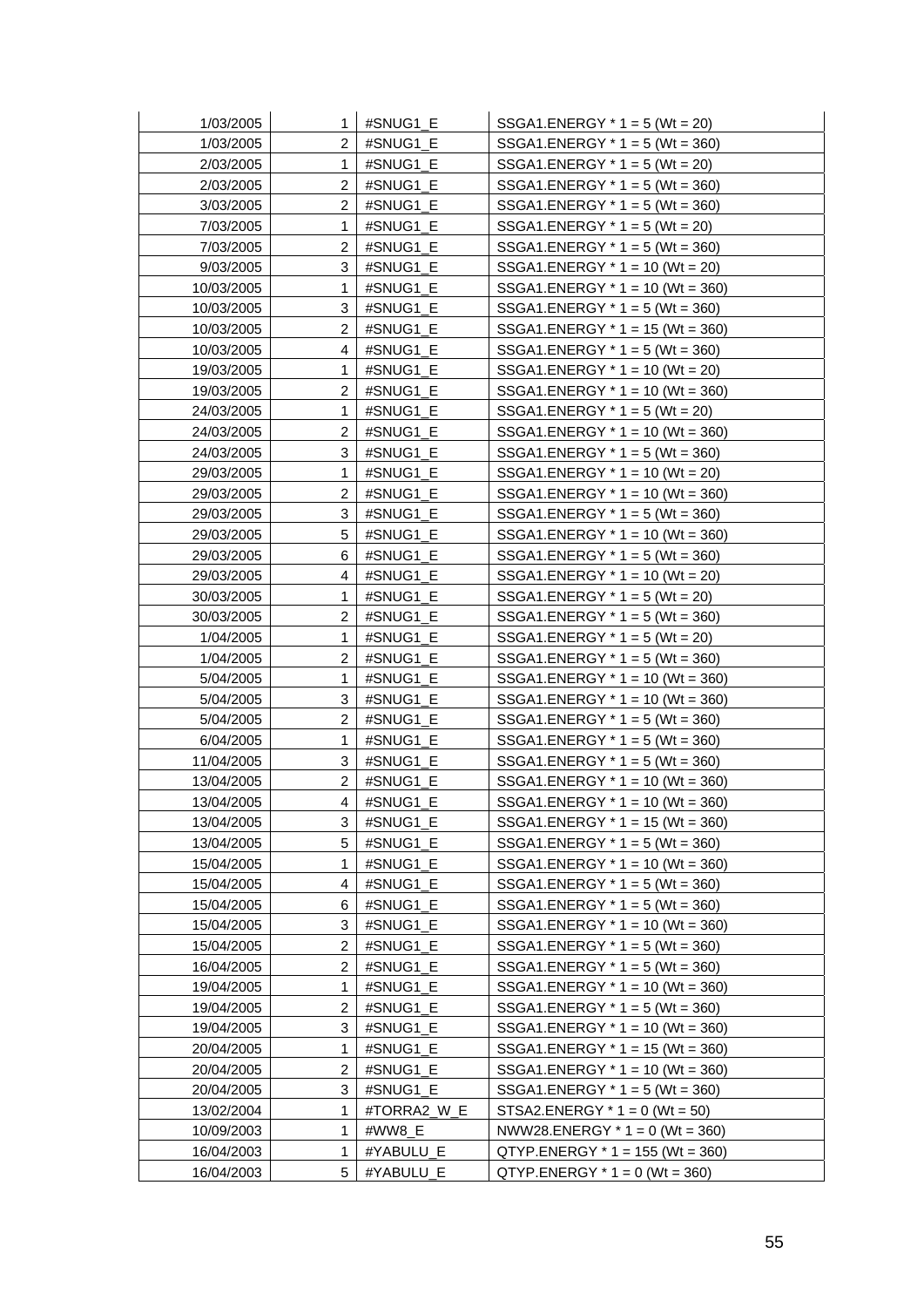| 16/04/2003 | 2              | #YABULU_E                                                                                                    | $QTYP. ENERGY * 1 = 80 (Wt = 360)$                                                                       |
|------------|----------------|--------------------------------------------------------------------------------------------------------------|----------------------------------------------------------------------------------------------------------|
| 16/04/2003 | 4              | #YABULU_E                                                                                                    | $QTYP.ENERGY * 1 = 20 (Wt = 360)$                                                                        |
| 16/04/2003 | 3              | #YABULU_E                                                                                                    | $QTYP.ENERGY * 1 = 40 (Wt = 360)$                                                                        |
| 26/04/2003 | 1              | #YABULU_E                                                                                                    | $QTYP. ENERGY * 1 = 49 (Wt = 20)$                                                                        |
| 17/09/2003 | 1              | #YABULU_E                                                                                                    | $QTYP. ENERGY * 1 = 45 (Wt = 360)$                                                                       |
| 24/11/2003 | 1              | #YABULU_E                                                                                                    | $QTYP. ENERGY * 1 = 159 (Wt = 360)$                                                                      |
| 5/12/2003  | 1              | #YABULU_E                                                                                                    | $QTYP. ENERGY * 1 = 159 (Wt = 360)$                                                                      |
| 9/01/2004  | 1              | #YABULU_E                                                                                                    | $QTYP.ENERGY * 1 = 80 (Wt = 20)$                                                                         |
| 9/01/2004  | 3              | #YABULU_E                                                                                                    | $QTYP. ENERGY * 1 = 110 (Wt = 20)$                                                                       |
| 9/01/2004  | 4              | #YABULU_E                                                                                                    | $QTYP.ENERGY * 1 = 120 (Wt = 20)$                                                                        |
| 9/01/2004  | $\overline{c}$ | #YABULU_E                                                                                                    | $QTYP. ENERGY * 1 = 95 (Wt = 20)$                                                                        |
| 8/03/2004  | 1              | #YABULU_E                                                                                                    | $QTYP. ENERGY * 1 = 50 (Wt = 20)$                                                                        |
| 20/05/2007 | 1              | #YABULU E                                                                                                    | $QTYP.ENERGY * 1 = 45 (Wt = 360)$                                                                        |
| 7/04/2004  | 1              | @DRYCK3=0                                                                                                    | Eff = $07/04/2004$ ; RHS = 0; Op = "="; Wt = 360                                                         |
| 9/08/2004  | 1              | @LYGS                                                                                                        | Eff = $09/08/2004$ ; RHS = 0; Op = "="; Wt = 20                                                          |
| 27/08/2004 | 1              | @LYGS                                                                                                        | To Be Archived - DO NOT INVOKE                                                                           |
| 14/07/2004 | 1              | @PLAY4=0                                                                                                     | Eff = $14/07/2004$ ; RHS = 0; Op = "="; Wt = 20                                                          |
| 11/01/2006 | 1              |                                                                                                              | Eff = $11/01/2006$ ; RHS = 0; Op = "="; Wt = 20                                                          |
| 7/01/2004  | 1              | @Q-MGT=0<br>@SPLN=5                                                                                          |                                                                                                          |
|            |                |                                                                                                              | Eff = $07/01/2004$ ; RHS = $5$ ; Op = "="; Wt = 20<br>To be archived, $Eff = 07/01/2004$ ; RHS = 5; Op = |
| 7/06/2005  | 1              | @SPLN=5                                                                                                      | $=$ : Wt = 20                                                                                            |
|            |                |                                                                                                              | QLD, Outage of 132kV fdrs 7153or7154(Lilyvale-                                                           |
| 3/08/1999  | 1              | Q <qbcg_01< td=""><td>Clermont-Barcaldine</td></qbcg_01<>                                                    | Clermont-Barcaldine                                                                                      |
| 29/10/1999 | 1              | Q <qbcg_01< td=""><td>QLD, Outage of 132kV fdr 7153(Lilyvale-Clermont)</td></qbcg_01<>                       | QLD, Outage of 132kV fdr 7153(Lilyvale-Clermont)                                                         |
|            | 1              |                                                                                                              | QLD, Outage of 132kV fdr7153(Lilyvale-Clermont)<br>.BCGT islanded.                                       |
| 17/10/2000 |                | Q <qbcg_01< td=""><td>QLD, Outage of 132kV fdr7153(Lilyvale-Clermont)</td></qbcg_01<>                        | QLD, Outage of 132kV fdr7153(Lilyvale-Clermont)                                                          |
| 21/01/2002 | 1              | Q <qbcg_01< td=""><td>.BCGT islanded.</td></qbcg_01<>                                                        | .BCGT islanded.                                                                                          |
|            |                |                                                                                                              | QLD, Outage of 132kV fdr7153(Lilyvale-Clermont)                                                          |
| 11/09/2003 | 1              | Q <qbcg_01< td=""><td>.BCGT islanded.</td></qbcg_01<>                                                        | .BCGT islanded.                                                                                          |
| 18/01/2005 | 1              | Q <qbcg_01< td=""><td>Out = Clermont to Lilyvale (7153) line, Barcaldine<br/>PS islanded</td></qbcg_01<>     | Out = Clermont to Lilyvale (7153) line, Barcaldine<br>PS islanded                                        |
|            |                |                                                                                                              | QLD, Outage of 132kV fdr 7154 (Clermont-                                                                 |
| 29/10/1999 | 1              | Q <qbcg_02< td=""><td>Barcaldine</td></qbcg_02<>                                                             | Barcaldine                                                                                               |
|            |                |                                                                                                              | QLD, Outage of 132kV fdr 7154(Clermont-                                                                  |
| 17/10/2000 | 1              | Q <qbcg_02< td=""><td>Barcaldine ).BCGT islanded<br/>QLD, Outage of 132kV fdr 7154(Clermont-</td></qbcg_02<> | Barcaldine ).BCGT islanded<br>QLD, Outage of 132kV fdr 7154(Clermont-                                    |
| 21/01/2002 | 1              | Q <qbcg_02< td=""><td>Barcaldine ).BCGT islanded</td></qbcg_02<>                                             | Barcaldine ).BCGT islanded                                                                               |
|            |                |                                                                                                              | QLD, Outage of 132kV fdr 7154(Clermont-                                                                  |
| 11/09/2003 | 1              | Q <qbcg_02< td=""><td>Barcaldine ).BCGT islanded</td></qbcg_02<>                                             | Barcaldine ).BCGT islanded                                                                               |
|            |                |                                                                                                              | Out = Barcaldine to Clermont (7154) line,                                                                |
| 18/01/2005 | 1              | Q <qbcg_02< td=""><td>Barcaldine PS islanded</td></qbcg_02<>                                                 | Barcaldine PS islanded                                                                                   |
| 3/06/2004  | 1              | Q>TV_TYP                                                                                                     | Out = 7241 Townsville - Townsville Ps 132KV line.<br>SA, Outage of 132kV fdr(Whyalla-Yadnarie)           |
| 3/07/2001  | 1              | S_PLN_ISL1                                                                                                   | .SPLN1 islanded.                                                                                         |
|            |                |                                                                                                              | SA, Outage of 132kV fdr(Whyalla-Yadnarie)                                                                |
| 21/01/2002 | 1              | S_PLN_ISL1                                                                                                   | .SPLN1 islanded.                                                                                         |
|            |                |                                                                                                              | Out = Whyalla to Yadnarie line, Port Lincoln PS                                                          |
| 18/01/2005 | 1              | S_PLN_ISL1                                                                                                   | islanded<br>SA, Outage of 132kV fdr(Yadnarie-PortLincoln)                                                |
| 3/07/2001  | 1              | S_PLN_ISL2                                                                                                   | .SPLN1 islanded.                                                                                         |
|            |                |                                                                                                              | SA, Outage of 132kV fdr (Yadnarie-PortLincoln)                                                           |
| 21/01/2002 | 1              | S_PLN_ISL2                                                                                                   | .SPLN1 islanded.                                                                                         |
|            |                |                                                                                                              | Out = Yadnarie to Port Lincoln line, Port Lincoln PS                                                     |
| 18/01/2005 | 1              | S_PLN_ISL2                                                                                                   | islanded<br>Pelican Pt to steam turbine 275kV circuit out of                                             |
| 7/01/2005  | 1              | S_PPT_ST                                                                                                     | service                                                                                                  |
|            |                |                                                                                                              |                                                                                                          |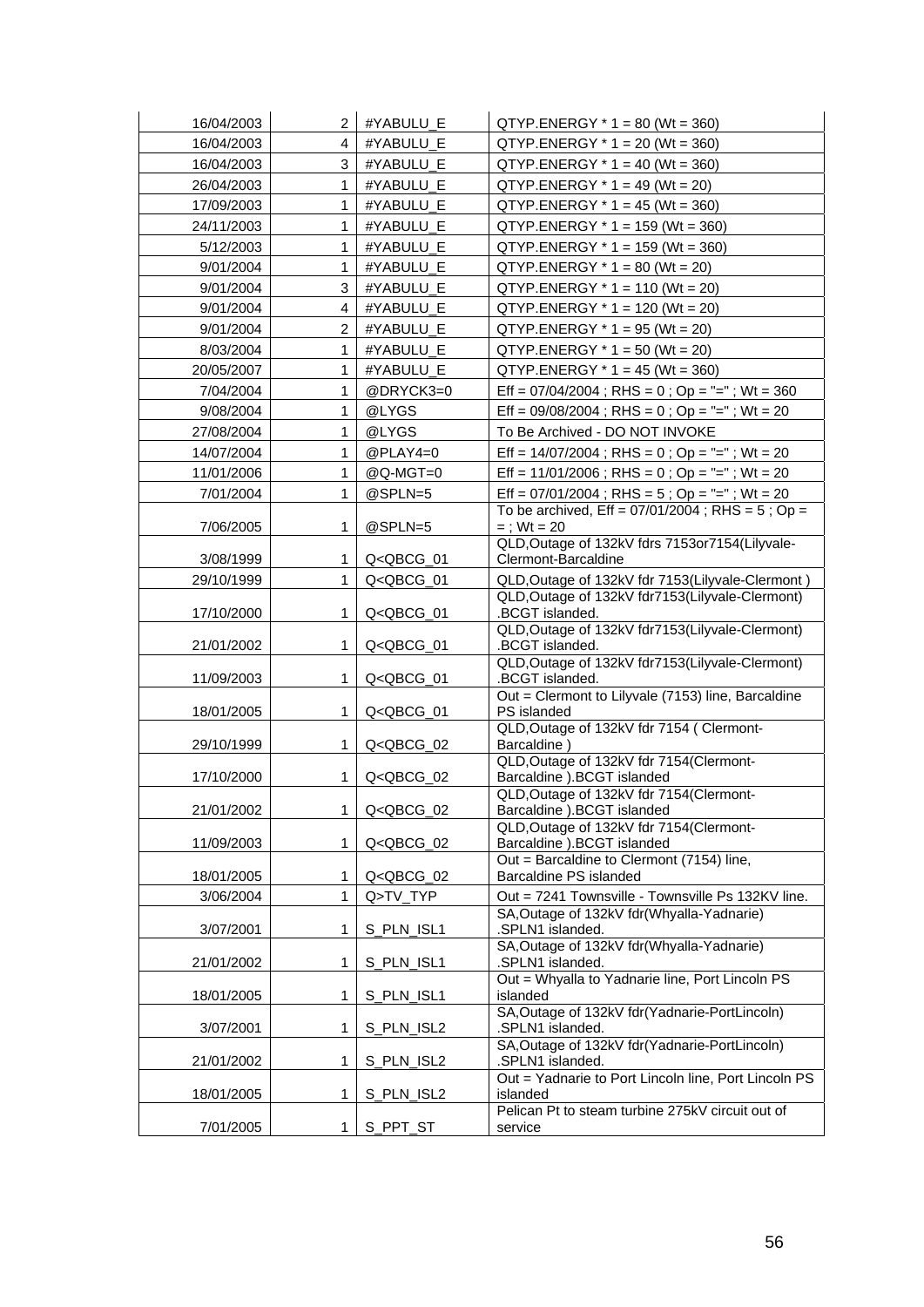## *Appendix A2:*

## *Calculation of average number of hours of positive, negative and unclassifiable mis-pricing*

In this study, the hours of positive/negative mis-pricing or unclassifiable for each connection point per financial year is classified based on whether generators were constrained on/off or were constrained by equality constraints. The concept of positive/negative mis-pricing and unclassifiable is defined in section 3.

Average number of hours =

**Number** of connection pts ∑ *Hours of mis* – *pricing* \*

\* Positive or negative mis-pricing or unclassifiable

Hours of mis-pricing/ connection point/ financial year =

 $\Sigma$  Hours of mis-pricing of each system condition/ financial year

An example for the Victoria region as follows.

|                                    | Hours of mis-pricing Y03_04 |                      |                 |  |  |  |
|------------------------------------|-----------------------------|----------------------|-----------------|--|--|--|
| <b>Connection points</b>           | positive mis-pricing        | negative mis-pricing | unclassifiable  |  |  |  |
| Hazelwood 1                        | 177.5                       | 0                    | 0               |  |  |  |
| Hazelwood 2                        | 177.5                       | 0                    | 0               |  |  |  |
| Hazelwood 6                        | 165.92                      | 0                    | $\overline{0}$  |  |  |  |
| Hazelwood 7                        | 165.92                      | 0                    | 0               |  |  |  |
| Hazelwood 8                        | 165.92                      | 0                    | $\mathbf 0$     |  |  |  |
| Jeeralang A 1                      | 177.42                      | 0                    | 0               |  |  |  |
| Jeeralang A 2                      | 177.42                      | 0                    | $\mathbf 0$     |  |  |  |
| Jeeralang A 3                      | 177.42                      | 0                    | $\Omega$        |  |  |  |
| Jeeralang A 4                      | 177.42                      | 0                    | 0               |  |  |  |
| Jeeralang B 1                      | 178.83                      | 0                    | 1.33            |  |  |  |
| Jeeralang B 2                      | 178.83                      | 0                    | 1.33            |  |  |  |
| Jeeralang B 3                      | 178.83                      | 0                    | 1.33            |  |  |  |
| Morwell 4                          | 165.92                      | 0                    | $\Omega$        |  |  |  |
| Morwell 5                          | 165.92                      | 0                    | $\Omega$        |  |  |  |
| Morwell 1, 2 and 3                 | 177.42                      | 0                    | $\Omega$        |  |  |  |
| <b>Bairnsdale</b>                  | 177.42                      | 0                    | 0.5             |  |  |  |
| Bairnsdale 2                       | 177.42                      | 0                    | 0.17            |  |  |  |
| Yallourn W 1                       | 122.67                      | 0                    | 0               |  |  |  |
| Sum of hours of mispricing         | 3085.7                      | $\bf{0}$             | 4.66            |  |  |  |
| Average number of hours            | 171.43                      | $\bf{0}$             | 0.932           |  |  |  |
| <b>Number of connection points</b> | 18                          | 0                    | $5\phantom{.0}$ |  |  |  |

Note: The average 171.43 is calculated by dividing 3085.7 by 18.

The same connection point can appear under more than one category; hence number of connection points should not be summed across categories.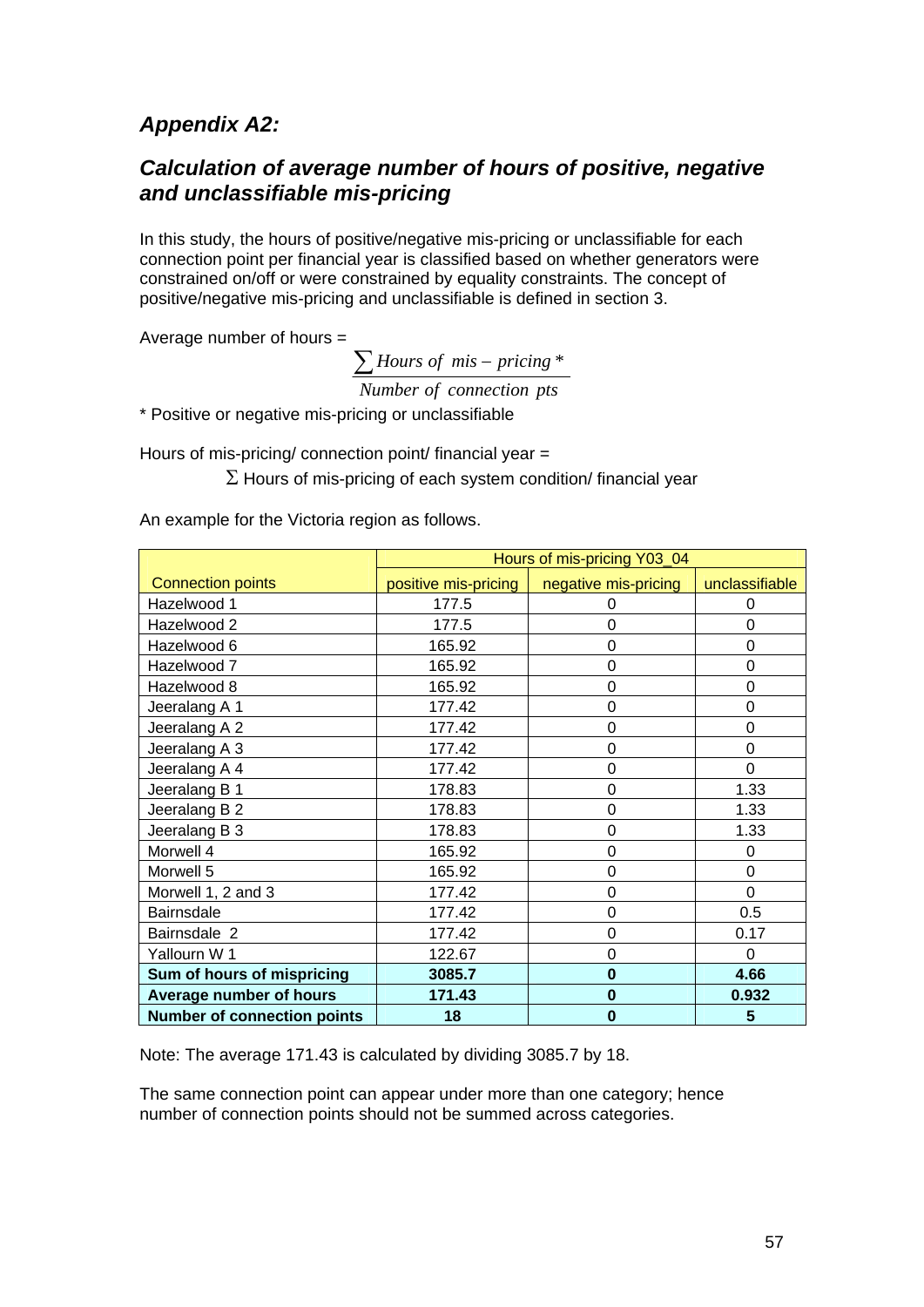## *Appendix A3:*

### *Data for average capped mis-pricing amount per dispatch intervals when a generator is being mis-priced (in \$/MWh)*

Following tables contain average amount of mis-pricing per dispatch intervals when a generator is being mis-priced (\$/MWh) and standard deviation for different connection points for 3 study years. The graphs in section 3.2 show the average amount of mis-pricing.

For NEM region, there are two sets of data. The first table for each region includes mis-pricing due to violated constraints, where the data is labelled "Average capped mispricing". The second table for each region includes mis-pricing after removing the violated constraints, where the data is labelled "Average capped mispricing (without violation)". The standard deviation of each set of data is also included in each respective table.

|                         | Data year  |                  |            |                  |            |                  |  |
|-------------------------|------------|------------------|------------|------------------|------------|------------------|--|
|                         | Y03 04     |                  |            | Y04 05           |            | Y05_06           |  |
|                         | Average    |                  | Average    |                  | Average    |                  |  |
| <b>Connection Point</b> | capped     | <b>Standard</b>  | capped     | <b>Standard</b>  | capped     | <b>Standard</b>  |  |
| ID                      | mispricing | <b>Deviation</b> | mispricing | <b>Deviation</b> | mispricing | <b>Deviation</b> |  |
| Bairnsdale              | 644.58     | 769.78           | 300.71     | 984.64           | 573.04     | 494.00           |  |
| Bairnsdale 2            | 680.70     | 471.48           | 354.15     | 649.69           | 573.04     | 494.00           |  |
| Hazelwood 1             | 703.27     | 479.78           | 352.61     | 651.39           | 573.04     | 494.00           |  |
| Hazelwood 2             | 703.27     | 479.78           | 352.61     | 651.39           | 573.04     | 494.00           |  |
| Hazelwood 6             | 681.92     | 485.81           | 354.15     | 649.69           | 573.04     | 494.00           |  |
| Hazelwood 7             | 681.92     | 485.81           | 354.15     | 649.69           | 573.04     | 494.00           |  |
| Hazelwood 8             | 681.92     | 485.81           | 354.15     | 649.69           | 573.04     | 494.00           |  |
| Jeeralang A 1           | 703.12     | 479.84           | 352.61     | 651.39           | 573.04     | 494.00           |  |
| Jeeralang A 2           | 703.12     | 479.84           | 352.61     | 651.39           | 573.04     | 494.00           |  |
| Jeeralang A 3           | 703.12     | 479.84           | 352.61     | 651.39           | 573.04     | 494.00           |  |
| Jeeralang A 4           | 703.12     | 479.84           | 352.61     | 651.39           | 573.04     | 494.00           |  |
| Jeeralang B 1           | 696.54     | 482.24           | 354.15     | 649.69           | 573.04     | 494.00           |  |
| Jeeralang B 2           | 696.54     | 482.24           | 354.15     | 649.69           | 573.04     | 494.00           |  |
| Jeeralang B 3           | 696.54     | 482.24           | 354.15     | 649.69           | 573.04     | 494.00           |  |
| Morwell 1, 2 and 3      | 681.34     | 471.24           | 354.15     | 649.69           | 573.04     | 494.00           |  |
| Morwell 4               | 681.92     | 485.81           | 354.15     | 649.69           | 573.04     | 494.00           |  |
| Morwell 5               | 681.92     | 485.81           | 354.15     | 649.69           | 573.04     | 494.00           |  |
| Yallourn W 1            | 759.37     | 461.39           | 359.67     | 655.21           | 627.44     | 517.00           |  |

### **VIC region**

|                         |                                 | Data year                    |                                 |                        |                                 |                         |  |  |  |
|-------------------------|---------------------------------|------------------------------|---------------------------------|------------------------|---------------------------------|-------------------------|--|--|--|
|                         | Y03 04                          |                              | Y04 05                          |                        | Y05 06                          |                         |  |  |  |
| <b>Connection Point</b> | Average<br>capped<br>mispricing | <b>Standard</b><br>deviation | Average<br>capped<br>mispricing | Standard<br>deviation  | Average<br>capped<br>mispricing | Standard<br>deviation   |  |  |  |
| ID                      | (without<br>violation)          | (without<br>violation)       | (without)<br>violation)         | (without<br>violation) | (without)<br>violation)         | (without)<br>violation) |  |  |  |
| <b>Bairnsdale</b>       | 639.56                          | 770.45                       | 345.55                          | 646.69                 | 573.04                          | 494.00                  |  |  |  |
| Bairnsdale 2            | 675.66                          | 472.97                       | 347.35                          | 647.89                 | 573.04                          | 494.00                  |  |  |  |
| Hazelwood 1             | 697.74                          | 481.67                       | 346.43                          | 649.76                 | 573.04                          | 494.00                  |  |  |  |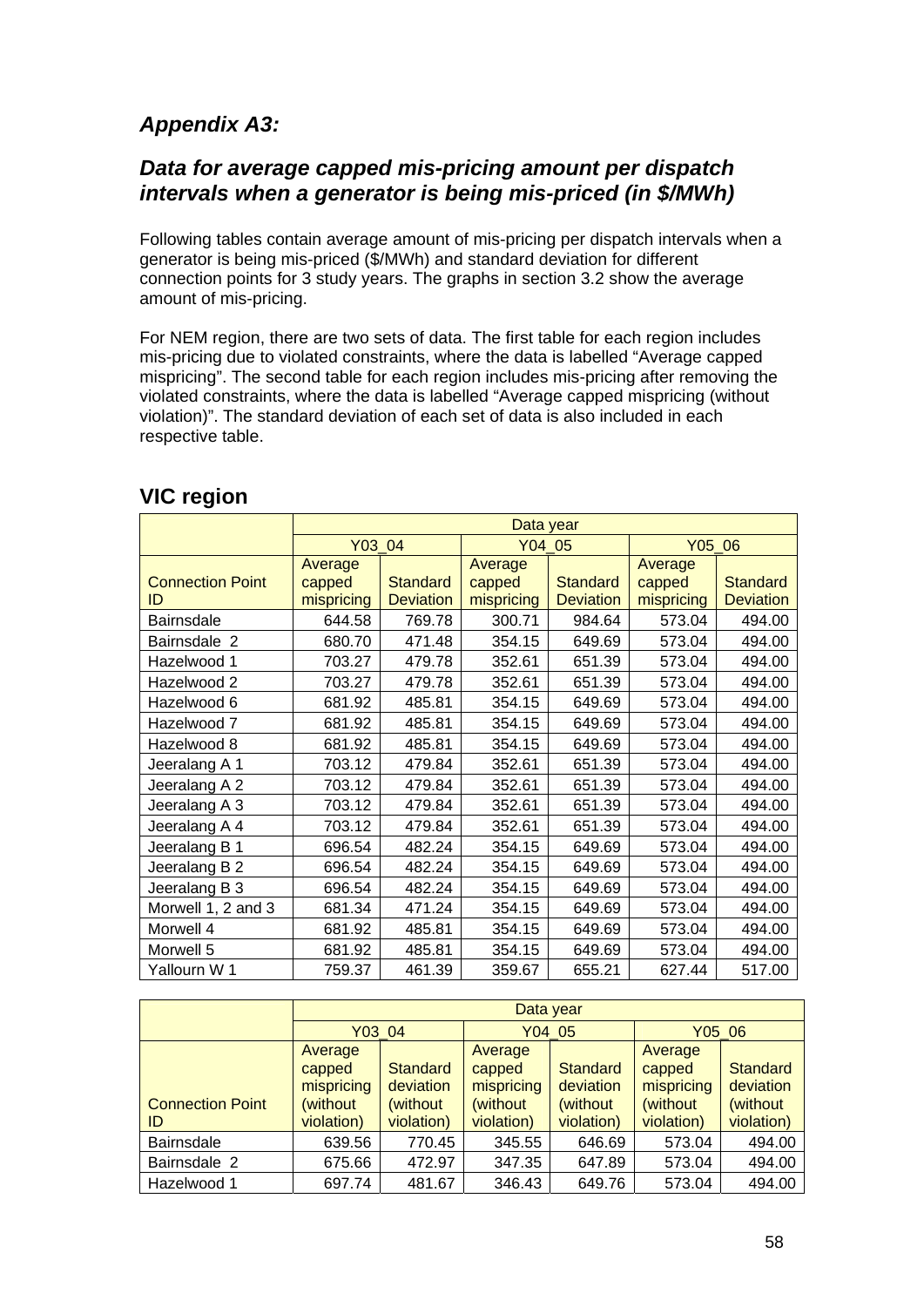| Hazelwood 2        | 697.74 | 481.67 | 346.43 | 649.76 | 573.04 | 494.00 |
|--------------------|--------|--------|--------|--------|--------|--------|
| Hazelwood 6        | 676.52 | 487.37 | 347.35 | 647.89 | 573.04 | 494.00 |
| Hazelwood 7        | 676.52 | 487.37 | 347.35 | 647.89 | 573.04 | 494.00 |
| Hazelwood 8        | 676.52 | 487.37 | 347.35 | 647.89 | 573.04 | 494.00 |
| Jeeralang A 1      | 698.07 | 481.54 | 346.43 | 649.76 | 573.04 | 494.00 |
| Jeeralang A 2      | 698.07 | 481.54 | 346.43 | 649.76 | 573.04 | 494.00 |
| Jeeralang A 3      | 698.07 | 481.54 | 346.43 | 649.76 | 573.04 | 494.00 |
| Jeeralang A 4      | 698.07 | 481.54 | 346.43 | 649.76 | 573.04 | 494.00 |
| Jeeralang B 1      | 691.57 | 483.84 | 347.35 | 647.89 | 573.04 | 494.00 |
| Jeeralang B 2      | 691.57 | 483.84 | 347.35 | 647.89 | 573.04 | 494.00 |
| Jeeralang B 3      | 691.57 | 483.84 | 347.35 | 647.89 | 573.04 | 494.00 |
| Morwell 1, 2 and 3 | 676.29 | 472.74 | 347.35 | 647.89 | 573.04 | 494.00 |
| Morwell 4          | 676.52 | 487.37 | 347.35 | 647.89 | 573.04 | 494.00 |
| Morwell 5          | 676.52 | 487.37 | 347.35 | 647.89 | 573.04 | 494.00 |
| Yallourn W 1       | 752.07 | 464.80 | 350.71 | 652.97 | 561.33 | 497.25 |

# **NSW region**

|                         | Data year  |                  |            |                  |            |                  |  |
|-------------------------|------------|------------------|------------|------------------|------------|------------------|--|
|                         | Y03 04     |                  |            | Y04 05           |            | Y05 06           |  |
|                         | Average    |                  | Average    |                  | Average    |                  |  |
| <b>Connection Point</b> | capped     | <b>Standard</b>  | capped     | <b>Standard</b>  | capped     | <b>Standard</b>  |  |
| ID                      | mispricing | <b>Deviation</b> | mispricing | <b>Deviation</b> | mispricing | <b>Deviation</b> |  |
| Bayswater 1             | 259.85     | 1164.95          | 780.87     | 1201.37          | 227.51     | 1454.50          |  |
| Bayswater 2             | 270.08     | 1186.53          | 780.87     | 1201.37          | 227.51     | 1454.50          |  |
| Bayswater 3             | 270.08     | 1186.53          | 780.87     | 1201.37          | 227.51     | 1454.50          |  |
| Bayswater 4             | 270.08     | 1186.53          | 780.87     | 1201.37          | 227.51     | 1454.50          |  |
| <b>Blowering</b>        |            |                  |            |                  | 90.03      | 802.84           |  |
| Eraring 1               | $-1124.05$ | 2962.06          | $-1583.71$ | 3298.80          | $-37.17$   | 920.63           |  |
| Eraring 2               | $-1124.05$ | 2962.06          | $-1583.71$ | 3298.80          | $-37.17$   | 920.63           |  |
| Eraring 3               | $-994.72$  | 2774.54          | $-1117.31$ | 2788.67          | $-54.81$   | 904.10           |  |
| Eraring 4               | $-994.72$  | 2774.54          | $-1117.31$ | 2788.67          | $-54.81$   | 904.10           |  |
| Hume NSW                |            |                  |            |                  | 115.81     | 855.36           |  |
| Liddell 1               | 275.98     | 1204.40          | 789.53     | 1169.04          | 219.29     | 1461.56          |  |
| Liddell 2               | 275.98     | 1204.40          | 789.53     | 1169.04          | 219.29     | 1461.56          |  |
| Liddell 3               | 275.98     | 1204.40          | 789.53     | 1169.04          | 219.29     | 1461.56          |  |
| Liddell 4               | 275.98     | 1204.40          | 789.53     | 1169.04          | 219.29     | 1461.56          |  |
| Mt Piper 1              | 238.55     | 897.27           | 895.53     | 2010.93          | 275.24     | 1454.26          |  |
| Mt Piper 2              | 240.06     | 899.91           | 895.53     | 2010.93          | 275.24     | 1454.26          |  |
| Munmorah 3              | $-1085.14$ | 2865.65          | $-1612.26$ | 3237.01          | $-46.80$   | 879.08           |  |
| Munmorah 4              | $-1085.14$ | 2865.65          | $-1612.26$ | 3237.01          | $-46.80$   | 879.08           |  |
| Redbank 1               | 901.85     | 1269.22          | 805.16     | 1212.84          | 221.79     | 1288.05          |  |
| Vales Point 5           | $-1100.98$ | 2927.86          | $-1671.49$ | 3294.00          | $-49.15$   | 892.14           |  |
| Vales Point 6           | $-1100.98$ | 2927.86          | $-1671.49$ | 3294.00          | $-49.15$   | 892.14           |  |
| Wallerawang 7           | 220.68     | 855.68           | 106.10     | 2037.87          | 273.63     | 1449.45          |  |
| Wallerawang 8           | 220.33     | 855.05           | 106.10     | 2037.87          | 273.63     | 1449.45          |  |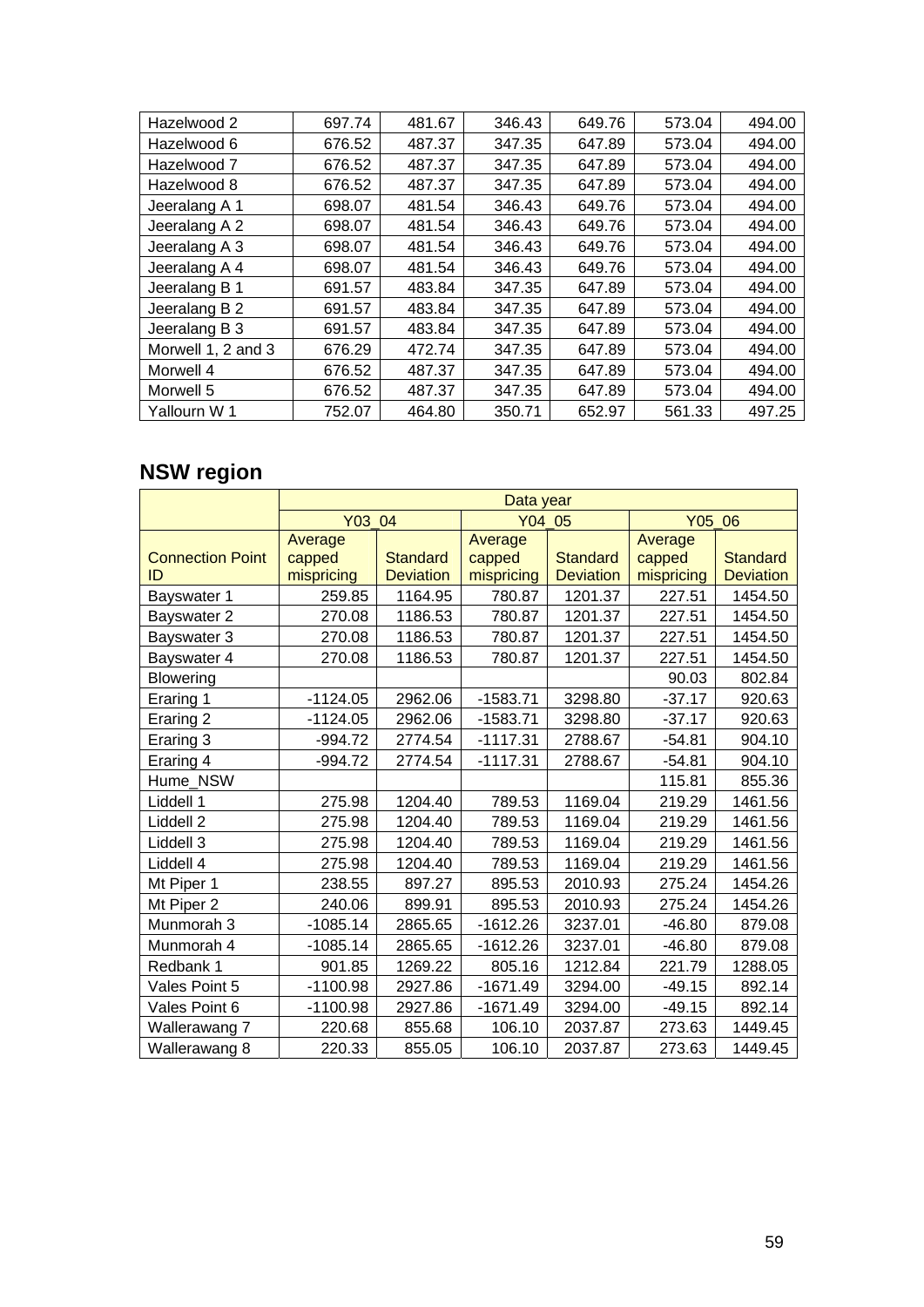|                         | Data year  |                 |            |                 |            |            |  |
|-------------------------|------------|-----------------|------------|-----------------|------------|------------|--|
|                         | Y03 04     |                 |            | Y04 05          |            | Y05 06     |  |
|                         | Average    |                 | Average    |                 | Average    |            |  |
|                         | capped     | <b>Standard</b> | capped     | <b>Standard</b> | capped     | Standard   |  |
|                         | mispricing | deviation       | mispricing | deviation       | mispricing | deviation  |  |
| <b>Connection Point</b> | (without   | (without        | (without   | (without        | (without   | (without   |  |
| ID                      | violation) | violation)      | violation) | violation)      | violation) | violation) |  |
| Bayswater 1             | 193.67     | 1147.90         | 433.79     | 492.73          | 84.57      | 717.32     |  |
| Bayswater 2             | 201.29     | 1169.66         | 433.79     | 492.73          | 84.57      | 717.32     |  |
| Bayswater 3             | 201.29     | 1169.66         | 433.79     | 492.73          | 84.57      | 717.32     |  |
| Bayswater 4             | 201.29     | 1169.66         | 433.79     | 492.73          | 84.57      | 717.32     |  |
| <b>Blowering</b>        |            |                 |            |                 | 84.48      | 764.53     |  |
| Eraring 1               | $-486.66$  | 1855.63         | $-630.73$  | 1866.92         | $-2.78$    | 445.63     |  |
| Eraring 2               | $-486.66$  | 1855.63         | $-630.73$  | 1866.92         | $-2.78$    | 445.63     |  |
| Eraring 3               | $-357.33$  | 1484.08         | $-381.08$  | 1236.63         | $-20.85$   | 421.83     |  |
| Eraring 4               | $-357.33$  | 1484.08         | $-381.08$  | 1236.63         | $-20.85$   | 421.83     |  |
| Hume NSW                |            |                 |            |                 | 110.26     | 819.68     |  |
| Liddell 1               | 207.20     | 1188.12         | 445.50     | 498.89          | 77.70      | 749.42     |  |
| Liddell 2               | 207.20     | 1188.12         | 445.50     | 498.89          | 77.70      | 749.42     |  |
| Liddell 3               | 207.20     | 1188.12         | 445.50     | 498.89          | 77.70      | 749.42     |  |
| Liddell 4               | 207.20     | 1188.12         | 445.50     | 498.89          | 77.70      | 749.42     |  |
| Mt Piper 1              | 173.20     | 873.69          | 530.53     | 1443.41         | 90.38      | 763.86     |  |
| Mt Piper 2              | 174.29     | 876.35          | 530.53     | 1443.41         | 90.38      | 763.86     |  |
| Munmorah 3              | $-447.75$  | 1682.80         | $-630.01$  | 1702.44         | $-12.79$   | 363.25     |  |
| Munmorah 4              | $-447.75$  | 1682.80         | $-630.01$  | 1702.44         | $-12.79$   | 363.25     |  |
| Redbank 1               | 521.26     | 1327.54         | 474.04     | 502.48          | 74.84      | 667.03     |  |
| Vales Point 5           | $-463.59$  | 1792.34         | $-689.24$  | 1840.37         | $-15.15$   | 394.02     |  |
| Vales Point 6           | $-463.59$  | 1792.34         | $-689.24$  | 1840.37         | $-15.15$   | 394.02     |  |
| Wallerawang 7           | 154.91     | 829.33          | 8.70       | 998.76          | 88.76      | 754.27     |  |
| Wallerawang 8           | 154.67     | 828.70          | 8.70       | 998.76          | 88.76      | 754.27     |  |

# **QLD region**

|                         |            | Data year       |            |                 |            |           |  |
|-------------------------|------------|-----------------|------------|-----------------|------------|-----------|--|
|                         | Y03 04     |                 | Y04 05     |                 | Y05 06     |           |  |
|                         | Average    | Average         |            |                 | Average    |           |  |
| <b>Connection Point</b> | capped     | <b>Standard</b> | capped     | <b>Standard</b> | capped     | Standard  |  |
| ID                      | mispricing | deviation       | mispricing | deviation       | mispricing | deviation |  |
| <b>Barcaldine</b>       | 146.09     | 1150.38         | $-339.10$  | 1878.74         | 581.06     | 1506.77   |  |
| Barron Gorge 1          | -6104.48   | 5093.75         | -6951.91   | 4582.60         | -443.64    | 3440.33   |  |
| Barron Gorge 2          | $-6104.48$ | 5093.75         | $-6951.91$ | 4582.60         | -443.64    | 3440.33   |  |
| Callide A 1             | 337.26     | 1732.37         | 22.47      | 202.05          | 597.99     | 1525.26   |  |
| Callide A 2             | 337.26     | 1732.37         | 22.47      | 202.05          | 597.99     | 1525.26   |  |
| Callide A 3             | 337.26     | 1732.37         | 22.47      | 202.05          | 597.99     | 1525.26   |  |
| Callide A 4             | 337.26     | 1732.37         | 22.47      | 202.05          | 597.99     | 1525.26   |  |
| Callide B 1             | 337.26     | 1732.37         | 22.47      | 202.05          | 597.99     | 1525.26   |  |
| Callide B 2             | 337.26     | 1732.37         | 22.47      | 202.05          | 597.99     | 1525.26   |  |
| Callide C               | 337.26     | 1732.37         | 22.47      | 202.05          | 597.99     | 1525.26   |  |
| Callide C 4             | 337.26     | 1732.37         | 22.47      | 202.05          | 597.99     | 1525.26   |  |
| Collinsville 1          | $-1743.73$ | 4380.08         | $-2376.23$ | 4268.25         | 175.44     | 2513.17   |  |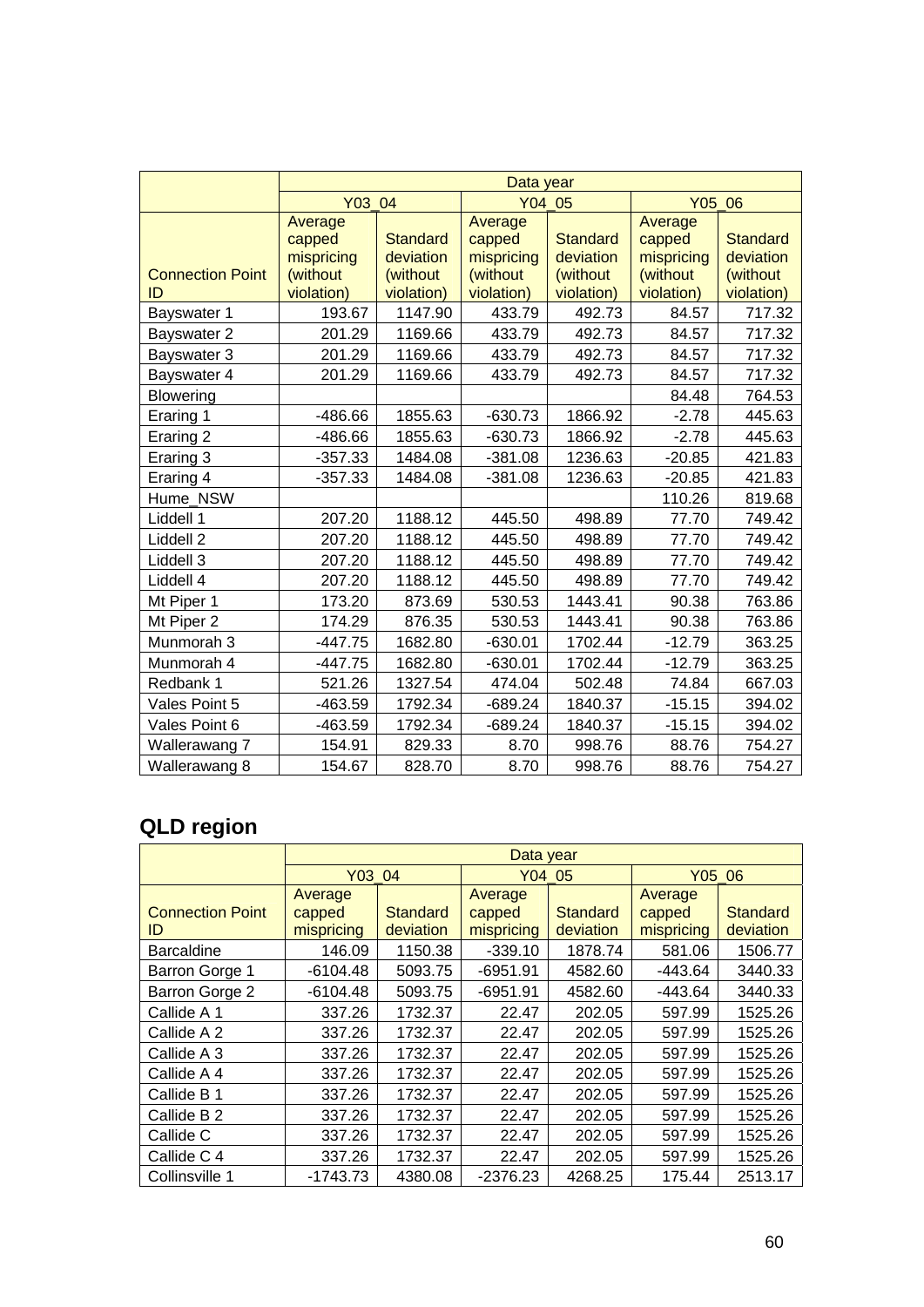| Collinsville 2 | $-1743.73$ | 4380.08 | $-2376.23$ | 4268.25 | 175.44    | 2513.17 |
|----------------|------------|---------|------------|---------|-----------|---------|
| Collinsville 3 | $-1743.73$ | 4380.08 | $-2376.23$ | 4268.25 | 175.44    | 2513.17 |
| Collinsville 4 | $-1743.73$ | 4380.08 | $-2376.23$ | 4268.25 | 175.44    | 2513.17 |
| Collinsville 5 | $-1743.73$ | 4380.08 | $-2376.23$ | 4268.25 | 175.44    | 2513.17 |
| Gladstone 1    | 78.27      | 1613.03 | $-16.08$   | 618.40  | 597.99    | 1525.26 |
| Gladstone 2    | 78.27      | 1613.03 | 253.17     | 699.40  | 597.99    | 1525.26 |
| Gladstone 3    | 78.27      | 1613.03 | $-33.23$   | 743.48  | $-65.79$  | 2581.92 |
| Gladstone 4    | 78.27      | 1613.03 | $-16.01$   | 616.80  | 30.03     | 2549.36 |
| Gladstone 5    | 78.27      | 1613.03 | $-16.08$   | 618.40  | 597.99    | 1525.26 |
| Gladstone 6    | 78.27      | 1613.03 | $-16.08$   | 618.40  | 597.99    | 1525.26 |
| Kareeya 1      | $-5067.73$ | 5274.26 | $-2924.91$ | 4550.39 | $-384.95$ | 3365.45 |
| Kareeya 2      | $-5067.73$ | 5274.26 | $-2924.91$ | 4550.39 | $-384.95$ | 3365.45 |
| Kareeya 3      | -5067.73   | 5274.26 | $-2924.91$ | 4550.39 | $-384.95$ | 3365.45 |
| Kareeya 4      | $-5067.73$ | 5274.26 | $-2924.91$ | 4550.39 | $-384.95$ | 3365.45 |
| Mackay         | $-1743.73$ | 4380.08 | $-2049.47$ | 4052.04 | 236.20    | 2416.26 |
| Mt Stuart 1    | -4878.42   | 5264.70 | -3873.69   | 4868.97 | 113.52    | 2606.95 |
| Mt Stuart 2    | $-5422.99$ | 5159.06 | $-4590.66$ | 4975.88 | 0.59      | 2820.21 |
| Stanwell 1     | 337.26     | 1732.37 | 22.47      | 202.05  | 597.99    | 1525.26 |
| Stanwell 2     | 337.26     | 1732.37 | 22.47      | 202.05  | 597.99    | 1525.26 |
| Stanwell 3     | 337.26     | 1732.37 | 22.47      | 202.05  | 597.99    | 1525.26 |
| Stanwell 4     | 337.26     | 1732.37 | 22.47      | 202.05  | 597.99    | 1525.26 |
| Yabulu         |            |         | $-2031.37$ | 4041.25 | 152.45    | 2548.40 |
| Yabulu 2       | -4203.99   | 5168.97 | $-791.51$  | 2706.70 | 160.98    | 2563.26 |

|                               |                                                           |                                                        | datayear                                                  |                                                        |                                                           |                                                        |
|-------------------------------|-----------------------------------------------------------|--------------------------------------------------------|-----------------------------------------------------------|--------------------------------------------------------|-----------------------------------------------------------|--------------------------------------------------------|
|                               | Y03 04                                                    |                                                        | Y04 05                                                    |                                                        | Y05 06                                                    |                                                        |
| <b>Connection point</b><br>ID | Average<br>capped<br>mispricing<br>(without<br>violation) | <b>Standard</b><br>deviation<br>(without<br>violation) | Average<br>capped<br>mispricing<br>(without<br>violation) | <b>Standard</b><br>deviation<br>(without<br>violation) | Average<br>capped<br>mispricing<br>(without<br>violation) | <b>Standard</b><br>deviation<br>(without<br>violation) |
| <b>Barcaldine</b>             | 57.85                                                     | 606.82                                                 | 21.66                                                     | 198.40                                                 | 576.21                                                    | 1490.84                                                |
| Barron Gorge 1                | $-1806.95$                                                | 3941.38                                                | $-430.41$                                                 | 2033.99                                                | 460.43                                                    | 1644.57                                                |
| Barron Gorge 2                | $-1806.95$                                                | 3941.38                                                | $-430.41$                                                 | 2033.99                                                | 460.43                                                    | 1644.57                                                |
| Callide A 1                   | 133.56                                                    | 918.12                                                 | 22.47                                                     | 202.05                                                 | 592.99                                                    | 1509.11                                                |
| Callide A 2                   | 133.56                                                    | 918.12                                                 | 22.47                                                     | 202.05                                                 | 592.99                                                    | 1509.11                                                |
| Callide A 3                   | 133.56                                                    | 918.12                                                 | 22.47                                                     | 202.05                                                 | 592.99                                                    | 1509.11                                                |
| Callide A 4                   | 133.56                                                    | 918.12                                                 | 22.47                                                     | 202.05                                                 | 592.99                                                    | 1509.11                                                |
| Callide B 1                   | 133.56                                                    | 918.12                                                 | 22.47                                                     | 202.05                                                 | 592.99                                                    | 1509.11                                                |
| Callide B 2                   | 133.56                                                    | 918.12                                                 | 22.47                                                     | 202.05                                                 | 592.99                                                    | 1509.11                                                |
| Callide C                     | 133.56                                                    | 918.12                                                 | 22.47                                                     | 202.05                                                 | 592.99                                                    | 1509.11                                                |
| Callide C 4                   | 133.56                                                    | 918.12                                                 | 22.47                                                     | 202.05                                                 | 592.99                                                    | 1509.11                                                |
| Collinsville 1                | $-280.18$                                                 | 2067.55                                                | $-1048.93$                                                | 3084.28                                                | 490.32                                                    | 1692.82                                                |
| Collinsville 2                | $-280.18$                                                 | 2067.55                                                | $-1048.93$                                                | 3084.28                                                | 490.32                                                    | 1692.82                                                |
| Collinsville 3                | $-280.18$                                                 | 2067.55                                                | $-1048.93$                                                | 3084.28                                                | 490.32                                                    | 1692.82                                                |
| Collinsville 4                | $-280.18$                                                 | 2067.55                                                | $-1048.93$                                                | 3084.28                                                | 490.32                                                    | 1692.82                                                |
| Collinsville 5                | $-280.18$                                                 | 2067.55                                                | $-1048.93$                                                | 3084.28                                                | 490.32                                                    | 1692.82                                                |
| Gladstone 1                   | 68.38                                                     | 668.43                                                 | 18.36                                                     | 194.64                                                 | 592.99                                                    | 1509.11                                                |
| Gladstone 2                   | 68.38                                                     | 668.43                                                 | 278.64                                                    | 469.98                                                 | 592.99                                                    | 1509.11                                                |
| Gladstone 3                   | 68.38                                                     | 668.43                                                 | 18.33                                                     | 194.47                                                 | 410.54                                                    | 1294.00                                                |
| Gladstone 4                   | 68.38                                                     | 668.43                                                 | 18.25                                                     | 194.14                                                 | 464.25                                                    | 1366.63                                                |
| Gladstone 5                   | 68.38                                                     | 668.43                                                 | 18.36                                                     | 194.64                                                 | 592.99                                                    | 1509.11                                                |
| Gladstone 6                   | 68.38                                                     | 668.43                                                 | 18.36                                                     | 194.64                                                 | 592.99                                                    | 1509.11                                                |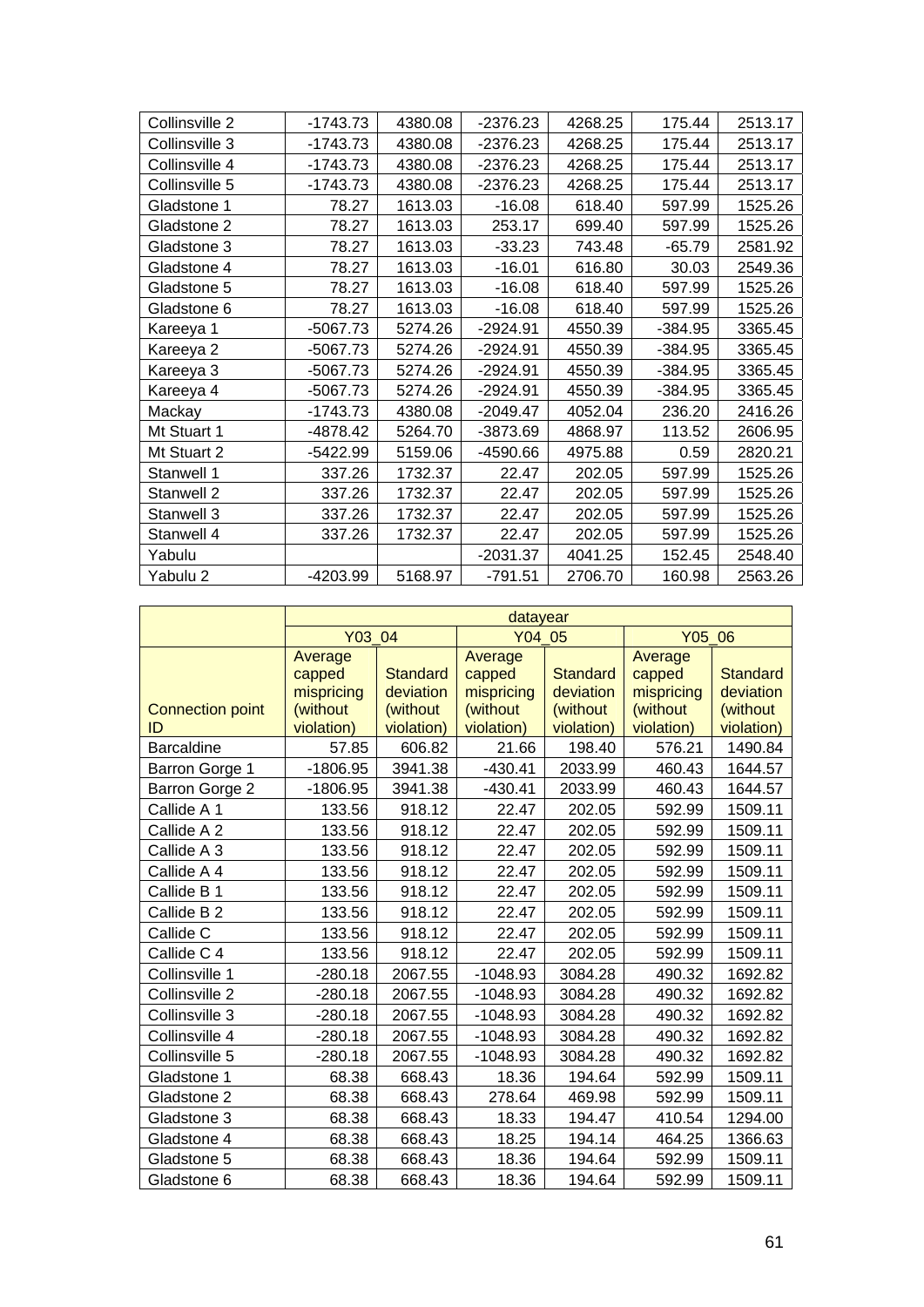| Kareeya 1   | $-2291.13$ | 4312.32 | $-1005.52$ | 3015.42 | 462.12 | 1647.31 |
|-------------|------------|---------|------------|---------|--------|---------|
| Kareeya 2   | $-2291.13$ | 4312.32 | $-1005.52$ | 3015.42 | 462.12 | 1647.31 |
| Kareeya 3   | $-2291.13$ | 4312.32 | $-1005.52$ | 3015.42 | 462.12 | 1647.31 |
| Kareeya 4   | $-2291.13$ | 4312.32 | $-1005.52$ | 3015.42 | 462.12 | 1647.31 |
| Mackay      | $-280.18$  | 2067.55 | $-902.54$  | 2890.49 | 449.43 | 1626.33 |
| Mt Stuart 1 | $-2217.62$ | 4261.61 | $-2532.13$ | 4349.29 | 480.87 | 1677.78 |
| Mt Stuart 2 | $-3570.69$ | 4849.43 | $-3459.49$ | 4752.07 | 377.10 | 1989.21 |
| Stanwell 1  | 133.56     | 918.12  | 22.47      | 202.05  | 592.99 | 1509.11 |
| Stanwell 2  | 133.56     | 918.12  | 22.47      | 202.05  | 592.99 | 1509.11 |
| Stanwell 3  | 133.56     | 918.12  | 22.47      | 202.05  | 592.99 | 1509.11 |
| Stanwell 4  | 133.56     | 918.12  | 22.47      | 202.05  | 592.99 | 1509.11 |
| Yabulu      |            |         | $-937.07$  | 2941.05 | 461.70 | 1642.76 |
| Yabulu 2    | $-1911.04$ | 4028.90 | $-279.00$  | 1661.89 | 465.28 | 1652.54 |

# **SA region**

|                               |                                 | Data year                    |                                 |                              |                                 |                              |  |  |
|-------------------------------|---------------------------------|------------------------------|---------------------------------|------------------------------|---------------------------------|------------------------------|--|--|
|                               | Y03 04                          |                              | Y04 05                          |                              | Y05 06                          |                              |  |  |
| <b>Connection Point</b><br>ID | Average<br>capped<br>mispricing | Standard<br><b>Deviation</b> | Average<br>capped<br>mispricing | Standard<br><b>Deviation</b> | Average<br>capped<br>mispricing | Standard<br><b>Deviation</b> |  |  |
| Ladbroke Grove                |                                 |                              |                                 |                              | $-1.01$                         | 226.15                       |  |  |
| Ladbroke Grove<br>2           |                                 |                              |                                 |                              | 5.87                            | 240.57                       |  |  |
| Northern 1                    | 1026.76                         | 1.49                         | $-830.90$                       | 3222.52                      | 1198.22                         | 517.68                       |  |  |
| Pelican Point                 | $-5205.46$                      | 4985.07                      | 0.00                            | 0.00                         | 37.47                           | 140.95                       |  |  |
| Port Lincoln                  | $-6592.95$                      | 4687.52                      | $-6372.20$                      | 4782.59                      | $-867.54$                       | 2880.76                      |  |  |
| Snuggery 1                    | $-9974.57$                      | 1.71                         | $-3624.43$                      | 4796.22                      | $-59.49$                        | 949.14                       |  |  |

|                         | Data year                                    |                                    |                                             |                                    |                                              |                                   |  |
|-------------------------|----------------------------------------------|------------------------------------|---------------------------------------------|------------------------------------|----------------------------------------------|-----------------------------------|--|
|                         | Y03 04                                       |                                    | Y04 05                                      |                                    | Y05 06                                       |                                   |  |
| <b>Connection Point</b> | Average<br>capped<br>mispricing<br>(without) | Standard<br>deviation<br>(without) | Average<br>capped<br>mispricing<br>(without | Standard<br>deviation<br>(without) | Average<br>capped<br>mispricing<br>(without) | Standard<br>deviation<br>(without |  |
| ID                      | violation)                                   | violation)                         | violation)                                  | violation)                         | violation)                                   | violation)                        |  |
| Ladbroke Grove          |                                              |                                    |                                             |                                    | $-1.30$                                      | 225.14                            |  |
| Ladbroke Grove<br>2     |                                              |                                    |                                             |                                    | $-1.32$                                      | 224.51                            |  |
| Northern 1              | 0.00                                         | 0.00                               | $-383.30$                                   | 1920.37                            | 67.41                                        | 240.30                            |  |
| <b>Pelican Point</b>    | $-1666.44$                                   | 3725.87                            | 0.00                                        | 0.00                               | 33.31                                        | 125.99                            |  |
| Port Lincoln            | $-6208.90$                                   | 4803.71                            | $-6197.15$                                  | 4830.27                            | $-611.92$                                    | 2469.93                           |  |
| Snuggery 1              | $-9974.57$                                   | 1.71                               | $-3219.52$                                  | 4662.38                            | $-69.04$                                     | 825.63                            |  |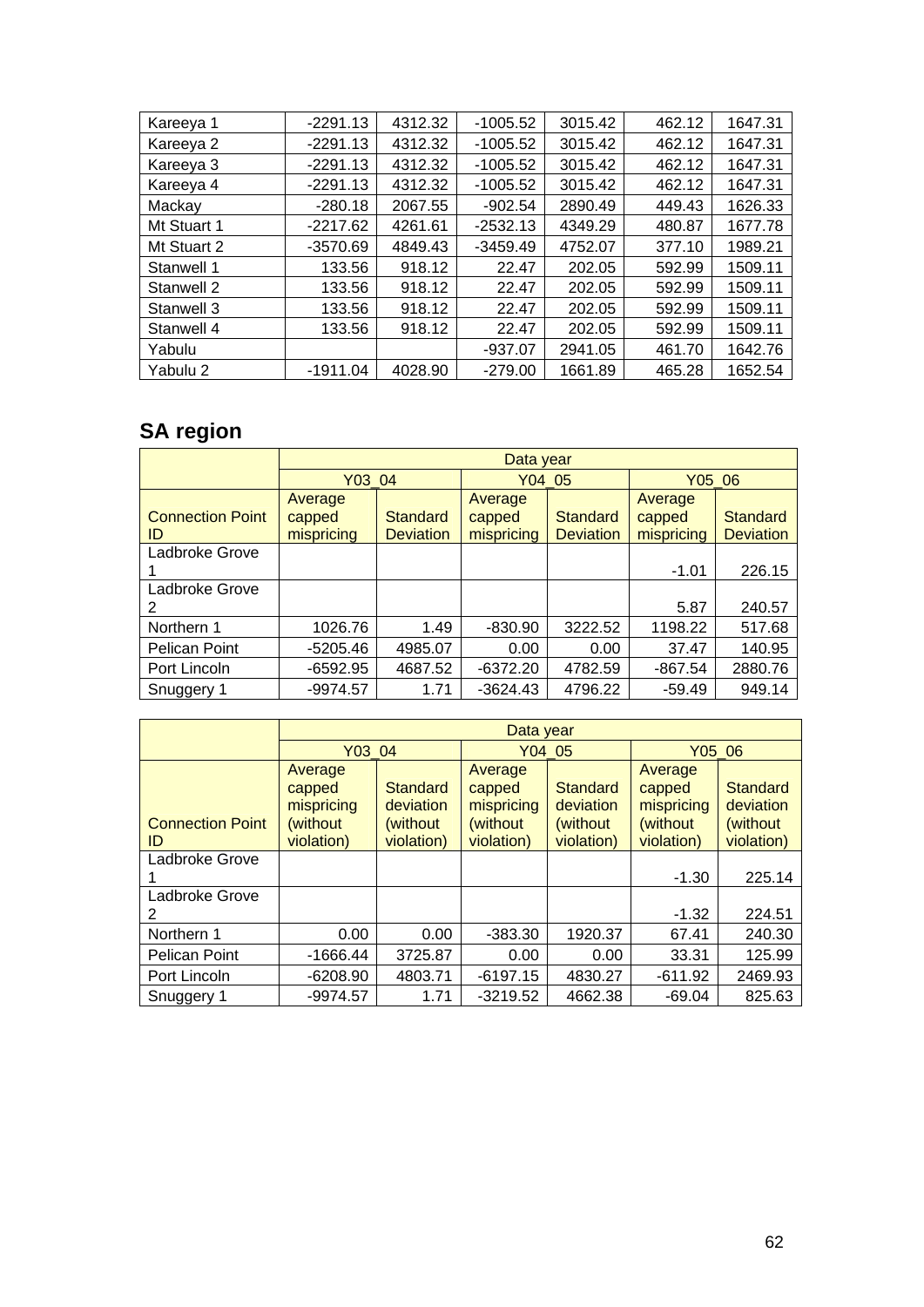# **Snowy region**

|                         |            | Data year        |            |                  |            |                  |  |  |
|-------------------------|------------|------------------|------------|------------------|------------|------------------|--|--|
|                         | Y03 04     |                  | Y04 05     |                  | Y05 06     |                  |  |  |
|                         | Average    |                  | Average    |                  | Average    |                  |  |  |
| <b>Connection Point</b> | capped     | <b>Standard</b>  | capped     | <b>Standard</b>  | capped     | <b>Standard</b>  |  |  |
| ID                      | mispricing | <b>Deviation</b> | mispricing | <b>Deviation</b> | mispricing | <b>Deviation</b> |  |  |
| Guthega                 |            |                  |            |                  | $-44.27$   | 157.66           |  |  |
| Lower Tumut             | $-1458.25$ | 3323.62          | $-295.11$  | 1221.60          | $-104.38$  | 1059.92          |  |  |
| Murray                  | 2083.44    | 2926.05          |            |                  | $-51.41$   | 169.19           |  |  |
| <b>Upper Tumut</b>      | $-1277.43$ | 3150.10          | $-292.58$  | 1226.50          | $-99.14$   | 1044.77          |  |  |

|                               |                                                            | Data year                                               |                                                            |                                                  |                                                            |                                                         |  |  |
|-------------------------------|------------------------------------------------------------|---------------------------------------------------------|------------------------------------------------------------|--------------------------------------------------|------------------------------------------------------------|---------------------------------------------------------|--|--|
|                               | Y03 04                                                     |                                                         | Y04 05                                                     |                                                  | Y05 06                                                     |                                                         |  |  |
| <b>Connection Point</b><br>ID | Average<br>capped<br>mispricing<br>(without)<br>violation) | <b>Standard</b><br>deviation<br>(without)<br>violation) | Average<br>capped<br>mispricing<br>(without)<br>violation) | Standard<br>deviation<br>(without)<br>violation) | Average<br>capped<br>mispricing<br>(without)<br>violation) | <b>Standard</b><br>deviation<br>(without)<br>violation) |  |  |
| Guthega                       |                                                            |                                                         |                                                            |                                                  | $-44.27$                                                   | 157.66                                                  |  |  |
| Lower Tumut                   | 3.27                                                       | 42.27                                                   | $-280.64$                                                  | 1164.45                                          | $-104.38$                                                  | 1059.92                                                 |  |  |
| Murray                        | 2083.44                                                    | 2926.05                                                 |                                                            |                                                  | $-51.41$                                                   | 169.19                                                  |  |  |
| <b>Upper Tumut</b>            | 4.72                                                       | 53.18                                                   | $-278.11$                                                  | 1169.56                                          | $-99.14$                                                   | 1044.77                                                 |  |  |

# **TAS region**

|                         |            | Data year        |            |                  |  |  |  |  |
|-------------------------|------------|------------------|------------|------------------|--|--|--|--|
|                         | Y04 05     |                  | Y05 06     |                  |  |  |  |  |
|                         | Average    |                  | Average    |                  |  |  |  |  |
| <b>Connection Point</b> | capped     | <b>Standard</b>  | capped     | <b>Standard</b>  |  |  |  |  |
| ID                      | mispricing | <b>Deviation</b> | mispricing | <b>Deviation</b> |  |  |  |  |
| <b>John Butters</b>     | 801.50     | 2697.72          | 101.63     | 735.74           |  |  |  |  |
| Mackintosh              | 801.50     | 2697.72          | 104.53     | 729.86           |  |  |  |  |

|                         | Data vear  |                 |            |                 |  |  |  |
|-------------------------|------------|-----------------|------------|-----------------|--|--|--|
|                         | Y04 05     |                 | Y05 06     |                 |  |  |  |
|                         | Average    |                 | Average    |                 |  |  |  |
|                         | capped     | <b>Standard</b> | capped     | <b>Standard</b> |  |  |  |
|                         | mispricing | deviation       | mispricing | deviation       |  |  |  |
| <b>Connection Point</b> | (without   | (without        | (without   | (without        |  |  |  |
| ID                      | violation) | violation)      | violation) | violation)      |  |  |  |
| <b>John Butters</b>     | 801.50     | 2697.72         | 101.63     | 735.74          |  |  |  |
| Mackintosh              | 801.50     | 2697.72         | 102.85     | 728.91          |  |  |  |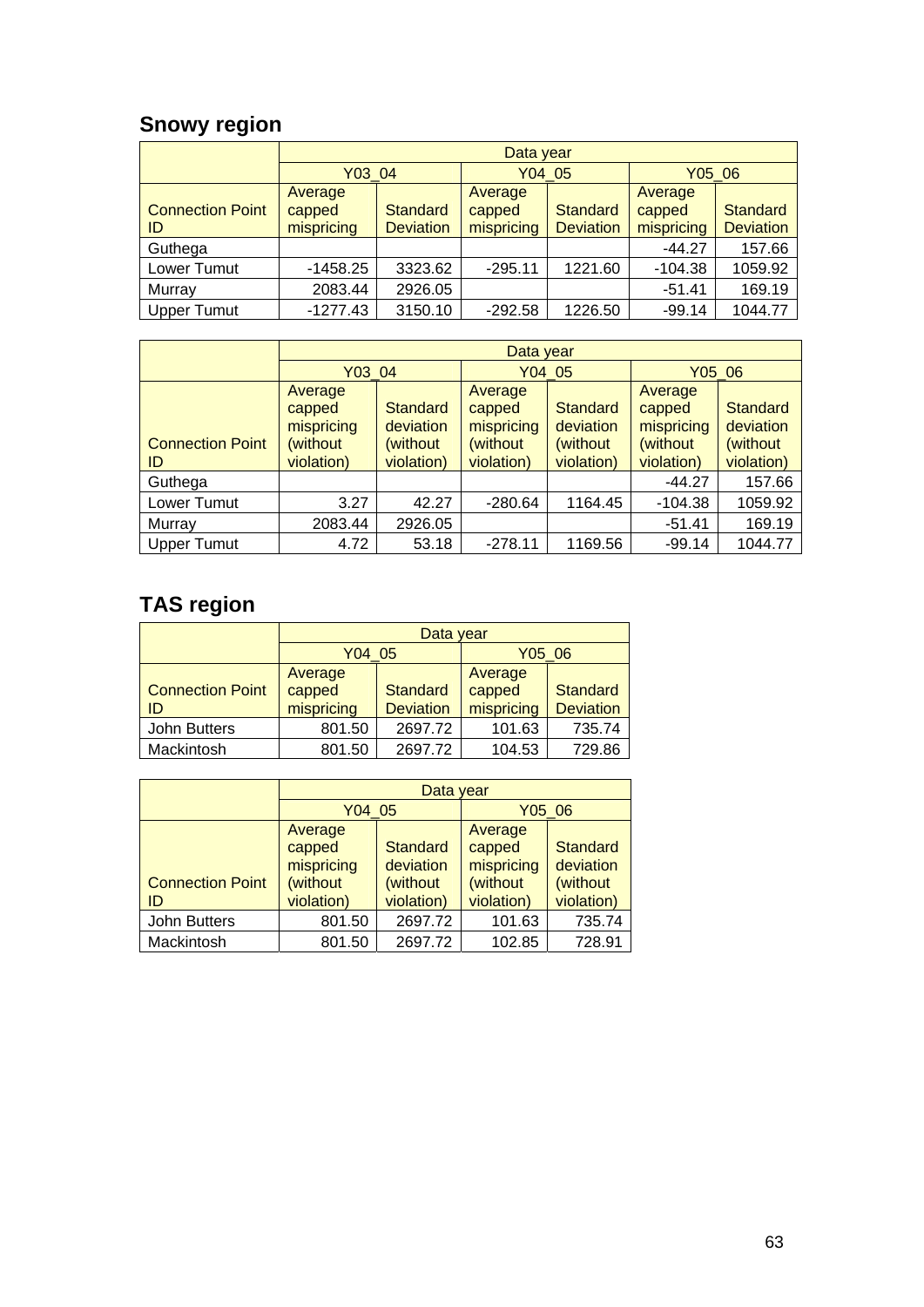## *Appendix A4:*

### *Data for average capped mis-pricing amount per total dispatch interval during the study period (in \$/MWh)*

Following tables contain average amount of mis-pricing per total dispatch interval during the study period (\$/MWh). This was achieved by summing the total amount of capped mis-pricing amounts together per each year and then dividing them by number of DIs per year (8760\*12).

Similar to the data in Appendix A3, this type of historical analysis has the weakness of not being subjected to an "Over Constrained Dispatch". The data given under the columns "all data" includes mis-pricing due to violated constraints. The columns "without violations" show data after removing the violated constraints. (Constraints with marginal cost > = 20\*VoLL are assumed to be violated constraints.) Since OCD process typically changes violated constraint to a binding constraint, these two columns are indications of upper and lower bound of average mis-pricing.

|                         |          | Y03_04    |          | Y04 05    |          | Y05_06    |  |
|-------------------------|----------|-----------|----------|-----------|----------|-----------|--|
| <b>Connection point</b> |          | without   |          | without   |          | without   |  |
| id                      | all data | violation | all data | violation | all data | violation |  |
| Bayswater 1             | 1.63     | 1.22      | 11.55    | 6.42      | 5.15     | 1.91      |  |
| Bayswater 2             | 1.63     | 1.22      | 11.55    | 6.42      | 5.15     | 1.91      |  |
| Bayswater 3             | 1.63     | 1.22      | 11.55    | 6.42      | 5.15     | 1.91      |  |
| Bayswater 4             | 1.63     | 1.22      | 11.55    | 6.42      | 5.15     | 1.91      |  |
| <b>Blowering</b>        |          |           |          |           | 1.70     | 1.59      |  |
| Eraring 1               | $-6.68$  | $-2.89$   | $-20.58$ | $-8.20$   | $-0.82$  | $-0.06$   |  |
| Eraring 2               | $-6.68$  | $-2.89$   | $-20.58$ | $-8.20$   | $-0.82$  | $-0.06$   |  |
| Eraring 3               | $-5.91$  | $-2.12$   | $-11.17$ | $-3.81$   | $-1.22$  | $-0.47$   |  |
| Eraring 4               | $-5.91$  | $-2.12$   | $-11.17$ | $-3.81$   | $-1.22$  | $-0.47$   |  |
| Hume_NSW                |          |           |          |           | 2.19     | 2.08      |  |
| Liddell 1               | 1.67     | 1.25      | 11.58    | 6.53      | 4.96     | 1.76      |  |
| Liddell 2               | 1.67     | 1.25      | 11.58    | 6.53      | 4.96     | 1.76      |  |
| Liddell 3               | 1.67     | 1.25      | 11.58    | 6.53      | 4.96     | 1.76      |  |
| Liddell 4               | 1.67     | 1.25      | 11.58    | 6.53      | 4.96     | 1.76      |  |
| Munmorah 3              | $-6.45$  | $-2.66$   | $-20.98$ | $-8.20$   | $-1.04$  | $-0.29$   |  |
| Munmorah 4              | $-6.45$  | $-2.66$   | $-20.98$ | $-8.20$   | $-1.04$  | $-0.29$   |  |
| Redbank 1               | 2.51     | 1.45      | 10.78    | 6.34      | 4.81     | 1.62      |  |
| Mt Piper 1              | 1.45     | 1.05      | 16.46    | 9.75      | 5.91     | 1.94      |  |
| Mt Piper 2              | 1.45     | 1.05      | 16.46    | 9.75      | 5.91     | 1.94      |  |
| Vales Point 5           | $-6.55$  | $-2.76$   | $-21.75$ | $-8.97$   | $-1.10$  | $-0.34$   |  |
| Vales Point 6           | $-6.55$  | $-2.76$   | $-21.75$ | $-8.97$   | $-1.10$  | $-0.34$   |  |
| Wallerawang 7           | 1.33     | 0.93      | 1.95     | 0.16      | 5.87     | 1.90      |  |
| Wallerawang 8           | 1.33     | 0.93      | 1.95     | 0.16      | 5.87     | 1.90      |  |

### *NSW region*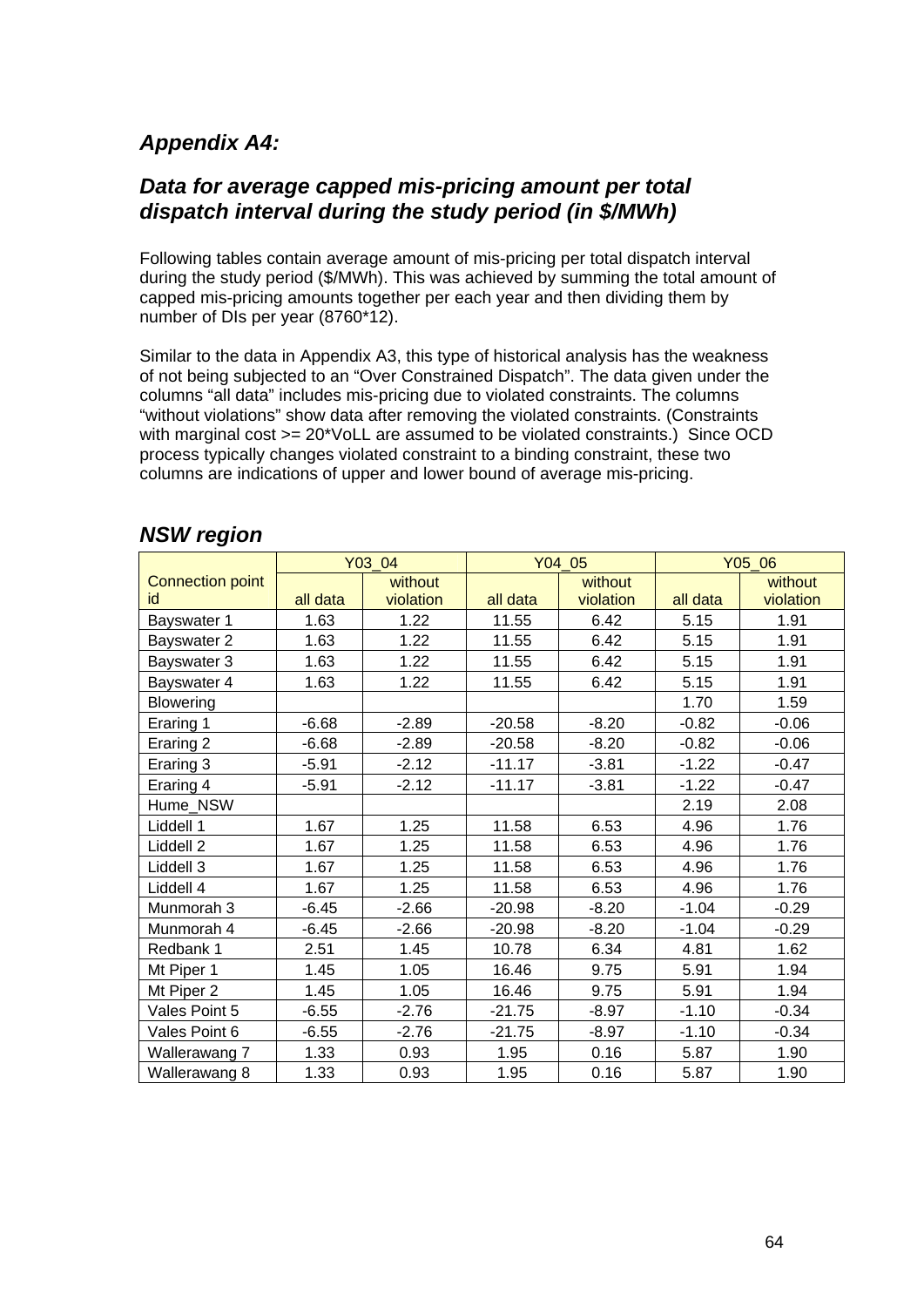## *QLD region*

|                         |          | Y03 04    | Y04 05    |           |          | Y05 06    |  |
|-------------------------|----------|-----------|-----------|-----------|----------|-----------|--|
| <b>Connection point</b> |          | without   |           | without   |          | without   |  |
| id                      | all data | violation | all data  | violation | all data | violation |  |
| <b>Barcaldine</b>       | 0.52     | 0.21      | $-1.78$   | 0.11      | 12.50    | 12.39     |  |
| Barron Gorge 1          | $-26.65$ | $-7.89$   | $-126.84$ | $-7.85$   | $-10.52$ | 10.92     |  |
| Barron Gorge 2          | $-26.65$ | $-7.89$   | $-126.84$ | $-7.85$   | $-10.52$ | 10.92     |  |
| Callide A 1             | 0.52     | 0.21      | 0.11      | 0.11      | 12.50    | 12.39     |  |
| Callide A 2             | 0.52     | 0.21      | 0.11      | 0.11      | 12.50    | 12.39     |  |
| Callide A 3             | 0.52     | 0.21      | 0.11      | 0.11      | 12.50    | 12.39     |  |
| Callide A 4             | 0.52     | 0.21      | 0.11      | 0.11      | 12.50    | 12.39     |  |
| Callide B 1             | 0.52     | 0.21      | 0.11      | 0.11      | 12.50    | 12.39     |  |
| Callide B 2             | 0.52     | 0.21      | 0.11      | 0.11      | 12.50    | 12.39     |  |
| Callide C               | 0.52     | 0.21      | 0.11      | 0.11      | 12.50    | 12.39     |  |
| Callide C 4             | 0.52     | 0.21      | 0.11      | 0.11      | 12.50    | 12.39     |  |
| Collinsville 1          | $-3.58$  | $-0.58$   | $-16.82$  | $-7.42$   | 3.91     | 10.92     |  |
| Collinsville 2          | $-3.58$  | $-0.58$   | $-16.82$  | $-7.42$   | 3.91     | 10.92     |  |
| Collinsville 3          | $-3.58$  | $-0.58$   | $-16.82$  | $-7.42$   | 3.91     | 10.92     |  |
| Collinsville 4          | $-3.58$  | $-0.58$   | $-16.82$  | $-7.42$   | 3.91     | 10.92     |  |
| Collinsville 5          | $-3.58$  | $-0.58$   | $-16.82$  | $-7.42$   | 3.91     | 10.92     |  |
| Yabulu                  |          |           | $-13.39$  | $-6.18$   | 3.57     | 10.82     |  |
| Gladstone 1             | 0.23     | 0.20      | $-0.09$   | 0.10      | 12.50    | 12.39     |  |
| Gladstone 2             | 0.23     | 0.20      | 1.89      | 2.08      | 12.50    | 12.39     |  |
| Gladstone 3             | 0.23     | 0.20      | $-0.18$   | 0.10      | $-1.97$  | 12.26     |  |
| Gladstone 4             | 0.23     | 0.20      | $-0.09$   | 0.10      | 0.79     | 12.27     |  |
| Gladstone 5             | 0.23     | 0.20      | $-0.09$   | 0.10      | 12.50    | 12.39     |  |
| Gladstone 6             | 0.23     | 0.20      | $-0.09$   | 0.10      | 12.50    | 12.39     |  |
| Kareeya 1               | $-17.45$ | $-7.89$   | $-22.84$  | $-7.85$   | $-9.10$  | 10.92     |  |
| Kareeya 2               | $-17.45$ | $-7.89$   | $-22.84$  | $-7.85$   | $-9.10$  | 10.92     |  |
| Kareeya 3               | $-17.45$ | $-7.89$   | $-22.84$  | $-7.85$   | $-9.10$  | 10.92     |  |
| Kareeya 4               | $-17.45$ | $-7.89$   | $-22.84$  | $-7.85$   | $-9.10$  | 10.92     |  |
| Mackay                  | $-3.58$  | $-0.58$   | $-16.79$  | $-7.39$   | 5.74     | 10.92     |  |
| Mt Stuart 1             | $-17.36$ | $-7.89$   | $-41.64$  | $-27.22$  | 2.58     | 10.92     |  |
| Mt Stuart 2             | $-28.27$ | $-18.61$  | $-58.91$  | $-44.40$  | 0.01     | 8.54      |  |
| Stanwell 1              | 0.52     | 0.21      | 0.11      | 0.11      | 12.50    | 12.39     |  |
| Stanwell 2              | 0.52     | 0.21      | 0.11      | 0.11      | 12.50    | 12.39     |  |
| Stanwell 3              | 0.52     | 0.21      | 0.11      | 0.11      | 12.50    | 12.39     |  |
| Stanwell 4              | 0.52     | 0.21      | 0.11      | 0.11      | 12.50    | 12.39     |  |
| Yabulu 2                | $-17.36$ | $-7.89$   | $-21.98$  | $-7.75$   | 3.78     | 10.92     |  |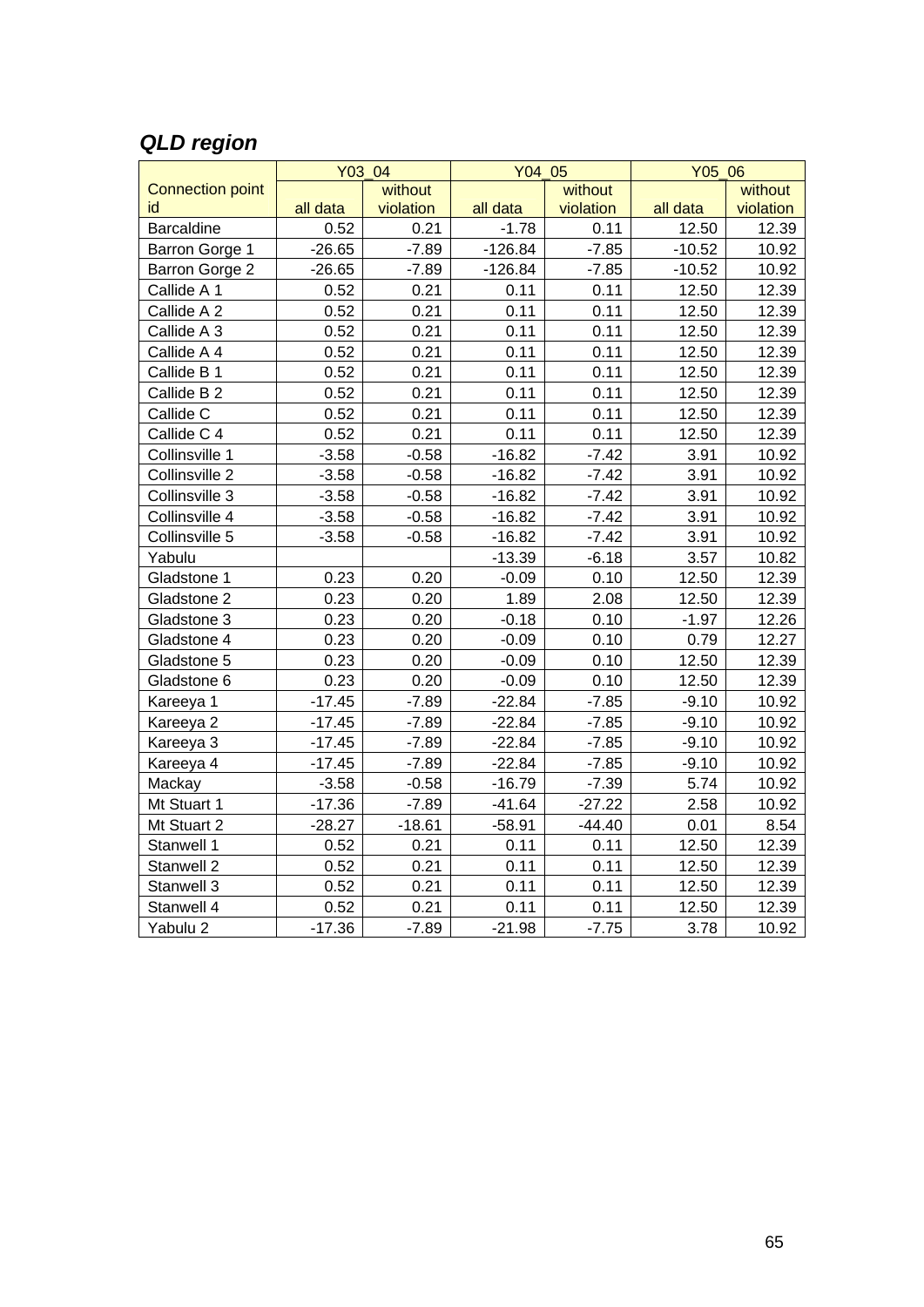# *VIC region*

|                     | Y03_04   |           | Y04 05   |           | Y05 06   |           |  |
|---------------------|----------|-----------|----------|-----------|----------|-----------|--|
|                     |          | without   |          | without   |          | without   |  |
| Connection point id | all data | violation | all data | violation | all data | violation |  |
| Hazelwood 1         | 14.25    | 14.14     | 5.10     | 5.01      | 0.94     | 0.94      |  |
| Hazelwood 2         | 14.25    | 14.14     | 5.10     | 5.01      | 0.94     | 0.94      |  |
| Hazelwood 6         | 12.92    | 12.81     | 5.18     | 5.09      | 0.94     | 0.94      |  |
| Hazelwood 7         | 12.92    | 12.81     | 5.18     | 5.09      | 0.94     | 0.94      |  |
| Hazelwood 8         | 12.92    | 12.81     | 5.18     | 5.09      | 0.94     | 0.94      |  |
| Jeeralang A 1       | 14.24    | 14.14     | 5.10     | 5.01      | 0.94     | 0.94      |  |
| Jeeralang A 2       | 14.24    | 14.14     | 5.10     | 5.01      | 0.94     | 0.94      |  |
| Jeeralang A 3       | 14.24    | 14.14     | 5.10     | 5.01      | 0.94     | 0.94      |  |
| Jeeralang A 4       | 14.24    | 14.14     | 5.10     | 5.01      | 0.94     | 0.94      |  |
| Jeeralang B 1       | 14.33    | 14.22     | 5.18     | 5.09      | 0.94     | 0.94      |  |
| Jeeralang B 2       | 14.33    | 14.22     | 5.18     | 5.09      | 0.94     | 0.94      |  |
| Jeeralang B 3       | 14.33    | 14.22     | 5.18     | 5.09      | 0.94     | 0.94      |  |
| Morwell 4           | 12.92    | 12.81     | 5.18     | 5.09      | 0.94     | 0.94      |  |
| Morwell 5           | 12.92    | 12.81     | 5.18     | 5.09      | 0.94     | 0.94      |  |
| Morwell 1, 2 and 3  | 13.80    | 13.70     | 5.18     | 5.09      | 0.94     | 0.94      |  |
| <b>Bairnsdale</b>   | 13.13    | 13.03     | 4.43     | 5.09      | 0.94     | 0.94      |  |
| Bairnsdale 2        | 13.80    | 13.70     | 5.18     | 5.09      | 0.94     | 0.94      |  |
| Yallourn W 1        | 10.63    | 10.53     | 5.15     | 5.02      | 1.06     | 0.95      |  |

## *SA region*

|                     | Y03_04   |                      |          | Y04 05               | Y05 06   |                      |
|---------------------|----------|----------------------|----------|----------------------|----------|----------------------|
| Connection point id | all data | without<br>violation | all data | without<br>violation | all data | without<br>violation |
| Northern 1          | 0.05     | 0.00                 | $-4.71$  | $-2.17$              | 0.39     | 0.02                 |
| Ladbroke Grove 1    |          |                      |          |                      | $-0.05$  | $-0.07$              |
| Ladbroke Grove 2    |          |                      |          |                      | 0.31     | $-0.07$              |
| Port Lincoln        | $-14.61$ | $-13.76$             | $-72.38$ | $-70.39$             | $-0.64$  | $-0.45$              |
| Pelican Point       | $-8.91$  | $-2.85$              | 0.00     | 0.00                 | 0.71     | 0.63                 |
| Snuggery 1          | $-4.18$  | $-4.18$              | $-53.48$ | $-47.50$             | $-3.28$  | $-3.81$              |

## *Snowy region*

|                  | Y03 04   |           | Y04 05   |           | Y05 06   |           |
|------------------|----------|-----------|----------|-----------|----------|-----------|
| Connection point |          | without   |          | without   |          | without   |
| id               | all data | violation | all data | violation | all data | violation |
| Guthega          |          |           |          |           | $-0.29$  | $-0.29$   |
| Lower Tumut      | $-5.35$  | 0.01      | $-1.94$  | $-1.84$   | $-2.49$  | $-2.49$   |
| Murray           | 1.15     | 1.15      |          |           | $-0.36$  | $-0.36$   |
| Upper Tumut      | $-5.35$  | 0.02      | $-1.92$  | $-1.83$   | $-2.37$  | $-2.37$   |

# *TAS region*

|                         |          | Y04 05    | Y05 06   |           |  |
|-------------------------|----------|-----------|----------|-----------|--|
| <b>Connection point</b> |          | without   |          | without   |  |
| id                      | all data | violation | all data | violation |  |
| John Butters            | 0.66     | 0.66      | 0.59     | 0.59      |  |
| Mackintosh              | 0.66     | 0.66      | 0.61     |           |  |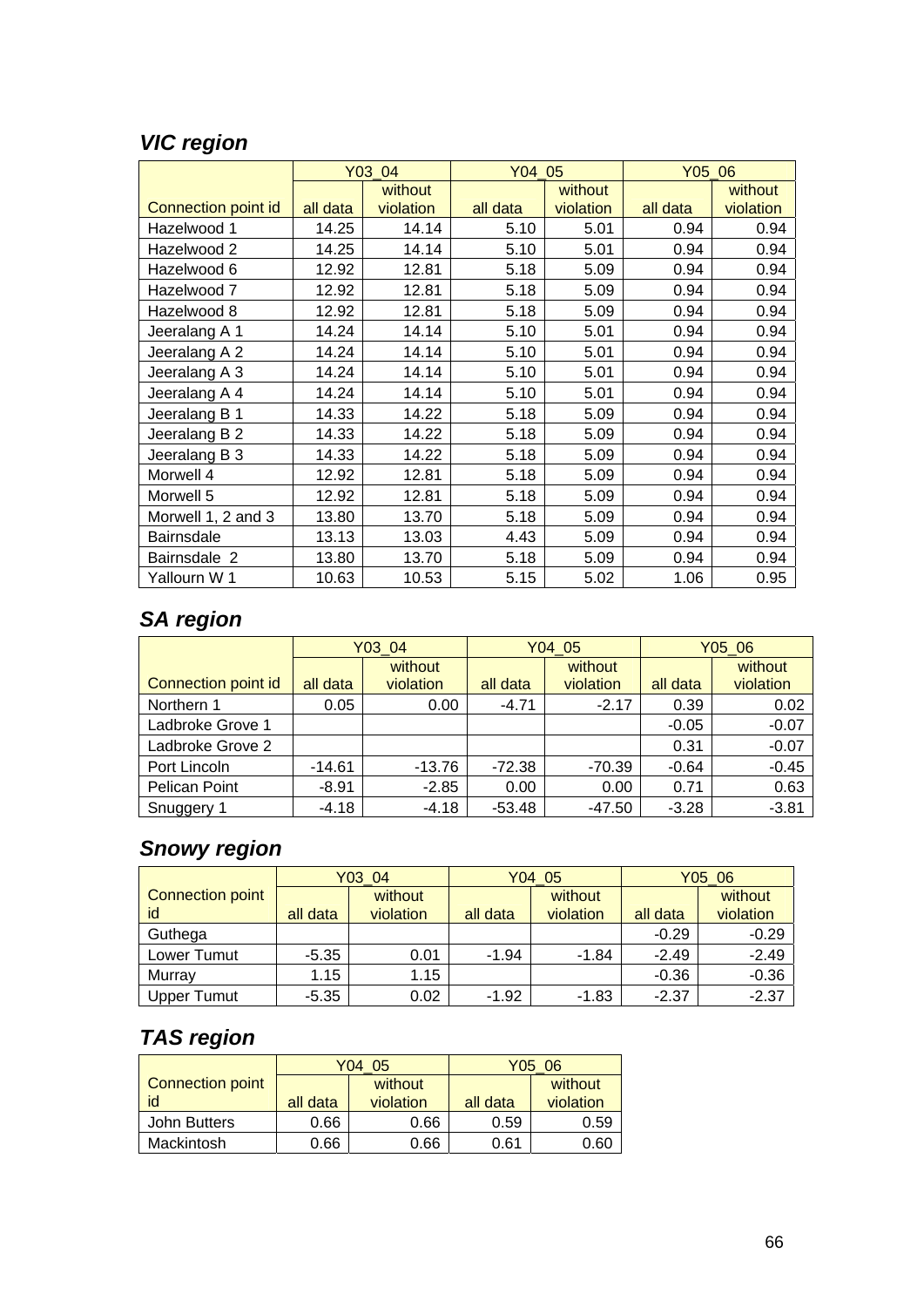## *Appendix A5:*

## *Data for classification of average capped mis-pricing amount (in \$/MWh) into system normal and outage events*

The two sets of table for each system condition are as follows:

- First set of table for each region and each system condition lists the mispricing amount due to violated constraints; and
- Second set of table for each region and each system condition lists the mispricing amount excluding violated constraints.

|                   | Data Year         |                  |                   |                  |                   |                  |  |
|-------------------|-------------------|------------------|-------------------|------------------|-------------------|------------------|--|
|                   | Y03 04            |                  | Y04 05            |                  | Y05 06            |                  |  |
|                   | Average           |                  | Average           |                  | Average           |                  |  |
| <b>Connection</b> | Capped            | <b>Standard</b>  | Capped            | <b>Standard</b>  | Capped            | <b>Standard</b>  |  |
| <b>Point ID</b>   | <b>Mispricing</b> | <b>Deviation</b> | <b>Mispricing</b> | <b>Deviation</b> | <b>Mispricing</b> | <b>Deviation</b> |  |
| Bayswater 1       | 368.71            | 965.41           | 594.46            | 477.48           | 199.95            | 1464.63          |  |
| Bayswater 2       | 368.71            | 965.41           | 594.46            | 477.48           | 199.95            | 1464.63          |  |
| Bayswater 3       | 368.71            | 965.41           | 594.46            | 477.48           | 199.95            | 1464.63          |  |
| Bayswater 4       | 368.71            | 965.41           | 594.46            | 477.48           | 199.95            | 1464.63          |  |
| <b>Blowering</b>  |                   |                  |                   |                  | 13.84             | 110.12           |  |
| Eraring 1         | $-1113.21$        | 2969.17          | $-1588.79$        | 3323.80          | $-30.65$          | 1089.73          |  |
| Eraring 2         | $-1113.21$        | 2969.17          | $-1588.79$        | 3323.80          | $-30.65$          | 1089.73          |  |
| Eraring 3         | $-961.90$         | 2735.41          | $-1106.54$        | 2791.10          | $-21.87$          | 1019.46          |  |
| Eraring 4         | $-961.90$         | 2735.41          | $-1106.54$        | 2791.10          | $-21.87$          | 1019.46          |  |
| Hume NSW          |                   |                  |                   |                  | 40.59             | 336.53           |  |
| Liddell 1         | 375.99            | 990.73           | 609.27            | 481.39           | 198.28            | 1448.02          |  |
| Liddell 2         | 375.99            | 990.73           | 609.27            | 481.39           | 198.28            | 1448.02          |  |
| Liddell 3         | 375.99            | 990.73           | 609.27            | 481.39           | 198.28            | 1448.02          |  |
| Liddell 4         | 375.99            | 990.73           | 609.27            | 481.39           | 198.28            | 1448.02          |  |
| Mt Piper 1        | 232.46            | 574.98           | 332.01            | 388.15           | 268.45            | 1433.25          |  |
| Mt Piper 2        | 232.46            | 574.98           | 332.01            | 388.15           | 268.45            | 1433.25          |  |
| Munmorah 3        | $-1070.75$        | 2863.30          | $-1626.25$        | 3261.82          | $-31.80$          | 1052.23          |  |
| Munmorah 4        | $-1070.75$        | 2863.30          | $-1626.25$        | 3261.82          | $-31.80$          | 1052.23          |  |
| Redbank 1         | 834.49            | 1590.13          | 571.29            | 482.45           | 179.34            | 1140.18          |  |
| Vales Point 5     | $-1088.07$        | 2931.60          | $-1685.33$        | 3319.94          | $-34.75$          | 1069.24          |  |
| Vales Point 6     | $-1088.07$        | 2931.60          | $-1685.33$        | 3319.94          | $-34.75$          | 1069.24          |  |
| Wallerawang 7     | 230.25            | 567.53           | 329.12            | 387.20           | 267.77            | 1432.04          |  |
| Wallerawang 8     | 230.25            | 567.53           | 329.12            | 387.20           | 267.77            | 1432.04          |  |

## **NSW region: Outage**

|             | Data Year  |                  |            |                  |            |                  |  |
|-------------|------------|------------------|------------|------------------|------------|------------------|--|
|             | Y03 04     |                  | Y04 05     |                  | Y05 06     |                  |  |
|             | Average    |                  | Average    |                  | Average    |                  |  |
|             | capped     | <b>Standard</b>  | capped     | <b>Standard</b>  | capped     | Standard         |  |
|             | mispricing | <b>Deviation</b> | mispricing | <b>Deviation</b> | mispricing | <b>Deviation</b> |  |
| Connection  | (without)  | (without)        | (without)  | (without)        | (without   | (without         |  |
| Point ID    | violation) | violation)       | violation) | violation)       | violation) | violation)       |  |
| Bayswater 1 | 292.35     | 949.94           | 440.27     | 476.77           | 47.90      | 403.07           |  |
| Bayswater 2 | 292.35     | 949.94           | 440.27     | 476.77           | 47.90      | 403.07           |  |
| Bayswater 3 | 292.35     | 949.94           | 440.27     | 476.77           | 47.90      | 403.07           |  |
| Bayswater 4 | 292.35     | 949.94           | 440.27     | 476.77           | 47.90      | 403.07           |  |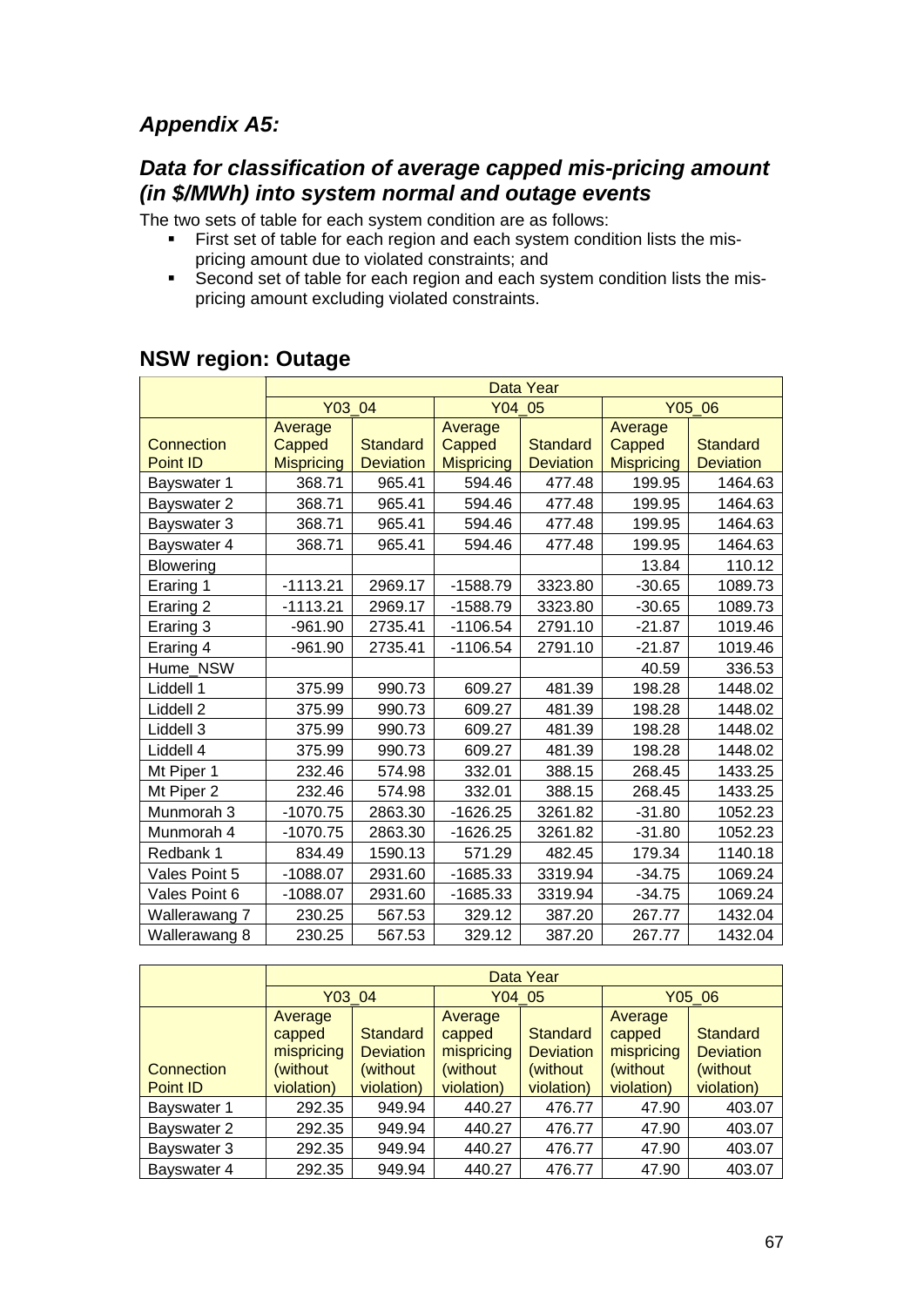| <b>Blowering</b> |           |         |           |         | 13.84    | 110.12 |
|------------------|-----------|---------|-----------|---------|----------|--------|
| Eraring 1        | $-414.32$ | 1706.48 | $-627.80$ | 1894.82 | $-9.33$  | 517.72 |
| Eraring 2        | $-414.32$ | 1706.48 | $-627.80$ | 1894.82 | $-9.33$  | 517.72 |
| Eraring 3        | $-263.01$ | 1169.06 | $-378.51$ | 1265.54 | $-0.55$  | 345.59 |
| Eraring 4        | $-263.01$ | 1169.06 | $-378.51$ | 1265.54 | $-0.55$  | 345.59 |
| Hume NSW         |           |         |           |         | 40.59    | 336.53 |
| Liddell 1        | 299.63    | 976.23  | 453.58    | 485.21  | 48.49    | 403.01 |
| Liddell 2        | 299.63    | 976.23  | 453.58    | 485.21  | 48.49    | 403.01 |
| Liddell 3        | 299.63    | 976.23  | 453.58    | 485.21  | 48.49    | 403.01 |
| Liddell 4        | 299.63    | 976.23  | 453.58    | 485.21  | 48.49    | 403.01 |
| Mt Piper 1       | 159.42    | 531.49  | 225.04    | 313.20  | 48.19    | 450.93 |
| Mt Piper 2       | 159.42    | 531.49  | 225.04    | 313.20  | 48.19    | 450.93 |
| Munmorah 3       | $-371.85$ | 1495.03 | $-634.08$ | 1732.44 | $-10.89$ | 453.22 |
| Munmorah 4       | $-371.85$ | 1495.03 | $-634.08$ | 1732.44 | $-10.89$ | 453.22 |
| Redbank 1        | 796.98    | 1595.50 | 444.50    | 480.59  | 26.18    | 118.50 |
| Vales Point 5    | $-389.17$ | 1629.46 | -693.16   | 1871.15 | -13.84   | 491.56 |
| Vales Point 6    | $-389.17$ | 1629.46 | -693.16   | 1871.15 | $-13.84$ | 491.56 |
| Wallerawang 7    | 157.21    | 523.10  | 222.15    | 311.03  | 47.52    | 446.75 |
| Wallerawang 8    | 157.21    | 523.10  | 222.15    | 311.03  | 47.52    | 446.75 |

# **NSW region: System normal**

|                   | Data Year         |                  |                   |                  |                   |                  |  |
|-------------------|-------------------|------------------|-------------------|------------------|-------------------|------------------|--|
|                   | Y03 04            |                  | Y04 05            |                  | Y05 06            |                  |  |
|                   | Average           |                  | Average           |                  | Average           |                  |  |
| <b>Connection</b> | Capped            | <b>Standard</b>  | Capped            | <b>Standard</b>  | Capped            | <b>Standard</b>  |  |
| <b>Point ID</b>   | <b>Mispricing</b> | <b>Deviation</b> | <b>Mispricing</b> | <b>Deviation</b> | <b>Mispricing</b> | <b>Deviation</b> |  |
| Bayswater 1       | $-625.43$         | 2215.47          | 2036.55           | 2802.19          | 267.61            | 1439.45          |  |
| Bayswater 2       | $-625.43$         | 2215.47          | 2036.55           | 2802.19          | 267.61            | 1439.45          |  |
| Bayswater 3       | $-625.43$         | 2215.47          | 2036.55           | 2802.19          | 267.61            | 1439.45          |  |
| Bayswater 4       | $-625.43$         | 2215.47          | 2036.55           | 2802.19          | 267.61            | 1439.45          |  |
| <b>Blowering</b>  |                   |                  |                   |                  | 5052.12           | 4170.77          |  |
| Eraring 1         | $-1236.40$        | 2911.63          | $-1506.19$        | 2907.11          | $-46.77$          | 590.35           |  |
| Eraring 2         | $-1236.40$        | 2911.63          | $-1506.19$        | 2907.11          | $-46.77$          | 590.35           |  |
| Eraring 3         | $-1334.84$        | 3159.61          | $-1241.34$        | 2774.12          | $-101.71$         | 705.98           |  |
| Eraring 4         | $-1334.84$        | 3159.61          | $-1241.34$        | 2774.12          | $-101.71$         | 705.98           |  |
| Hume NSW          |                   |                  |                   |                  | 5014.97           | 4146.26          |  |
| Liddell 1         | $-632.01$         | 2205.34          | 1992.18           | 2702.94          | 249.87            | 1481.24          |  |
| Liddell 2         | $-632.01$         | 2205.34          | 1992.18           | 2702.94          | 249.87            | 1481.24          |  |
| Liddell 3         | $-632.01$         | 2205.34          | 1992.18           | 2702.94          | 249.87            | 1481.24          |  |
| Liddell 4         | $-632.01$         | 2205.34          | 1992.18           | 2702.94          | 249.87            | 1481.24          |  |
| Mt Piper 1        | 308.79            | 2283.77          | 1891.78           | 3062.76          | 284.87            | 1484.26          |  |
| Mt Piper 2        | 308.79            | 2283.77          | 1891.78           | 3062.76          | 284.87            | 1484.26          |  |
| Munmorah 3        | $-1234.25$        | 2912.16          | $-1398.41$        | 2839.49          | $-69.27$          | 521.08           |  |
| Munmorah 4        | $-1234.25$        | 2912.16          | $-1398.41$        | 2839.49          | $-69.27$          | 521.08           |  |
| Redbank 1         | 941.53            | 1277.64          | 2107.35           | 2736.32          | 285.43            | 1480.78          |  |
| Vales Point 5     | $-1234.84$        | 2912.15          | $-1459.91$        | 2877.73          | $-70.73$          | 524.70           |  |
| Vales Point 6     | $-1234.84$        | 2912.15          | $-1459.91$        | 2877.73          | $-70.73$          | 524.70           |  |
| Wallerawang 7     | 134.09            | 2121.14          | $-288.16$         | 3316.10          | 281.92            | 1474.50          |  |
| Wallerawang 8     | 134.09            | 2121.14          | $-288.16$         | 3316.10          | 281.92            | 1474.50          |  |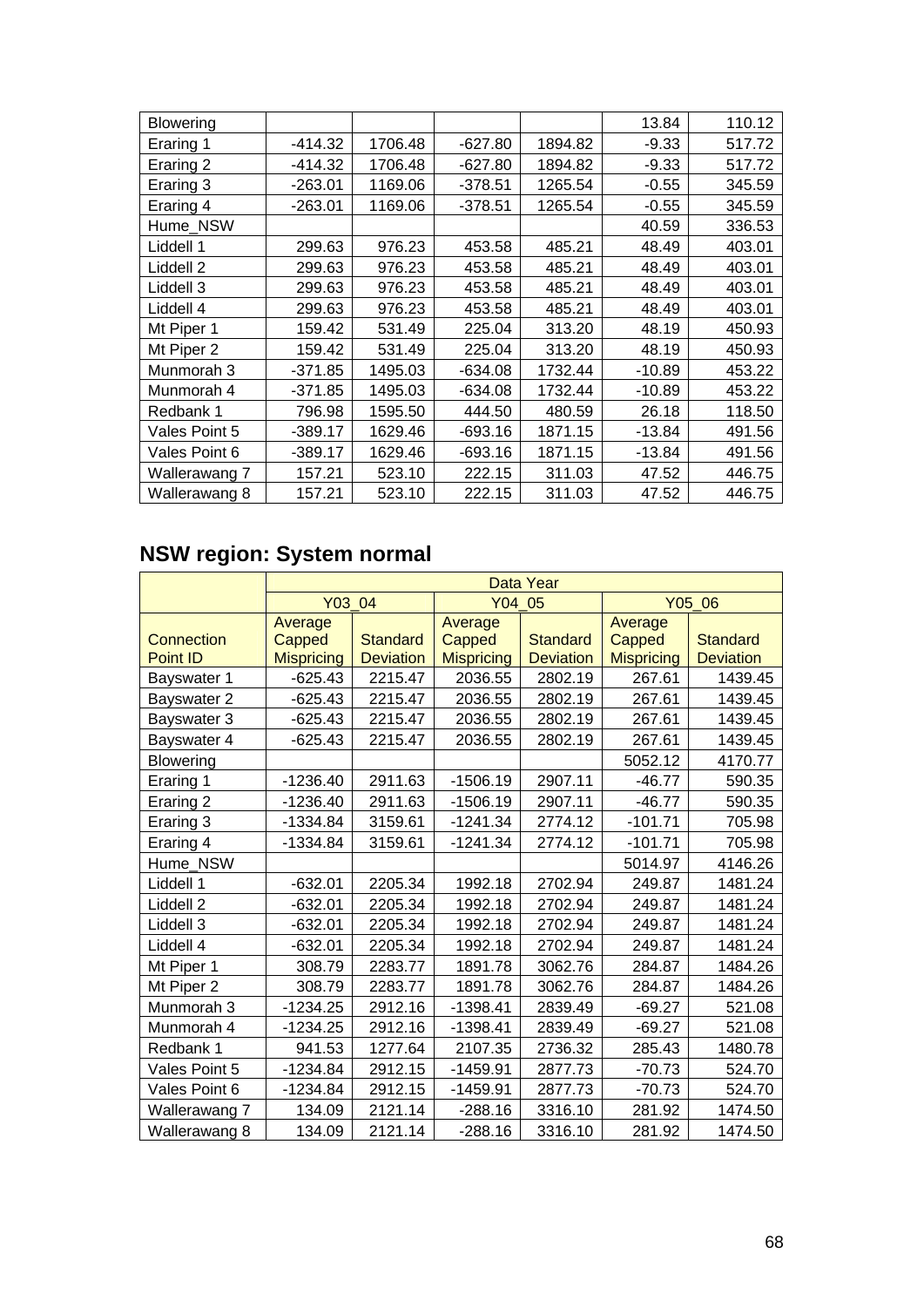|                  | Data Year                                   |                                                 |                                             |                                                 |                                             |                                                 |  |
|------------------|---------------------------------------------|-------------------------------------------------|---------------------------------------------|-------------------------------------------------|---------------------------------------------|-------------------------------------------------|--|
|                  | Y03 04                                      |                                                 | Y04 05                                      |                                                 |                                             | Y05 06                                          |  |
| Connection       | Average<br>capped<br>mispricing<br>(without | <b>Standard</b><br><b>Deviation</b><br>(without | Average<br>capped<br>mispricing<br>(without | <b>Standard</b><br><b>Deviation</b><br>(without | Average<br>capped<br>mispricing<br>(without | <b>Standard</b><br><b>Deviation</b><br>(without |  |
| Point ID         | violation)                                  | violation)                                      | violation)                                  | violation)                                      | violation)                                  | violation)                                      |  |
| Bayswater 1      | $-625.43$                                   | 2215.47                                         | 390.17                                      | 588.60                                          | 137.94                                      | 1011.32                                         |  |
| Bayswater 2      | $-625.43$                                   | 2215.47                                         | 390.17                                      | 588.60                                          | 137.94                                      | 1011.32                                         |  |
| Bayswater 3      | $-625.43$                                   | 2215.47                                         | 390.17                                      | 588.60                                          | 137.94                                      | 1011.32                                         |  |
| Bayswater 4      | $-625.43$                                   | 2215.47                                         | 390.17                                      | 588.60                                          | 137.94                                      | 1011.32                                         |  |
| <b>Blowering</b> |                                             |                                                 |                                             |                                                 | 4685.45                                     | 4112.97                                         |  |
| Eraring 1        | $-1236.40$                                  | 2911.63                                         | $-675.53$                                   | 1380.47                                         | 6.85                                        | 310.73                                          |  |
| Eraring 2        | $-1236.40$                                  | 2911.63                                         | $-675.53$                                   | 1380.47                                         | 6.85                                        | 310.73                                          |  |
| Eraring 3        | $-1334.84$                                  | 3159.61                                         | $-410.68$                                   | 839.54                                          | $-49.75$                                    | 509.95                                          |  |
| Eraring 4        | $-1334.84$                                  | 3159.61                                         | $-410.68$                                   | 839.54                                          | $-49.75$                                    | 509.95                                          |  |
| Hume NSW         |                                             |                                                 |                                             |                                                 | 4648.31                                     | 4084.66                                         |  |
| Liddell 1        | $-632.01$                                   | 2205.34                                         | 391.58                                      | 580.46                                          | 120.20                                      | 1067.82                                         |  |
| Liddell 2        | $-632.01$                                   | 2205.34                                         | 391.58                                      | 580.46                                          | 120.20                                      | 1067.82                                         |  |
| Liddell 3        | $-632.01$                                   | 2205.34                                         | 391.58                                      | 580.46                                          | 120.20                                      | 1067.82                                         |  |
| Liddell 4        | $-632.01$                                   | 2205.34                                         | 391.58                                      | 580.46                                          | 120.20                                      | 1067.82                                         |  |
| Mt Piper 1       | 308.79                                      | 2283.77                                         | 1070.60                                     | 2267.42                                         | 150.20                                      | 1056.99                                         |  |
| Mt Piper 2       | 308.79                                      | 2283.77                                         | 1070.60                                     | 2267.42                                         | 150.20                                      | 1056.99                                         |  |
| Munmorah 3       | $-1234.25$                                  | 2912.16                                         | $-567.75$                                   | 1155.80                                         | $-15.64$                                    | 148.25                                          |  |
| Munmorah 4       | $-1234.25$                                  | 2912.16                                         | $-567.75$                                   | 1155.80                                         | $-15.64$                                    | 148.25                                          |  |
| Redbank 1        | 941.53                                      | 1277.64                                         | 414.07                                      | 589.28                                          | 147.81                                      | 1040.61                                         |  |
| Vales Point 5    | $-1234.84$                                  | 2912.15                                         | $-629.25$                                   | 1287.59                                         | $-17.11$                                    | 161.01                                          |  |
| Vales Point 6    | $-1234.84$                                  | 2912.15                                         | $-629.25$                                   | 1287.59                                         | $-17.11$                                    | 161.01                                          |  |
| Wallerawang 7    | 134.09                                      | 2121.14                                         | $-368.66$                                   | 1539.21                                         | 147.25                                      | 1042.87                                         |  |
| Wallerawang 8    | 134.09                                      | 2121.14                                         | $-368.66$                                   | 1539.21                                         | 147.25                                      | 1042.87                                         |  |

# **QLD region: Outage events**

|                         | Data Year  |                 |            |                 |            |                 |  |  |
|-------------------------|------------|-----------------|------------|-----------------|------------|-----------------|--|--|
|                         | Y03 04     |                 | Y04 05     |                 | Y05 06     |                 |  |  |
|                         | Average    |                 | Average    |                 | Average    |                 |  |  |
| <b>Connection point</b> | capped     | <b>Standard</b> | capped     | <b>Standard</b> | capped     | <b>Standard</b> |  |  |
| ID                      | mispricing | deviation       | mispricing | deviation       | mispricing | deviation       |  |  |
| <b>Barcaldine</b>       | 0.00       | 0.00            | $-341.61$  | 1885.36         | 589.83     | 1498.08         |  |  |
| Barron Gorge 1          | $-9984.20$ | 5.74            | $-1503.44$ | 3586.61         | 502.44     | 1831.95         |  |  |
| Barron Gorge 2          | -9984.20   | 5.74            | $-1503.44$ | 3586.61         | 502.44     | 1831.95         |  |  |
| Callide A 1             |            |                 | 22.60      | 202.81          | 607.59     | 1516.92         |  |  |
| Callide A 2             |            |                 | 22.60      | 202.81          | 607.59     | 1516.92         |  |  |
| Callide A 3             |            |                 | 22.60      | 202.81          | 607.59     | 1516.92         |  |  |
| Callide A 4             |            |                 | 22.60      | 202.81          | 607.59     | 1516.92         |  |  |
| Callide B 1             |            |                 | 22.60      | 202.81          | 607.59     | 1516.92         |  |  |
| Callide B 2             |            |                 | 22.60      | 202.81          | 607.59     | 1516.92         |  |  |
| Callide C               |            |                 | 22.60      | 202.81          | 607.59     | 1516.92         |  |  |
| Callide C 4             |            |                 | 22.60      | 202.81          | 607.59     | 1516.92         |  |  |
| Collinsville 1          | -9966.68   | 6.75            | $-750.97$  | 2676.98         | 566.13     | 1644.50         |  |  |
| Collinsville 2          | -9966.68   | 6.75            | $-750.97$  | 2676.98         | 566.13     | 1644.50         |  |  |
| Collinsville 3          | -9966.68   | 6.75            | $-750.97$  | 2676.98         | 566.13     | 1644.50         |  |  |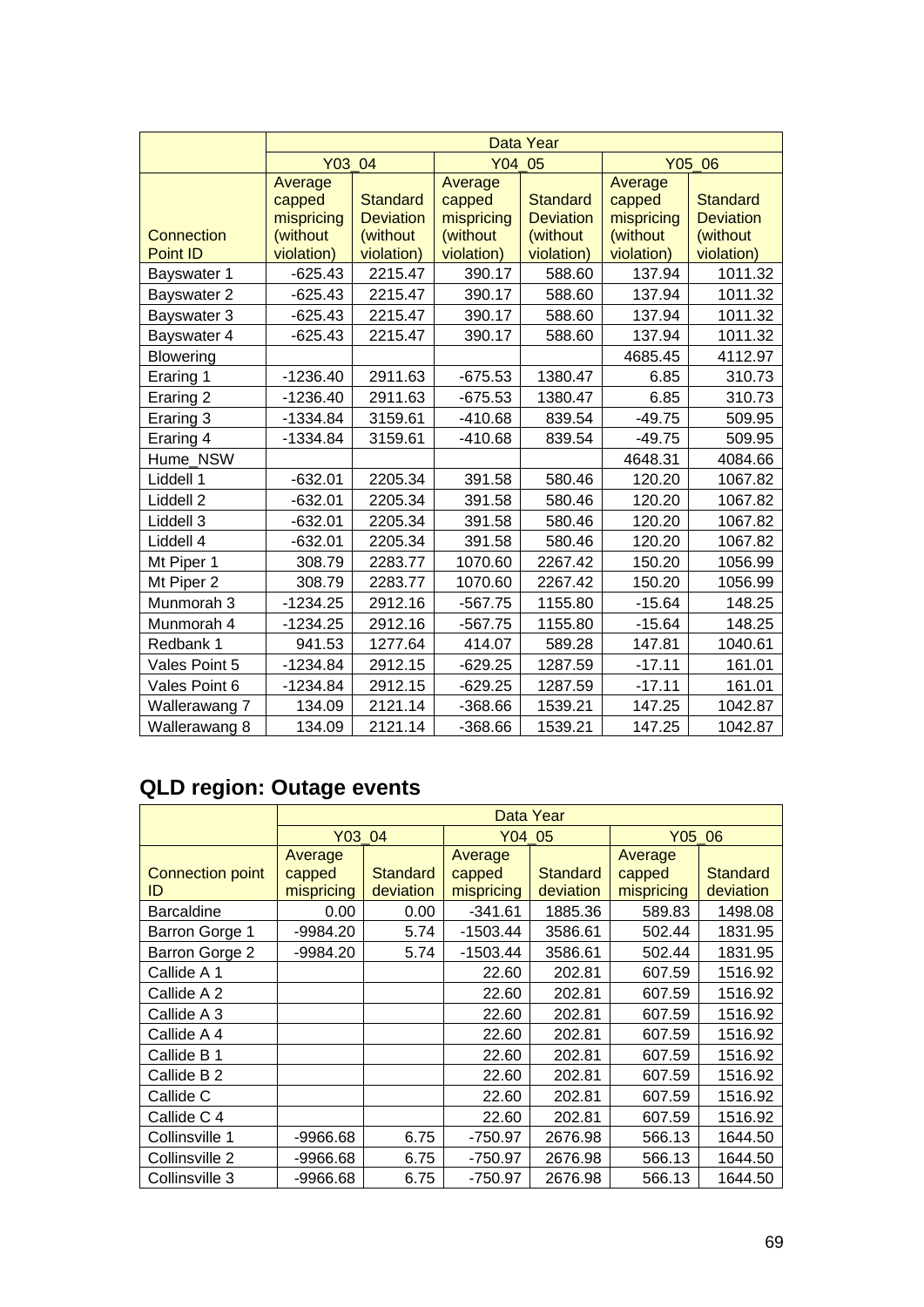| Collinsville 4 | -9966.68   | 6.75    | $-750.97$  | 2676.98 | 566.13   | 1644.50 |
|----------------|------------|---------|------------|---------|----------|---------|
| Collinsville 5 | -9966.68   | 6.75    | $-750.97$  | 2676.98 | 566.13   | 1644.50 |
| Gladstone 1    | 40.66      | 524.78  | 22.60      | 202.81  | 607.59   | 1516.92 |
| Gladstone 2    | 40.66      | 524.78  | 22.60      | 202.81  | 607.59   | 1516.92 |
| Gladstone 3    | 40.66      | 524.78  | 22.60      | 202.81  | $-52.02$ | 2561.22 |
| Gladstone 4    | 40.66      | 524.78  | 22.60      | 202.81  | 22.67    | 2566.89 |
| Gladstone 5    | 40.66      | 524.78  | 22.60      | 202.81  | 607.59   | 1516.92 |
| Gladstone 6    | 40.66      | 524.78  | 22.60      | 202.81  | 607.59   | 1516.92 |
| Kareeya 1      | -9984.20   | 5.74    | $-1503.44$ | 3586.61 | 502.44   | 1831.95 |
| Kareeya 2      | $-9984.20$ | 5.74    | $-1503.44$ | 3586.61 | 502.44   | 1831.95 |
| Kareeya 3      | -9984.20   | 5.74    | $-1503.44$ | 3586.61 | 502.44   | 1831.95 |
| Kareeya 4      | -9984.20   | 5.74    | $-1503.44$ | 3586.61 | 502.44   | 1831.95 |
| Mackay         | -9966.68   | 6.75    | $-614.87$  | 2446.57 | 602.86   | 1581.17 |
| Mt Stuart 1    | -9638.40   | 1990.30 | $-1953.32$ | 3974.34 | 502.44   | 1831.95 |
| Mt Stuart 2    | $-8262.69$ | 3810.05 | $-1806.31$ | 3852.51 | 502.44   | 1831.95 |
| Stanwell 1     |            |         | 22.60      | 202.81  | 607.59   | 1516.92 |
| Stanwell 2     |            |         | 22.60      | 202.81  | 607.59   | 1516.92 |
| Stanwell 3     |            |         | 22.60      | 202.81  | 607.59   | 1516.92 |
| Stanwell 4     |            |         | 22.60      | 202.81  | 607.59   | 1516.92 |
| Yabulu         |            |         | $-638.99$  | 2491.47 | 528.66   | 1789.33 |
| Yabulu 2       | -9984.20   | 5.74    | $-354.72$  | 1865.39 | 528.66   | 1789.33 |

|                         | Data year  |                  |            |                  |            |                  |
|-------------------------|------------|------------------|------------|------------------|------------|------------------|
|                         | Y03 04     |                  | Y04 05     |                  | Y05 06     |                  |
|                         | Average    |                  | Average    |                  | Average    |                  |
|                         | capped     | <b>Standard</b>  | capped     | <b>Standard</b>  | capped     | <b>Standard</b>  |
|                         | mispricing | <b>Deviation</b> | mispricing | <b>Deviation</b> | mispricing | <b>Deviation</b> |
| <b>Connection point</b> | (without   | (without         | (without   | (without         | (without   | (without         |
| ID                      | violation) | violation)       | violation) | violation)       | violation) | violation)       |
| <b>Barcaldine</b>       | 0.00       | 0.00             | 21.78      | 199.12           | 589.83     | 1498.08          |
| Barron Gorge 1          | -4960.45   | 5008.74          | $-324.96$  | 1803.47          | 599.78     | 1508.97          |
| Barron Gorge 2          | -4960.45   | 5008.74          | $-324.96$  | 1803.47          | 599.78     | 1508.97          |
| Callide A 1             |            |                  | 22.60      | 202.81           | 607.59     | 1516.92          |
| Callide A 2             |            |                  | 22.60      | 202.81           | 607.59     | 1516.92          |
| Callide A 3             |            |                  | 22.60      | 202.81           | 607.59     | 1516.92          |
| Callide A 4             |            |                  | 22.60      | 202.81           | 607.59     | 1516.92          |
| Callide B 1             |            |                  | 22.60      | 202.81           | 607.59     | 1516.92          |
| Callide B 2             |            |                  | 22.60      | 202.81           | 607.59     | 1516.92          |
| Callide C               |            |                  | 22.60      | 202.81           | 607.59     | 1516.92          |
| Callide C 4             |            |                  | 22.60      | 202.81           | 607.59     | 1516.92          |
| Collinsville 1          | 0.00       | 0.00             | $-289.04$  | 1741.31          | 603.42     | 1512.82          |
| Collinsville 2          | 0.00       | 0.00             | $-289.04$  | 1741.31          | 603.42     | 1512.82          |
| Collinsville 3          | 0.00       | 0.00             | $-289.04$  | 1741.31          | 603.42     | 1512.82          |
| Collinsville 4          | 0.00       | 0.00             | $-289.04$  | 1741.31          | 603.42     | 1512.82          |
| Collinsville 5          | 0.00       | 0.00             | $-289.04$  | 1741.31          | 603.42     | 1512.82          |
| Gladstone<br>-1         | 40.66      | 524.78           | 22.60      | 202.81           | 607.59     | 1516.92          |
| Gladstone 2             | 40.66      | 524.78           | 22.60      | 202.81           | 607.59     | 1516.92          |
| Gladstone 3             | 40.66      | 524.78           | 22.60      | 202.81           | 418.76     | 1299.33          |
| Gladstone 4             | 40.66      | 524.78           | 22.60      | 202.81           | 472.34     | 1370.43          |
| Gladstone 5             | 40.66      | 524.78           | 22.60      | 202.81           | 607.59     | 1516.92          |
| Gladstone 6             | 40.66      | 524.78           | 22.60      | 202.81           | 607.59     | 1516.92          |
| Kareeya 1               | -4960.45   | 5008.74          | $-324.96$  | 1803.47          | 599.78     | 1508.97          |
| Kareeya 2               | -4960.45   | 5008.74          | $-324.96$  | 1803.47          | 599.78     | 1508.97          |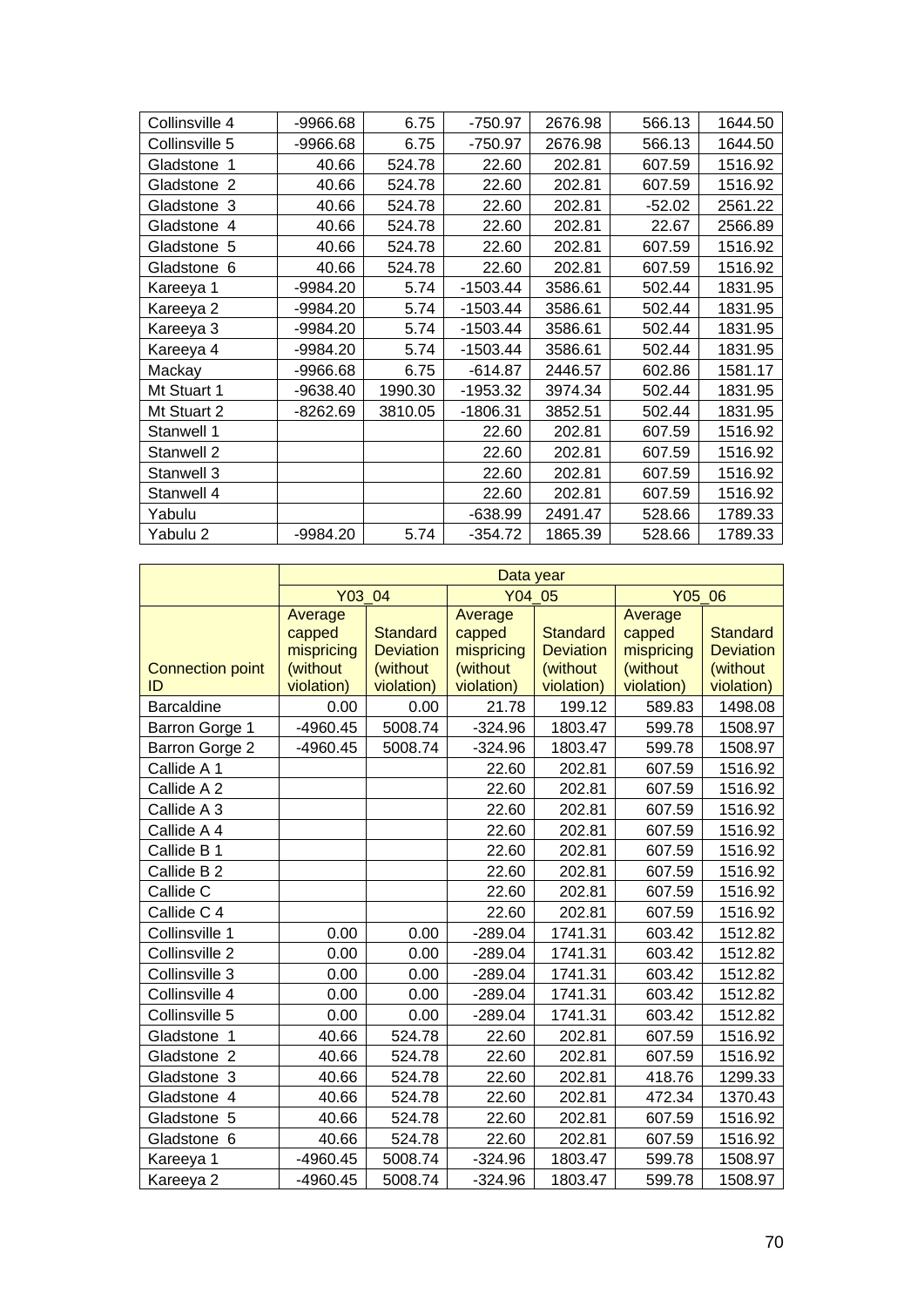| Kareeya 3   | -4960.45   | 5008.74 | $-324.96$ | 1803.47 | 599.78 | 1508.97 |
|-------------|------------|---------|-----------|---------|--------|---------|
| Kareeya 4   | -4960.45   | 5008.74 | $-324.96$ | 1803.47 | 599.78 | 1508.97 |
| Mackay      | 0.00       | 0.00    | $-234.50$ | 1584.29 | 554.45 | 1459.45 |
| Mt Stuart 1 | -4770.32   | 5063.75 | $-651.31$ | 2487.67 | 599.78 | 1508.97 |
| Mt Stuart 2 | $-5821.11$ | 4955.89 | $-757.18$ | 2657.03 | 599.78 | 1508.97 |
| Stanwell 1  |            |         | 22.60     | 202.81  | 607.59 | 1516.92 |
| Stanwell 2  |            |         | 22.60     | 202.81  | 607.59 | 1516.92 |
| Stanwell 3  |            |         | 22.60     | 202.81  | 607.59 | 1516.92 |
| Stanwell 4  |            |         | 22.60     | 202.81  | 607.59 | 1516.92 |
| Yabulu      |            |         | $-257.94$ | 1655.74 | 569.87 | 1476.63 |
| Yabulu 2    | $-4960.45$ | 5008.74 | $-73.52$  | 891.67  | 569.87 | 1476.63 |

# **QLD region: System normal events**

|                         | Data Year  |                 |            |                 |            |                 |
|-------------------------|------------|-----------------|------------|-----------------|------------|-----------------|
|                         | Y03 04     |                 | Y04 05     |                 | Y05 06     |                 |
|                         | Average    |                 | Average    |                 | Average    |                 |
| <b>Connection point</b> | capped     | <b>Standard</b> | capped     | <b>Standard</b> | capped     | <b>Standard</b> |
| ID                      | mispricing | deviation       | mispricing | deviation       | mispricing | deviation       |
| <b>Barcaldine</b>       | 37.46      | 59.16           | 4.68       | 4.41            | 6.25       | 9.45            |
| Barron Gorge 1          | $-4558.24$ | 4996.28         | -9802.93   | 1258.98         | $-6050.24$ | 4866.69         |
| Barron Gorge 2          | $-4558.24$ | 4996.28         | -9802.93   | 1258.98         | $-6050.24$ | 4866.69         |
| Callide A 1             | 37.46      | 59.16           | 4.68       | 4.41            | 6.25       | 9.45            |
| Callide A 2             | 37.46      | 59.16           | 4.68       | 4.41            | 6.25       | 9.45            |
| Callide A 3             | 37.46      | 59.16           | 4.68       | 4.41            | 6.25       | 9.45            |
| Callide A 4             | 37.46      | 59.16           | 4.68       | 4.41            | 6.25       | 9.45            |
| Callide B 1             | 37.46      | 59.16           | 4.68       | 4.41            | 6.25       | 9.45            |
| Callide B 2             | 37.46      | 59.16           | 4.68       | 4.41            | 6.25       | 9.45            |
| Callide C               | 37.46      | 59.16           | 4.68       | 4.41            | 6.25       | 9.45            |
| Callide C 4             | 37.46      | 59.16           | 4.68       | 4.41            | 6.25       | 9.45            |
| Collinsville 1          | $-1672.04$ | 3774.69         | $-8133.76$ | 3859.94         | $-4217.77$ | 4917.98         |
| Collinsville 2          | $-1672.04$ | 3774.69         | $-8133.76$ | 3859.94         | $-4217.77$ | 4917.98         |
| Collinsville 3          | $-1672.04$ | 3774.69         | $-8133.76$ | 3859.94         | $-4217.77$ | 4917.98         |
| Collinsville 4          | $-1672.04$ | 3774.69         | $-8133.76$ | 3859.94         | $-4217.77$ | 4917.98         |
| Collinsville 5          | $-1672.04$ | 3774.69         | $-8133.76$ | 3859.94         | $-4217.77$ | 4917.98         |
| Gladstone 1             | 109.21     | 2127.50         | $-417.27$  | 1952.95         | 310.63     | 1744.56         |
| Gladstone 2             | 109.21     | 2127.50         | 731.48     | 1040.20         | 310.63     | 1744.56         |
| Gladstone 3             | 109.21     | 2127.50         | $-601.24$  | 2345.03         | $-543.50$  | 3199.74         |
| Gladstone 4             | 109.21     | 2127.50         | $-394.28$  | 1899.29         | 310.63     | 1744.56         |
| Gladstone 5             | 109.21     | 2127.50         | $-417.27$  | 1952.95         | 310.63     | 1744.56         |
| Gladstone 6             | 109.21     | 2127.50         | $-417.27$  | 1952.95         | 310.63     | 1744.56         |
| Kareeya 1               | $-1672.04$ | 3774.69         | $-8133.76$ | 3859.94         | -5832.65   | 4908.61         |
| Kareeya 2               | $-1672.04$ | 3774.69         | $-8133.76$ | 3859.94         | -5832.65   | 4908.61         |
| Kareeya 3               | $-1672.04$ | 3774.69         | $-8133.76$ | 3859.94         | -5832.65   | 4908.61         |
| Kareeya 4               | $-1672.04$ | 3774.69         | $-8133.76$ | 3859.94         | -5832.65   | 4908.61         |
| Mackay                  | $-1672.04$ | 3774.69         | $-8133.76$ | 3859.94         | $-4217.77$ | 4917.98         |
| Mt Stuart 1             | $-1241.08$ | 3909.76         | $-6964.92$ | 4580.41         | $-3464.95$ | 4933.59         |
| Mt Stuart 2             | $-1346.46$ | 3975.87         | $-9566.81$ | 1963.14         | $-4717.70$ | 5161.86         |
| Stanwell 1              | 37.46      | 59.16           | 4.68       | 4.41            | 6.25       | 9.45            |
| Stanwell 2              | 37.46      | 59.16           | 4.68       | 4.41            | 6.25       | 9.45            |
| Stanwell 3              | 37.46      | 59.16           | 4.68       | 4.41            | 6.25       | 9.45            |
| Stanwell 4              | 37.46      | 59.16           | 4.68       | 4.41            | 6.25       | 9.45            |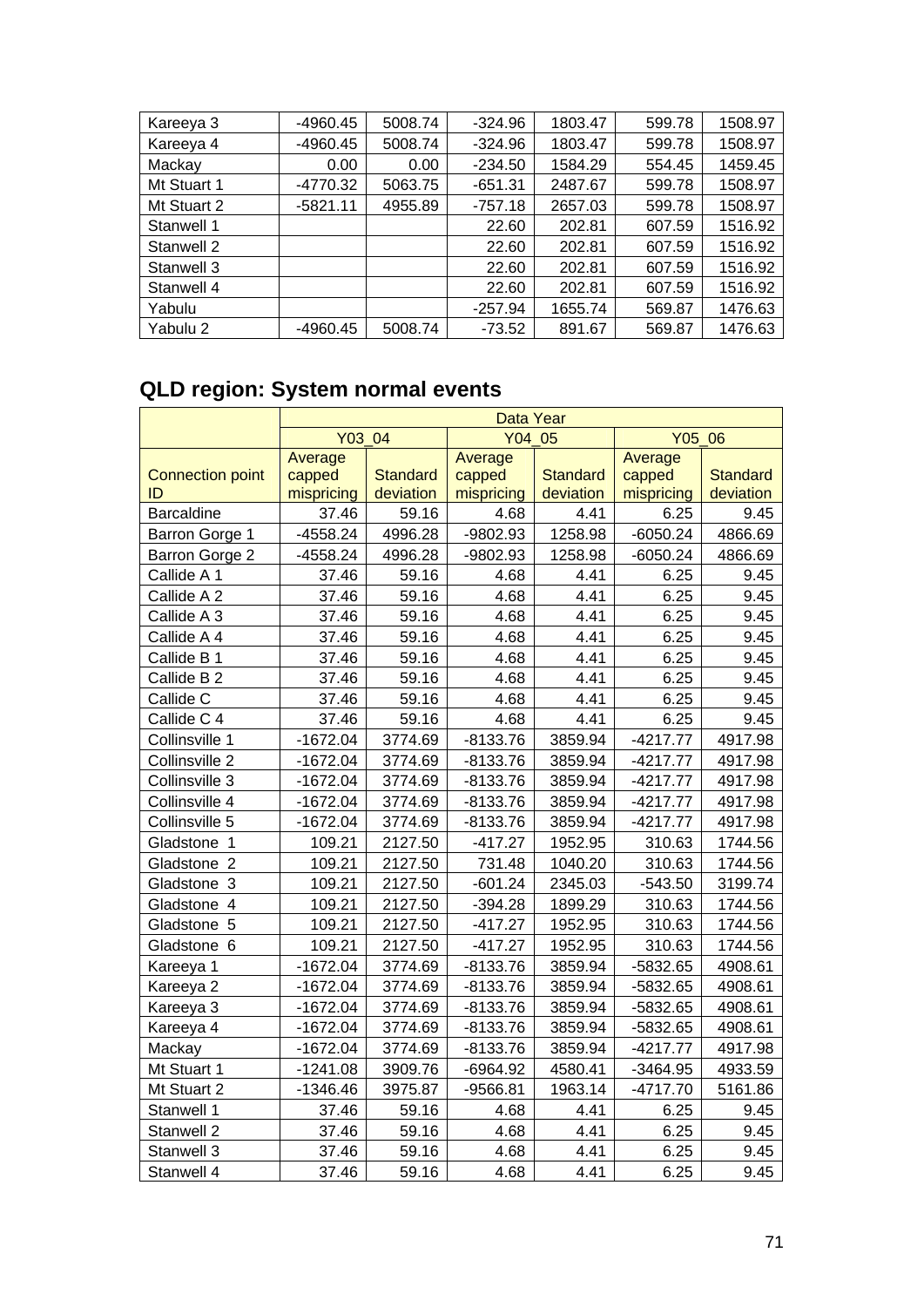| Yabulu   |          |           | $-8420.01$ | 3614.94 | -4217.77 | 4917.98 |
|----------|----------|-----------|------------|---------|----------|---------|
| Yabulu 2 | -1672.04 | 3774.69 I | -8133.76   | 3859.94 | -4217.77 | 4917.98 |

|                         | Data year  |                  |            |                  |            |                  |
|-------------------------|------------|------------------|------------|------------------|------------|------------------|
|                         | Y03 04     |                  | Y04 05     |                  | Y05 06     |                  |
|                         | Average    |                  | Average    |                  | Average    |                  |
|                         | capped     | <b>Standard</b>  | capped     | <b>Standard</b>  | capped     | <b>Standard</b>  |
|                         | mispricing | <b>Deviation</b> | mispricing | <b>Deviation</b> | mispricing | <b>Deviation</b> |
| <b>Connection point</b> | (without   | (without         | (without   | (without         | (without   | (without         |
| ID                      | violation) | violation)       | violation) | violation)       | violation) | violation)       |
| <b>Barcaldine</b>       | 37.46      | 59.16            | 4.68       | 4.41             | 6.25       | 9.45             |
| Barron Gorge 1          | $-232.25$  | 1566.81          | $-275.49$  | 1629.50          | $-538.95$  | 2225.47          |
| Barron Gorge 2          | $-232.25$  | 1566.81          | $-275.49$  | 1629.50          | $-538.95$  | 2225.47          |
| Callide A 1             | 37.46      | 59.16            | 4.68       | 4.41             | 6.25       | 9.45             |
| Callide A 2             | 37.46      | 59.16            | 4.68       | 4.41             | 6.25       | 9.45             |
| Callide A 3             | 37.46      | 59.16            | 4.68       | 4.41             | 6.25       | 9.45             |
| Callide A 4             | 37.46      | 59.16            | 4.68       | 4.41             | 6.25       | 9.45             |
| Callide B 1             | 37.46      | 59.16            | 4.68       | 4.41             | 6.25       | 9.45             |
| Callide B 2             | 37.46      | 59.16            | 4.68       | 4.41             | 6.25       | 9.45             |
| Callide C               | 37.46      | 59.16            | 4.68       | 4.41             | 6.25       | 9.45             |
| Callide C 4             | 37.46      | 59.16            | 4.68       | 4.41             | 6.25       | 9.45             |
| Collinsville 1          | $-356.04$  | 1930.33          | $-3099.88$ | 4614.88          | $-790.46$  | 2660.09          |
| Collinsville 2          | $-356.04$  | 1930.33          | $-3099.88$ | 4614.88          | $-790.46$  | 2660.09          |
| Collinsville 3          | $-356.04$  | 1930.33          | -3099.88   | 4614.88          | $-790.46$  | 2660.09          |
| Collinsville 4          | $-356.04$  | 1930.33          | -3099.88   | 4614.88          | $-790.46$  | 2660.09          |
| Collinsville 5          | $-356.04$  | 1930.33          | -3099.88   | 4614.88          | $-790.46$  | 2660.09          |
| Gladstone 1             | 91.18      | 767.52           | $-25.66$   | 46.53            | 155.93     | 1180.33          |
| Gladstone 2             | 91.18      | 767.52           | 809.80     | 419.08           | 155.93     | 1180.33          |
| Gladstone 3             | 91.18      | 767.52           | $-25.17$   | 46.21            | 125.33     | 1060.61          |
| Gladstone 4             | 91.18      | 767.52           | $-24.43$   | 45.49            | 155.93     | 1180.33          |
| Gladstone 5             | 91.18      | 767.52           | $-25.66$   | 46.53            | 155.93     | 1180.33          |
| Gladstone 6             | 91.18      | 767.52           | $-25.66$   | 46.53            | 155.93     | 1180.33          |
| Kareeya 1               | $-356.04$  | 1930.33          | -3099.88   | 4614.88          | $-568.78$  | 2282.73          |
| Kareeya 2               | $-356.04$  | 1930.33          | -3099.88   | 4614.88          | $-568.78$  | 2282.73          |
| Kareeya 3               | $-356.04$  | 1930.33          | -3099.88   | 4614.88          | $-568.78$  | 2282.73          |
| Kareeya 4               | $-356.04$  | 1930.33          | -3099.88   | 4614.88          | $-568.78$  | 2282.73          |
| Mackay                  | $-356.04$  | 1930.33          | $-3099.88$ | 4614.88          | $-790.46$  | 2660.09          |
| Mt Stuart 1             | $-266.97$  | 1927.08          | $-5559.68$ | 4956.95          | $-613.14$  | 2542.24          |
| Mt Stuart 2             | $-340.08$  | 2082.12          | -8289.05   | 3734.28          | -1716.46   | 3867.89          |
| Stanwell 1              | 37.46      | 59.16            | 4.68       | 4.41             | 6.25       | 9.45             |
| Stanwell 2              | 37.46      | 59.16            | 4.68       | 4.41             | 6.25       | 9.45             |
| Stanwell 3              | 37.46      | 59.16            | 4.68       | 4.41             | 6.25       | 9.45             |
| Stanwell 4              | 37.46      | 59.16            | 4.68       | 4.41             | 6.25       | 9.45             |
| Yabulu                  |            |                  | $-3187.06$ | 4657.46          | $-790.46$  | 2660.09          |
| Yabulu 2                | $-356.04$  | 1930.33          | -3099.88   | 4614.88          | $-790.46$  | 2660.09          |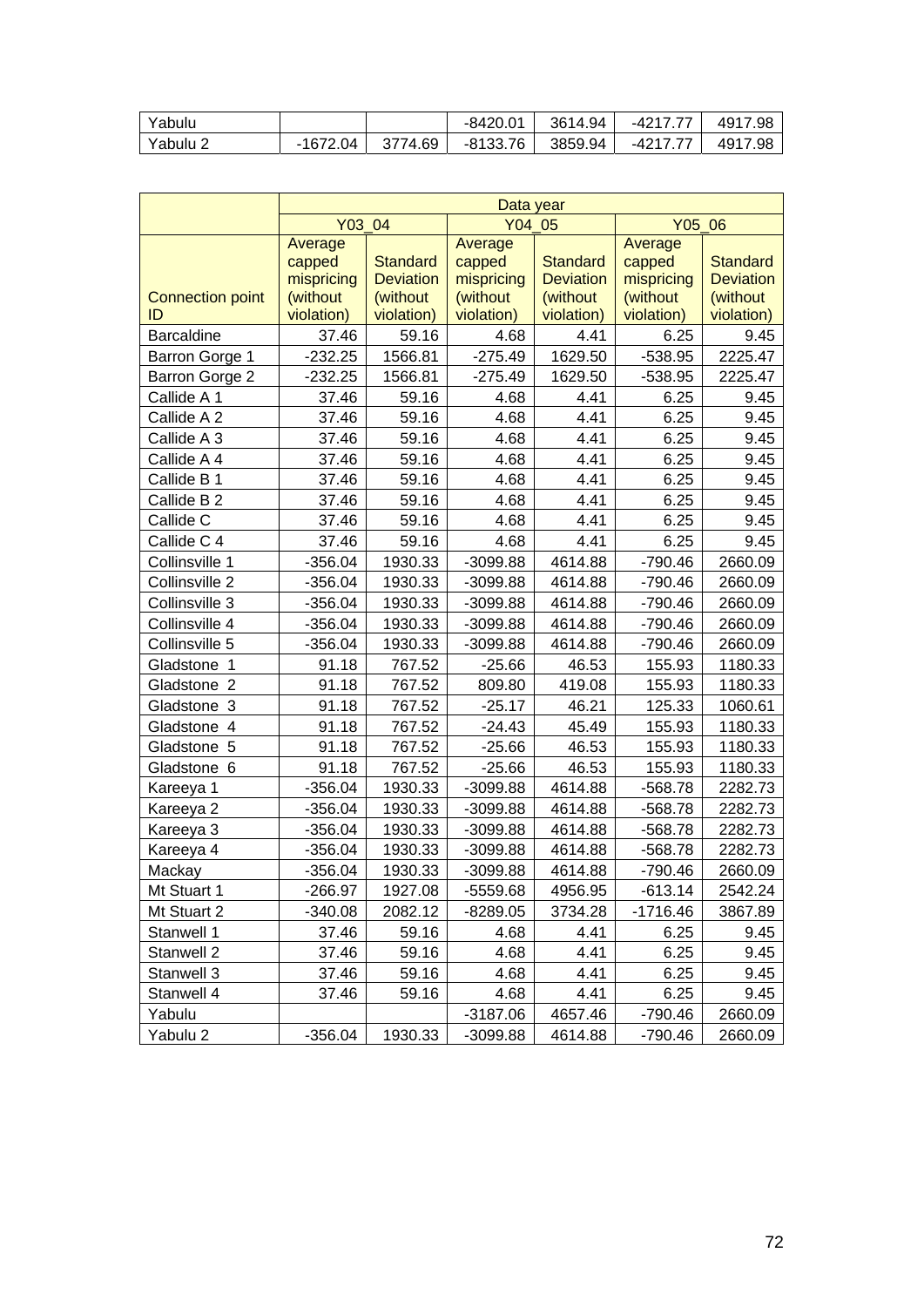# *Appendix B1:*

#### *Description of unclassifiable constraints from outage and system normal events list*

| <b>Effective date</b> | <b>Constraint</b><br>name | <b>Description</b>                                                         |
|-----------------------|---------------------------|----------------------------------------------------------------------------|
| 27/08/2004            | @LYGS                     | To Be Archived - DO NOT INVOKE                                             |
| 9/08/2004             | @LYGS                     | Eff = $09/08/2004$ ; RHS = 0; Op = "="; Wt = 20                            |
| 24/11/2006            | #APS E                    | VAPS.ENERGY $*$ 1 = 0 (Wt = 360)                                           |
| 25/08/2003            | #APS E                    | VAPS.ENERGY $*$ 1 = 95 (Wt = 360)                                          |
| 1/09/2003             | #MP1_E                    | NMTP1.ENERGY $*$ 1 = 4 (Wt = 360)                                          |
| 10/09/2003            | #WW8 E                    | NWW28.ENERGY $*$ 1 = 0 (Wt = 360)                                          |
| 1/07/2004             | @BDL01                    | Eff = $01/07/2004$ ; RHS = $20$ ; Op = ">="; Wt = $20$                     |
| 7/06/2005             | @BDL01                    | To be archived, Eff = $01/07/2004$ ; RHS = $20$ ; Op = >=; Wt =<br>20      |
| 25/11/2003            | $Q_{0010}$                | Qld, discretionary (H32Chal+Fdrs7134/5 at<br>T49KarPS) <= 140MW            |
| 31/07/2001            | Q 0415                    | Qld Central-South <= 1700MW discretionary                                  |
| 13/12/2004            | Q 0415                    | DO NOT INVOKE -to be archived, Qld Central-South<br><=1700MW discretionary |
| 9/07/2003             | #BW01 E                   | NBAY1.ENERGY $*$ 1 = 480 (Wt = 360)                                        |
| 9/07/2003             | #BW01 E                   | NBAY1.ENERGY $*$ 1 = 575 (Wt = 360)                                        |
| 13/04/2003            | #LYA1 E                   | VLYP1.ENERGY * 1 = 395 (Wt = 360)                                          |
| 12/05/2003            | #LYA1_E                   | VLYP1.ENERGY $*$ 1 = 440 (Wt = 360)                                        |
| 13/04/2003            | #LYA1 E                   | VLYP1.ENERGY $*$ 1 = 445 (Wt = 360)                                        |
| 12/05/2003            | #LYA1 E                   | VLYP1.ENERGY $*$ 1 = 460 (Wt = 360)                                        |
| 20/09/2003            | #LYA1 E                   | VLYP1.ENERGY * 1 = 510 (Wt = 360)                                          |
| 20/09/2003            | #LYA2_E                   | VLYP2.ENERGY $*$ 1 = 0 (Wt = 360)                                          |
| 14/06/2003            | #LYA2 E                   | VLYP2.ENERGY $*$ 1 = 460 (Wt = 360)                                        |
| 28/06/2003            | #LYA3 E                   | VLYP3.ENERGY $*$ 1 = 375 (Wt = 360)                                        |
| 19/09/2003            | #LYA3_E                   | VLYP3.ENERGY * 1 = 485 (Wt = 360)                                          |
| 8/06/2003             | #LYA3 E                   | VLYP3.ENERGY * 1 = 530 (Wt = 360)                                          |
| 20/09/2003            | #LYA3_E                   | VLYP3.ENERGY $*$ 1 = 535 (Wt = 360)                                        |
| 27/06/2003            | #LYA3 E                   | VLYP3.ENERGY $*$ 1 <= 293 (Wt = 360)                                       |
| 8/06/2003             | #LYA3 E                   | VLYP3.ENERGY $*$ 1 <= 530 (Wt = 360)                                       |
| 12/05/2003            | #LYA4_E                   | VLYP4.ENERGY $*$ 1 = 450 (Wt = 360)                                        |
| 19/05/2003            | #LYA4 E                   | VLYP4.ENERGY * 1 = 470 (Wt = 360)                                          |
| 20/09/2003            | #LYA4_E                   | VLYP4.ENERGY * 1 = 515 (Wt = 360)                                          |
| 27/08/2004            | @LYGS_A                   | To Be Archived - DO NOT INVOKE                                             |
| 10/08/2004            | @LYGS_A                   | Eff = $10/08/2004$ ; RHS = 0; Op = "<="; Wt = 20                           |
| 16/03/2005            | @NPS470                   | Eff = $16/03/2005$ ; RHS = $470$ ; Op = "<="; Wt = 360                     |
| 16/03/2005            | @NPS500                   | Eff = $16/03/2005$ ; RHS = $500$ ; Op = "<="; Wt = $360$                   |
| 8/12/2005             | Q:CN780                   | Qld Central to North upper transfer limit of 780 MW<br>(discretionary)     |
| 21/08/2003            | Q:CN890                   | QLD, C-N Stab.trf Lmt 890(including Dysart infeed)                         |
| 2/12/2004             | Q:CN890                   | QLD, C-N Discretionary Stab.trf Lmt 890(including Dysart<br>infeed)        |
| 8/12/2005             | Q:CN890                   | Qld Central to North upper transfer limit of 890 MW<br>(discretionary)     |
| 8/11/2002             | Q:CN900                   | QLD, C-N Stab.trf Lmt 900(including Dysart infeed)                         |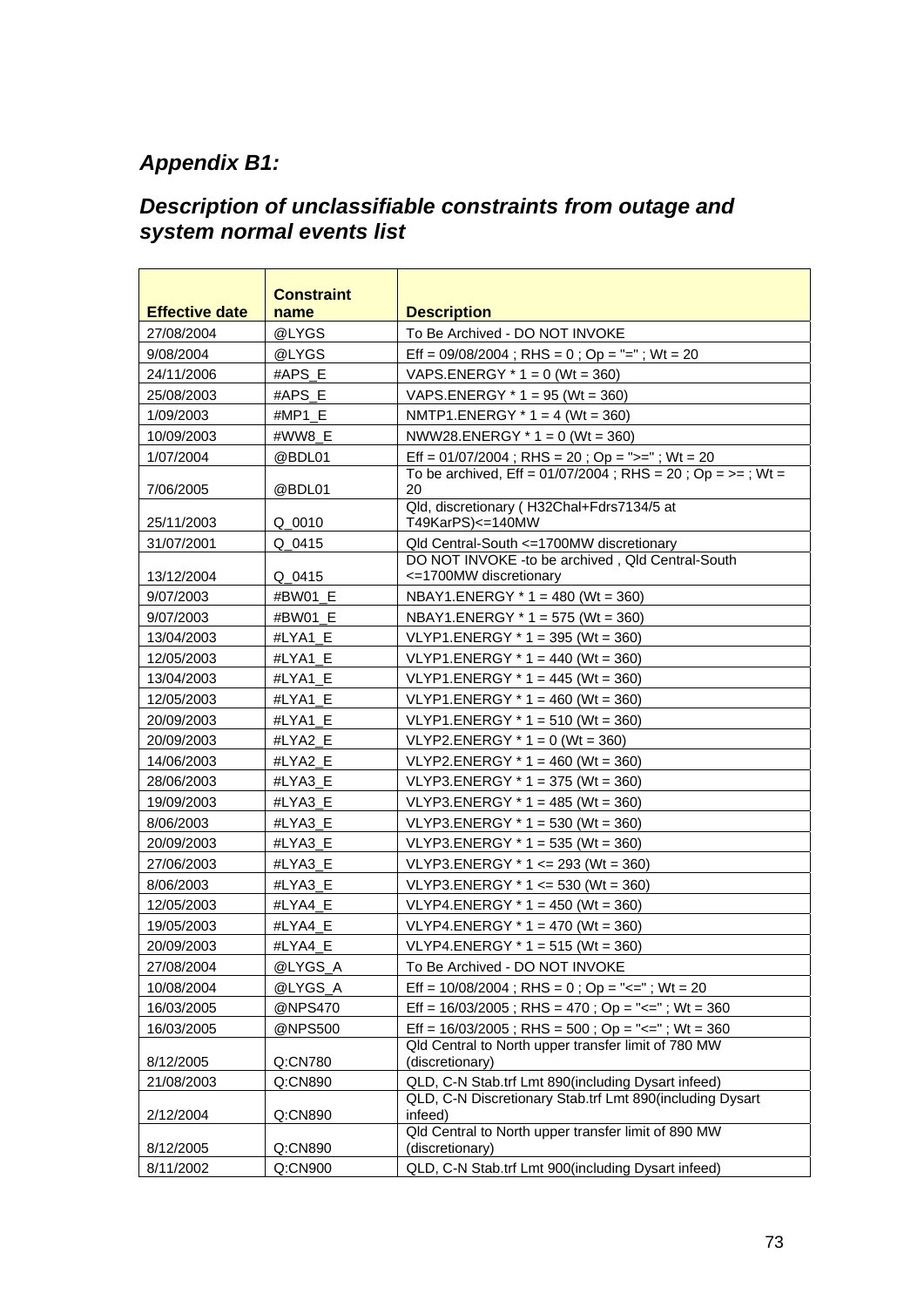|                         |                      | QLD, C-N Discretionary Stab.trf Lmt 900(including Dysart                 |
|-------------------------|----------------------|--------------------------------------------------------------------------|
| 2/12/2004               | Q:CN900              | infeed)<br>Qld Central to North upper transfer limit of 900 MW           |
| 8/12/2005               | Q:CN900              | (discretionary)                                                          |
| 20/02/2003              | Q:CN930              | QLD, C-N Stab.trf Lmt 930(including Dysart infeed)                       |
|                         |                      | QLD, C-N Discretionary Stab.trf Lmt 930(including Dysart                 |
| 2/12/2004               | Q:CN930              | infeed)                                                                  |
| 8/12/2005               | Q:CN930              | Qld Central to North upper transfer limit of 930 MW<br>(discretionary)   |
| 8/11/2002               | Q:CN940              | QLD, C-N Stab.trf Lmt 940(including Dysart infeed)                       |
|                         |                      | QLD, C-N Discretionary Stab.trf Lmt 940(including Dysart                 |
| 2/12/2004               | Q:CN940              | infeed)                                                                  |
|                         |                      | Qld Central to North upper transfer limit of 940 MW                      |
| 8/12/2005               | Q:CN940              | (discretionary)                                                          |
| 2/07/2003               | #BDL01 E             | VMWT2.ENERGY * 1 = 0 (Wt = 360)                                          |
| 12/04/2004              | #BDL01_E             | VMWT2.ENERGY $*$ 1 = 20 (Wt = 20)                                        |
| 7/02/2007               | #BDL01 E<br>#BDL01 E | VMWT2.ENERGY $*$ 1 = 25 (Wt = 20)                                        |
| 12/04/2004              |                      | VMWT2.ENERGY * 1 > = 20 (Wt = 20)                                        |
| 21/02/2004              | #BDL02 E             | VMWT3.ENERGY $*$ 1 = 0 (Wt = 360)                                        |
| 12/04/2004              | #JLB01_E             | VJLGB1.ENERGY $*$ 1 = 0 (Wt = 20)                                        |
| 12/04/2004              | #JLB02 E             | VJLGB2.ENERGY $*$ 1 = 0 (Wt = 20)                                        |
| 12/04/2004              | #JLB03 E             | VJLGB3.ENERGY $*$ 1 = 0 (Wt = 20)                                        |
| 4/10/2004<br>7/09/2004  | #MPP $1 E$           | QBCK1.ENERGY $*$ 1 = 0 (Wt = 20)<br>NSHL.ENERGY $* 1 \le 0$ (Wt = 20)    |
|                         | #SHGEN_E             |                                                                          |
| 28/09/2004              | #SHGEN_E             | NSHL.ENERGY * 1 <= 80 (Wt = 20)                                          |
| 31/10/2005<br>5/12/2004 | #SHGEN E             | NSHL.ENERGY $*$ 1 > = 240 (Wt = 20)<br>VYP21.ENERGY * 1 <= 340 (Wt = 20) |
| 5/12/2004               | #YWPS1 E<br>#YWPS2_E | VYP22.ENERGY $*$ 1 <= 320 (Wt = 20)                                      |
| 5/12/2004               | #YWPS3_E             | VYP23.ENERGY * 1 <= 320 (Wt = 20)                                        |
| 5/12/2004               | #YWPS4_E             | VYP24.ENERGY * 1 <= 320 (Wt = 20)                                        |
| 14/07/2004              | @PLAY4=0             | Eff = $14/07/2004$ ; RHS = 0; Op = "="; Wt = 20                          |
| 11/01/2006              | @Q-MGT=0             | Eff = $11/01/2006$ ; RHS = 0; Op = "="; Wt = 20                          |
| 10/07/2002              | CHI_QKAH             | CHIMERA, Kareeya PS                                                      |
| 17/12/2005              | #GORDON_E            | TGO11.ENERGY $*$ 1 >= 50 (Wt = 20)                                       |
| 10/08/2005              | #GORDON_E            | TGO11.ENERGY $*$ 1 <= 200 (Wt = 20)                                      |
| 18/04/2007              | #GORDON E            | TGO11.ENERGY * 1 <= 250 (Wt = 20)                                        |
| 28/10/2006              | #GORDON_E            | TGO11.ENERGY * 1 = 134 (Wt = 360)                                        |
| 10/09/2005              | #GORDON_E            | TGO11.ENERGY $*$ 1 >= 100 (Wt = 20)                                      |
| 28/10/2006              | #GORDON_E            | TGO11.ENERGY $*$ 1 >= 134 (Wt = 20)                                      |
| 28/10/2006              | #GORDON_E            | TGO11.ENERGY $*$ 1 >= 140 (Wt = 20)                                      |
| 10/09/2005              | #GORDON_E            | TGO11.ENERGY $*$ 1 >= 150 (Wt = 20)                                      |
| 28/10/2006              | #GORDON_E            | TGO11.ENERGY * 1 >= 153 (Wt = 20)                                        |
| 28/10/2006              | #GORDON_E            | TGO11.ENERGY * 1 >= 172 (Wt = 20)                                        |
| 28/10/2006              | #GORDON_E            | TGO11.ENERGY $*$ 1 >= 202 (Wt = 20)                                      |
| 28/10/2006              | #GORDON_E            | TGO11.ENERGY $*$ 1 >= 265 (Wt = 20)                                      |
| 10/05/2006              | #GORDON_E            | TGO11.ENERGY $*$ 1 >= 267 (Wt = 20)                                      |
| 12/04/2003              | #MURRAY_E            | NMUR8.ENERGY * 1 <= 350 (Wt = 20)                                        |
| 20/04/2003              | #MURRAY_E            | NMUR8.ENERGY $*$ 1 <= 400 (Wt = 20)                                      |
| 24/04/2003              | #MURRAY_E            | NMUR8.ENERGY * 1 <= 700 (Wt = 20)                                        |
| 24/04/2003              | #MURRAY_E            | NMUR8.ENERGY * 1 <= 750 (Wt = 20)                                        |
| 24/04/2003              | #MURRAY_E            | NMUR8.ENERGY $*$ 1 <= 850 (Wt = 20)                                      |
| 27/07/2003              | #MURRAY_E            | NMUR8.ENERGY $*$ 1 <= 1000 (Wt = 20)                                     |
| 31/07/2003              | #MURRAY_E            | NMUR8.ENERGY * 1 <= 1050 (Wt = 20)                                       |
| 29/07/2003              | #MURRAY_E            | NMUR8.ENERGY $*$ 1 <= 1100 (Wt = 20)                                     |
| 15/06/2003              | #MURRAY_E            | NMUR8.ENERGY * 1 <= 1150 (Wt = 20)                                       |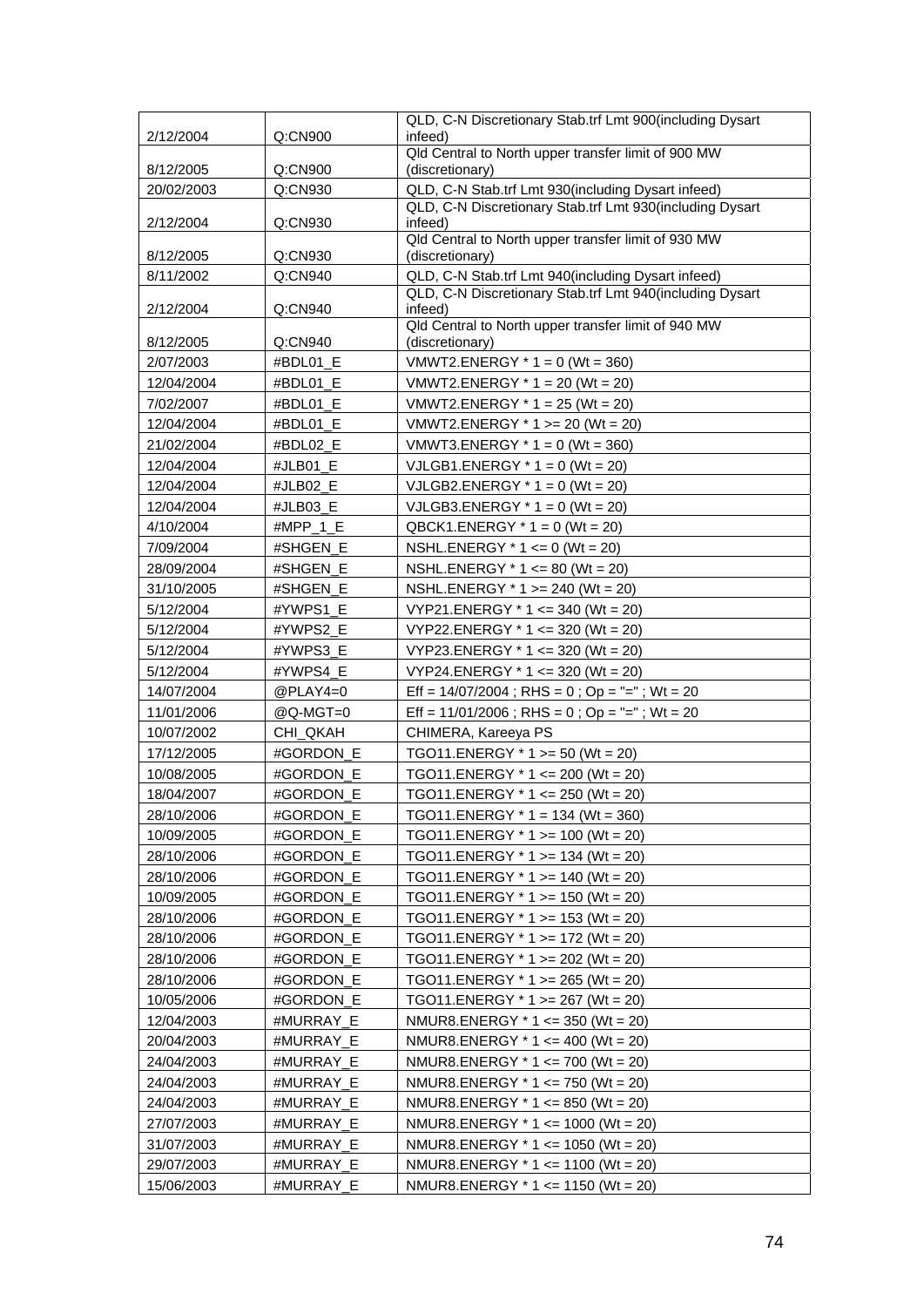| 27/07/2003 | #MURRAY_E | NMUR8.ENERGY $*$ 1 <= 1200 (Wt = 20)  |
|------------|-----------|---------------------------------------|
| 9/06/2003  | #MURRAY_E | NMUR8.ENERGY * 1 <= 1250 (Wt = 20)    |
| 25/06/2003 | #MURRAY_E | NMUR8.ENERGY $*$ 1 <= 1300 (Wt = 20)  |
| 17/06/2003 | #MURRAY_E | NMUR8.ENERGY $*$ 1 <= 1350 (Wt = 20)  |
| 25/06/2003 | #MURRAY_E | NMUR8.ENERGY $*$ 1 <= 1400 (Wt = 20)  |
| 12/04/2003 | #MURRAY_E | NMUR8.ENERGY $*$ 1 <= 350 (Wt = 360)  |
| 18/04/2003 | #MURRAY_E | NMUR8.ENERGY $*$ 1 <= 400 (Wt = 360)  |
| 28/07/2003 | #MURRAY_E | NMUR8.ENERGY * 1 <= 1100 (Wt = 360)   |
| 28/07/2003 | #MURRAY_E | NMUR8.ENERGY $*$ 1 <= 1200 (Wt = 360) |
| 2/07/2003  | #MURRAY_E | NMUR8.ENERGY $*$ 1 <= 1250 (Wt = 360) |
| 2/07/2003  | #MURRAY E | NMUR8.ENERGY $*$ 1 <= 1300 (Wt = 360) |
| 21/10/2005 | #OSB-AG_E | SNBN1.ENERGY $*$ 1 >= 159 (Wt = 20)   |
| 25/01/2006 | #REECE2_E | TRCB1.ENERGY $*$ 1 = 0 (Wt = 360)     |
| 17/08/2003 | #ROMA 7 E | $QRMA7. ENERGY * 1 = 34 (Wt = 360)$   |
| 17/08/2003 | #ROMA_8_E | $QRMA8.ENERGY * 1 = 34 (Wt = 360)$    |
| 12/07/2007 | #SHPUMP_E | NSHP1.ENERGY $* -1 = 0$ (Wt = 20)     |
| 31/10/2005 | #SHPUMP E | NSHP1.ENERGY * -1 <= 0 (Wt = 20)      |
| 31/10/2005 | #SHPUMP_E | NSHP1.ENERGY $* -1 \le 0$ (Wt = 360)  |
| 10/10/2003 | #TUMUT3_E | NLTS8.ENERGY $*$ 1 <= 300 (Wt = 20)   |
| 10/10/2003 | #TUMUT3 E | NLTS8.ENERGY $*$ 1 <= 350 (Wt = 20)   |
| 10/10/2003 | #TUMUT3_E | NLTS8.ENERGY $*$ 1 <= 400 (Wt = 20)   |
| 10/10/2003 | #TUMUT3_E | NLTS8.ENERGY * 1 <= 450 (Wt = 20)     |
| 10/10/2003 | #TUMUT3_E | NLTS8.ENERGY $*$ 1 <= 500 (Wt = 20)   |
| 10/10/2003 | #TUMUT3_E | NLTS8.ENERGY $*$ 1 <= 600 (Wt = 20)   |
| 3/10/2003  | #TUMUT3_E | NLTS8.ENERGY $*$ 1 <= 150 (Wt = 360)  |
| 2/10/2003  | #TUMUT3_E | NLTS8.ENERGY * 1 <= 200 (Wt = 360)    |
| 2/10/2003  | #TUMUT3_E | NLTS8.ENERGY * 1 <= 250 (Wt = 360)    |
| 2/10/2003  | #TUMUT3_E | NLTS8.ENERGY $*$ 1 <= 300 (Wt = 360)  |
| 1/10/2003  | #TUMUT3 E | NLTS8.ENERGY $*$ 1 <= 310 (Wt = 360)  |
| 1/10/2003  | #TUMUT3_E | NLTS8.ENERGY * 1 <= 360 (Wt = 360)    |
| 2/10/2003  | #TUMUT3_E | NLTS8.ENERGY $*$ 1 <= 370 (Wt = 360)  |
| 2/10/2003  | #TUMUT3_E | NLTS8.ENERGY $*$ 1 <= 400 (Wt = 360)  |
| 1/10/2003  | #TUMUT3 E | NLTS8.ENERGY $*$ 1 <= 410 (Wt = 360)  |
| 1/10/2003  | #TUMUT3_E | NLTS8.ENERGY $*$ 1 <= 460 (Wt = 360)  |
| 1/10/2003  | #TUMUT3 E | NLTS8.ENERGY $*$ 1 <= 550 (Wt = 360)  |
| 1/10/2003  | #TUMUT3_E | NLTS8.ENERGY $*$ 1 <= 560 (Wt = 360)  |
| 1/10/2003  | #TUMUT3_E | NLTS8.ENERGY $*$ 1 <= 600 (Wt = 360)  |
| 1/10/2003  | #TUMUT3_E | NLTS8.ENERGY * 1 <= 700 (Wt = 360)    |
| 16/04/2003 | #YABULU_E | $QTYP. ENERGY * 1 = 0 (Wt = 360)$     |
| 26/04/2003 | #YABULU_E | $QTYP.ENERGY * 1 = 49 (Wt = 20)$      |
| 8/03/2004  | #YABULU E | $QTYP.ENERGY * 1 = 50 (Wt = 20)$      |
| 9/01/2004  | #YABULU_E | $QTYP.ENERGY * 1 = 80 (Wt = 20)$      |
| 9/01/2004  | #YABULU_E | $QTYP. ENERGY * 1 = 95 (Wt = 20)$     |
| 9/01/2004  | #YABULU_E | $QTYP. ENERGY * 1 = 110 (Wt = 20)$    |
| 9/01/2004  | #YABULU_E | $QTYP.ENERGY * 1 = 120 (Wt = 20)$     |
| 16/04/2003 | #YABULU_E | $QTYP. ENERGY * 1 = 20 (Wt = 360)$    |
| 16/04/2003 | #YABULU_E | $QTYP. ENERGY * 1 = 40 (Wt = 360)$    |
| 20/05/2007 | #YABULU_E | $QTYP. ENERGY * 1 = 45 (Wt = 360)$    |
| 16/04/2003 | #YABULU_E | $QTYP. ENERGY * 1 = 80 (Wt = 360)$    |
| 29/09/2006 | #YABULU_E | QTYP.ENERGY $*$ 1 <= 125 (Wt = 20)    |
| 29/09/2006 | #YABULU_E | QTYP.ENERGY $*$ 1 <= 140 (Wt = 20)    |
| 29/09/2006 | #YABULU_E | $QTYP. ENERGY * 1 \le 145 (Wt = 20)$  |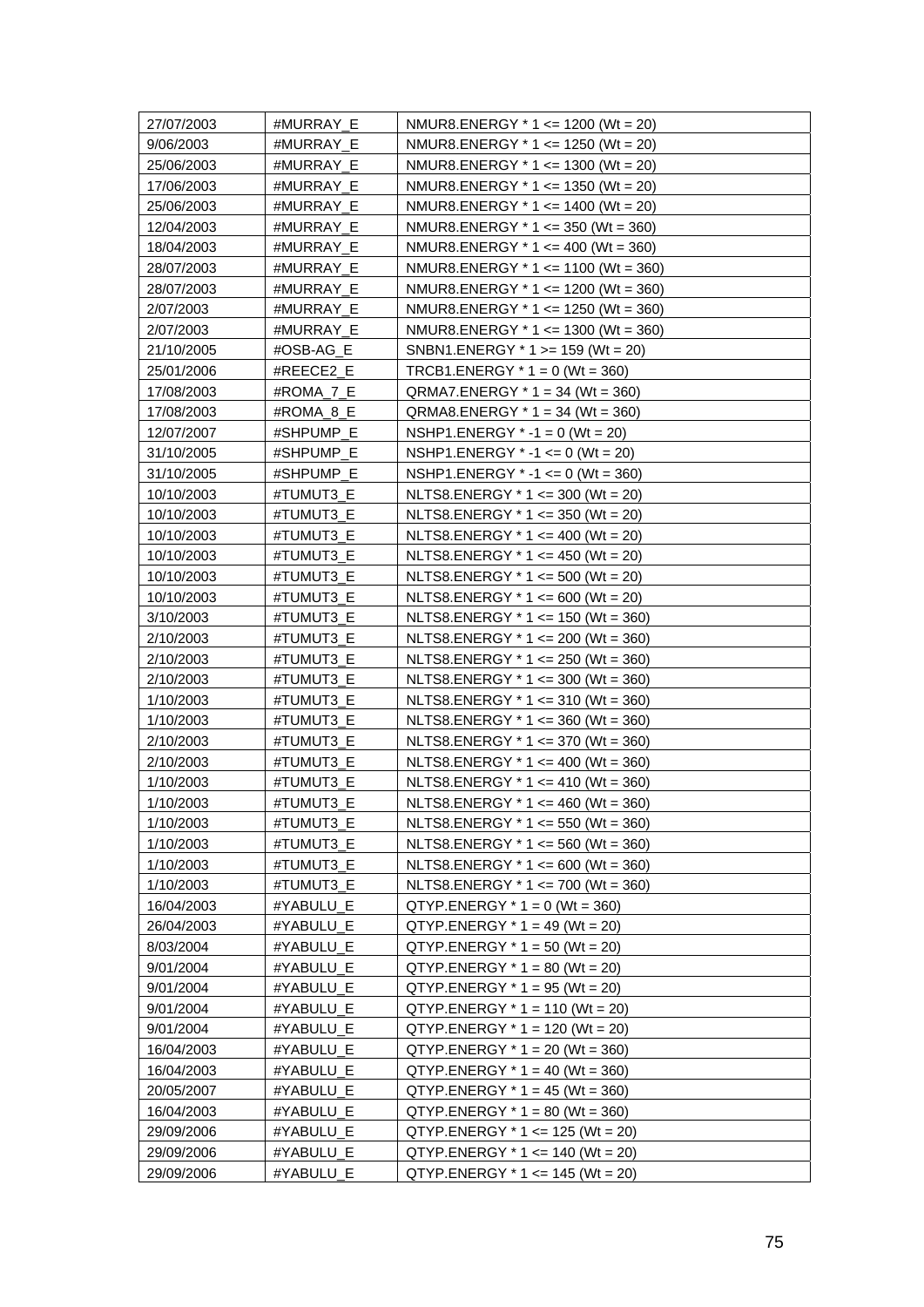| 16/04/2003 | #YABULU_E                       | $QTYP. ENERGY * 1 = 155 (Wt = 360)$                                                                                 |
|------------|---------------------------------|---------------------------------------------------------------------------------------------------------------------|
| 5/12/2003  | #YABULU_E                       | $QTYP.ENERGY * 1 = 159 (Wt = 360)$                                                                                  |
| 20/07/2004 | @DRYCK3=0                       | Eff = $07/04/2004$ ; RHS = 0; Op = <= ; Wt = 360                                                                    |
| 7/04/2004  | @DRYCK3=0                       | Eff = $07/04/2004$ ; RHS = 0; Op = "="; Wt = 360                                                                    |
|            |                                 | To be archived, Eff = $07/04/2004$ ; RHS = 0; Op = <=; Wt =                                                         |
| 7/06/2005  | @DRYCK3=0                       | 360                                                                                                                 |
| 8/07/2004  | @LV080704                       | Eff = $08/07/2004$ ; RHS = $2841$ ; Op = "<="; Wt = 20                                                              |
| 7/06/2005  | @LV080704                       | To be archived, Eff = $08/07/2004$ ; RHS = $2841$ ; Op = <=; Wt =<br>20                                             |
| 18/03/2005 | @NPS<=515                       |                                                                                                                     |
|            |                                 | Eff = $18/03/2005$ ; RHS = $515$ ; Op = "<="; Wt = 360                                                              |
| 15/12/2003 | Q_CVL_090                       | Discretionary Collinsville Gen >= 90MW                                                                              |
| 9/07/2004  | Q_FNQ_110                       | Qld, FNQ limit of 110MW                                                                                             |
| 24/05/2004 | V>JLG_185                       | Discretionary upper limit on Jeeralang B1, B2, B3 of 185 MW<br>Discretionary Latrobe Loy Yang A, B and Loy Yang Gas |
| 31/01/2006 | V>LY_2200                       | Generation Limit <= 2200 MW                                                                                         |
|            |                                 | Discretionary Latrobe Loy Yang A, B and Loy Yang Gas                                                                |
| 31/01/2006 | V>LY_2250                       | Generation Limit <= 2250 MW                                                                                         |
|            |                                 | Discretionary Latrobe Loy Yang A, B and Loy Yang Gas<br>Generation Limit <= 2300 MW                                 |
| 31/01/2006 | V>LY_2300                       | Discretionary Latrobe Loy Yang A, B and Loy Yang Gas                                                                |
| 31/01/2006 | V>LY_2350                       | Generation Limit <= 2350 MW                                                                                         |
|            |                                 | Discretionary Latrobe Loy Yang A, B and Loy Yang Gas                                                                |
| 31/01/2006 | V>LY_2400                       | Generation Limit <= 2400 MW                                                                                         |
| 31/01/2006 | V>LY_2500                       | Discretionary Latrobe Loy Yang A, B and Loy Yang Gas<br>Generation Limit <= 2500 MW                                 |
| 13/11/2003 | V>YW_1300                       | Discretionary Yallourn W generation limit 1300MW                                                                    |
| 13/11/2003 | V>YW_1350                       | Discretionary Yallourn W generation limit 1350MW                                                                    |
| 13/11/2003 | V>YW_1400                       | Discretionary Yallourn W generation limit 1400MW                                                                    |
| 25/01/2006 |                                 |                                                                                                                     |
|            | #BASTYAN_E                      | TFA11.ENERGY $*$ 1 = 0 (Wt = 360)                                                                                   |
| 4/10/2002  | CHI_Q_TRNG<br><b>H_ULT_0500</b> | CHIMERA, Qld - Tarong Limit, 0.8*(margin) Qld Gen on LHS                                                            |
| 24/01/2003 |                                 | Discretionary Upper Tumut + Lower Tumut Gen <= 500MW                                                                |
| 24/01/2003 | <b>H_ULT_0550</b>               | Discretionary Upper Tumut + Lower Tumut Gen <= 550MW                                                                |
| 14/03/2002 | V>D4500-LV                      | Discretionary Latrobe Valley limit of 4500MW<br>Discretionary Latrobe Valley limit of 4750MW                        |
| 14/03/2002 | V>D4750-LV                      | 1750MW upper limit for HWPS 6,7,8 +                                                                                 |
| 12/11/2002 | V>LV2_1750                      | YPS+JLGSB+MWPS+BDPS gen                                                                                             |
|            |                                 | 1900MW upper limit for HWPS 6,7,8 +                                                                                 |
| 12/11/2002 | V>LV2 1900                      | YPS+JLGSB+MWPS+BDPS gen                                                                                             |
| 31/01/2006 | V_LV5_4650                      | 4650MW upper limit on Latrobe Valley generation excluding<br>Yallourn units 2,3,4                                   |
|            |                                 | 4700MW upper limit on Latrobe Valley generation excluding                                                           |
| 31/01/2006 | V_LV5_4700                      | Yallourn units 2,3,4                                                                                                |
|            |                                 | 4750MW upper limit on Latrobe Valley generation excluding                                                           |
| 31/01/2006 | V_LV5_4750                      | Yallourn units 2,3,4<br>4800MW upper limit on Latrobe Valley generation excluding                                   |
| 31/01/2006 | V_LV5_4800                      | Yallourn units 2,3,4                                                                                                |
|            |                                 | 4900MW upper limit on Latrobe Valley generation excluding                                                           |
| 31/01/2006 | V_LV5_4900                      | Yallourn units 2,3,4                                                                                                |
|            | V_LV5_4950                      | 4950MW upper limit on Latrobe Valley generation excluding<br>Yallourn units 2,3,4                                   |
| 31/01/2006 |                                 | 5000MW upper limit on Latrobe Valley generation excluding                                                           |
| 31/01/2006 | V_LV5_5000                      | Yallourn units 2,3,4                                                                                                |
|            |                                 | 5050MW upper limit on Latrobe Valley generation excluding                                                           |
| 31/01/2006 | V_LV5_5050                      | Yallourn units 2,3,4                                                                                                |
| 31/01/2006 | V_LV5_5100                      | 5100MW upper limit on Latrobe Valley generation excluding<br>Yallourn units 2,3,4                                   |
|            |                                 | 5150MW upper limit on Latrobe Valley generation excluding                                                           |
| 31/01/2006 | V_LV5_5150                      | Yallourn units 2,3,4                                                                                                |
|            |                                 | 5200MW upper limit on Latrobe Valley generation excluding                                                           |
| 31/01/2006 | V_LV5_5200                      | Yallourn units 2,3,4                                                                                                |
| 31/01/2006 | V_LV5_5250                      | 5250MW upper limit on Latrobe Valley generation excluding                                                           |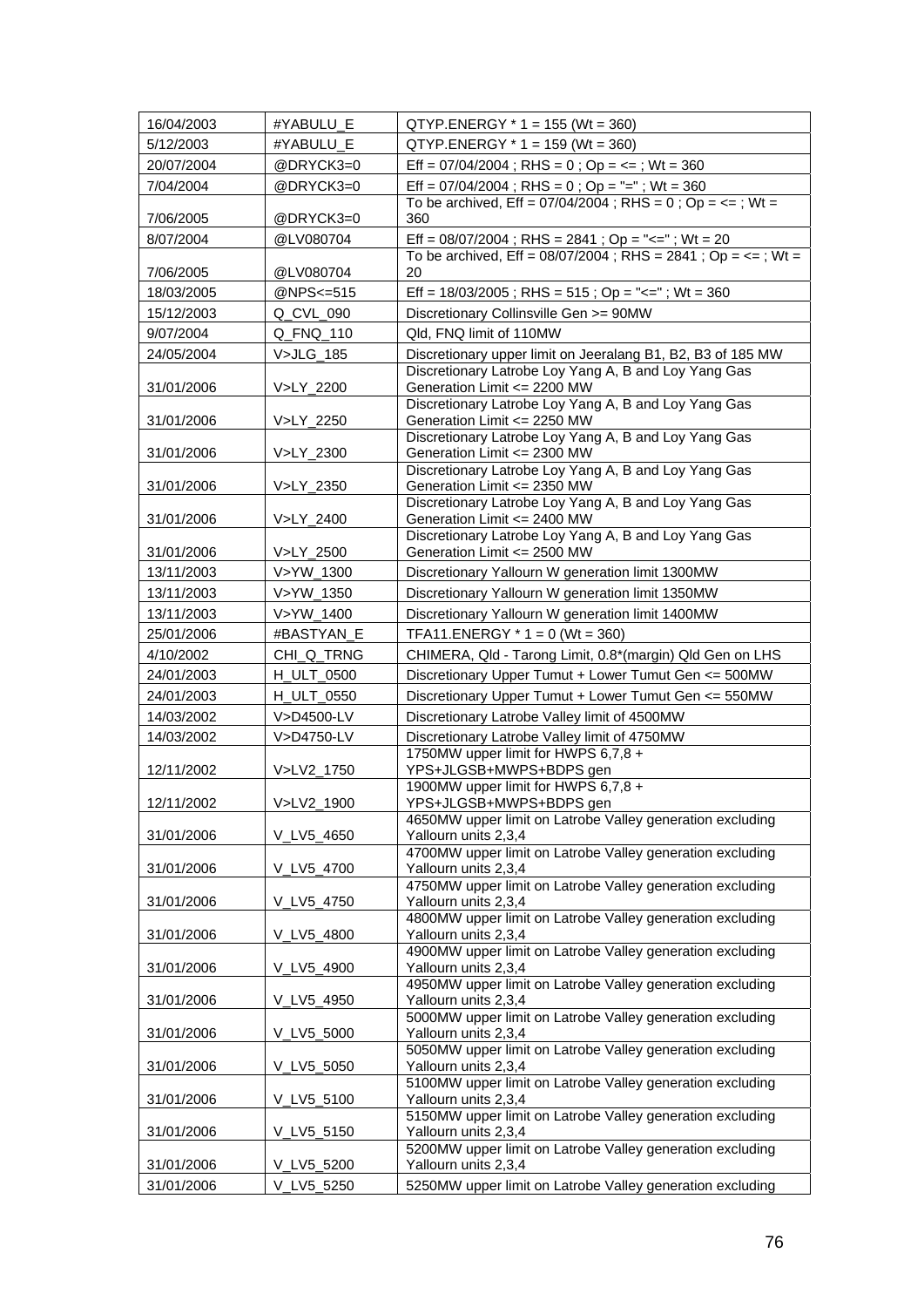|            |             | Yallourn units 2,3,4                                                     |
|------------|-------------|--------------------------------------------------------------------------|
| 26/09/2005 | #DEVILS G E | TDG11.ENERGY $*$ 1 = 0 (Wt = 20)                                         |
| 19/09/2005 | #DEVILS_G_E | TDG11.ENERGY $*$ 1 <= 0 (Wt = 20)                                        |
| 25/01/2006 | #JBUTTERS_E | TJB11.ENERGY $*$ 1 = 0 (Wt = 360)                                        |
| 18/01/2006 | #MACKNTSH_E | TMA11.ENERGY $*$ 1 <= 0 (Wt = 20)                                        |
| 18/01/2006 | #MACKNTSH E | TMA11.ENERGY $*$ 1 = 40 (Wt = 20)                                        |
| 31/07/2004 | #REDBANK1 E | NMRK1.ENERGY $*$ 1 <= 0 (Wt = 20)                                        |
| 25/06/2006 | #TUNGATIN_E | TTU11.ENERGY * 1 >= 20 (Wt = 20)                                         |
| 25/06/2006 | #TUNGATIN_E | TTU11.ENERGY $*$ 1 >= 50 (Wt = 20)                                       |
| 25/06/2006 | #TUNGATIN_E | TTU11.ENERGY * 1 >= 70 (Wt = 20)                                         |
| 10/10/2003 | #UPPTUMUT E | NUTS8.ENERGY $*$ 1 <= 350 (Wt = 20)                                      |
| 10/10/2003 | #UPPTUMUT E | NUTS8.ENERGY $*$ 1 <= 400 (Wt = 20)                                      |
| 10/10/2003 | #UPPTUMUT E | NUTS8.ENERGY $*$ 1 <= 450 (Wt = 20)                                      |
| 6/11/2003  | #UPPTUMUT_E | NUTS8.ENERGY * 1 <= 500 (Wt = 20)                                        |
| 6/11/2003  | #UPPTUMUT_E | NUTS8.ENERGY $*$ 1 <= 550 (Wt = 20)                                      |
| 6/11/2003  | #UPPTUMUT E | NUTS8.ENERGY $*$ 1 <= 600 (Wt = 20)                                      |
| 30/04/2003 | #UPPTUMUT_E | NUTS8.ENERGY $*$ 1 = 590 (Wt = 360)                                      |
| 2/10/2003  | #UPPTUMUT E | NUTS8.ENERGY $*$ 1 <= 200 (Wt = 360)                                     |
| 2/10/2003  | #UPPTUMUT_E | NUTS8.ENERGY * 1 <= 250 (Wt = 360)                                       |
| 2/10/2003  | #UPPTUMUT_E | NUTS8.ENERGY * 1 <= 300 (Wt = 360)                                       |
| 3/10/2003  | #UPPTUMUT E | NUTS8.ENERGY * 1 <= 350 (Wt = 360)                                       |
| 3/10/2003  | #UPPTUMUT E | NUTS8.ENERGY $*$ 1 <= 400 (Wt = 360)                                     |
| 2/10/2003  | #UPPTUMUT_E | NUTS8.ENERGY $*$ 1 <= 430 (Wt = 360)                                     |
| 3/10/2003  | #UPPTUMUT E | NUTS8.ENERGY * 1 <= 450 (Wt = 360)                                       |
| 1/10/2003  | #UPPTUMUT_E | NUTS8.ENERGY * 1 <= 500 (Wt = 360)                                       |
| 2/10/2003  | #UPPTUMUT E | NUTS8.ENERGY * 1 <= 520 (Wt = 360)                                       |
| 2/10/2003  | #UPPTUMUT E | NUTS8.ENERGY * 1 <= 550 (Wt = 360)                                       |
| 1/10/2003  | #UPPTUMUT_E | NUTS8.ENERGY * 1 <= 600 (Wt = 360)                                       |
| 1/10/2003  | #UPPTUMUT_E | NUTS8.ENERGY * 1 <= 700 (Wt = 360)                                       |
| 12/05/2004 | @HW12678ETC | Eff = $12/05/2004$ ; RHS = $1450$ ; Op = "<="; Wt = 20                   |
|            |             | To be archived, Eff = $12/05/2004$ ; RHS = $1450$ ; Op = $\leq$ = ; Wt = |
| 7/06/2005  | @HW12678ETC | 20                                                                       |
| 2/02/2004  | @HWPS_1_2_4 | Limit HWPS 1, 2 and 4 to 470 MW                                          |
| 7/06/2005  | @HWPS_1_2_4 | To be archived, Limit HWPS 1, 2 and 4 to 470 MW                          |
| 15/11/2003 | @ SHYDR=298 | Eff = $15/11/2003$ ; RHS = $298$ ; Op = "<="; Wt = $20$                  |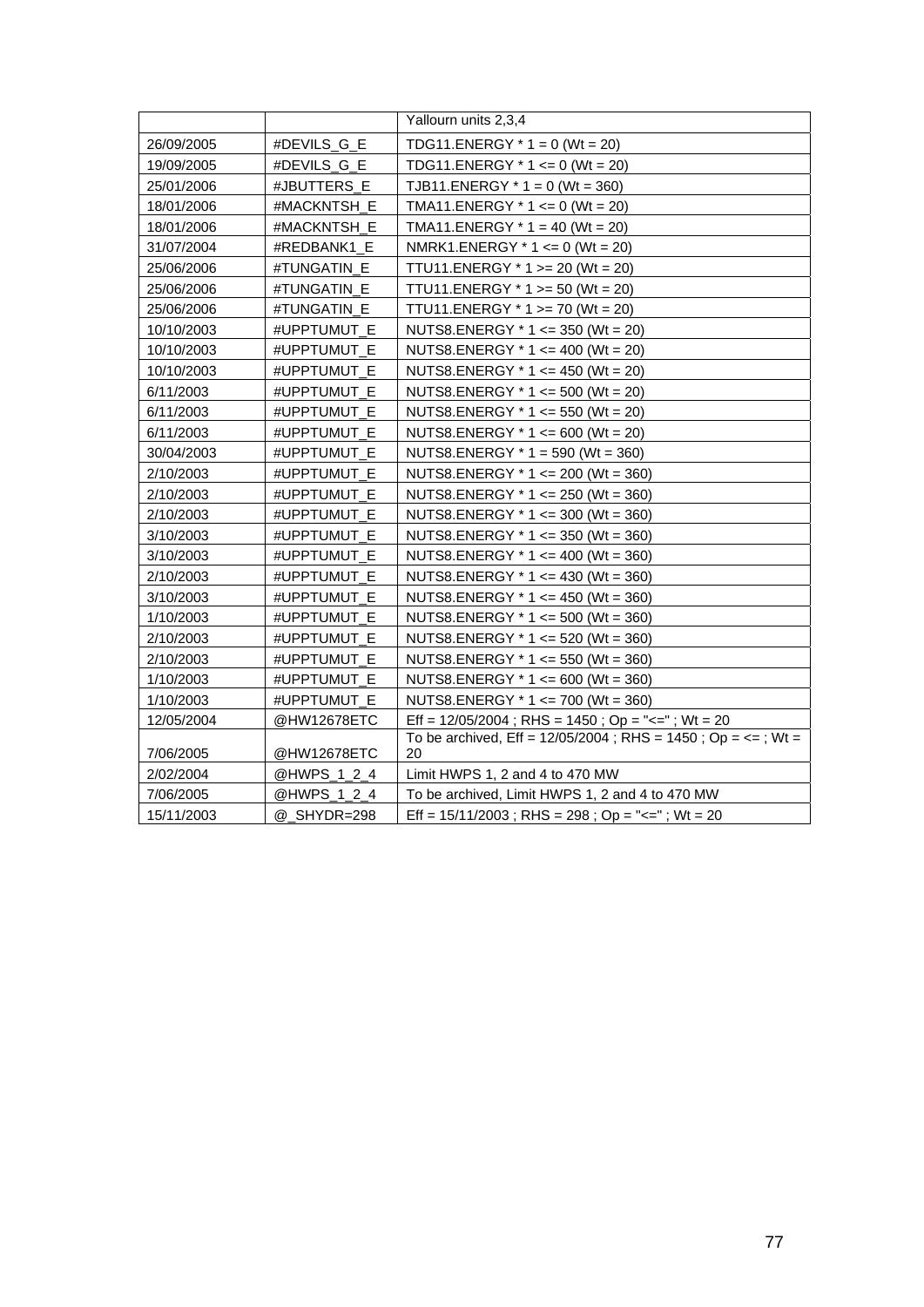#### *Appendix B2:*

#### *Calculation of average number of hours of mis-pricing for system normal and outage events*

In this study, the hours of mis-pricing for each connection point per financial year is classified based on their system conditions. System conditions are classified as either outage, normal (system normal) or unclassifiable, as defined in the section 4.

Average number of hours = *Number of connection pts for each system condition* ∑ *Hours* of mis – pricing for each system condition

Hours of mis-pricing/ connection point/ financial year =

 $\Sigma$  Hours of mis-pricing of each system condition/ financial year

An example for the Victoria region as follows.

|                                    | Hours of mis-pricing in Y03_04 |         |                |  |
|------------------------------------|--------------------------------|---------|----------------|--|
| <b>Connection points</b>           | outage                         | normal  | unclassifiable |  |
| Hazelwood 1                        | 11.5                           | 164.5   | 1.5            |  |
| Hazelwood 2                        | 11.5                           | 164.5   | 1.5            |  |
| Hazelwood 6                        | 0                              | 164.5   | 1.42           |  |
| Hazelwood 7                        | 0                              | 164.5   | 1.42           |  |
| Hazelwood 8                        | 0                              | 164.5   | 1.42           |  |
| Jeeralang A 1                      | 11.5                           | 164.5   | 1.42           |  |
| Jeeralang A 2                      | 11.5                           | 164.5   | 1.42           |  |
| Jeeralang A 3                      | 11.5                           | 164.5   | 1.42           |  |
| Jeeralang A 4                      | 11.5                           | 164.5   | 1.42           |  |
| Jeeralang B 1                      | 11.5                           | 164.5   | 4.17           |  |
| Jeeralang B 2                      | 11.5                           | 164.5   | 4.17           |  |
| Jeeralang B 3                      | 11.5                           | 164.5   | 4.17           |  |
| Morwell 4                          | 0                              | 164.5   | 1.42           |  |
| Morwell 5                          | 0                              | 164.5   | 1.42           |  |
| Morwell 1, 2 and 3                 | 11.5                           | 164.5   | 1.42           |  |
| <b>Bairnsdale</b>                  | 11.5                           | 164.5   | 2.5            |  |
| Bairnsdale 2                       | 11.5                           | 164.5   | 1.58           |  |
| Yallourn W 1                       | $\Omega$                       | 121.67  |                |  |
| Sum of hours of mis-pricing        | 138                            | 2918.17 | 34.79          |  |
| Average number of hours            | 11.5                           | 162.12  | 1.93           |  |
| <b>Number of connection points</b> | 12                             | 18      | 18             |  |

Note: The average 11.5 is calculated by dividing 138 by 12.

The same connection point can appear under more than one category; hence number of connection points should not be summed across categories.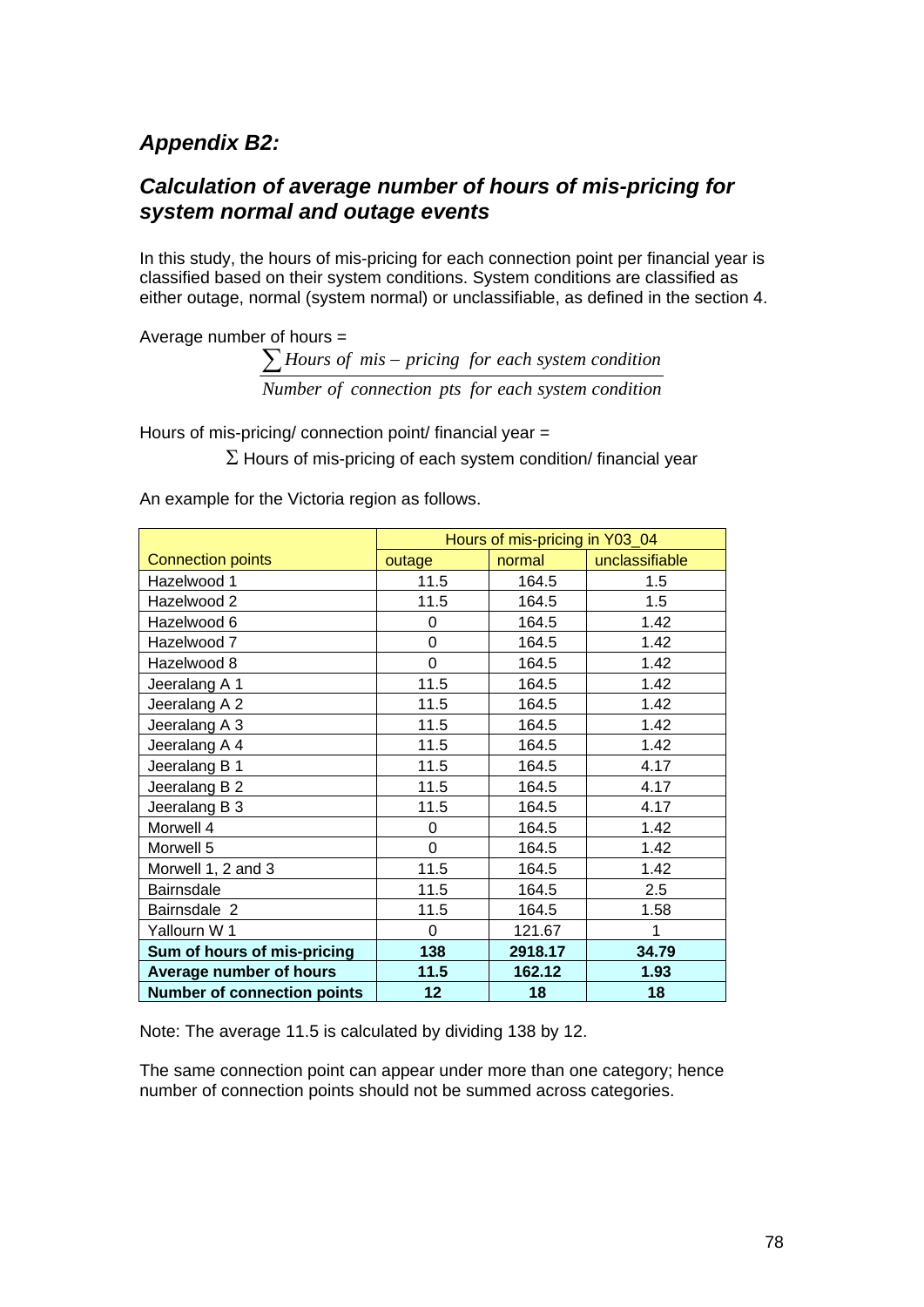## *Appendix B3:*

## *Average number of hours of mis-pricing for system normal and outage events for all NEM regions*

## **VIC region**

|                             |             | Hours of mis-pricing in Y03_04 |                | Hours of mis-pricing in Y04_05 |         |                | Hours of mis-pricing in Y05_06 |        |                |
|-----------------------------|-------------|--------------------------------|----------------|--------------------------------|---------|----------------|--------------------------------|--------|----------------|
| <b>Connection points</b>    | outage      | normal                         | unclassifiable | outage                         | normal  | unclassifiable | outage                         | normal | unclassifiable |
| Hazelwood 1                 | 11.5        | 164.5                          | 1.5            | 0.92                           | 100.5   | 25.17          | $\Omega$                       | 14.33  | $\Omega$       |
| Hazelwood 2                 | 11.5        | 164.5                          | 1.5            | 0.92                           | 100.5   | 25.17          | 0                              | 14.33  | $\Omega$       |
| Hazelwood 6                 | $\mathbf 0$ | 164.5                          | 1.42           | 0.92                           | 100.5   | 26.83          | 0                              | 14.33  | $\Omega$       |
| Hazelwood 7                 | $\mathbf 0$ | 164.5                          | 1.42           | 0.92                           | 100.5   | 26.83          | $\mathbf 0$                    | 14.33  | $\mathbf 0$    |
| Hazelwood 8                 | $\Omega$    | 164.5                          | 1.42           | 0.92                           | 100.5   | 26.83          | 0                              | 14.33  | $\mathbf{0}$   |
| Jeeralang A 1               | 11.5        | 164.5                          | 1.42           | 0.92                           | 100.5   | 25.17          | 0                              | 14.33  | $\mathbf{0}$   |
| Jeeralang A 2               | 11.5        | 164.5                          | 1.42           | 0.92                           | 100.5   | 25.17          | 0                              | 14.33  | 0              |
| Jeeralang A 3               | 11.5        | 164.5                          | 1.42           | 0.92                           | 100.5   | 25.17          | 0                              | 14.33  | $\Omega$       |
| Jeeralang A 4               | 11.5        | 164.5                          | 1.42           | 0.92                           | 100.5   | 25.17          | 0                              | 14.33  | $\mathbf{0}$   |
| Jeeralang B 1               | 11.5        | 164.5                          | 4.17           | 0.92                           | 100.5   | 26.83          | $\mathbf 0$                    | 14.33  | $\mathbf{0}$   |
| Jeeralang B 2               | 11.5        | 164.5                          | 4.17           | 0.92                           | 100.5   | 26.83          | 0                              | 14.33  | $\Omega$       |
| Jeeralang B 3               | 11.5        | 164.5                          | 4.17           | 0.92                           | 100.5   | 26.83          | $\mathbf 0$                    | 14.33  | $\mathbf{0}$   |
| Morwell 4                   | 0           | 164.5                          | 1.42           | 0.92                           | 100.5   | 26.83          | 0                              | 14.33  | 0              |
| Morwell 5                   | $\Omega$    | 164.5                          | 1.42           | 0.92                           | 100.5   | 26.83          | 0                              | 14.33  | $\mathbf{0}$   |
| Morwell 1, 2 and 3          | 11.5        | 164.5                          | 1.42           | 0.92                           | 100.5   | 26.83          | 0                              | 14.33  | $\Omega$       |
| Bairnsdale                  | 11.5        | 164.5                          | 2.5            | 0.92                           | 100.5   | 27.5           | 0                              | 14.33  | $\Omega$       |
| Bairnsdale 2                | 11.5        | 164.5                          | 1.58           | 0.92                           | 100.5   | 26.83          | 0                              | 14.33  | $\Omega$       |
| Yallourn W 1                | $\Omega$    | 121.67                         |                | $\Omega$                       | 97.33   | 28.08          | 0                              | 14     | 0.75           |
| Sum of hours of mis-pricing | 138.00      | 2918.17                        | 34.79          | 15.64                          | 1805.83 | 474.90         | $\overline{0}$                 | 257.61 | 0.75           |
| Average number of hours     | 11.50       | 162.12                         | 1.93           | 0.92                           | 100.32  | 26.38          | $\mathbf{0}$                   | 14.31  | 0.75           |
| Number of connection points | 12          | 18                             | 18             | 17                             | 18      | 18             | 0                              | 18     |                |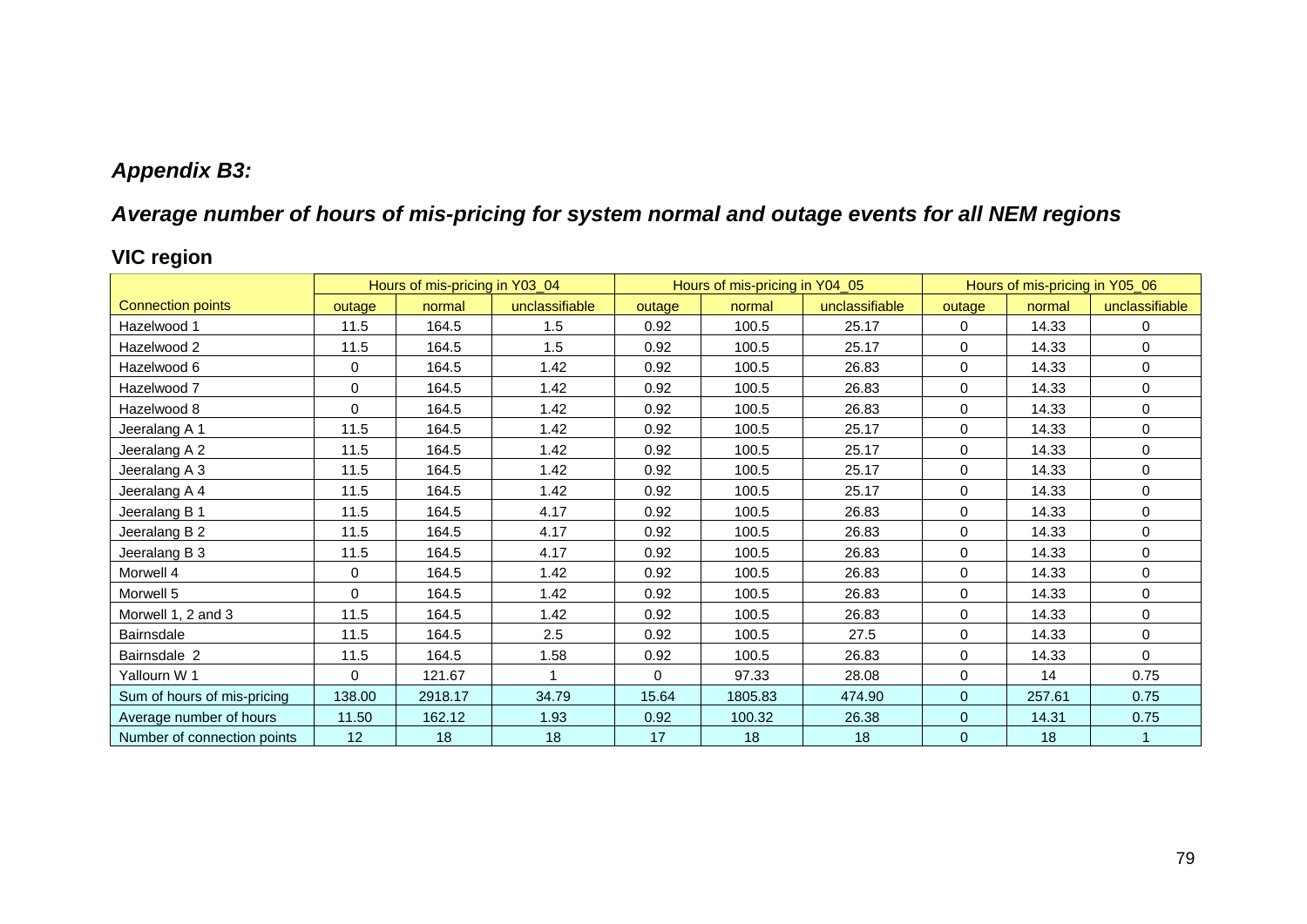## **NSW region**

|                             |          | Hours of mis-pricing in Y03_04 |                | Hours of mis-pricing in Y04_05 |                |                | Hours of mis-pricing in Y05_06 |         |                |
|-----------------------------|----------|--------------------------------|----------------|--------------------------------|----------------|----------------|--------------------------------|---------|----------------|
| <b>Connection points</b>    | outage   | normal                         | unclassifiable | outage                         | normal         | unclassifiable | outage                         | normal  | unclassifiable |
| Bayswater 1                 | 47.67    | 5.25                           | 2.08           | 112.83                         | 16.75          | 0              | 117.5                          | 80.75   | $\mathbf 0$    |
| Bayswater 2                 | 47.67    | 5.25                           | $\mathbf 0$    | 112.83                         | 16.75          | 0              | 117.5                          | 80.75   | $\mathbf 0$    |
| Bayswater 3                 | 47.67    | 5.25                           | $\pmb{0}$      | 112.83                         | 16.75          | 0              | 117.5                          | 80.75   | $\mathsf 0$    |
| Bayswater 4                 | 47.67    | 5.25                           | $\mathbf 0$    | 112.83                         | 16.75          | 0              | 117.5                          | 80.75   | $\mathbf 0$    |
| Blowering                   | 0        | $\mathbf{0}$                   | $\mathbf 0$    | $\Omega$                       | $\mathbf 0$    | 0              | 162.83                         | 2.5     | $\mathbf 0$    |
| Eraring 1                   | 47.5     | 4.58                           | 0              | 106.83                         | $\overline{7}$ | 0              | 115                            | 78.25   | 0              |
| Eraring 2                   | 47.5     | 4.58                           | $\mathbf 0$    | 106.83                         | $\overline{7}$ | 0              | 115                            | 78.25   | $\mathbf 0$    |
| Eraring 3                   | 47.5     | 4.58                           | $\mathbf 0$    | 80.58                          | $\overline{7}$ | 0              | 115                            | 80.75   | $\mathbf 0$    |
| Eraring 4                   | 47.5     | 4.58                           | 0              | 80.58                          | $\overline{7}$ | 0              | 115                            | 80.75   | $\mathsf 0$    |
| Hume_NSW                    | $\Omega$ | $\mathbf 0$                    | $\mathbf 0$    | 0                              | $\Omega$       | $\mathbf 0$    | 162.83                         | 2.5     | $\mathbf 0$    |
| Liddell 1                   | 47.67    | 5.25                           | $\mathbf 0$    | 111.75                         | 16.75          | 0              | 117.5                          | 80.75   | $\mathbf 0$    |
| Liddell 2                   | 47.67    | 5.25                           | $\mathbf 0$    | 111.75                         | 16.75          | 0              | 117.5                          | 80.75   | $\mathbf 0$    |
| Liddell 3                   | 47.67    | 5.25                           | $\mathbf 0$    | 111.75                         | 16.75          | 0              | 117.5                          | 80.75   | $\mathbf 0$    |
| Liddell 4                   | 47.67    | 5.25                           | $\mathbf 0$    | 111.75                         | 16.75          | 0              | 117.5                          | 80.75   | $\mathbf 0$    |
| Munmorah 3                  | 47.5     | 4.58                           | $\mathbf 0$    | 107                            | $\overline{7}$ | 0              | 117.25                         | 78.25   | $\mathbf 0$    |
| Munmorah 4                  | 47.5     | 4.58                           | $\Omega$       | 107                            | $\overline{7}$ | $\Omega$       | 117.25                         | 78.25   | $\mathbf 0$    |
| Redbank 1                   | 15.08    | 0.75                           | 8.58           | 94.75                          | 15.83          | 6.67           | 114.08                         | 76.08   | $\mathbf 0$    |
| Mt Piper 1                  | 47.5     | 5.25                           | 0.33           | 102.83                         | 58.17          | 0              | 110.25                         | 77.75   | $\mathsf 0$    |
| Mt Piper 2                  | 47.5     | 5.25                           | $\mathbf 0$    | 102.83                         | 58.17          | 0              | 110.25                         | 77.75   | 0              |
| Vales Point 5               | 47.5     | 4.58                           | $\Omega$       | 107                            | 7              | 0              | 117.25                         | 78.25   | $\mathbf 0$    |
| Vales Point 6               | 47.5     | 4.58                           | $\mathbf 0$    | 107                            | $\overline{7}$ | 0              | 117.25                         | 78.25   | $\mathbf 0$    |
| Wallerawang 7               | 47.5     | 5.25                           | $\Omega$       | 102.83                         | 58.17          | 0              | 110.25                         | 77.75   | $\mathbf 0$    |
| Wallerawang 8               | 47.5     | 5.25                           | 0.08           | 102.83                         | 58.17          | $\Omega$       | 110.25                         | 77.75   | $\mathbf 0$    |
| Sum of hours of mis-pricing | 966.44   | 100.39                         | 11.07          | 2207.21                        | 438.51         | 6.67           | 2749.74                        | 1669.08 | $\mathbf{0}$   |
| Average number of hours     | 46.02    | 4.78                           | 2.77           | 105.11                         | 20.88          | 6.67           | 119.55                         | 72.57   | $\mathbf{0}$   |
| Number of connection points | 21       | 21                             | $\overline{4}$ | 21                             | 21             | 1              | 23                             | 23      | $\mathbf{0}$   |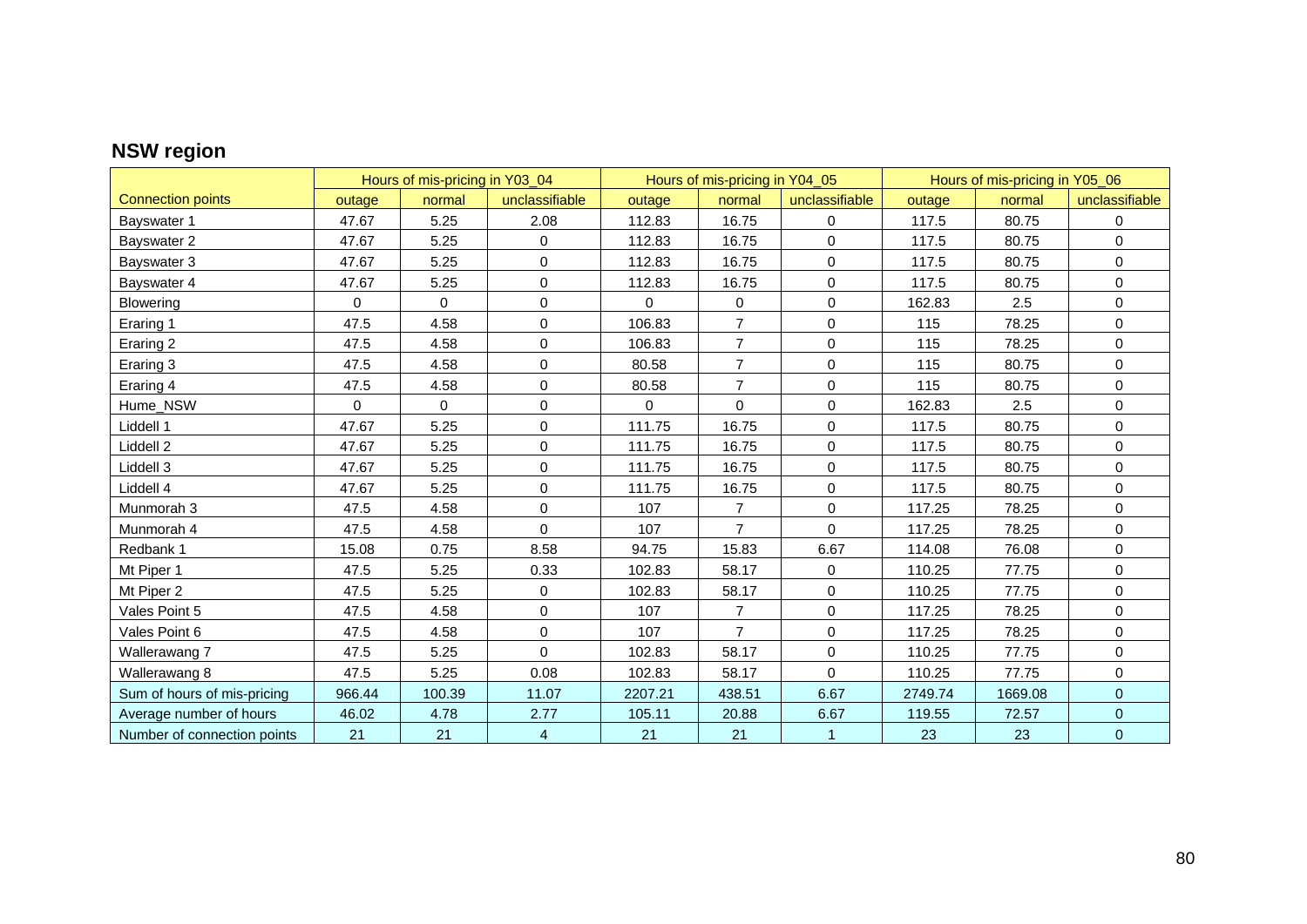# **QLD region**

|                             |             | Hours of mis-pricing in Y03 04 |                |        | Hours of mis-pricing in Y04_05 |                |         | Hours of mis-pricing in Y05_06 |                |
|-----------------------------|-------------|--------------------------------|----------------|--------|--------------------------------|----------------|---------|--------------------------------|----------------|
| <b>Connection points</b>    | outage      | normal                         | unclassifiable | outage | normal                         | unclassifiable | outage  | normal                         | unclassifiable |
| <b>Barcaldine</b>           | 17.67       | 12.08                          | 1.42           | 3      | 43.08                          | $\Omega$       | 160.16  | 27.75                          | 0.51           |
| Barron Gorge 1              | 12.92       | 23.25                          | 2.08           | 12.25  | 143.08                         | 4.5            | 157.08  | 46.16                          | 4.51           |
| Barron Gorge 2              | 12.92       | 23.25                          | 2.08           | 12.25  | 143.08                         | 4.5            | 157.08  | 46.16                          | 4.51           |
| Callide A 1                 | 0           | 12.08                          | 1.42           | 1.33   | 43.08                          | $\mathbf 0$    | 154.83  | 27.75                          | 0.51           |
| Callide A 2                 | $\Omega$    | 12.08                          | 1.42           | 1.33   | 43.08                          | $\Omega$       | 154.83  | 27.75                          | 0.51           |
| Callide A 3                 | 0           | 12.08                          | 1.42           | 1.33   | 43.08                          | $\Omega$       | 154.83  | 27.75                          | 0.51           |
| Callide A 4                 | $\Omega$    | 12.08                          | 1.42           | 1.33   | 43.08                          | $\Omega$       | 154.83  | 27.75                          | 0.51           |
| Callide B 1                 | $\Omega$    | 12.08                          | 1.42           | 1.33   | 43.08                          | $\Omega$       | 154.83  | 27.75                          | 0.51           |
| Callide B 2                 | 0           | 12.08                          | 1.42           | 1.33   | 43.08                          | $\Omega$       | 154.83  | 27.75                          | 0.51           |
| Callide C                   | $\mathbf 0$ | 12.08                          | 1.42           | 1.33   | 43.08                          | $\Omega$       | 154.83  | 27.75                          | 0.51           |
| Callide C 4                 | $\Omega$    | 12.08                          | 1.42           | 1.33   | 43.08                          | $\Omega$       | 154.83  | 27.75                          | 0.51           |
| Collinsville 1              | 0.83        | 15.17                          | $\overline{2}$ | 5.83   | 51.67                          | 4.5            | 156     | 38.58                          | 0.51           |
| Collinsville 2              | 0.83        | 15.17                          | $\overline{2}$ | 5.83   | 51.67                          | 4.5            | 156     | 38.58                          | 0.51           |
| Collinsville 3              | 0.83        | 15.17                          | $\overline{2}$ | 5.83   | 51.67                          | 4.5            | 156     | 38.58                          | 0.51           |
| Collinsville 4              | 0.83        | 15.17                          | $\overline{2}$ | 5.83   | 51.67                          | 4.5            | 156     | 38.58                          | 0.51           |
| Collinsville 5              | 0.83        | 15.17                          | $\overline{2}$ | 5.83   | 51.67                          | 4.5            | 156     | 38.58                          | 0.51           |
| Yabulu                      | 0           | 0                              | $\Omega$       | 5.25   | 49.58                          | 2.92           | 166.5   | 38.58                          | 0.17           |
| Gladstone 1                 | 11.58       | 14.08                          | 0              | 1.33   | 47                             | 0              | 154.83  | 28.26                          | $\Omega$       |
| Gladstone 2                 | 11.58       | 14.08                          | 0              | 1.33   | 64                             | $\Omega$       | 154.83  | 28.26                          | $\Omega$       |
| Gladstone 3                 | 11.58       | 14.08                          | 0              | 1.33   | 47.08                          | $\Omega$       | 231.99  | 29.68                          | $\mathbf 0$    |
| Gladstone 4                 | 11.58       | 14.08                          | $\overline{0}$ | 1.33   | 47.25                          | $\Omega$       | 203.24  | 28.26                          | $\Omega$       |
| Gladstone 5                 | 11.58       | 14.08                          | $\Omega$       | 1.33   | 47                             | $\Omega$       | 154.83  | 28.26                          | $\Omega$       |
| Gladstone 6                 | 11.58       | 14.08                          | $\Omega$       | 1.33   | 47                             | $\Omega$       | 154.83  | 28.26                          | $\Omega$       |
| Kareeya 1                   | 12.92       | 15.17                          | 2.08           | 12.25  | 51.67                          | 4.5            | 157.08  | 44.91                          | 5.01           |
| Kareeya 2                   | 12.92       | 15.17                          | 2.08           | 12.25  | 51.67                          | 4.5            | 157.08  | 44.91                          | 5.01           |
| Kareeya 3                   | 12.92       | 15.17                          | 2.08           | 12.25  | 51.67                          | 4.5            | 157.08  | 44.91                          | 5.01           |
| Kareeya 4                   | 12.92       | 15.17                          | 2.08           | 12.25  | 51.67                          | 4.5            | 157.08  | 44.91                          | 5.01           |
| Mackay                      | 0.83        | 15.17                          | $\overline{2}$ | 16.25  | 51.67                          | 3.84           | 171.75  | 38.58                          | 2.51           |
| Mt Stuart 1                 | 13.5        | 17.67                          | $\Omega$       | 15.33  | 78.84                          | $\Omega$       | 157.08  | 41.84                          | $\mathbf 0$    |
| Mt Stuart 2                 | 26.92       | 18.75                          | $\Omega$       | 29.33  | 83.09                          | $\Omega$       | 157.08  | 41.42                          | $\Omega$       |
| Stanwell 1                  | 0           | 12.08                          | 1.42           | 1.33   | 43.08                          | $\Omega$       | 154.83  | 27.75                          | 0.51           |
| Stanwell 2                  | 0           | 12.08                          | 1.42           | 1.33   | 43.08                          | $\Omega$       | 154.83  | 27.75                          | 0.51           |
| Stanwell 3                  | 0           | 12.08                          | 1.42           | 1.33   | 43.08                          | $\Omega$       | 154.83  | 27.75                          | 0.51           |
| Stanwell 4                  | 0           | 12.08                          | 1.42           | 1.33   | 43.08                          | $\mathbf 0$    | 154.83  | 27.75                          | 0.51           |
| Yabulu 2                    | 12.92       | 15.17                          | 8.08           | 187.75 | 51.75                          | 3.76           | 166.5   | 38.58                          | 0.51           |
| Sum of hours of mis-pricing | 222.99      | 491.31                         | 51.02          | 383.50 | 1925.49                        | 60.02          | 5614.06 | 1195.59                        | 41.43          |
| Average number of hours     | 10.14       | 14.45                          | 1.96           | 10.96  | 55.01                          | 4.29           | 160.40  | 34.16                          | 1.53           |
| Number of connection points | 22          | 34                             | 26             | 35     | 35                             | 14             | 35      | 35                             | 27             |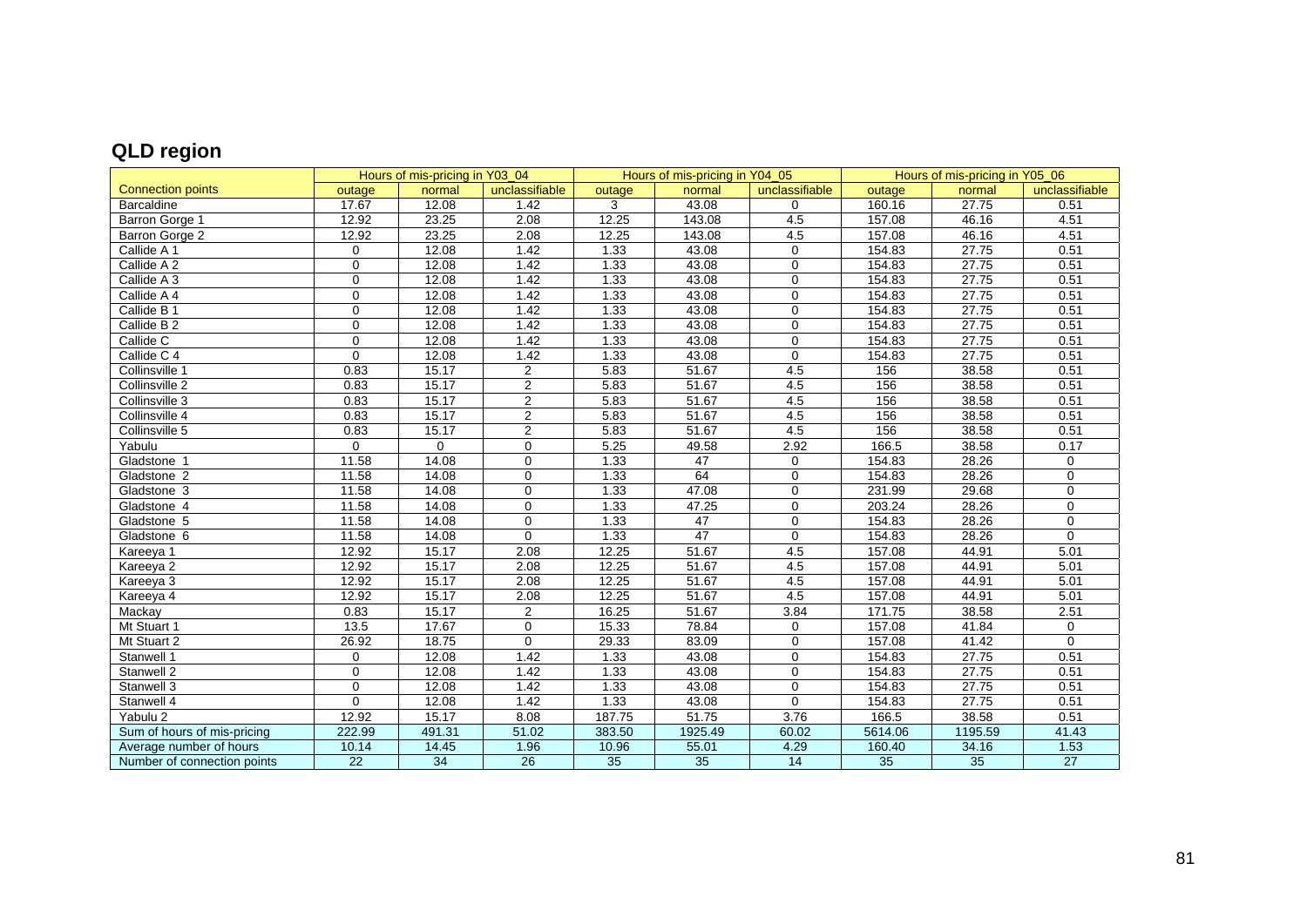## **SA region**

|                             | Hours of mis-pricing in Y03_04 |        |                | Hours of mis-pricing in Y04_05 |        |                | Hours of mis-pricing in Y05_06 |         |                |
|-----------------------------|--------------------------------|--------|----------------|--------------------------------|--------|----------------|--------------------------------|---------|----------------|
| <b>Connection points</b>    | outage                         | normal | unclassifiable | outage                         | normal | unclassifiable | outage                         | normal  | unclassifiable |
| Northern 1                  | 0.42                           |        |                | 1.42                           | 48.25  |                | 2.66                           | 0.17    |                |
| Ladbroke Grove 1            |                                |        |                |                                |        |                | 38.58                          | 427.42  |                |
| Ladbroke Grove 2            |                                |        |                |                                |        |                | 41.17                          | 427.42  |                |
| Port Lincoln                |                                | 13.42  |                | 33.17                          | 66.33  |                | 5.92                           | 0.58    |                |
| Pelican Point               |                                | 15     |                | 59.84                          | 0.16   |                | 156.84                         |         |                |
| Snuggery 1                  | 3.67                           |        |                | 14.42                          | 114.83 |                | 55.58                          | 427.42  |                |
| Sum of hours of mis-pricing | 10.09                          | 28.42  | 0.00           | 108.85                         | 229.57 | 0.00           | 300.75                         | 1291.01 |                |
| Average number of hours     | 3.36                           | 14.21  | 0.00           | 27.21                          | 57.39  | 0.00           | 50.13                          | 215.17  |                |
| Number of connection points |                                |        |                |                                |        |                |                                |         |                |

## **Snowy region**

|                             | Hours of mis-pricing in Y03 04 |        |                | Hours of mis-pricing in Y04 05 |        |                | Hours of mis-pricing in Y05_06 |        |                |
|-----------------------------|--------------------------------|--------|----------------|--------------------------------|--------|----------------|--------------------------------|--------|----------------|
| <b>Connection points</b>    | outage                         | normal | unclassifiable | outage                         | normal | unclassifiable | outage                         | normal | unclassifiable |
| Guthega                     |                                |        |                |                                |        |                | 37.75                          | 19.42  |                |
| Lower Tumut                 | 18                             | 0.25   | 13.92          | 51                             | 6.5    |                | 178.67                         | 30.58  |                |
| Murray                      |                                |        | 4.83           |                                |        |                | 38.92                          | 21.67  |                |
| <b>Upper Tumut</b>          | 18                             | 0.25   | 18.42          | 51                             | 6.5    |                | 178.67                         | 30.58  |                |
| Sum of hours of mis-pricing | 36.00                          | 0.50   | 37.17          | 102.00                         | 13.00  | 0.00           | 434.01                         | 102.25 |                |
| Average number of hours     | 18.00                          | 0.25   | 12.39          | 51.00                          | 6.50   | 0.00           | 108.50                         | 25.56  |                |
| Number of connection points |                                |        |                |                                |        |                |                                |        |                |

#### **TAS region**

|                             | Hours of mis-pricing in Y04 05 |               |                | Hours of mis-pricing in Y05_06 |        |                |  |
|-----------------------------|--------------------------------|---------------|----------------|--------------------------------|--------|----------------|--|
| <b>Connection points</b>    | outage                         | normal        | unclassifiable | outage                         | normal | unclassifiable |  |
| John Butters                | 6.5                            | 0.67          |                | 6.5                            | 40.58  | 3.5            |  |
| Mackintosh                  | 6.5                            | 0.67          |                | 5.08                           | 40.58  | 5.83           |  |
| Sum of hours of mis-pricing | 13                             | 1.34          |                | 11.58                          | 81.16  | 9.33           |  |
| Average number of hours     | 6.5                            | 0.67          |                | 5.79                           | 40.58  | 4.665          |  |
| Number of connection points |                                | $\Omega$<br>∠ |                | $\sim$<br>∠                    |        |                |  |